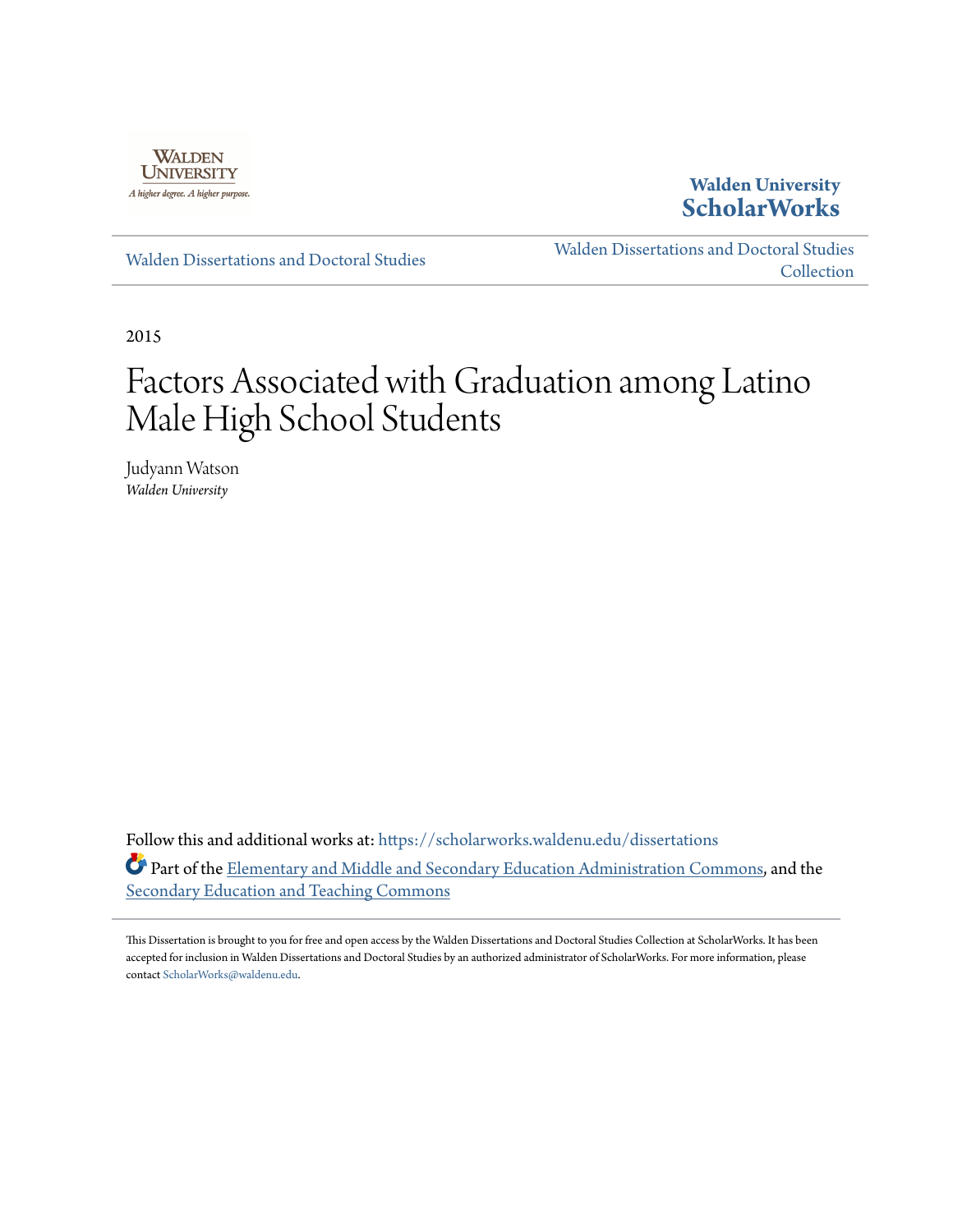# **Walden University**

# COLLEGE OF EDUCATION

This is to certify that the doctoral study by

Judyann Watson

has been found to be complete and satisfactory in all respects, and that any and all revisions required by the review committee have been made.

Review Committee Dr. Douglas Bailer, Committee Chairperson, Education Faculty Dr. Bernice Parrott, Committee Member, Education Faculty Dr. Nyaradzo Mvududu, University Reviewer, Education Faculty

Chief Academic Officer

Eric Riedel, Ph.D.

Walden University 2015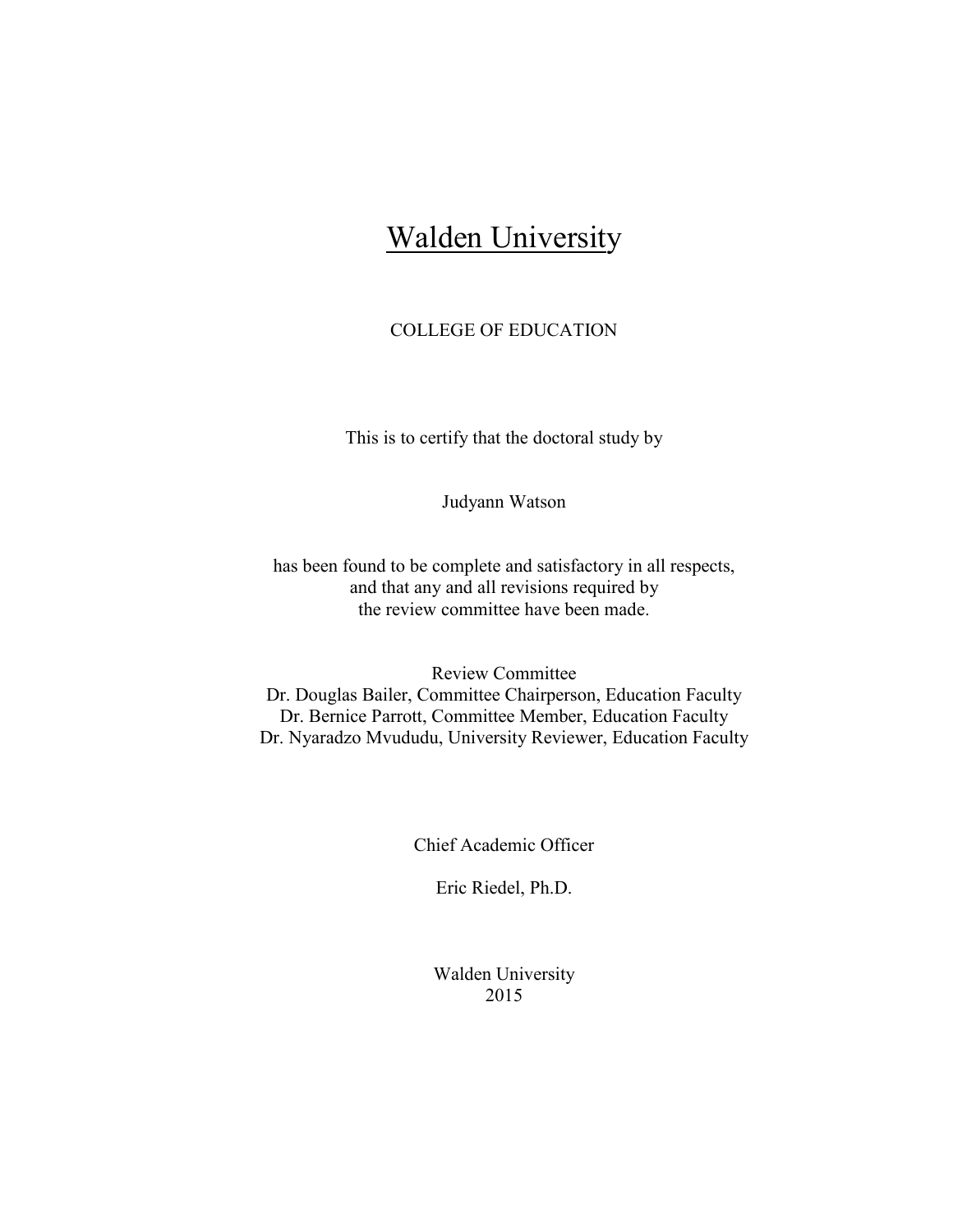# Abstract

Factors Associated with Graduation among Latino Male High School Students

by

Judyann Watson

MSED, Long Island University, 1980

BS, Pace University, 1978

Doctoral Study Submitted in Partial Fulfillment

of the Requirements for the Degree of

Doctor of Education

Walden University

April 2015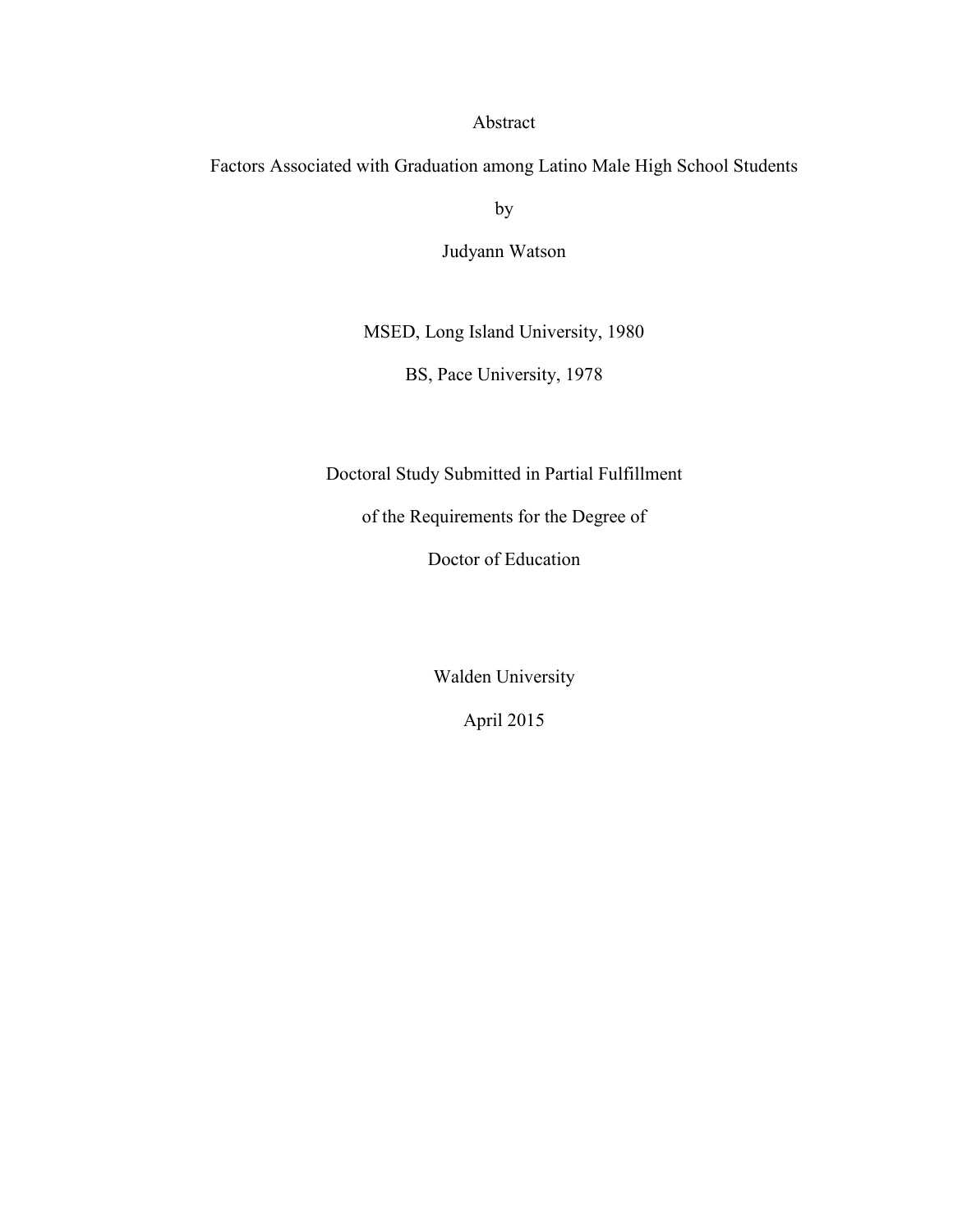#### Abstract

High dropout rates for minority students require additional educational research to understand and implement changes that will increase graduation rates. The purpose of this nonexperimental study was to examine factors that may be associated with graduation for Latino male students. Guided by Tinto's work, which holds that students remain in school when they feel academically or socially connected to an institution, this study addressed the impact of social factors, academic factors, and small learning communities (SLCs) on graduation rates. The research study used archival data and bivariate logistic regression to analyze the data for Latino male participants ( $n = 208$ ) at an urban southern California high school. Results indicated that grade-point average (GPA), the number of suspensions, and Advancement Via Individual Determination (AVID) may be significant factors associated with graduation rates of the Latino male students. Implications for social change include an increase in support for programs such as AVID, a greater number of tutoring and mentoring programs to help students increase their GPA, and school policies that address discipline without increasing the number of suspensions. Students benefit most from obtaining a high school diploma. Graduation can assist students to have more opportunities in their own lives. Increasing studentgraduation rates increases self-reliance and the ability for students to contribute to their own communities.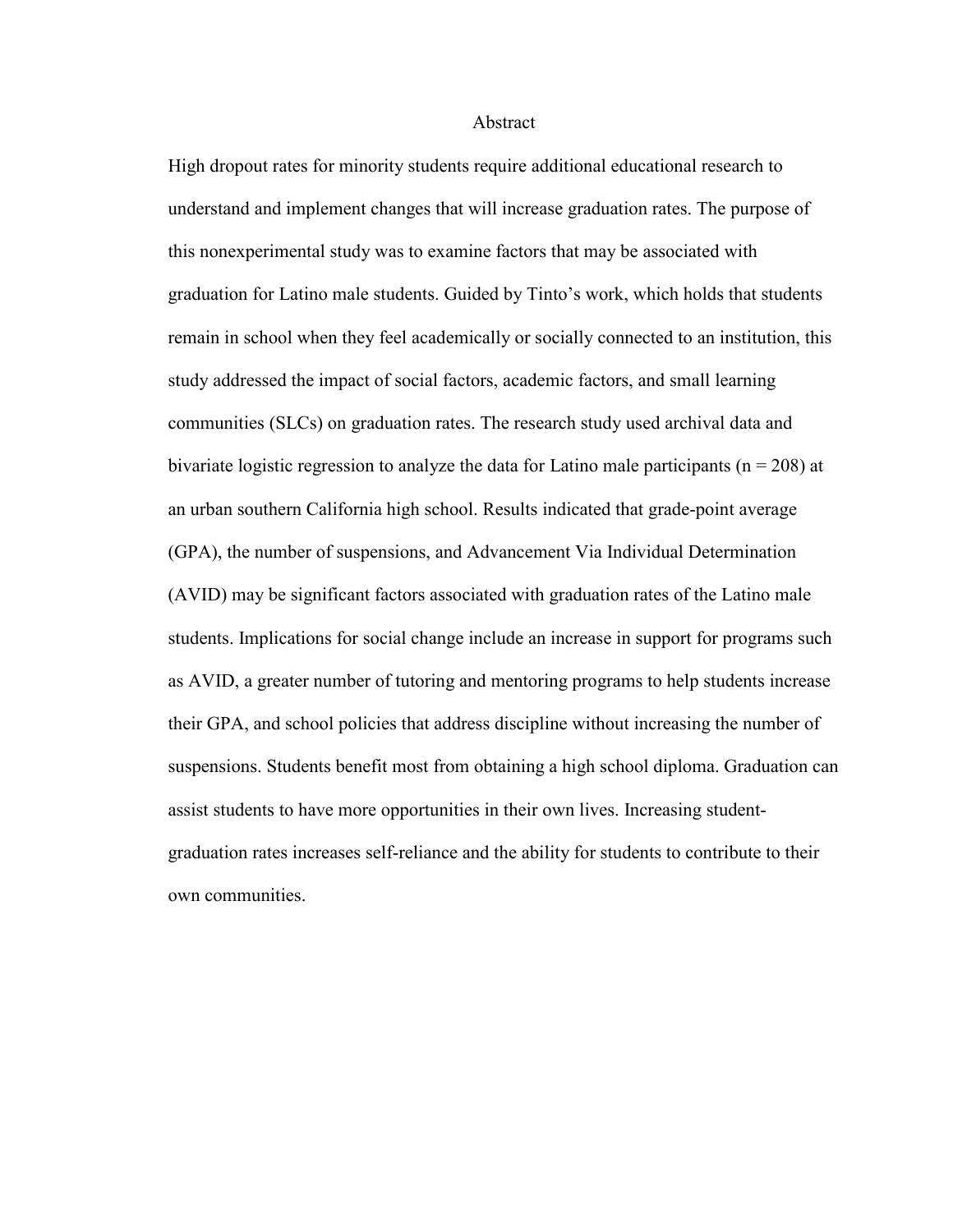# Factors Associated with Graduation among Latino Male High School Students

by

Judyann Watson

MSED, Long Island University, 1980

BS, Pace University, 1978

Doctoral Study Submitted in Partial Fulfillment

of the Requirements for the Degree of

Doctor of Education

Walden University

April 2015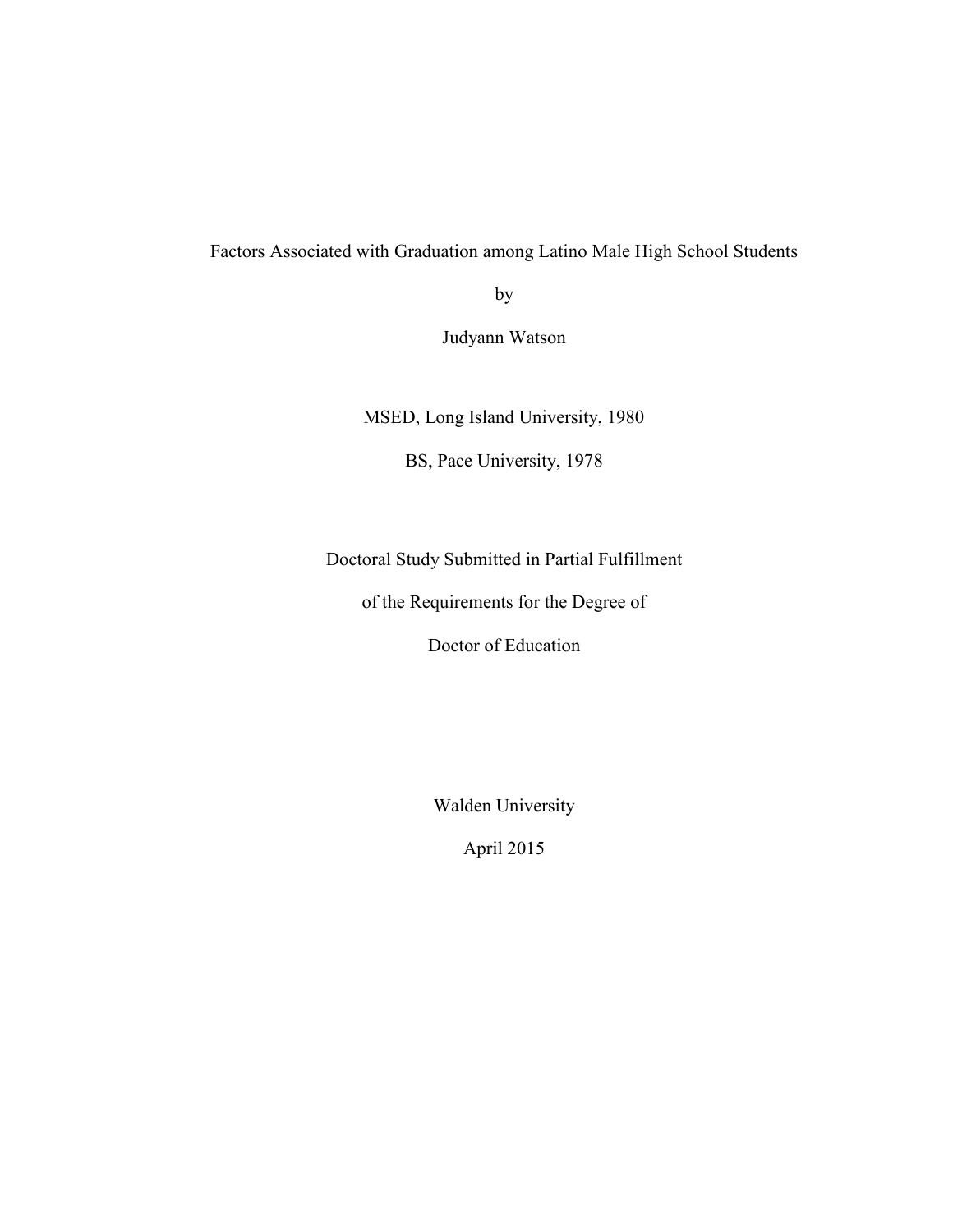# Dedication

I dedicate this page to my family. First, and without question my husband Bob who suggested that I go ahead and achieve my dream of attaining a doctoral degree. He had to listen to my endless whining and lamenting along the way. I know that listening to me sometimes is not an easy task. Thank you, Bob, for always standing beside me no matter how crazy it may seem. You are truly the greatest! To my mom and dad who instilled the importance of an education in their children. Unfortunately, they did not live to see this degree conveyed. My immigrant dad, in particular who always wished he had been born in the United States so he could have had a chance at more than a sixth grade education. To Annie, Stephanie, Michael, Cole, and CJ, know that you have the support of your parents to pursue all of your dreams.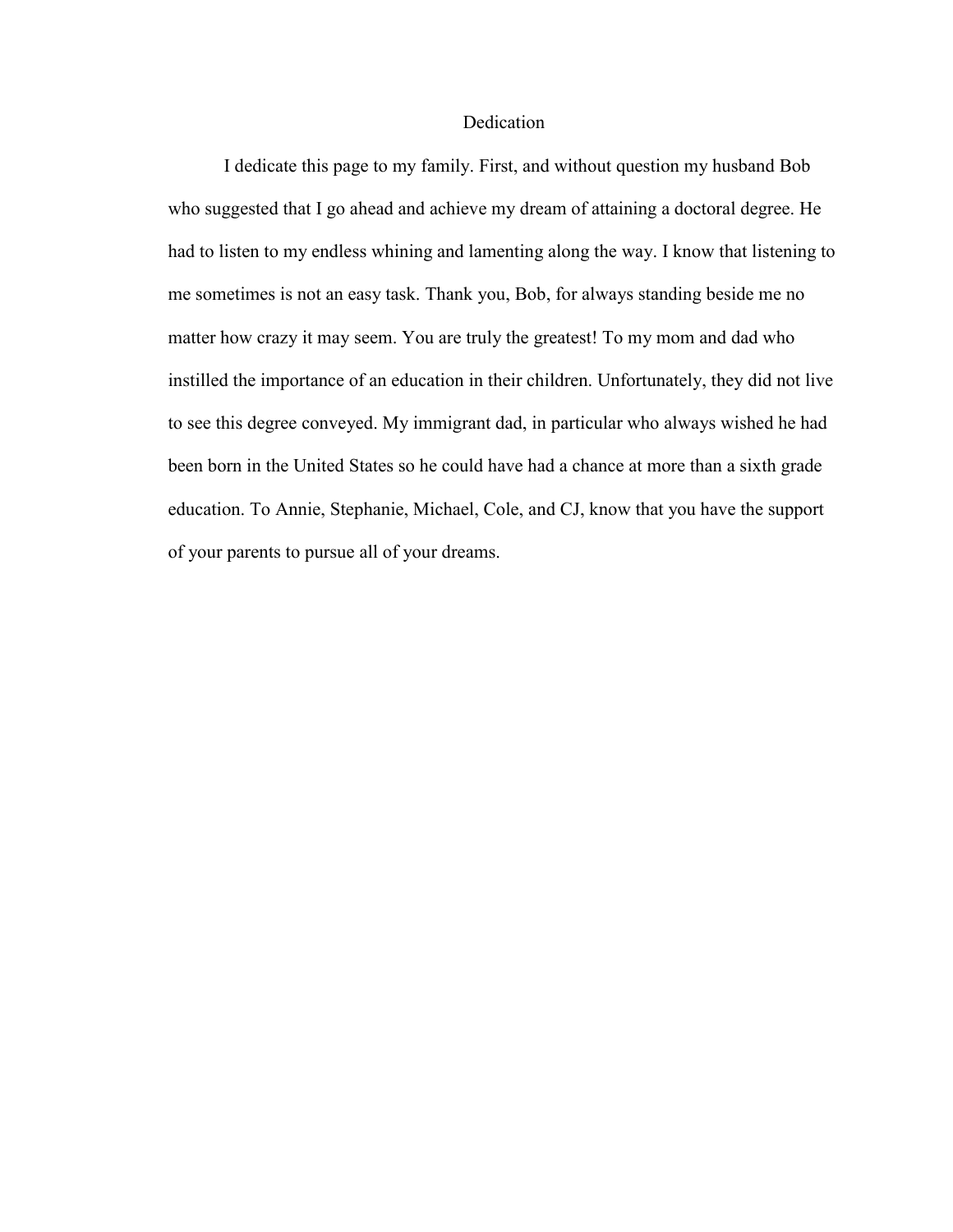### Acknowledgments

This small space is not sufficient to acknowledge people outside of my family who have helped me in this journey. I would first like to thank Dr. Douglas Bailer. Dr. Bailer was my third chair in this process, but his no nonsense approach helped me finally get this done. I would also like to thank Dr. Bernice Parrott, my committee member. I have to mention my previous chair, Dr. Halliday-Boykins, who worked with me for a good portion of the journey. I would like to thank my doctoral cohorts, Elizabeth Gooden and Nicole Antoine. My congratulations and thanks to Dr. Juli Coleman who started the doctoral program before me. Special thanks to Barbara, Ethel, and Sue for helping me read and reread this document. I would also like to acknowledge the Walden team of editors who work so hard and are always in overload, including a special mention to Dr. Melanie Brown. Thanks to all my coworkers and my district buddies for listening throughout this endeavor.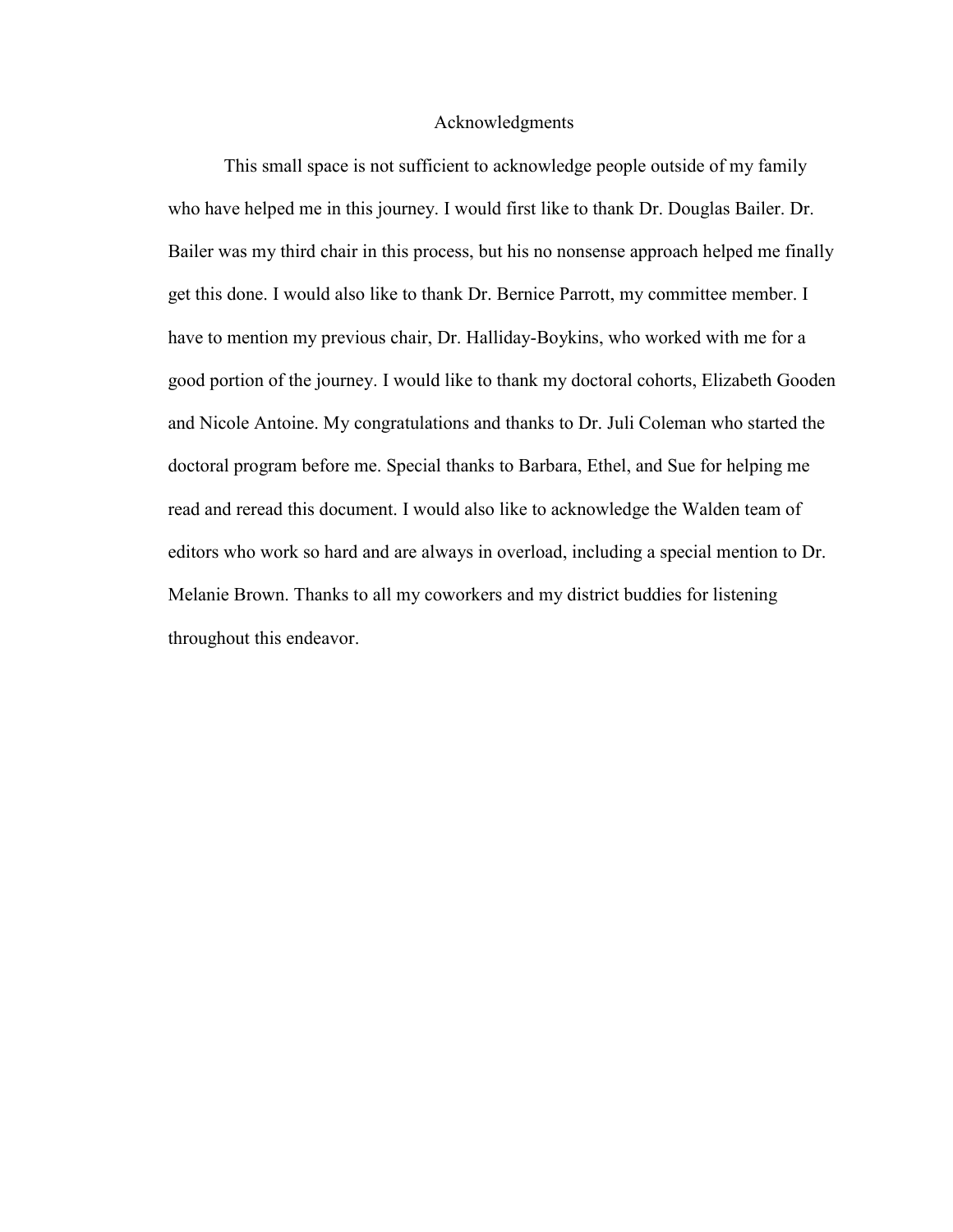# Table of Contents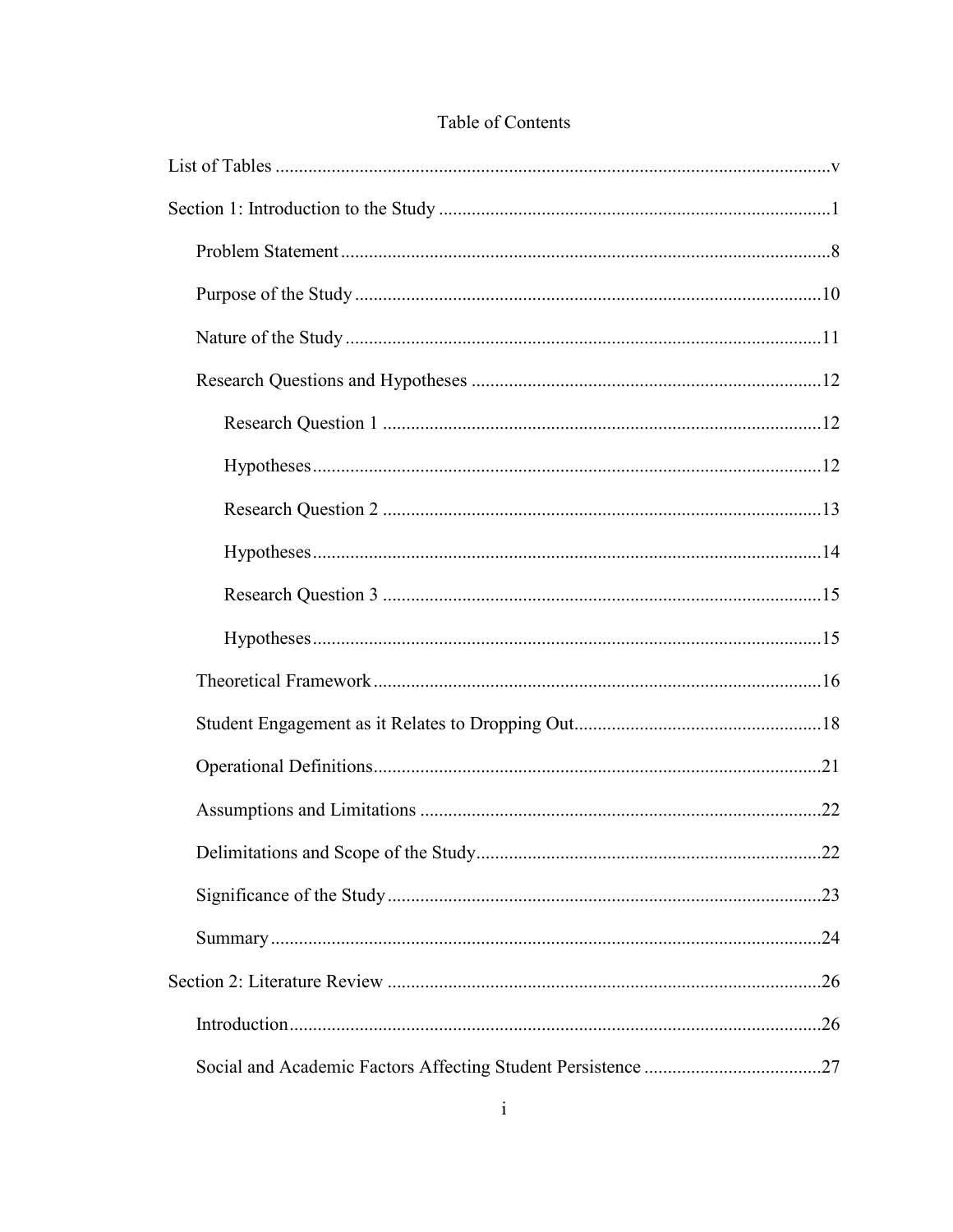| California High School Exit Examinations and Minority Students35          |  |
|---------------------------------------------------------------------------|--|
| Social Factors May Influence Graduation Rates for Male Latino Students 36 |  |
|                                                                           |  |
|                                                                           |  |
|                                                                           |  |
|                                                                           |  |
|                                                                           |  |
| Grade-Point Average as it Relates to the Graduation Rates of Latino Male  |  |
|                                                                           |  |
|                                                                           |  |
|                                                                           |  |
|                                                                           |  |
|                                                                           |  |
|                                                                           |  |
|                                                                           |  |
|                                                                           |  |
|                                                                           |  |
|                                                                           |  |
|                                                                           |  |
|                                                                           |  |
|                                                                           |  |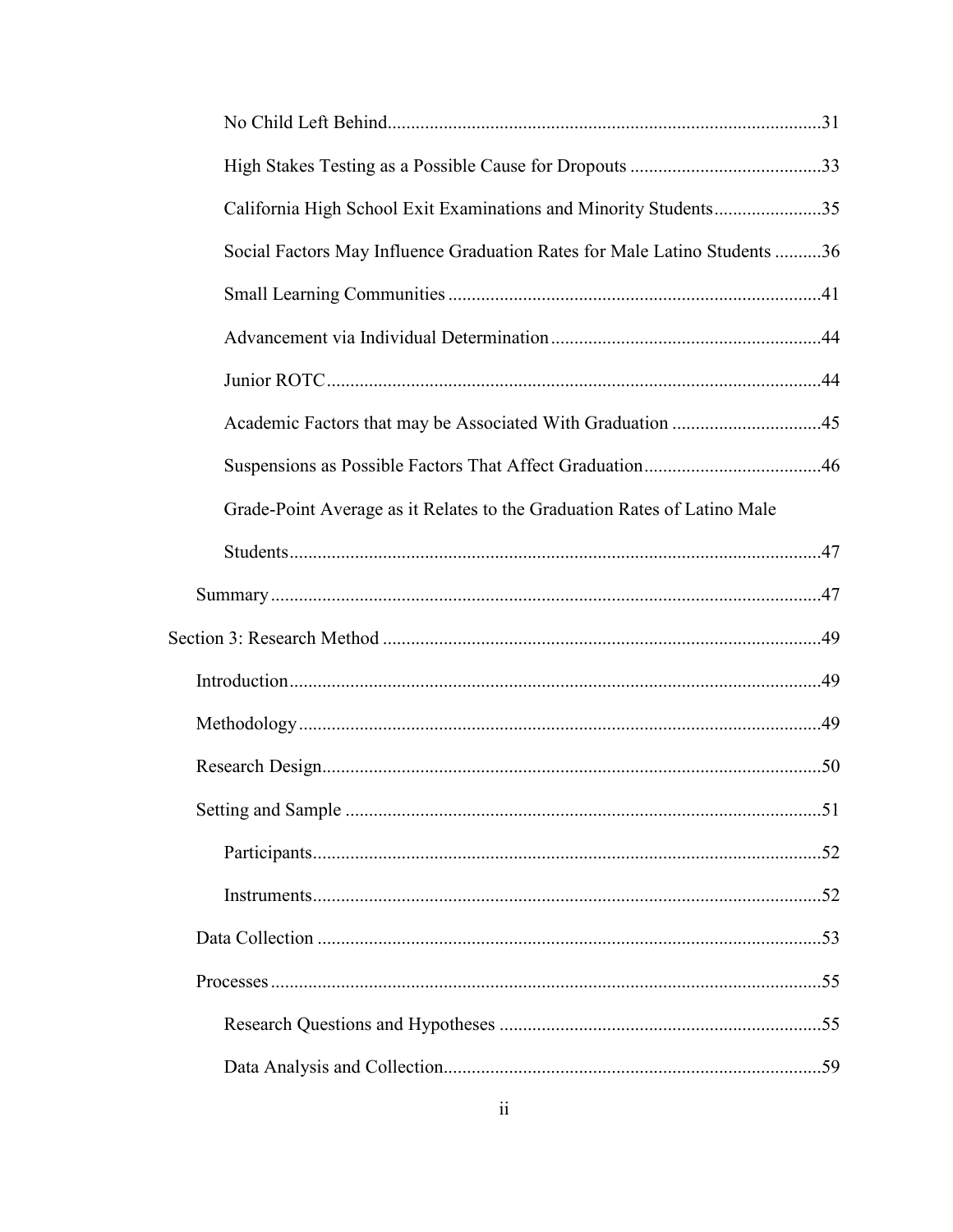| Analysis of Research Question 2 the Effect of Social-Demographic Factors 78 |  |
|-----------------------------------------------------------------------------|--|
| Analysis of Research Question 3 Participation in Small Learning             |  |
|                                                                             |  |
|                                                                             |  |
|                                                                             |  |
|                                                                             |  |
|                                                                             |  |
| Interpretation of Research Question 2 Social and Demographic Factors83      |  |
| Interpretation of Research Question 3 Small Learning Communities and        |  |
|                                                                             |  |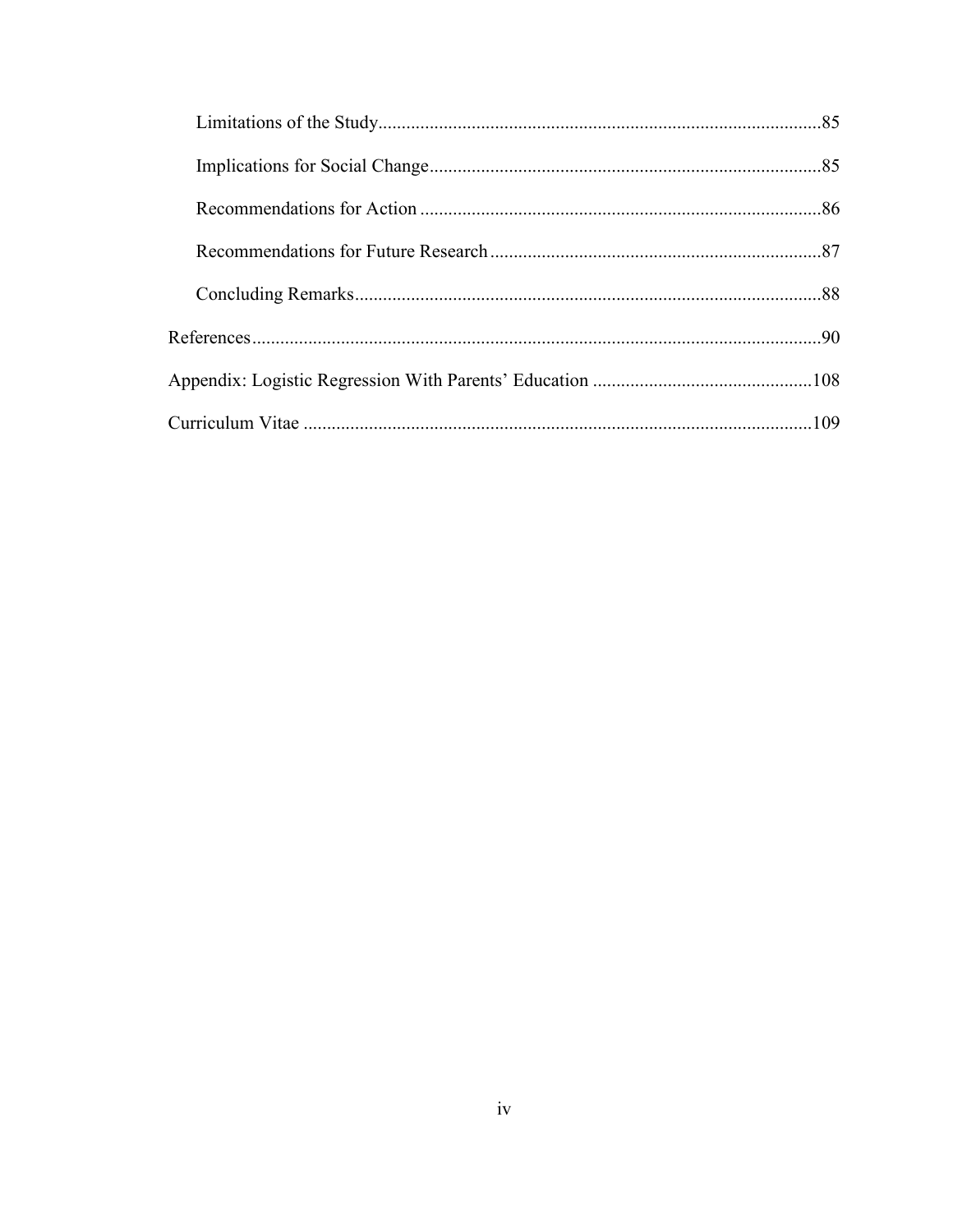# List of Tables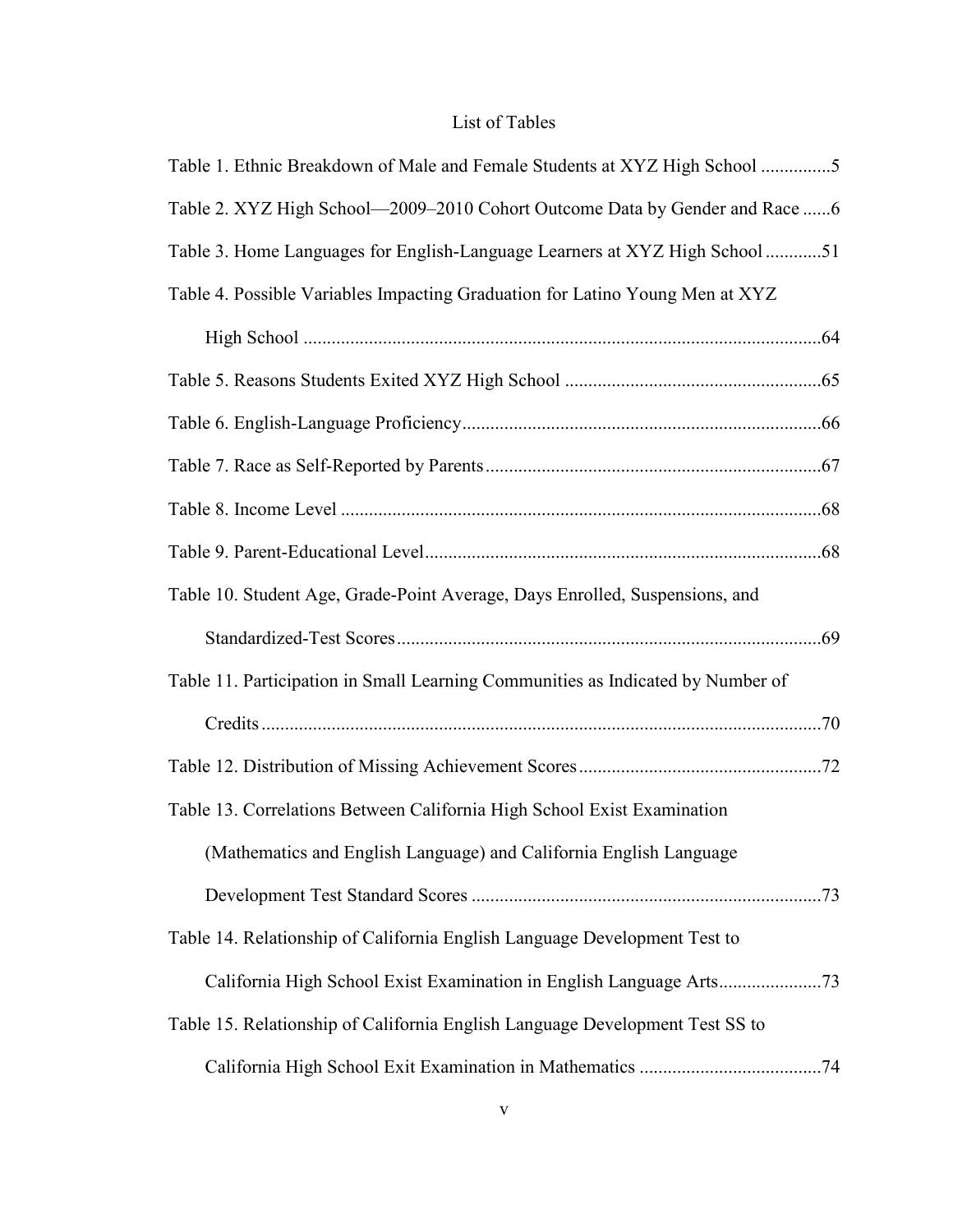| Table 17. Included Effects of Academic Variables on Graduation Including Parents' |  |
|-----------------------------------------------------------------------------------|--|
|                                                                                   |  |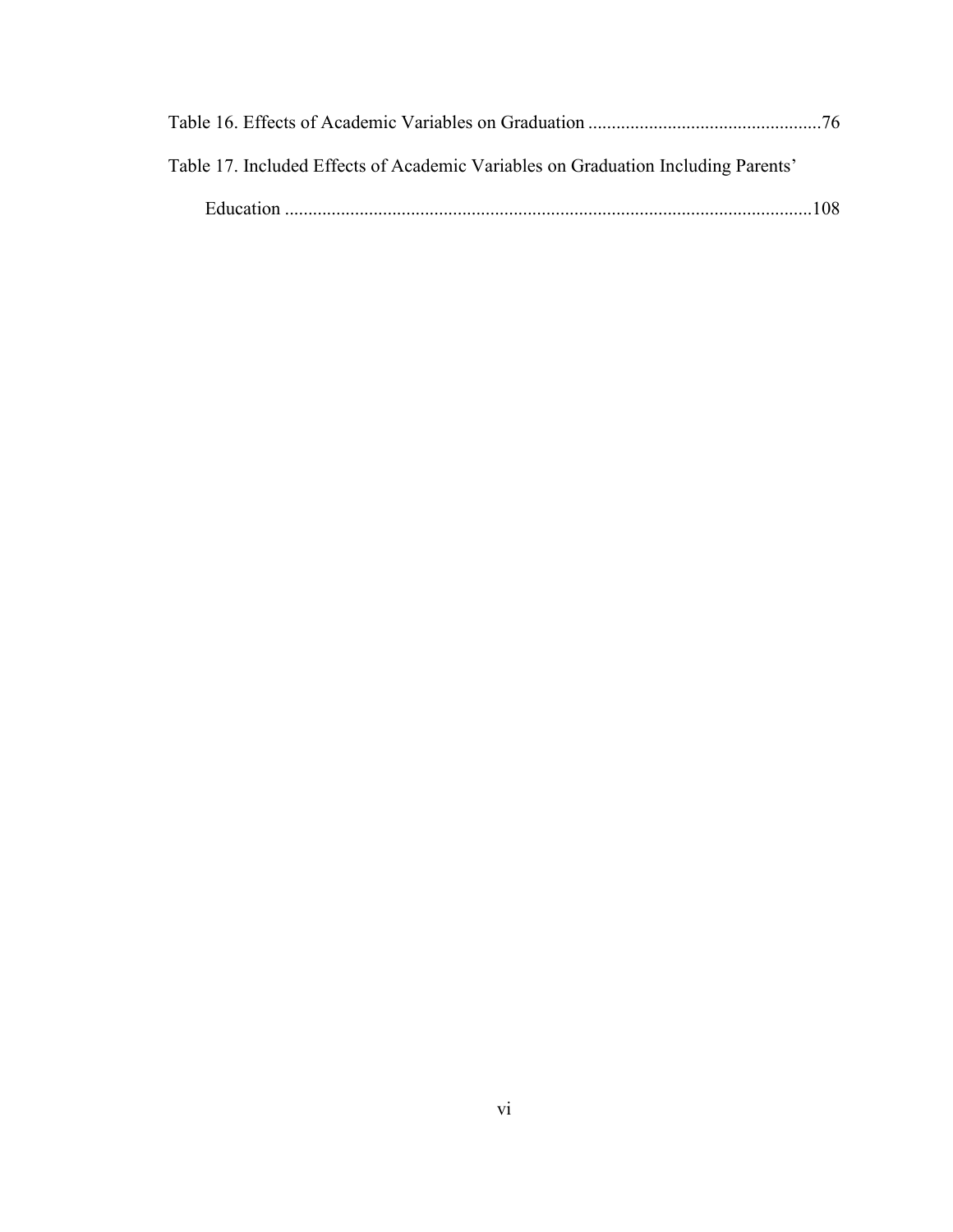#### Section 1: Introduction to the Study

Students are dropping out of high school in high numbers. Monrad (2007) estimated that every 9 seconds a student drops out of a U. S. high school. The dropout problem is especially an issue among Latino students. Latino students are the fastest growing population and are most at-risk for not graduating (Ream & Rumberger, 2008). The term " at-risk" refers to students who have not been successful in school and are generally at risk of dropping out. The National Center for Education Statistics (NCES; 2006) stated that, among the ethnic groups reported, Latino students had the highest dropout rate. In the state of California, 51% of Latino male students graduated in 2004 (Rumberger & Arellano, 2007). Additionally, 49.5 % of African American male students in the same study were classified as graduates, while 71% of Caucasian males graduated. Educators are facing a challenge. They must better address the needs of minority students. Examination of strategies educators currently use will need to be at the forefront of conversation in order to assist all students to stay in school and be able to graduate. The strategies used in the past may not be as successful with students of this generation. Keeping students in school needs to be a top priority for all schools. Researchers will have to study and analyze ethnic minority students' reasons for dropping out and not graduating.

Students withdraw for a multitude of reasons (Bohon, Macpherson, & Atiles, 2005; Colon & Sanchez, 2010). Some students drop out to help support or care for family members, some to raise children, and others because education is not valued in their homes. In considering students who drop out, Nesman (2007) found that Latino students feel pressure to act as adults in helping their family and indicated that cultural and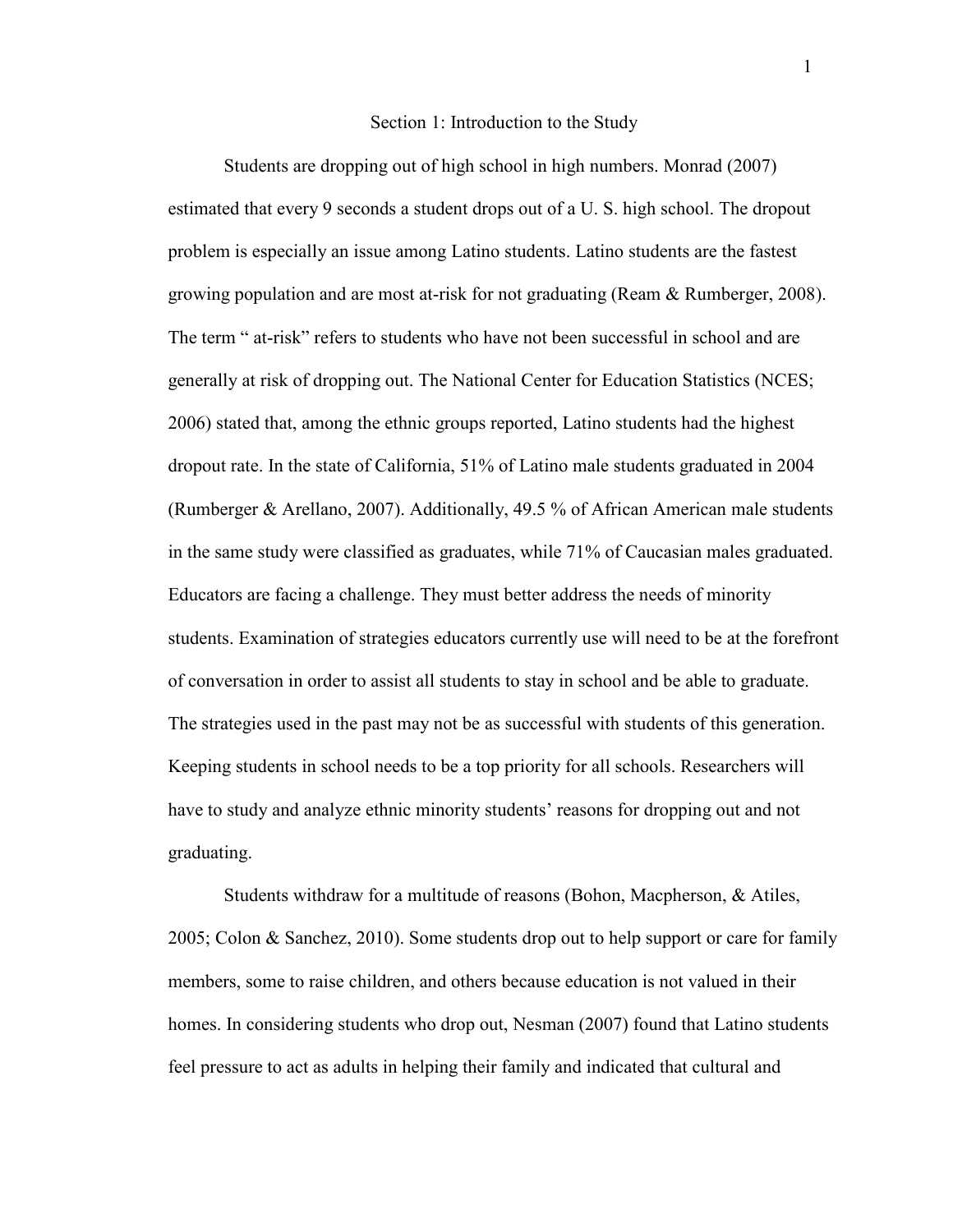linguistic factors are linked to dropping out. Many students drop out because they do not feel connected to their schools (Archambault, Janoz, Morizot, & Pagani, 2009). Bridgeland, DiIulio, and Morison (2006) posited that the dropout crisis is a multifaceted issue that has occurred gradually over time. Dropout rates have been brought to the vanguard in an effort to meet the guidelines set by federal statutes in the No Child Left Behind Act (NCLB; 2001).

The number of high school dropouts has been underreported in California (Bonsteel, 2011). In the state of California, some have criticized the way graduation rates are calculated, and the state has had to readjust formulas for reporting graduation and dropout figures. Bracey (2009) claimed that individual school districts might underreport numbers of dropouts when statistics are attached to the high stakes outlined by NCLB. California has been mandated to realign the reporting of these numbers in a more stringent manner. However, statistics compiled independently of the state reporting showed 75% of Caucasian students and 81% of Asian students graduate annually, whereas only 45% of Native American students, 56% of African American students, and 60% of Latino students finish high school (Laird, Cataldi, KewalRamani, Chapman, & National Center for Education Statistics, 2008). Mishel and Roy (2006) countered that many of the statistics reported by local districts and NCES do not include students who received their general education diploma (GED). Mishel and Roy stated that it would be more accurate to use U.S. Census statistics and longitudinal studies that follow graduation rates and patterns of groups or individuals. Tracking graduation status is a critical component in developing programs that districts will use to improve graduation rates.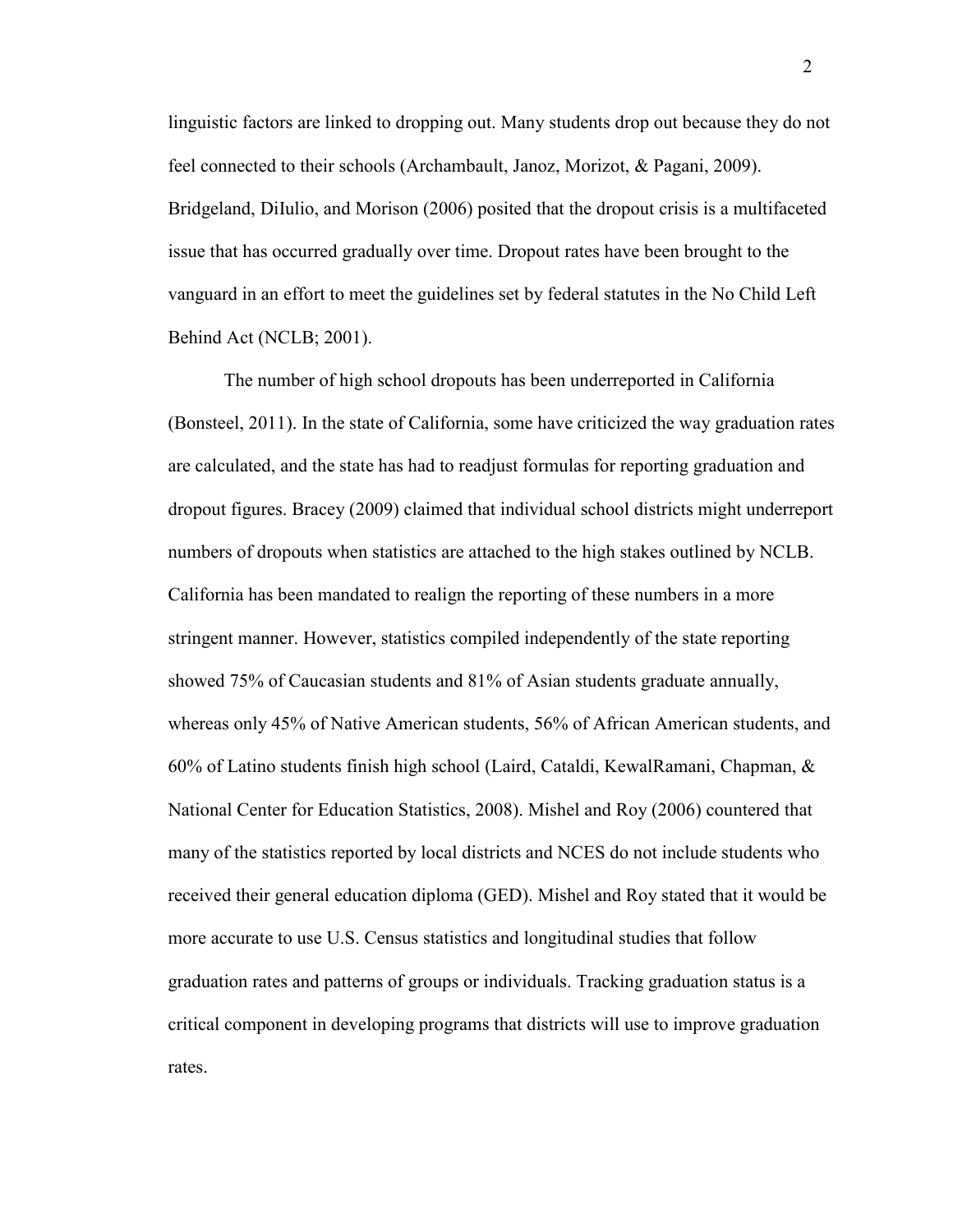The consequence of students dropping out is more than simply not graduating. Bridgeland et al. (2006) reported that 65% of prison inmates were dropouts. Students who drop out have difficulty competing for jobs. According to Bloom (2010), business and governmental agencies must create jobs to assist high school dropouts. Bloom indicated that students who dropped out were less likely to be employed or attend college. Saddler, Tyler, Maldonado, Cleveland, and Thompson (2011) estimated that high school dropouts cost U.S. taxpayers approximately \$24 billion annually in costs related to welfare and crime. High school dropouts need public assistance more often than others and are often involved in crime (Saddler et al., 2011). The reasons for assisting students before they drop out are highlighted repeatedly by current research and statistics. Based upon research the need to analyze and review existing programs seems imperative. The need for additional research is punctuated by many studies including the ones mentioned here. The consequences of students not graduating are more than numbers. Individual lives are affected. The single act of not graduating does not occur in a vacuum it has a ripple effect that fans out to families, communities, and also to all of society that has to deal with the aftermath of students not being able to adequately support themselves or their families. The cost of unemployment, increased incarcerations, and lack of health care, has been documented as some of the side effects of students dropping out of high school.

Students who do not complete high school and drop out collectively create stress for the entire economic system (Tyler & Lofstrom, 2009). In addition, nongraduates become part of the undertrained labor market and add to unemployment rates in the community. A high number of nongraduates places additional strain on the health care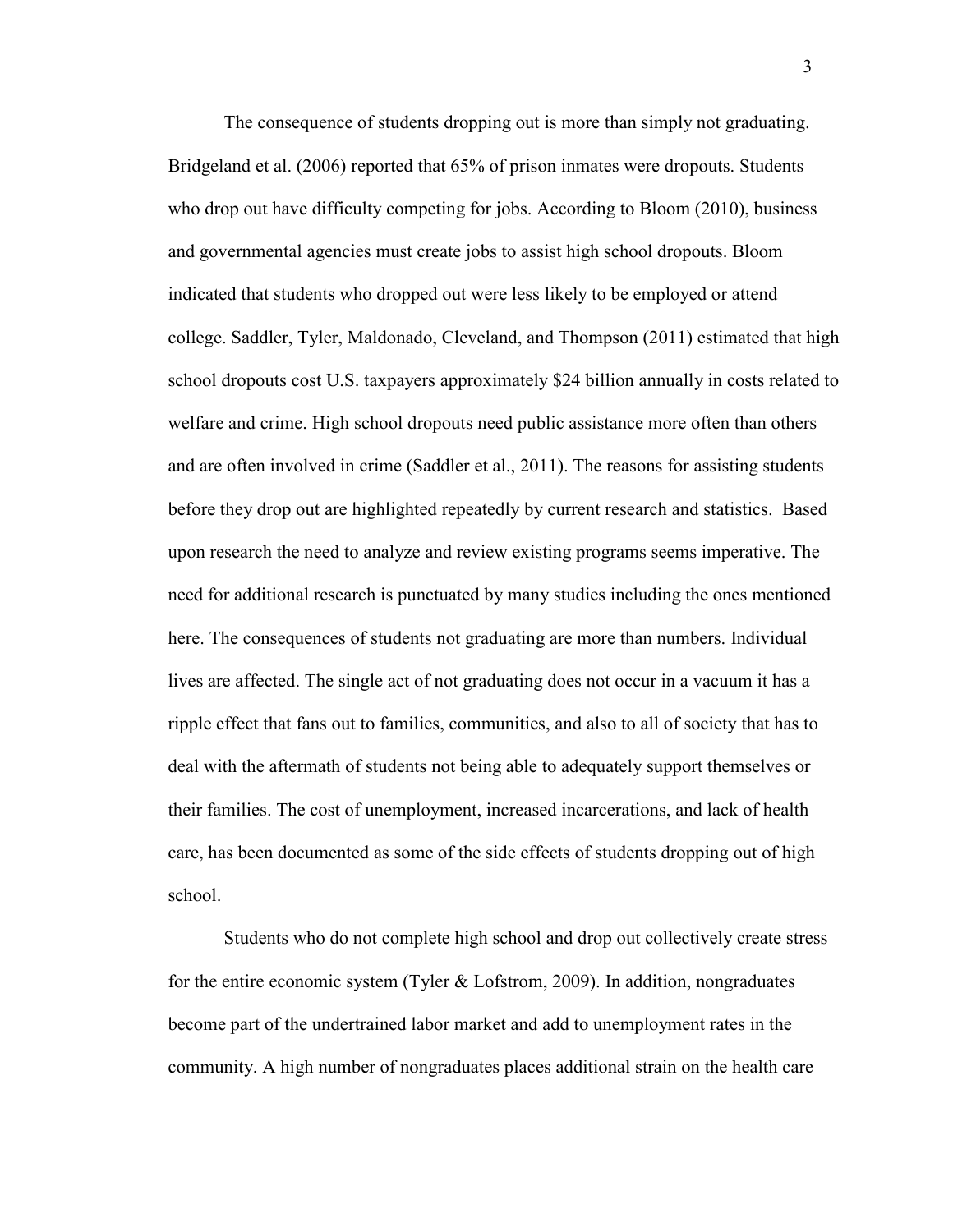system of a community, as unskilled labor positions available to nongraduates are less likely to have health insurance (Bloom, 2010). These employees are less likely to seek medical treatment. The medical system becomes strained when individuals who are unemployed or in low-paying jobs use hospital emergency rooms as primary care facilities, wait until they are in crises that are more costly to treat than to prevent, or flood other medical services that treat the underinsured (Metz, 2010). Additionally, a community's tax base is affected, as the amount of revenue collected decreases. In addition, some of youth dropouts are raising families. This may force them to seek medical treatment for themselves and their children when they do not have jobs or insurance to cover these expenses adequately (Garcia, Palacios, & Evans, 2010).

The Latino population is the largest group of students at XYZ high school and the largest group of students who do not graduate (see Tables 1 and 2). Latino students at XYZ high school make up 63% of the total school population. The dropout rate for Latino male students at XYZ high school in 2011–2012, according to the California Department of Education (CDE; 2012) was 18.3 %. Caucasian male students in the same cohort dropped out at a rate of 15.1% and African American students were listed at 18.2%.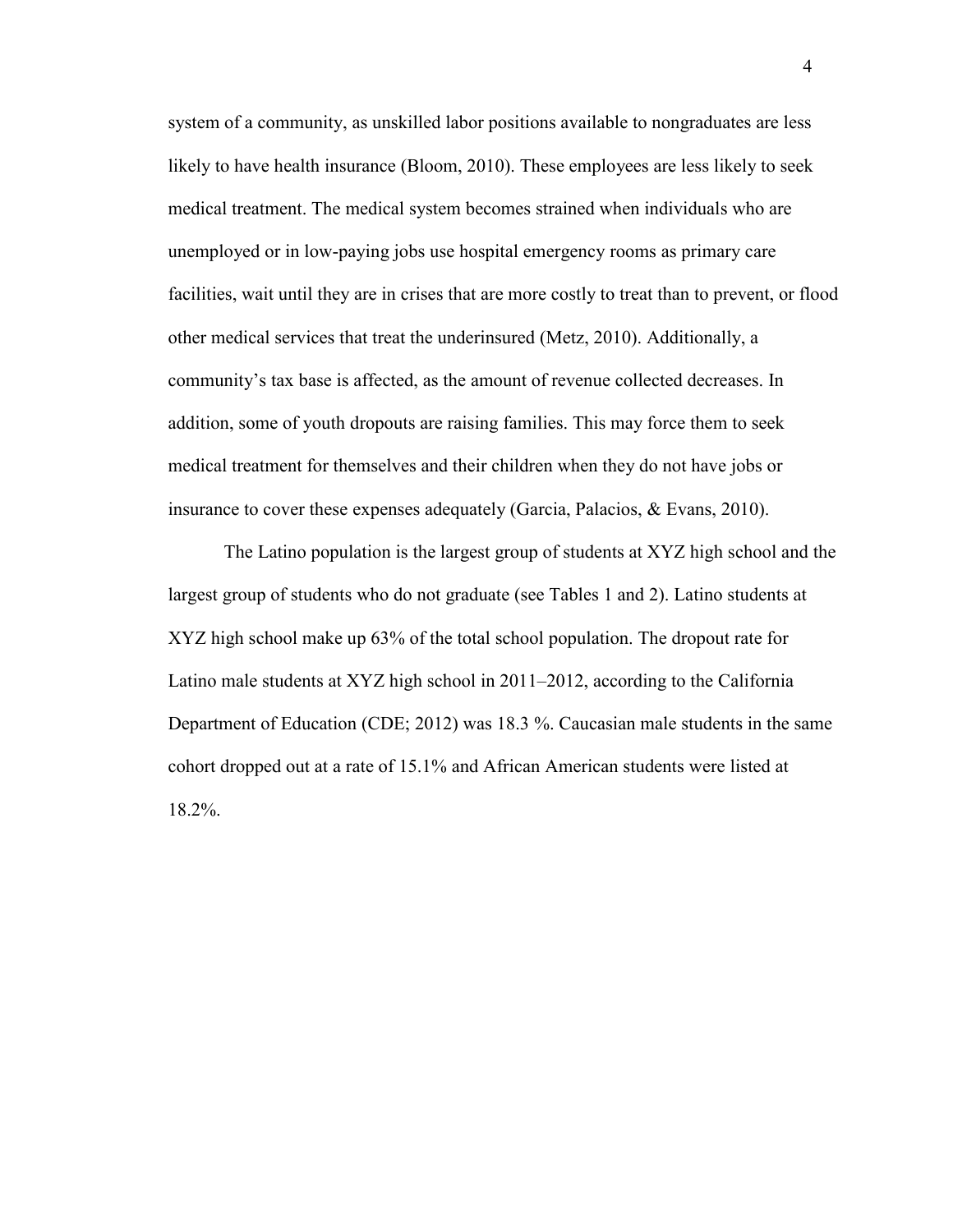# Table 1

# *Ethnic Breakdown of Male and Female Students at XYZ High School*

| Percentage       |         |        |        |  |
|------------------|---------|--------|--------|--|
| Ethnicity        | Overall | Male   | Female |  |
| Latino students  | 63      | 46     | 54     |  |
| African-American | 9       | 49     | 51     |  |
| Caucasian        | 19      | 46     | 54     |  |
| Other            | 9       | $\ast$ | $\ast$ |  |

*Note.* Dropouts by Ethnic Designation, by California Department of Education, 2010, retrieved from http://dq.cde.ca.gov/dataquest/DropoutReporting/

In this study, I collected and analyzed specific data such as grade point average (GPA), attendance, behavior, family income, and parent education to discern if they are associated with graduation for students. In addition to social and academic factors that may be associated with graduation, XYZ high school offers several programs through small learning communities (SLCs) that also may be associated with higher rates of graduation.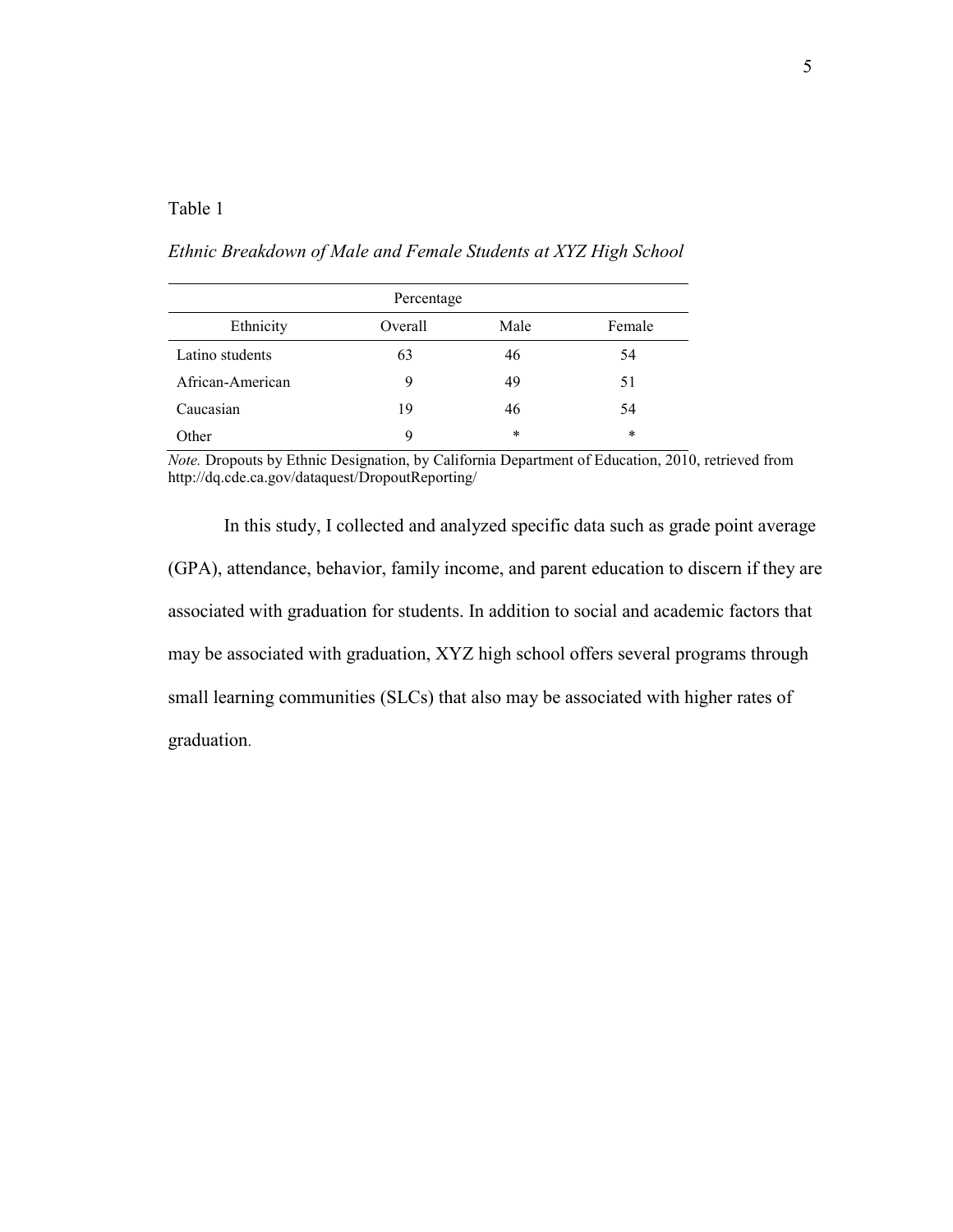# Table 2

| Gender/race                                              | Cohort<br>students | Cohort<br>graduates | Cohort<br>graduation<br>rate | Cohort<br>dropouts | Cohort<br>dropouts<br>rate |
|----------------------------------------------------------|--------------------|---------------------|------------------------------|--------------------|----------------------------|
| Female Hispanic or Latina of Any Race                    | 217                | 180                 | 83.0                         | 31                 | 14.3                       |
| Male Hispanic or Latino of Any Race                      | 179                | 129                 | 72.1                         | 32                 | 17.9                       |
| Female American Indian or Alaskan<br>Native Not Hispanic | $\ast$             | $\ast$              | 100.0                        | $\ast$             | 0.0                        |
| Male American Indian or Alaskan Native<br>Not Hispanic   | $\ast$             | $\ast$              | 25.0                         | $\ast$             | 75.0                       |
| Female Asian, Not Hispanic                               | $\ast$             | $\ast$              | 85.7                         | $\ast$             | 14.3                       |
| Male Asian, Not Hispanic                                 | $\ast$             | $\star$             | 83.3                         | $\ast$             | 0.0                        |
| Female Pacific Islander, Not Hispanic                    | $\ast$             | $\ast$              | 100.0                        | $\ast$             | 0.0                        |
| Male Pacific Islander, Not Hispanic                      | $\ast$             | $\ast$              | 100.0                        | $\ast$             | 0.0                        |
| Female Filipino, Not Hispanic                            | $\ast$             | $\ast$              | 80.0                         | $\ast$             | 20.0                       |
| Male Filipino, Not Hispanic                              | $\ast$             | $\ast$              | 100.0                        | $\ast$             | 0.0                        |
| Female African American, Not Hispanic                    | 28                 | 24                  | 85.7                         | $\ast$             | 10.7                       |
| Male African American, Not Hispanic                      | 19                 | 13                  | 68.4                         | $\ast$             | 21.1                       |
| Female White, Not Hispanic                               | 56                 | 44                  | 78.6                         | $\ast$             | 16.1                       |
| Male White, Not Hispanic                                 | 66                 | 52                  | 78.8                         | $\ast$             | 15.2                       |
| Female Two or More Races, Not Hispanic                   | 17                 | 17                  | 100.0                        | $\ast$             | 0.0                        |
| Male Two or More Races, Not Hispanic                     | 14                 | 13                  | 92.9                         | $\ast$             | 0.0                        |
| Male Not reported                                        | $\ast$             | $\ast$              | 66.7                         | $\ast$             | 33.3                       |
| Female All students                                      | 341                | 286                 | 83.9                         | 45                 | 13.2                       |
| Male All students                                        | 302                | 226                 | 74.8                         | 50                 | 16.6                       |
| Total students                                           | 643                | 512                 | 79.6                         | 95                 | 14.8                       |

# *XYZ High School—2009–2010 Cohort Outcome Data by Gender and Race*

*Note.* From *Cohort Outcome Data by Gender and Race*, by California Department of Education, 2011, retrieved from http://dq.cde.ca.gov/dataquest/DropoutReporting/ Table 2 lists students by race and gender. The table shows the largest groups and whether they were considered a drop out or a graduate of XYZ High School. (The asterisks  $(*)$  indicate that the number of students in these ethnic/gender categories was not considered significant. Each of the categories listed contained less than 10 students.)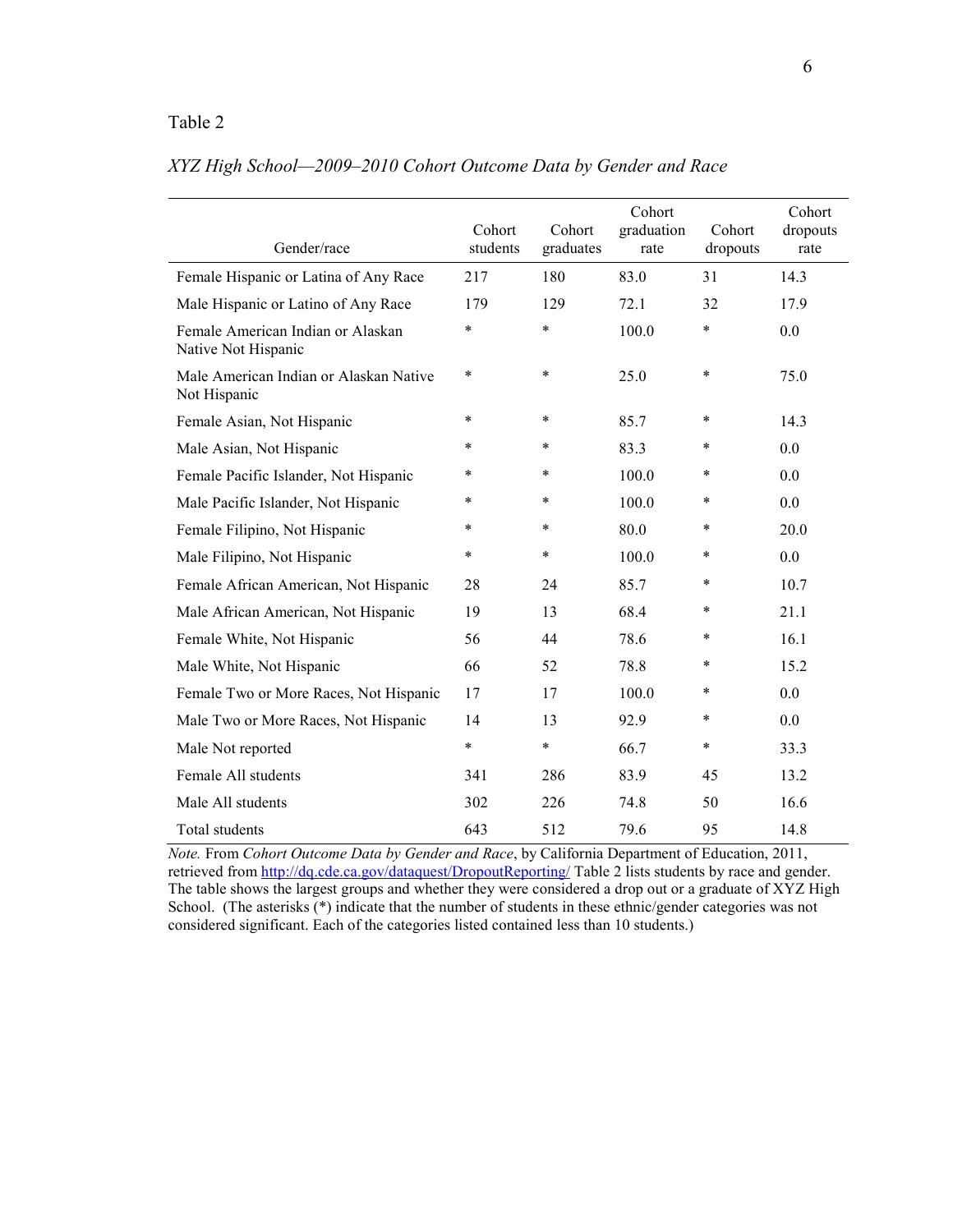Participation in SLCs at XYZ high school such as Advancement via Individual Determination (AVID), Academic Acceleration and Recovery Center (AARC), Medical Academy, and Junior Reserve Officers' Training Corps (JROTC) may be associated with graduation rates. One such SLC is AVID. AVID was designed to assist minority and lowincome students to attend college. Its overall purpose is to create parity for these students in the U.S. (Pitch, Marchand, Hoffman, & Lewis, 2006). The local district defined AARC as an alternative program that serves students in their district. The focus is on students who are in danger of not graduating. Typically, these students lack 30 credits or more. However, students can also accelerate in the AARC program. JROTC is designed to introduce high school students to the elements of military training and leadership skills. This differs from college ROTC in that it does not pay college tuition. Medical Academy is a program that allows students to explore various medical careers and certificate programs that may lead to careers as certified nurse assistants, phlebotomists, or paramedics. Students can take rigorous courses in premedicine or nursing school. Some courses provide college credit.

While no one researcher has suggested that SLCs are the short-term answer to student achievement, some scholars have agreed that smaller schools foster more positive relationships between students and teachers. Quint (2008) and David (2008) looked at research concerning SLCs. David indicated that large urban high schools have difficulties in creating nurturing and positive environments for students. David cautioned that SLCs should not be considered a short-term fix. The movement for SLCs came as a response to NCLB whose purpose was to increase student achievement and reduce drop out rates. The reorganization of large schools into smaller schools is the focus of several studies in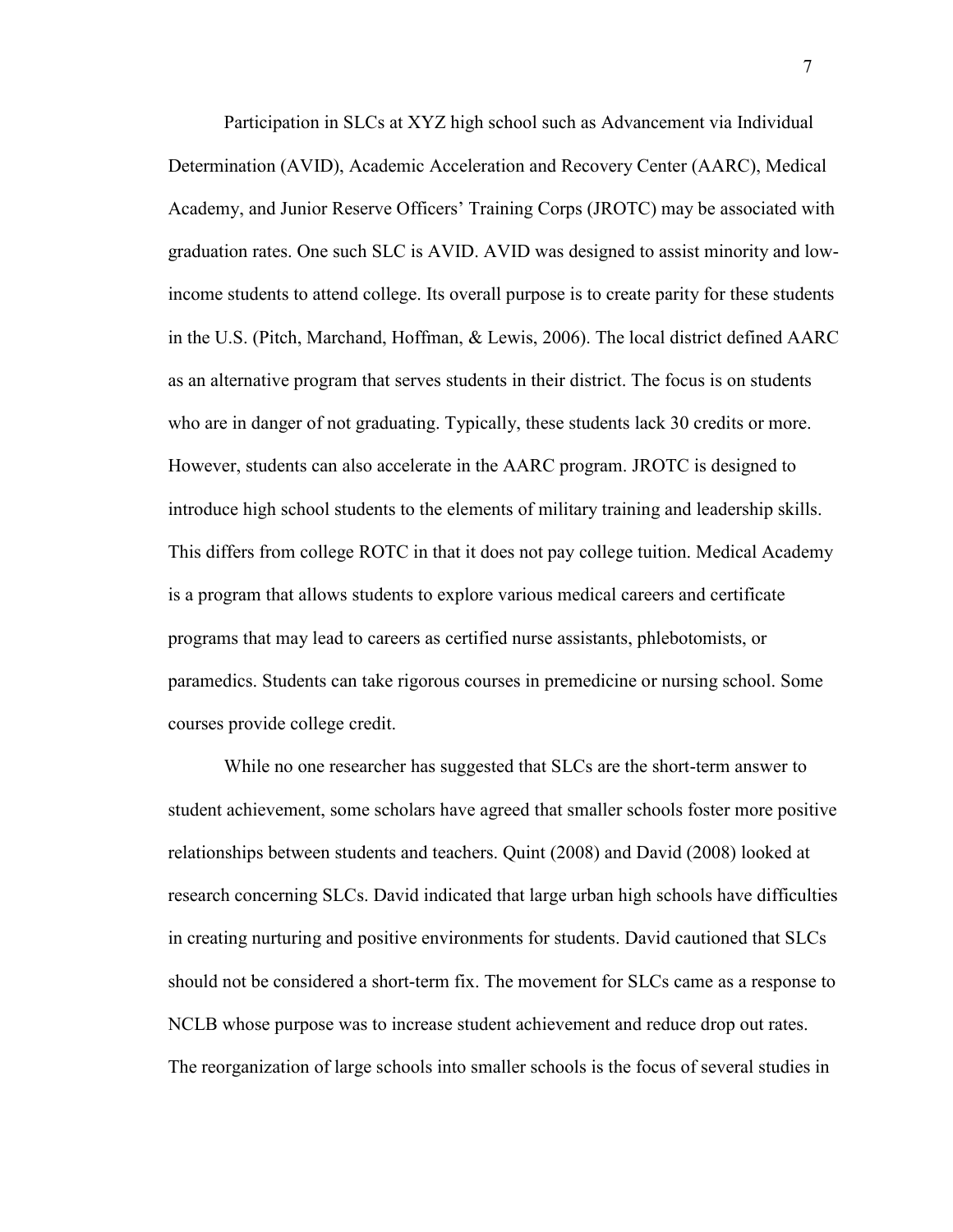Chicago public schools. Allensworth and Easton (2007) examined GPA, attendance, and school relationships as possible factors associated with keeping students in school. Addressing these factors was determined to be most significant if monitored as early as ninth grade. When students were able to be "on track"(defined as completing sufficient credits) at the end of their first year, they were 4 times more likely to graduate (Allensworth & Easton, 2007a). SLCs can give educators the opportunity to build relationships with students and in turn positive relationships have been found to encourage regular student attendance.

## **Problem Statement**

XYZ high school in southern California is experiencing high dropout rates for Latino students, particularly young males. As seen in Table 2, Latino students are dropping out in greater numbers than are all other groups (Behnke, Cox, & Gonzales, 2010). The total population of Latinos students at XYZ High School was 1,858 with a 14% dropout rate. Those students withdrew from Grades 9–12 in the 2009–2010 school year. The 14% dropout rate is reflective of those students who did not graduate. Some students transferred to other schools. These students did not receive a diploma from XYZ high school in the customary 4-year time frame. Seniors who were designated as nongraduates either did not have enough credits to graduate, or did not pass the California high school exit exam (CAHSEE). Some students may go on to complete a high school diploma at another institution, such as the adult high school diploma program. The adult diploma is offered at the local community college. Students may continue in their own district by attending the Academic Recovery Center or the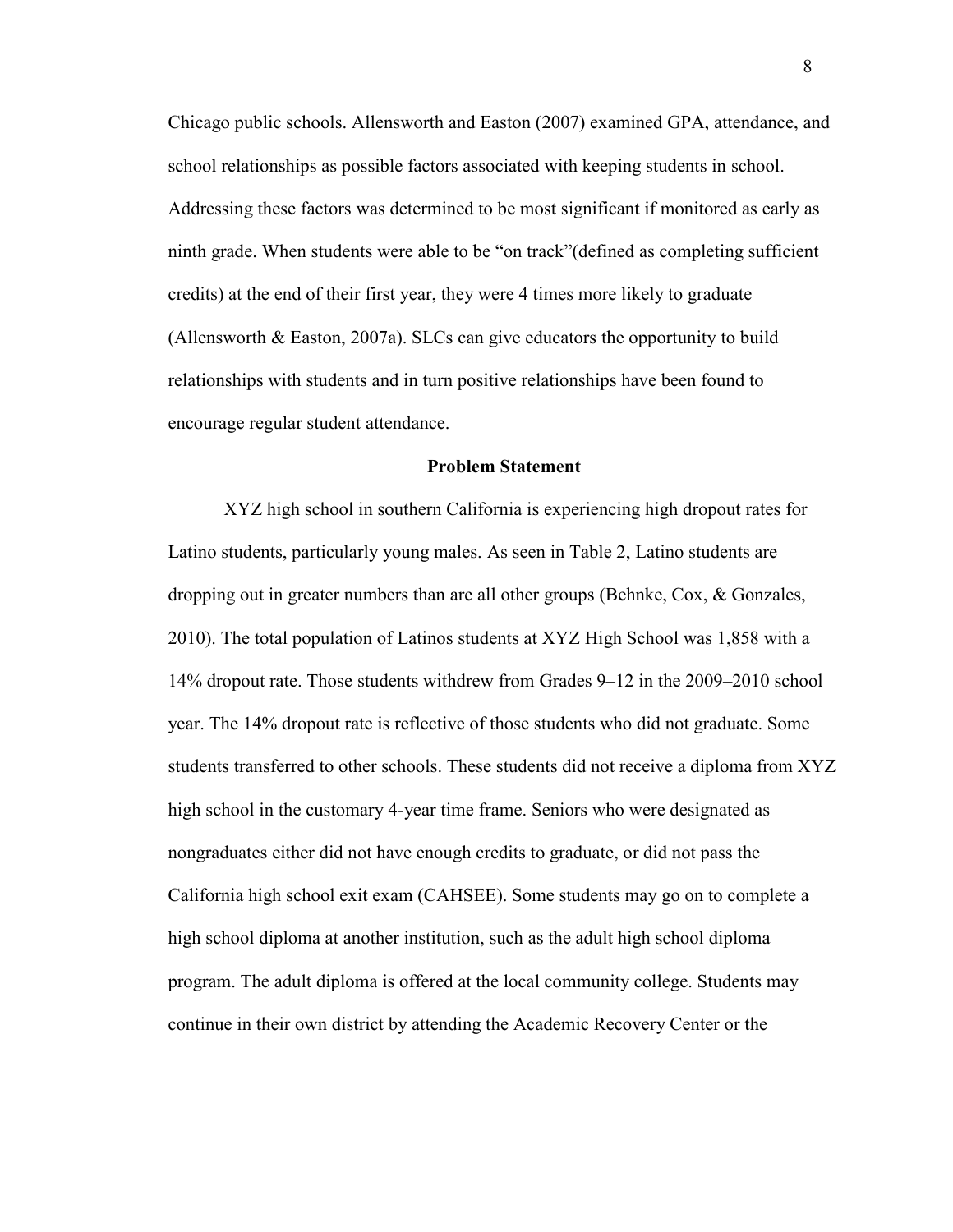continuation high school. There has not been a system in place to monitor or track student completion at other institutions once a student leaves XYZ high school.

Ethnic minority students at XYZ high school do not appear to be having the same levels of success as other students. In looking at student groups at XYZ high school, compared with 605 Caucasian students enrolled, of whom 17% were designated as dropping out, African American students numbered 217 with 21.4% not graduating from XYZ high school in the same year. The Latino population of the local high school accounts for 63% of the total population of students in the school (CDE, 2010). Latino students who are the focal point of this study are not graduating at the same rates as other groups at XYZ high school.

One measurement used by the CDE is the 4-year derived dropout rate, an estimate of the percentage of students who would drop out during a 4-year period. To create a 4 year rate, individual students are tracked from their ninth grade year through the 12th grade. In the 2007–2008 school year, the derived dropout rate for Latino students at XYZ High School was 16.1%, 15.2% for African American students, and 16.6% for Caucasian students. This rate is based on an overall student population (Grades 9–12). The local school population was as follows: 63% of students were of Latino origin, 19% were listed as Caucasian, and 9% were listed as African American students. Other groups included Asian and Pacific Islander as well as those who did not identify their ethnicity (CDE, 2009).

Educators and researchers in recent years have conducted studies in an attempt to find solutions to curb the dropout numbers that have been well documented. In a survey of school principals and teachers, Bridgeland, DiIulio, and Balfanz (2009), indicated that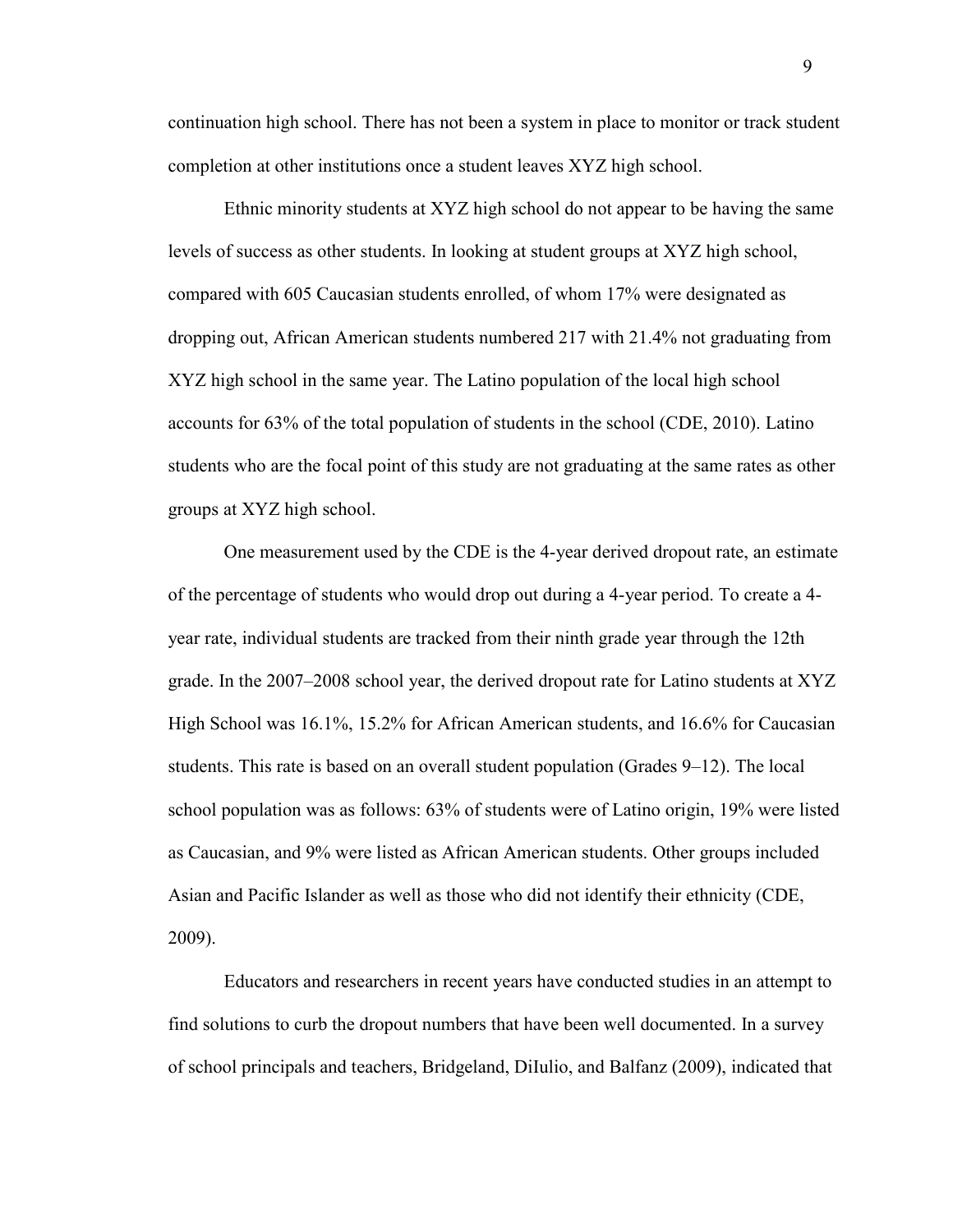smaller class size, as well as smaller schools, were seen as effective methods to reduce the number of dropouts. The idea of alternative schools was supported by 71% of principals as a way to reach struggling students. Additionally, 61% of teachers and 45% of principals saw lack of support by family as a prime reason for dropping out of school. Schools such as XYZ high school are large and educators may have difficulty in creating relationships that help a student feel connected to the school they attend. Curriculum that is considered to be of high interest may keep students engaged and they may be less likely to become dropouts. Not all students fit into a large school setting.

Some risk factors that may contribute to the higher dropout rates for Latino students are (a) grade retention, (b) low GPA, and (c) lack of family involvement (Henry, Merten, & Plunkett, 2008). Other risk factors that may contribute to a student dropping out may be the student or family speaking a language other than English at home and a family's economic status. In this study, I examined the relationship between social and academic factors and graduation rates among Latino male students at XYZ High School. Examining the arena of social and academic factors also included the additional aspect of SLCs of AVID, AARC, Medical Academy, and JROTC.

#### **Purpose of the Study**

The purpose of this quantitative research study was to show which factors, if any, were associated with graduation for male students, and in particular Latino students. The independent variables were race, attendance, suspensions, GPA, parents' level of education, parents' income level, CAHSEE and California Standards Test (CST) scores, and the possible effect on graduation of student participation in school programs such as AARC, AVID, JROTC, and the Medical Academy at XYZ high school. The goal was to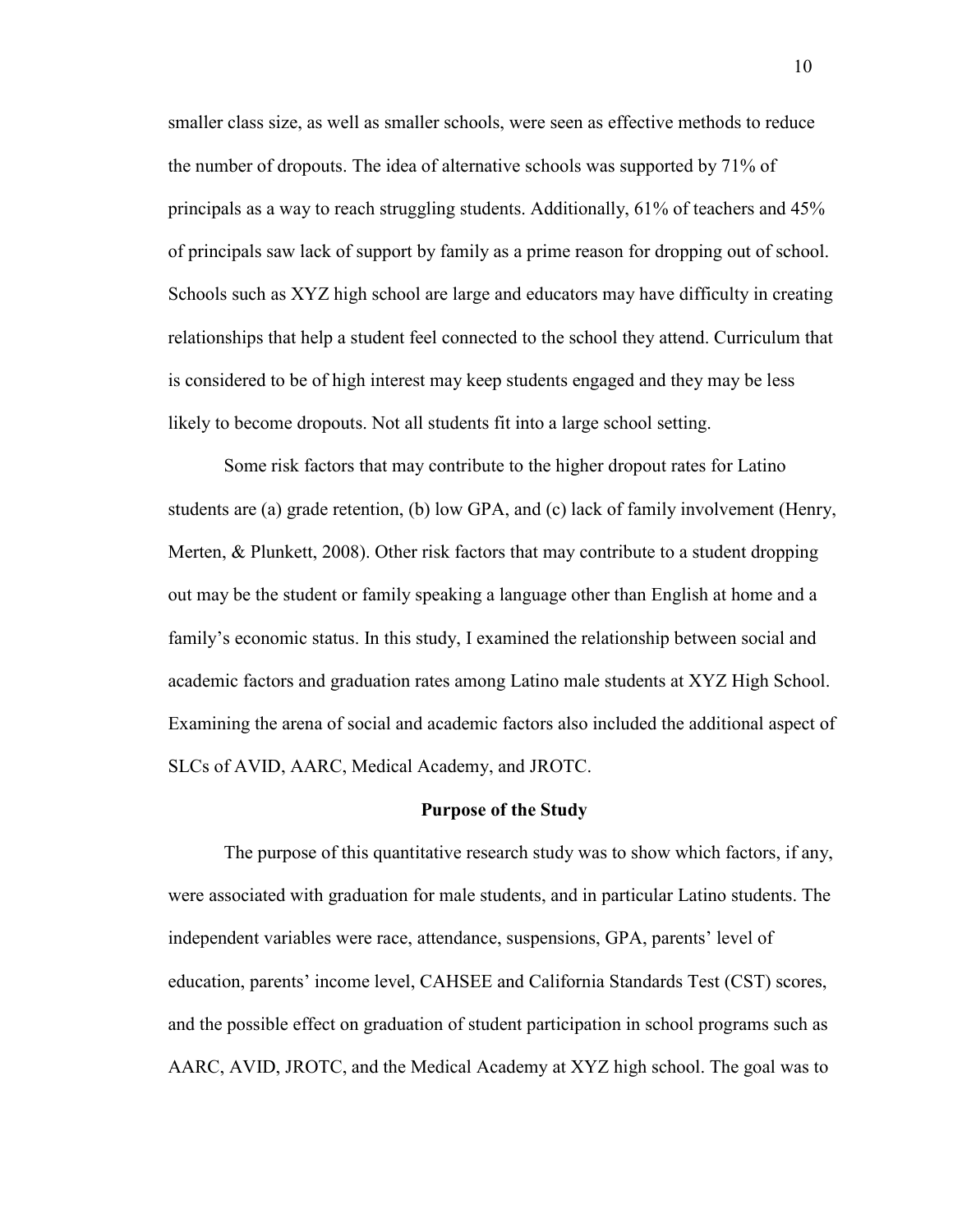determine if these variables were significantly associated with graduation from the local high school for Latino male students. I focused on academic and social factors to discern if there was a strong association among factors, and which factors, if any, would significantly be associated with increases in the number of Latino male graduates at XYZ high school.

# **Nature of the Study**

This research study was a nonexperimental quantitative study. Identifying and analyzing specific variables and the possible effect they may have on graduation rates for Latino male students required statistical analysis (Creswell, 2003). I used the linear model of logistic regression through SPSS (Gravetter & Wallnau, 2005) and collected archival data from various school sources.

The setting for this study was an urban high school. Latino students made up 63% of XYZ High School. The population for this study included male students attending XYZ high school from 2007 to 2012. An additional component I examined in this study was the association of graduation with ethnicity and race. Because I focused primarily on Latino male students, ethnicity and race were not specifically analyzed in isolation. Academic factors such as attendance, suspensions, and GPA were analyzed. Family income and level of parental education were social factors that were also considered. I analyzed students' participation in programs such as AVID, AARC, and JROTC as possible factors associated with male students graduating.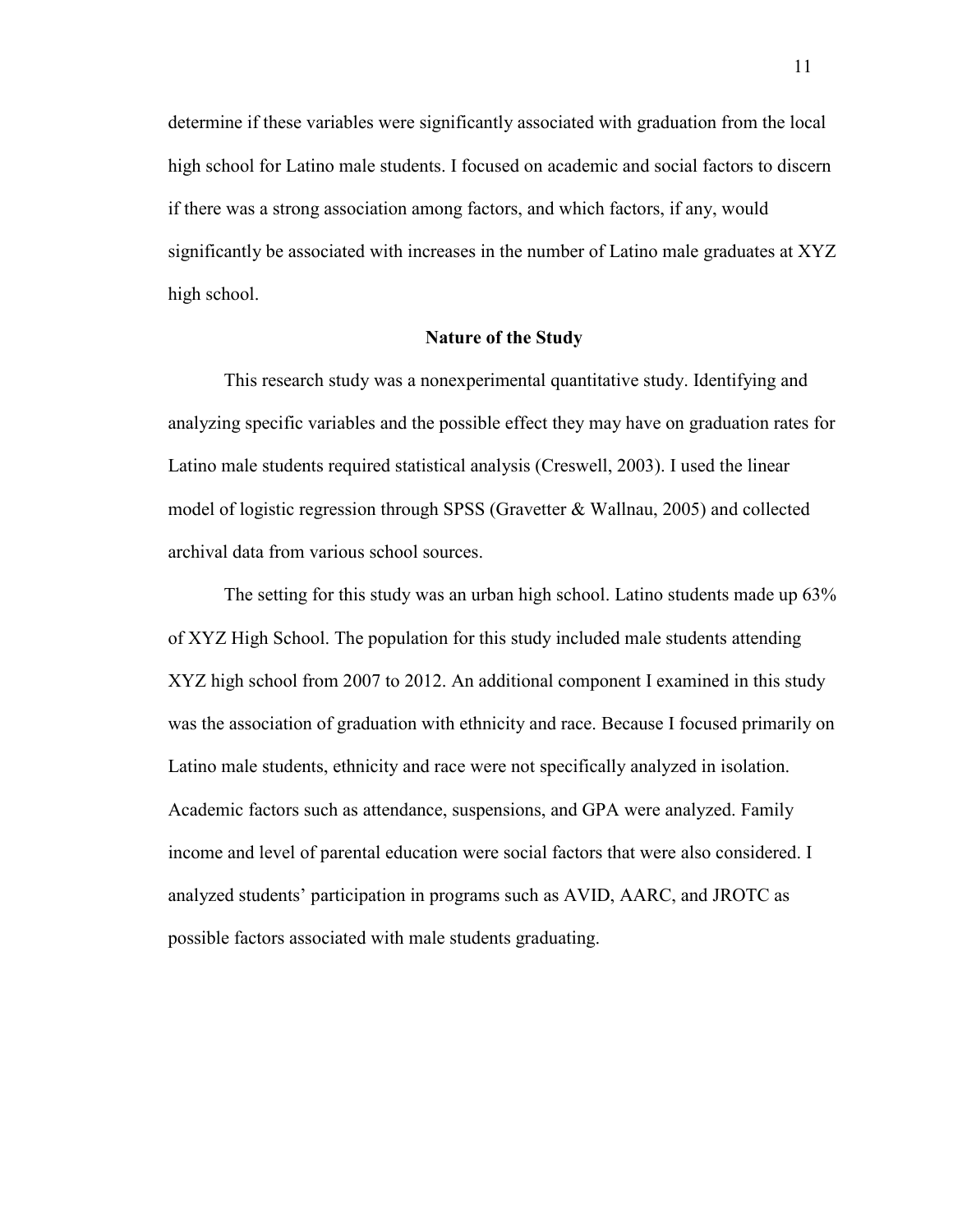## **Research Questions and Hypotheses**

#### **Research Question 1**

The following research questions guided the direction of this research study. In each of them, the dependent variable was the probability of graduation. To what extent, if any, do each of the academic demographic factors (a) GPA, (b) attendance, (c) suspensions, and (d) standardized-test scores predict the likelihood of graduation for

male Latino students (controlling for social factors and participation in SLCs)?

#### **Hypotheses**

*H*1<sub>0</sub>: GPA, as indicated by cumulative GPA on official school transcripts, is not associated with the probability of graduation, controlling for attendance, suspensions, and standardized-test scores, as measured by the official school data system (AERIES Eagle) cumulative GPA.

*H*1<sub>1</sub>: GPA, as indicated by cumulative GPA on official school transcripts and the measurement of overall GPA is associated with the probability of graduation increasing controlling for attendance, suspensions, and standardized-test scores, as measured by AERIES Eagle system cumulative GPA.

*H*2<sub>0</sub>: Attendance, as indicated by the number of days present each year, listed in AERIES Eagle is not associated with the probability of graduation, controlling for GPA, suspensions, and standardized-test scores, as measured by AERIES Eagle system attendance report.

*H*2<sub>1</sub>: Attendance, as indicated by the number of days present each year, listed in AERIES Eagle is associated with the probability of the graduation, controlling for GPA,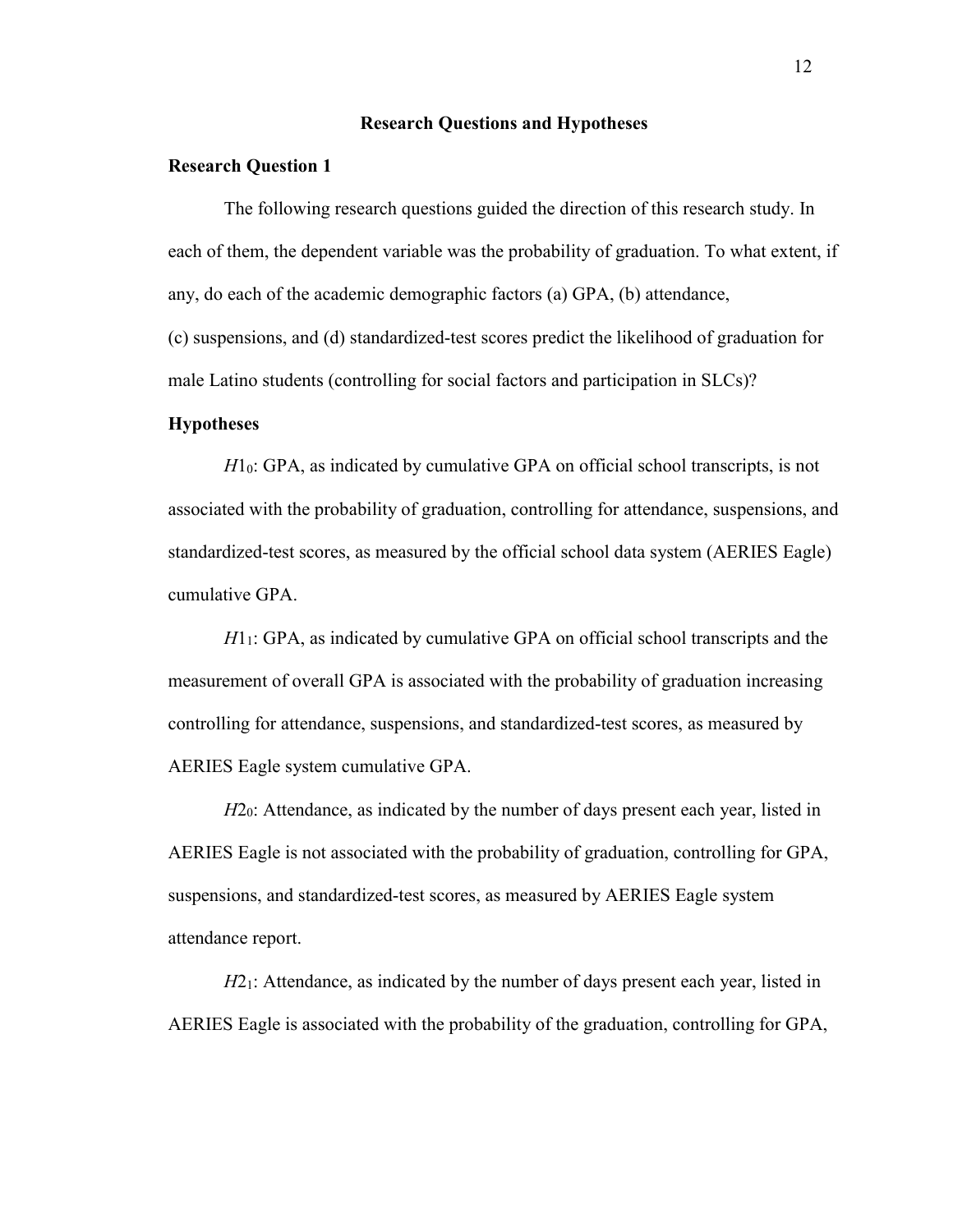suspensions, and standardized-test scores, as measured by AERIES Eagle system attendance report.

*H*3<sub>0</sub>: Number of suspensions, as indicated by the number of suspensions each school year in AERIES Eagle are not associated with the probability of graduation, controlling for GPA, attendance, and standardized-test scores, as measured by AERIES Eagle system behavior report.

*H*3<sub>1</sub>: Number of suspensions, as indicated by the number of suspensions and each school year in AERIES Eagle are associated with the probability of graduation increasing, controlling for GPA, attendance, and standardized-test scores, as measured by AERIES Eagle system behavior report.

*H*40: Standardized-test scores (CST and CAHSEE) are not associated with the probability of graduation controlling for GPA, suspensions, and attendance, as measured by AERIES Eagle system Assessment report.

*H*41: Standardized-test scores (CST and CAHSEE) are associated with the probability of graduation controlling for GPA, suspensions, and attendance, as measured by AERIES Eagle system Assessment report.

#### **Research Question 2**

To what extent, if any, do each of the social demographic factors (a) family income; (b) level of English proficiency, as measured by the California English Language Development Test (CELDT); and (c) parental education, predict the likelihood of graduation for male Latino students (controlling for GPA, suspensions, expulsion, and attendance academic factors and participation in SLCs), as measured by AERIES Eagle System Assessment report?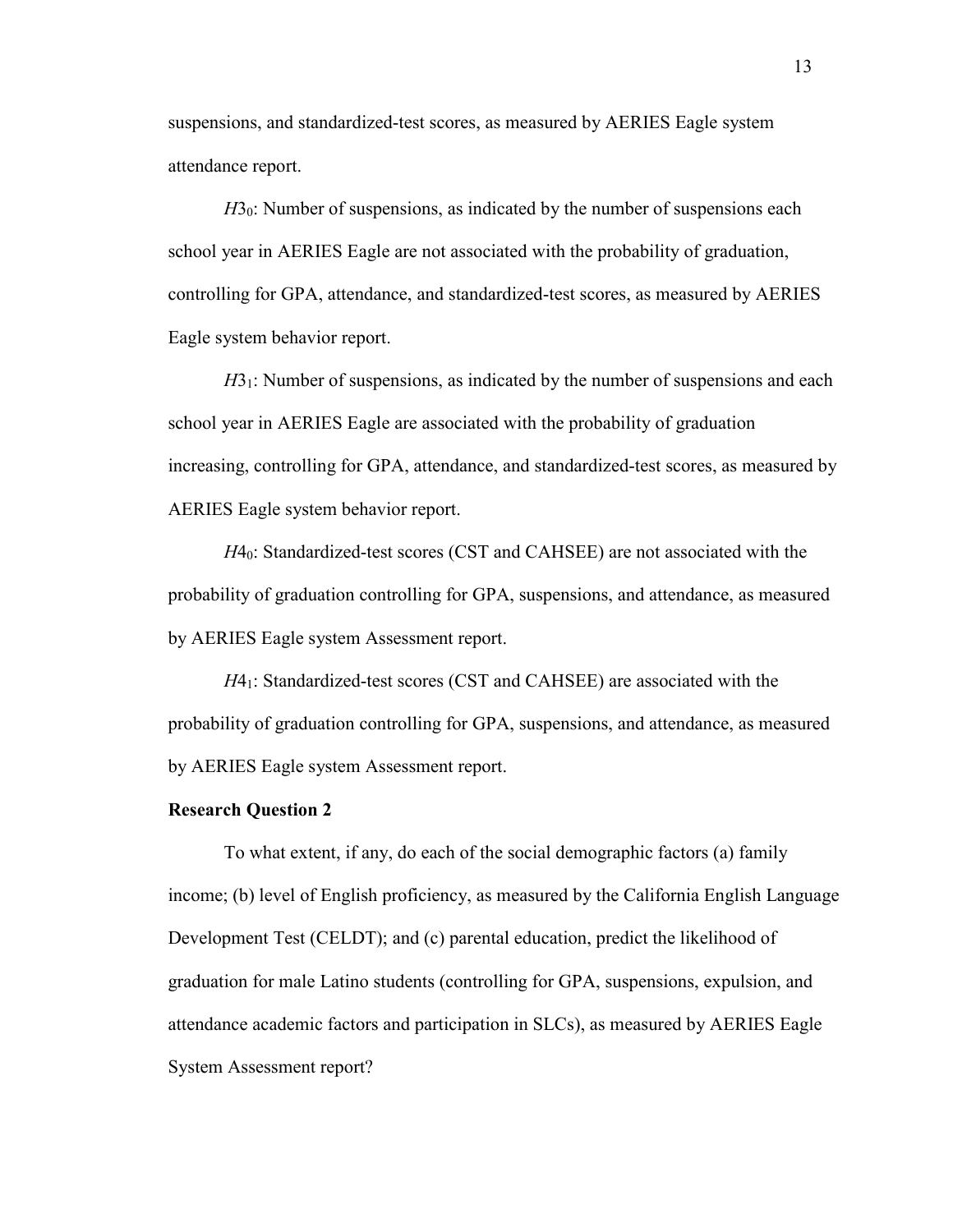# **Hypotheses**

*H*5<sub>0</sub>: Family income is not associated with the probability of graduation, controlling for language, parental education, as measured by response to a survey given for California state testing: the Standardized Testing and Reporting (STAR) assessment questionnaire.

*H*51: Family income is associated with the probability of graduation, controlling for language, parental education, as measured by response to the STAR assessment questionnaire.

*H*60: Language-acquisition levels are not associated with the probability of graduation, controlling for family income, parental education, as measured by response to the STAR assessment questionnaire.

*H*61: Language acquisition is associated with the probability of graduation, controlling for family income, parental education, as measured by response to the STAR assessment questionnaire.

*H*7<sub>0</sub>: Parental education level, as indicated by parental response to the STAR, is not associated with the probability of graduation, controlling for family income, and language acquisition levels.

H71: Parental education level as indicated by parental response to the STAR state testing is associated with the probability of graduation, controlling for family income, and language acquisition levels.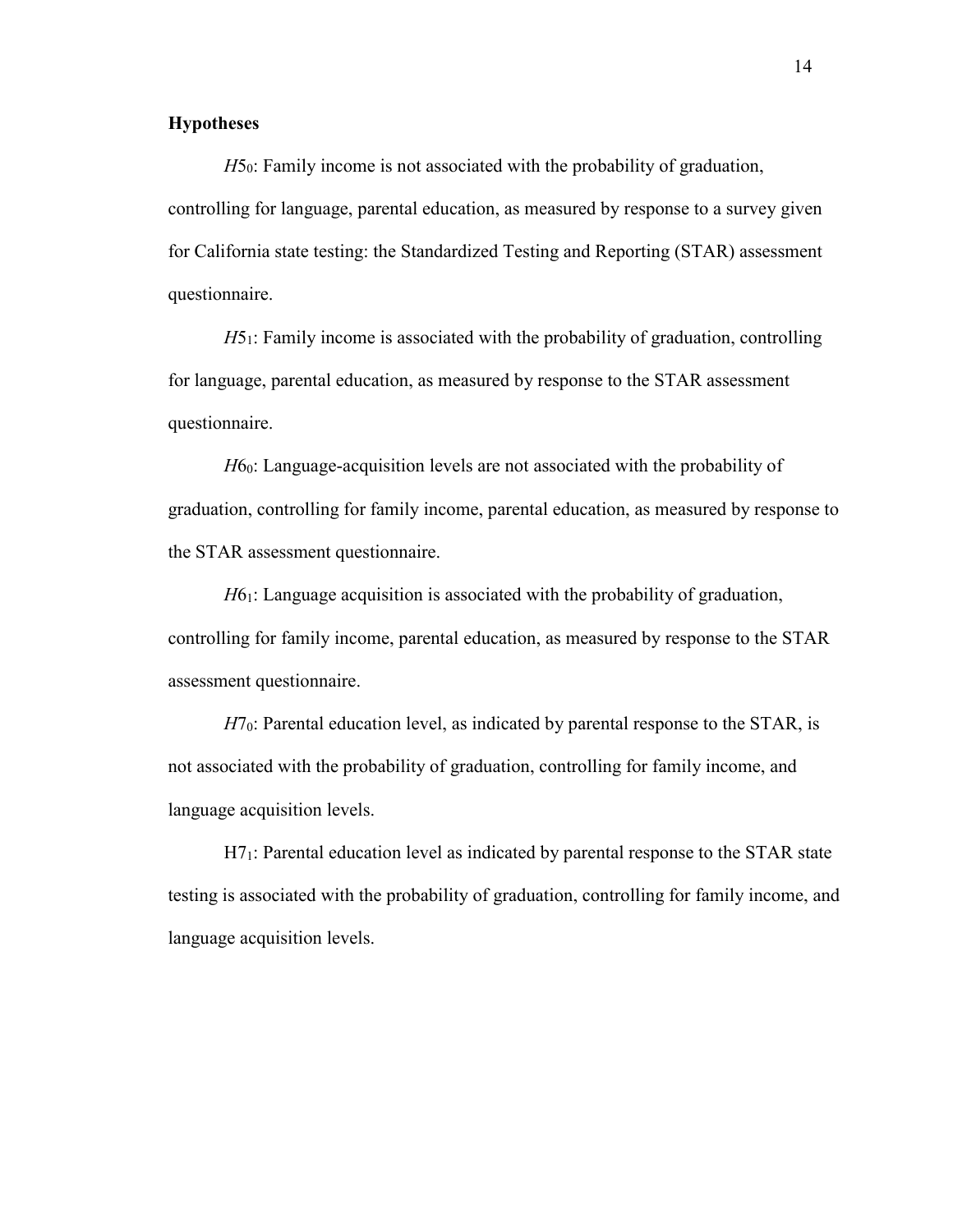## **Research Question 3**

To what extent, if any, does each of the SLCs—(a) AVID, (b) AARC, (c) JROTC, and (d) Medical Academy—predict the likelihood of graduation for male Latino students (controlling for social and academic factors)?

#### **Hypotheses**

*H*80: Participation in AVID is not associated with the probability of graduation, controlling for participation in AARC, JROTC, and Medical Academy, as indicated by graduation status listed in the AERIES Eagle system.

*H*8<sub>1</sub>: Participation in AVID is associated with the probability of graduation, controlling for participation in AARC, JROTC, and Medical Academy, as indicated by graduation status listed in the AERIES Eagle system.

*H*9<sub>0</sub>: Participation in AARC is not associated with the probability of graduation, controlling for participation in AVID, JROTC, and Medical Academy, as indicated by graduation status listed in the AERIES Eagle system.

*H*9<sub>1</sub>: Participation in AARC is associated with the probability of graduation, controlling for participation in AVID, JROTC, and Medical Academy, as indicated by graduation status listed in the AERIES Eagle system.

*H*10<sub>0</sub>: Participation in JROTC is not associated with the probability of graduation, controlling for participation in AVID, AARC, and Medical Academy, as indicated by graduation status listed in the AERIES Eagle system.

*H*10<sub>1</sub>: Participation in JROTC is associated with the probability of graduation, controlling for participation in AVID, AARC, and Medical Academy, as indicated by graduation status listed in the AERIES Eagle system.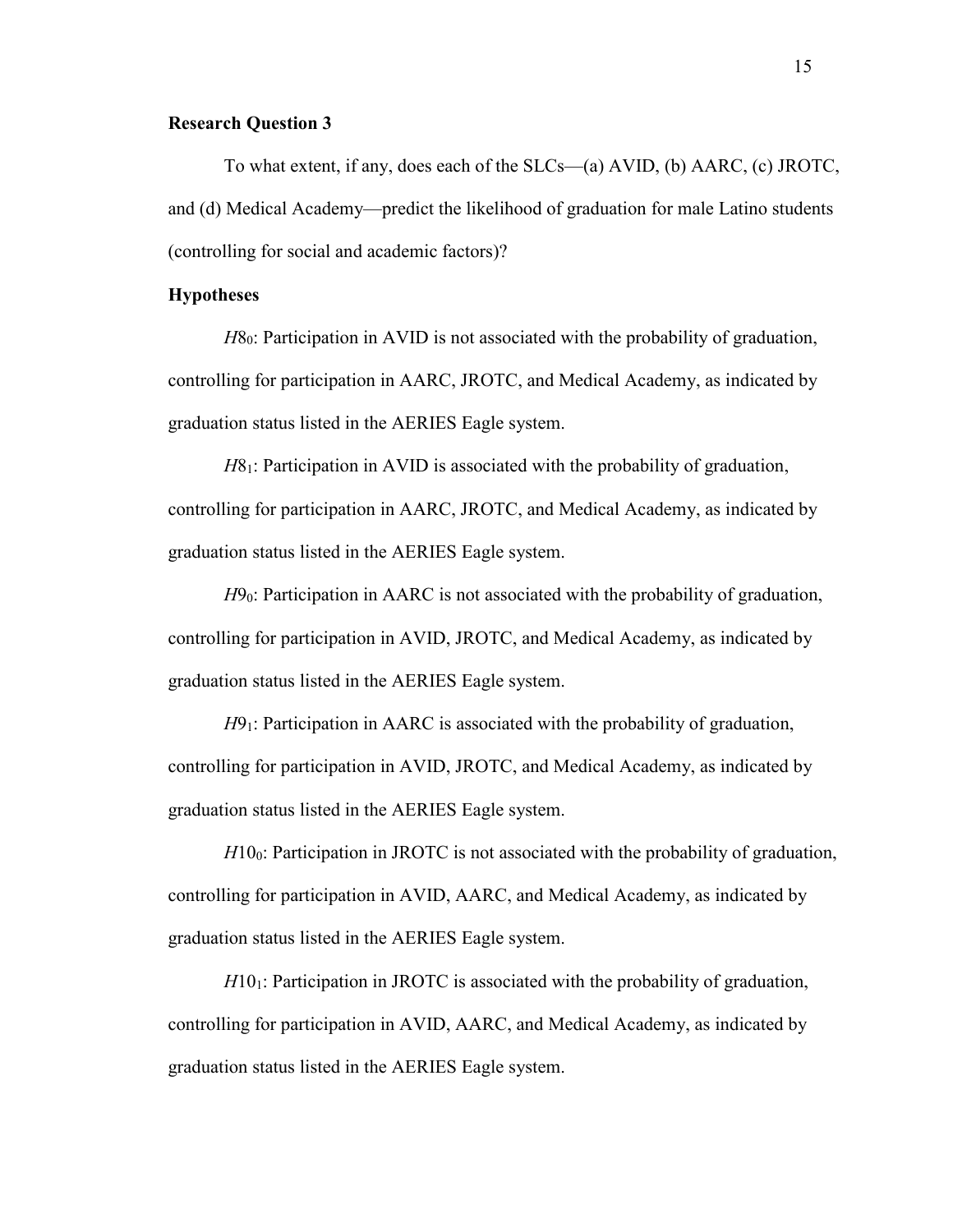*H*110: Participation in the Medical Academy is not associated with the probability of graduation, controlling for participation in AVID, AARC, and JROTC, as indicated by graduation status listed in the AERIES Eagle system.

*H*111: Participation in the Medical Academy is associated with the probability of graduation, controlling for AVID, AARC, and JROTC, as indicated by graduation status listed in the AERIES Eagle system.

Many factors have been linked to students dropping out of high school. The above research questions address academic-demographic factors, social demographic factors, and the use of SLCs as variables that may be associated with graduation.

## **Theoretical Framework**

Two educational theories guided the design of this study: (a) attrition and retention and (b) SLCs. The theoretical framework for this study was based in part on the theory of student attrition and retention. Tinto (1975, 1993, 1994) theorized that an institution could create environmental conditions that would help students persist in their schooling. The theory of retention and attrition has been applied directly to students who attend college. For example, when a student is the first family member to go to college, chances are that the support and mentoring required to navigate the higher academic world is less available to them than to students who have a family history of academic achievement. Engstrom and Tinto (2008) theorized that a person's family could shape an individual's desire to remain in school. Engstrom and Tinto also stated that students who remained in school were influenced by social and academic factors. If students were not successful in previous school experiences, they would have difficulty in school going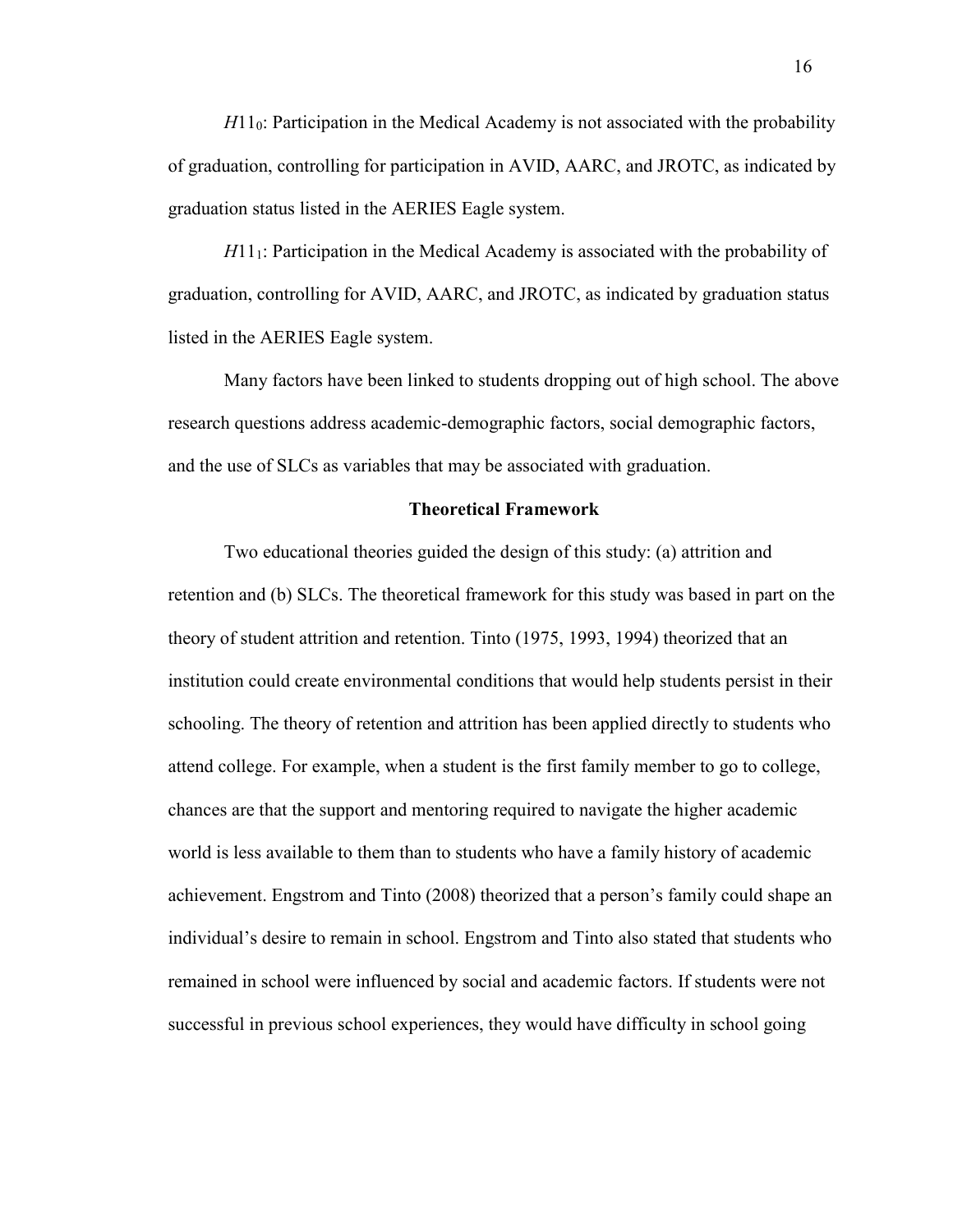forward because they would not be able to draw methods from past experiences for performing well academically.

A key component of retention is persistence (Tinto, 1993). An educational institution and the needs of a particular student are not always compatible. Students are more likely to be successful when academic expectations are high and the institution provides appropriate support. This support should include social, academic, and personal support. To succeed, students must view education as important and must engage themselves to become part of their academic institution. However, the institution can do much to keep students engaged over a long period of time. Such support includes, for example, early, frequent feedback regarding performance. When students feel commitment to the institutions, which they attend, their chances of completing their education increases.

Educators use SLCs to create personalized learning environments for students. They provide rigorous and meaningful curricula, partially addressing the issue of student boredom. Often when students drop out, they state that the curriculum is neither meaningful nor challenging to them (Bridgeland et al., 2006). Programs like AARC, JROTC, Medical Academy, and AVID are examples of SLCs that engage students in learning.

Students who have dropped out have reported (Bridgeland et al., 2006) that a critical element missing in school was relevancy of the curriculum to the outside world. Dynarski et al. (2008) and Tyler and Lofstrom (2009) reviewed programs that work in high school and highlighted several programs that showed improvement in keeping students engaged and in school. These programs were seen in smaller or redesigned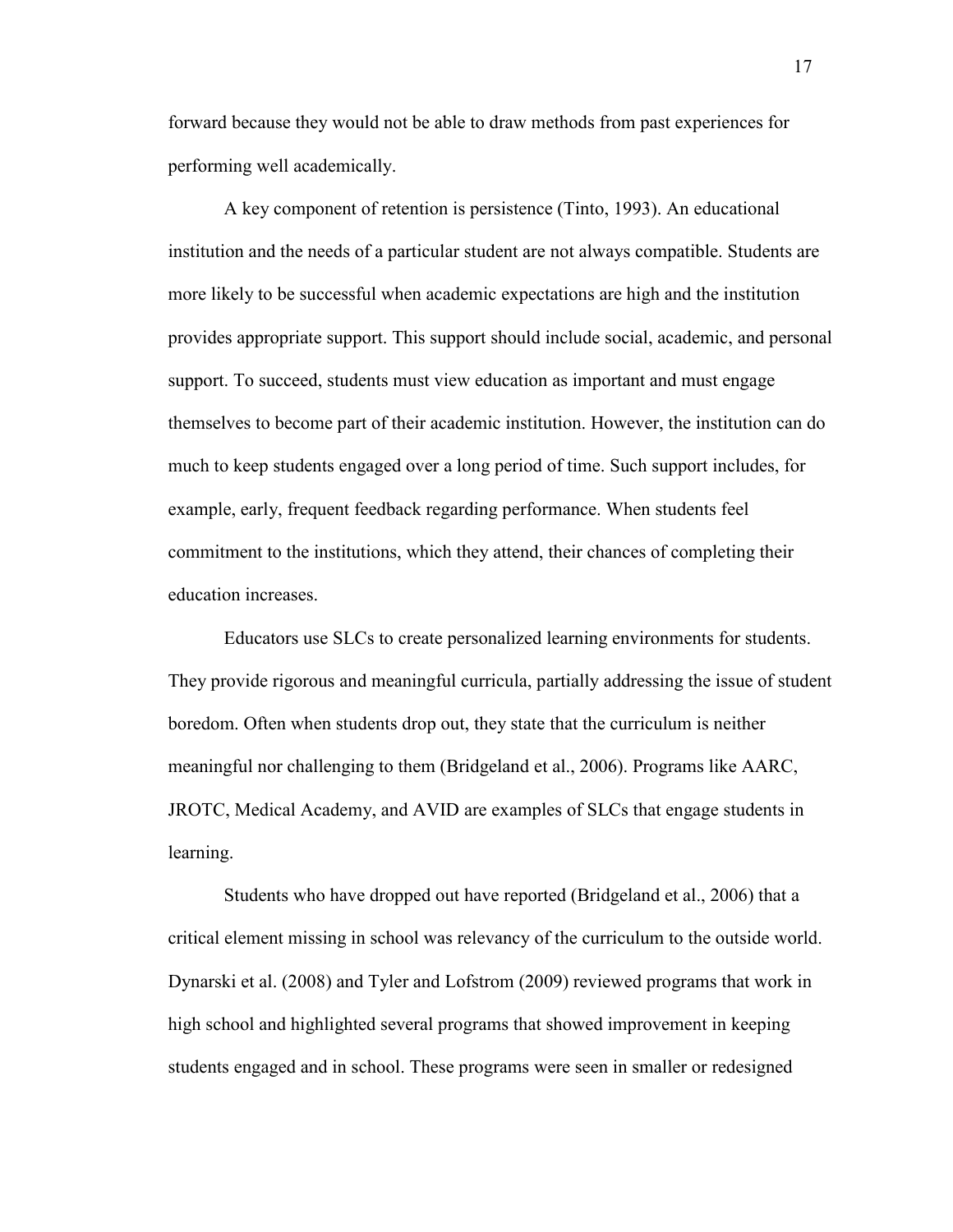schools, and included Career Academies, Check and Connect (a mentoring program), and Achievement for Latinos through Academic Success (a ninth grade academy directed at Latino students that included mentoring and special classes). Allensworth and Easton (2007b) looked at the Chicago public schools and at ninth grade high school students in particular. Allensworth and Easton found that GPA, number of credits earned each semester, and number of absences for students in the first year could help predict which students would graduate. Additionally, the number of courses not passed each semester was significant in determining graduation. Interventions with ninth-grade students should be based on this information. A second area of this study queried family background and outside influences. Although these are important as well, educators could make a difference by focusing on the academic areas in their control (Allensworth & Easton, 2007c). Understanding which factors facilitate students staying in school can be used to help students to choose to remain in school. Working on ways of assisting students academically to help them pass courses and raise their GPA is considered important. Many schools have credit recovery programs, or other ways that students can retake failed classes. Teachers can also provide opportunities for students to relearn material. Additionally, this study looked at attendance and GPA as indicators that may be early warning signs for students who do not graduate. Interventions centered upon monitoring and increasing attendance would also be beneficial to students.

#### **Student Engagement as it Relates to Dropping Out**

Researchers have indicated that there are varied causes for students dropping out. Crosling, Heagney, and Thomas (2009) related that student engagement is seen as a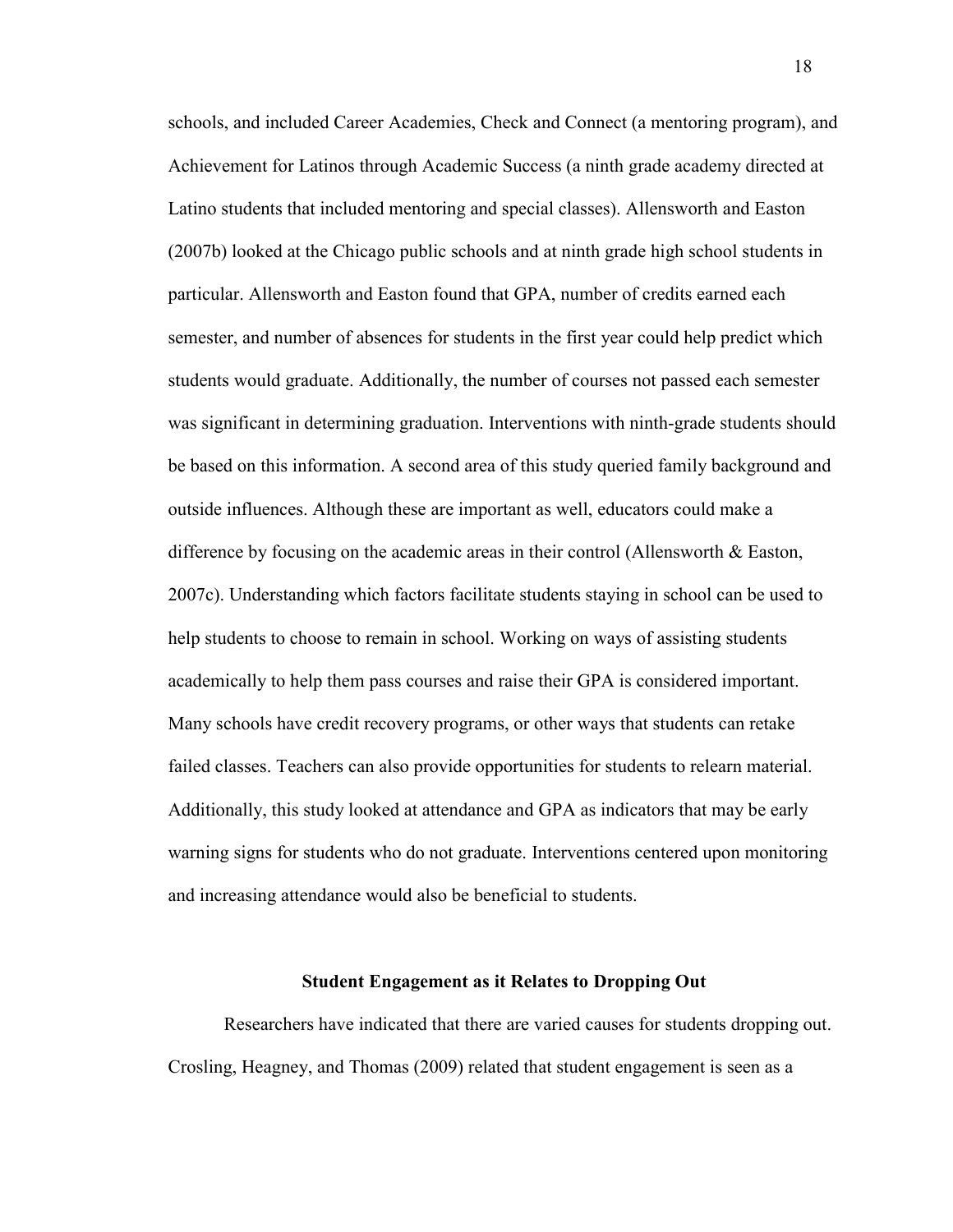means to involve students in learning, which in turn has increased graduation rates. When students were interviewed in 1998 in a longitudinal study conducted by NCES (as cited in Chapman, Laird, & KewalRamani, 2010), 77% of students who dropped out indicated that they did so because of school-related factors. Students felt a lack of connection to school. Similarly, the National Dropout Prevention Center reported this same feeling of disconnection for many students (as cited in Meagher, 2010). Connecting students to school through various programs such as mentoring or having curriculum that students feel is relevant to their lives may have an effect on graduation rates. SLC's and alternative programs can be a way of connecting students to school.

Students of Latino ethnicity may perceive support given from teachers and administrators differently than their Caucasian counterparts. Strawsine, Flores, Garrott, Kanagui, and Ramos (2008) found that Latino students reported experiencing less support from teachers, staff, and peers. Marx (2008) researched students, teachers, and administrators in a qualitative case study and found that Caucasian students felt more supported than Latino students who attended. Further, Latino students believed that they were being asked to adapt to the school rather than the school attempting to adapt to the increasing population of Latino students. In the same study, administrators and teachers related that they wanted students and parents to speak English and assimilate into the mainstream culture (Marx, 2008). Latino students believed that they have to adjust to their school instead of a school adjusting to the population that attends their school.

Student-to-teacher and student-to-student relationships have been looked at as possible interventions that can connect students to their school and may assist students in graduating. Young (2008) outlined programs for school reform in Alabama that assigned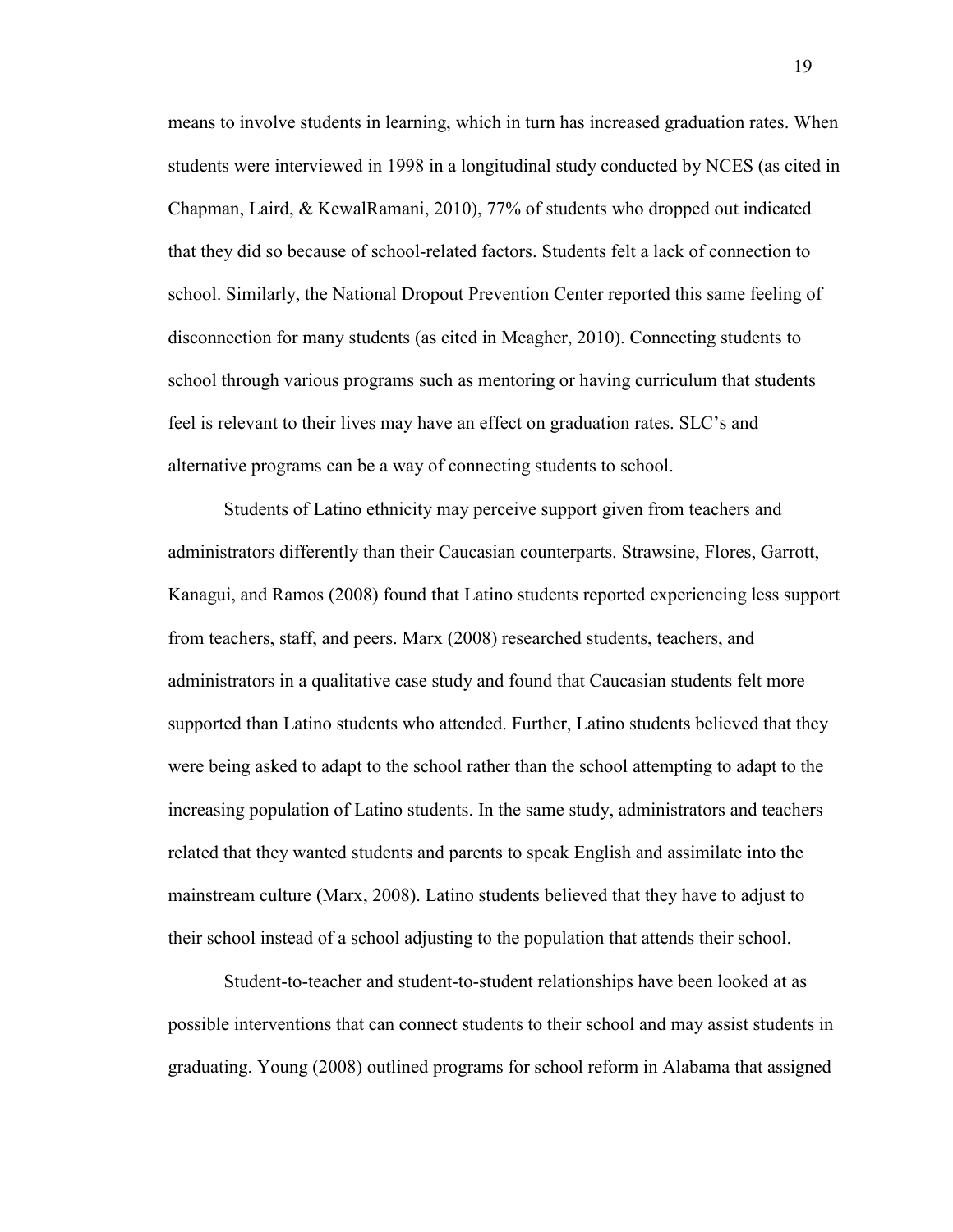mentors and graduation coaches to students. In the schools in this program, individuals were assigned to assist students so they were more prepared to graduate. One area of consideration was the bond students might have formed with teachers, staff, and other students. The key factors highlighted in this program were rigor, relevance, and relationships. Reio, Marcus, and Sanders-Reio (2009) researched what these relationships mean to students and if they are more likely to graduate because of them. Using the GED as a school-completion index instead of comprehensive high school graduation rates, Reio et al. showed that student-to-student relationships and teacher-to-student relationships were significant factors in students completing the GED program. Although this study applied to the GED, it translates well to high school completion using the same variables of relationships. According to Bridgeland et al. (2006), many students believe the curriculum is not relevant to their lives. Teacher quality should be improved. In looking at student engagement, Somers, Owens, and Piliawsky (2009) highlighted students' transition into high school as a preventive focus for addressing the high rate of at-risk students dropping out, particularly African American students. Somers et al. indicated that significant factors were having highly qualified teachers, reducing class sizes, individualized instruction, communication and outreach that included parents, as well as mentoring of students. GPA served as a predictor of student success in this study. Increased tutoring did not significantly increase GPA. Teachers can influence students to stay engaged in school. Relationships with peers can also impact a student's decision to stay in school. Studies show that teachers are able to impact students by connecting with them and caring about them. Teachers can choose curriculum that is relevant to students' lives. Students did not necessarily respond to rote opportunities to increase their grade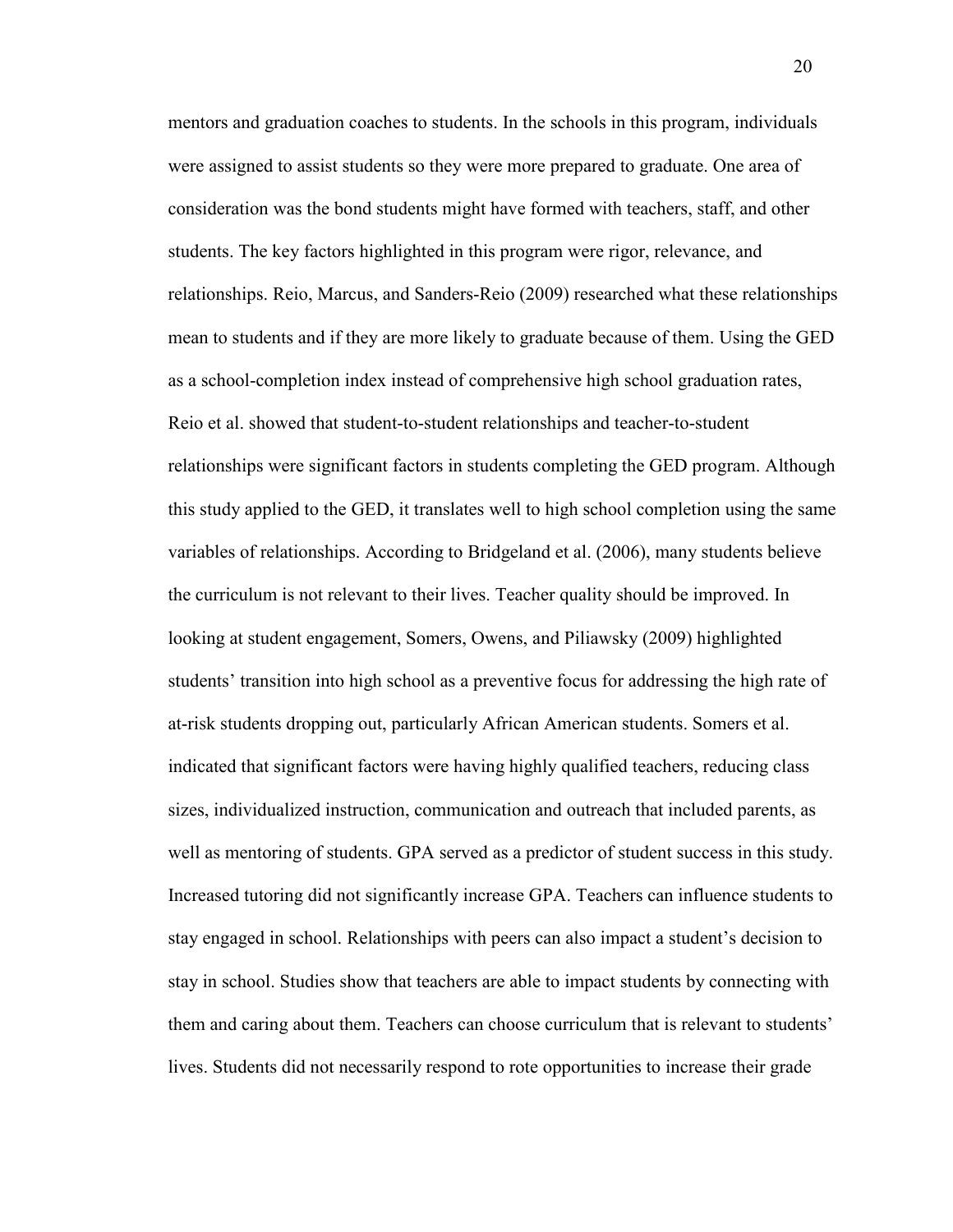point such as tutoring. Whatever interventions are attempted the efforts by educators have to be genuine.

## **Operational Definitions**

I define the following terms to convey their operational definitions for the purpose of this study:

*Alternative programs*: Those programs that allow students to complete the requirements for a high school diploma. These are programs that are typically separate from the traditional comprehensive high school (Caraleo, 2014)

*California High School Exit Examination (CAHSEE):* An examination that meets the requirements of NCLB in the state of California. In addition to needing 220 credits to graduate, all students are required to pass English and mathematics competency tests (Hemelt, & Marcotte, 2013).

*Credit recovery*: A program for students who are credit deficient. It is conducted after regular school hours and is open to all students who want to retake a failed course. Students do not have to wait until summer school to retake courses (Carr, 2014).

*Derived dropout rate*: This is the rate of students leaving school in a given year. This number is based on all students who left high school in Grades 9–12 in a given year in California (CDE, 2009).

*Event dropout rate*: This is the rate of students that drop out in a single year and can only be in  $12<sup>th</sup>$  grade (Chapman, Laird, & KewalRamani, 2010a).

*Graduation requirements*: In the XYZ school district, graduation requirements are defined as a student needing 220 credits. In addition, students must pass the CAHSEE (CDE, 2014)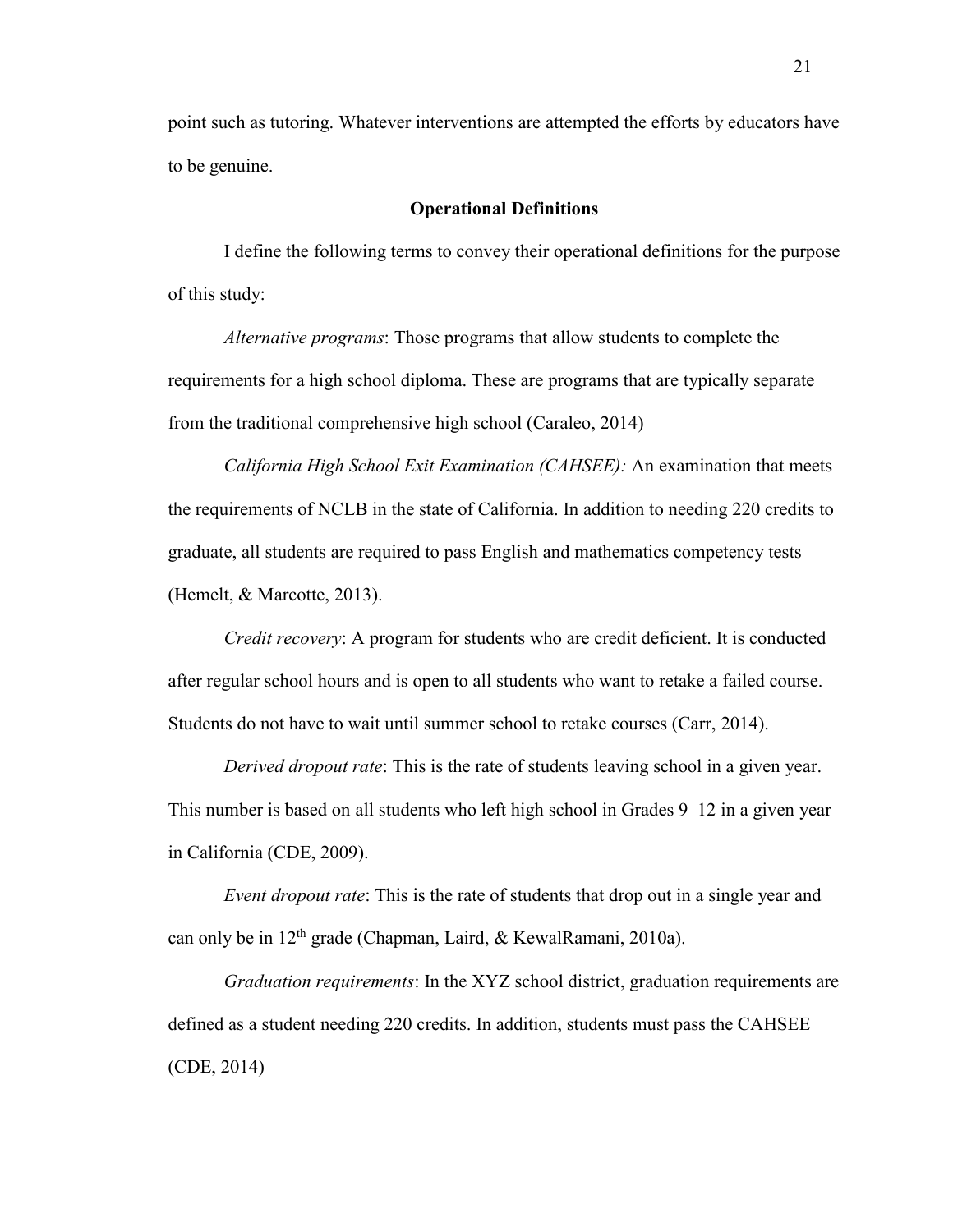*Small learning communities (SLCs)*: Small communities of learning are reflected in various configurations of students that include "school within a school" programs, academies, and charter schools as alternatives to the comprehensive high school (Kuo, 2010).

## **Assumptions and Limitations**

I assumed that the data collected for the purposes of this study would be valid and reliable. I assumed that there would be significant and accurate data that would make this study valid. I tested other assumptions, such as whether the data were normally distributed, had equal variances across groups, and were independent, in the course of the analysis. The methods for these tests are outlined in Chapter 3.

Conclusions for this study may be limited in that they may apply only to the students at XYZ High School. An additional limitation is that this study was concerned only with data from a particular year. There were no comparative data for other years. The results from this study will pertain only to Latino male students and may not apply to female students or those of other ethnicities (see Table 1). These data pertain only to a specific population in a particular geographic location. Data analyzed from this research study may not be generalizable to other groups or to other geographic locations.

#### **Delimitations and Scope of the Study**

The scope of this study was limited to Latino male students who were seniors for the academic years 2010–2011 and 2011–2012 and who were enrolled from 2007 to 2012 at XYZ High School. In addition, SLC programs are voluntary. Some students do not participate in them. If students voluntarily participate in a program, it is considered a limitation in a study because it does not include the general population; it is not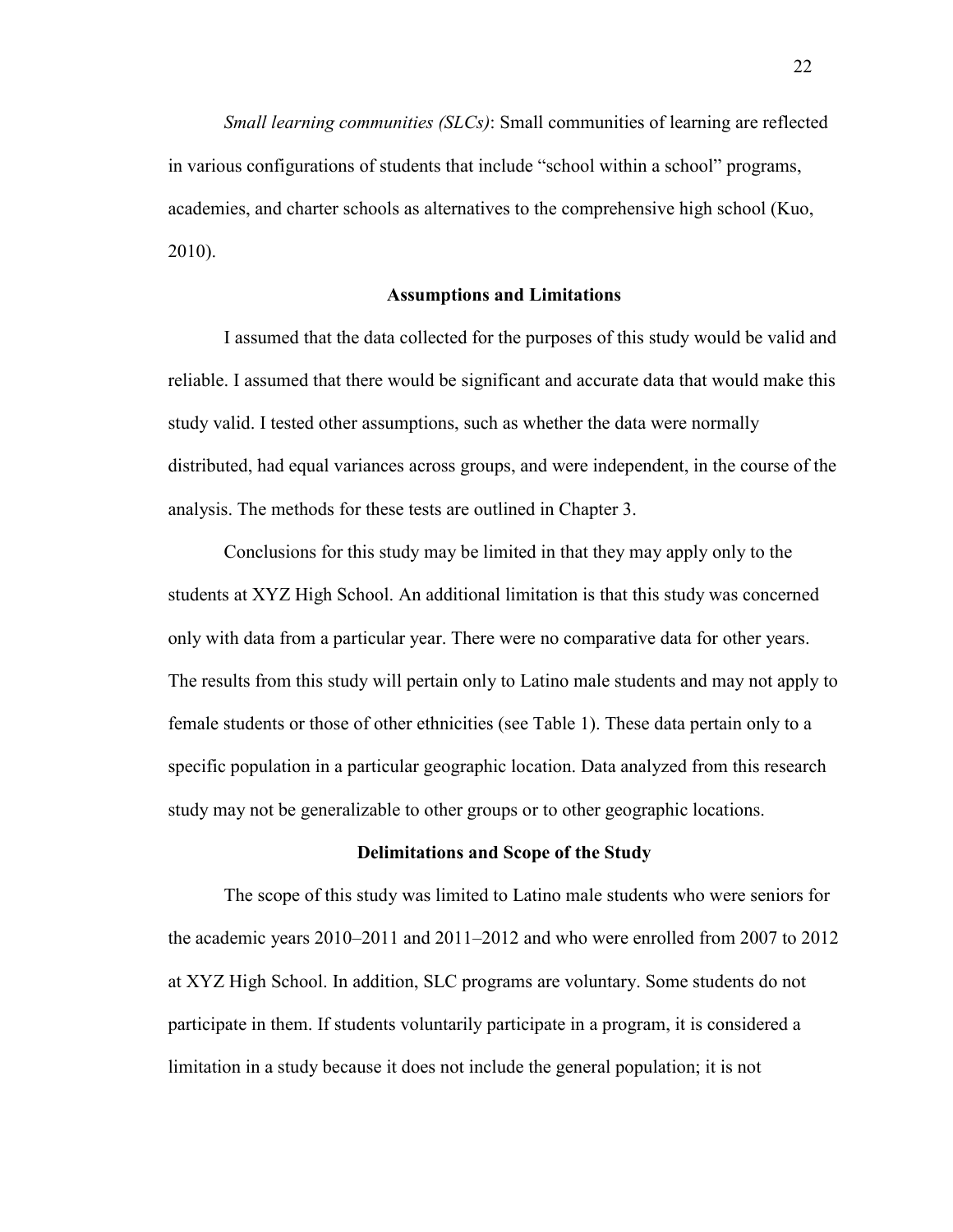considered random assignment (Creswell, 2003). It is possible that students will do better in school if they are interested in the specialized curriculum that is offered. The study took place in the 2013 academic year. The data yielded in this study may not be generalizable to future years. An additional delimitation of this study may be the use of archival data rather than the collection of other data such as survey or interviews.

## **Significance of the Study**

In this study, I determined if graduation for Latino male students was associated with certain academic factors, including GPA, attendance, and behavioral issues. Social factors considered included parent education, parent income, and primary language acquisition. The study included SLCs as a possible factor in the higher probability of graduation for Latino male students at XYZ High School. These factors may serve as predictors. The relationships between these variables may reveal a predictive model that can help educators identify those students who are most at risk and to understand which alterations in the curriculum or the school culture may help Latino male students decide to stay in school. The study may help identify ways community members can respond and maximize the greatest chances of students graduating. The findings from this study will contribute to the body of knowledge concerning support systems and persistence.

Many ethnic-minority students drop out based on social and academic risk factors, which include attendance, GPA, standardized-test scores, language, and parents' level of education (Hea-Jin, Özgün-Koca, & Cristol, 2011). The findings from this research study will be disseminated so that staff at XYZ High School can address those significant factors associated with increasing graduation rates; results may help educators find ways to intervene before students drop out. It may allow educators to develop relevant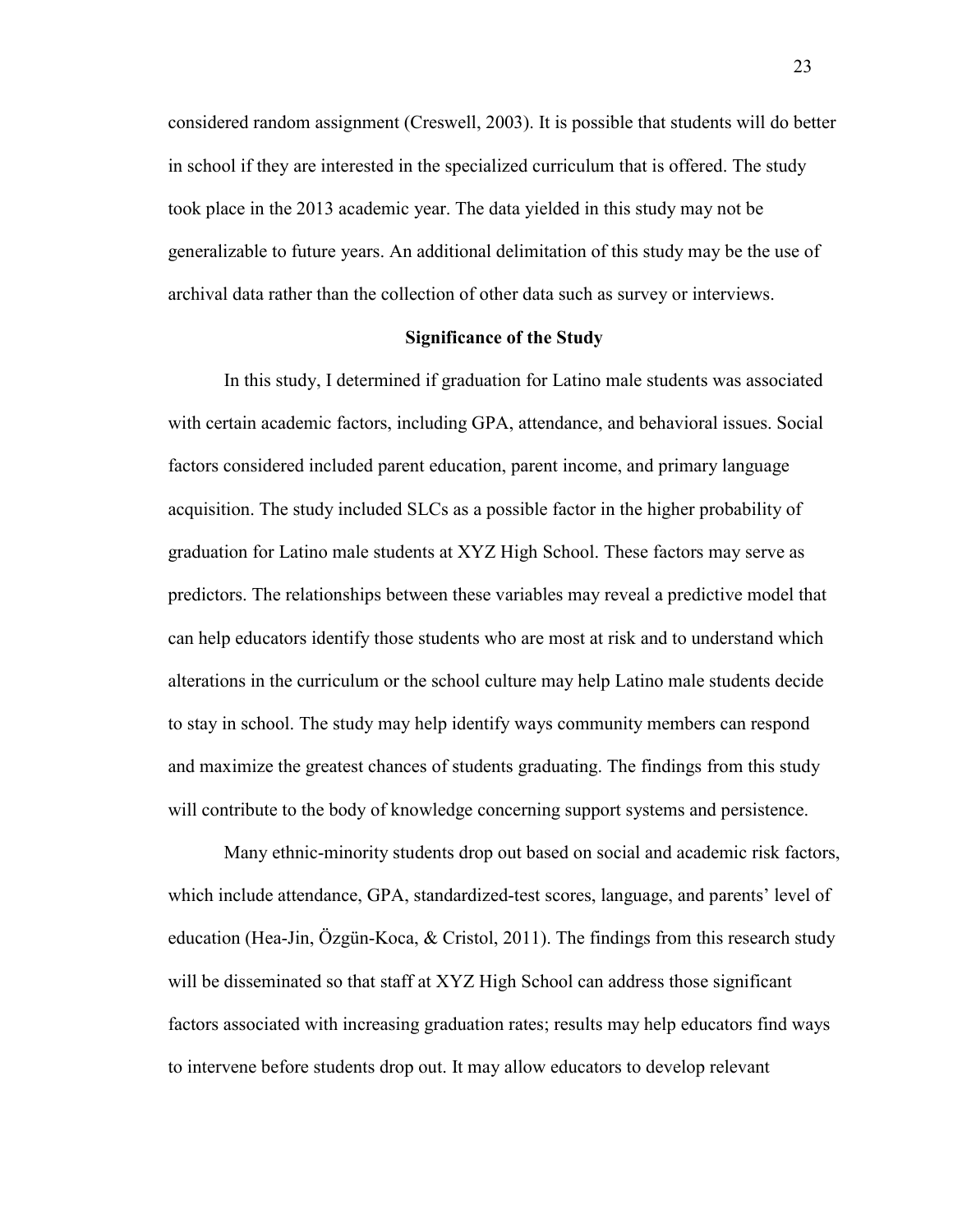programs that assist student success. If these factors and programs relate to significantly increased probability of graduation, they could benefit other students in other districts and may be reproducible. The community of XYZ High School and other communities benefit if high school students graduate. The study showed that variables such as AVID and GPA may be associated with graduation. Keying in on these predictive factors may improve the probability of graduation significantly; districts gain more information as they make funding decisions at a time when funds for additional educational programs are scarce. Society benefits if more students graduate to become productive members of the community; directing funding intelligently is the best way to save a high school's surrounding community and reduce the economic impact of an undereducated populace.

#### **Summary**

Students drop out for many reasons. Minority students drop out at higher rates than their counterparts. In this study, I aimed to ascertain what, if any, demographic factors were associated with students' school completion. I examined whether SLCs such as the AARC, Medical Academy, and AVID programs at XYZ High School affect the probability of graduation for Latino male students. The key question is whether these programs show significant differences in the probability of graduation for male Latino students who participate in these programs at the comprehensive high school. A theoretical framework led to three research questions and to a number of scientific hypotheses. Operational definitions laid the groundwork for the vocabulary employed in this study. The research was limited in time and place, and the study may also not be generalizable beyond the gender, ethnicity, and race it targets. Nevertheless, the study has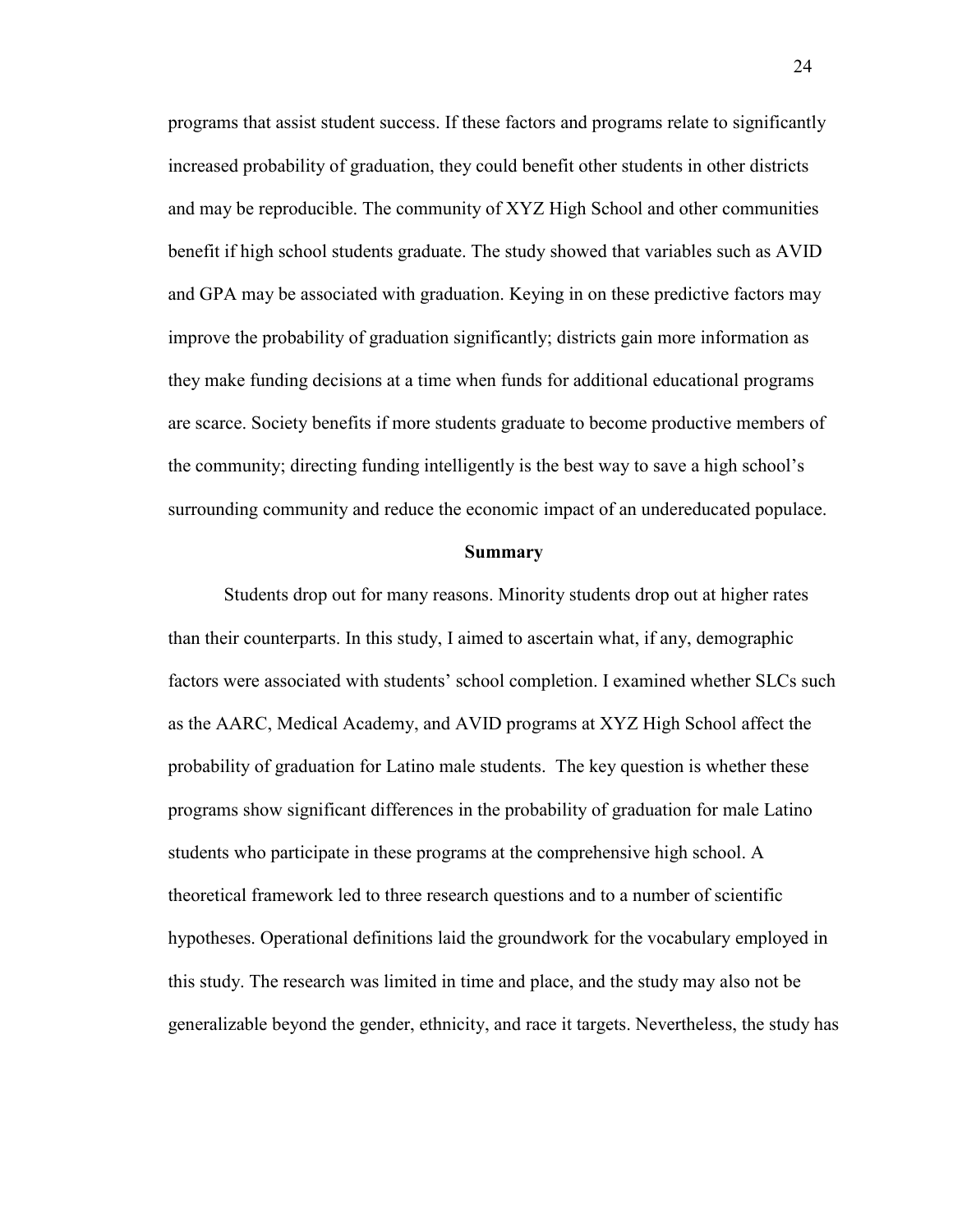potential to improve decision making at XYZ High School and perhaps for other high schools with similar issues.

Section 2 contains a discussion of relevant literature and research regarding male Latino student persistence and alternative programs. Section 3 contains a detailed methodology. Section 4 contains results of the statistical analysis described in Section 3, and Section 5 summarizes findings, recommendations, and conclusions, based on this study.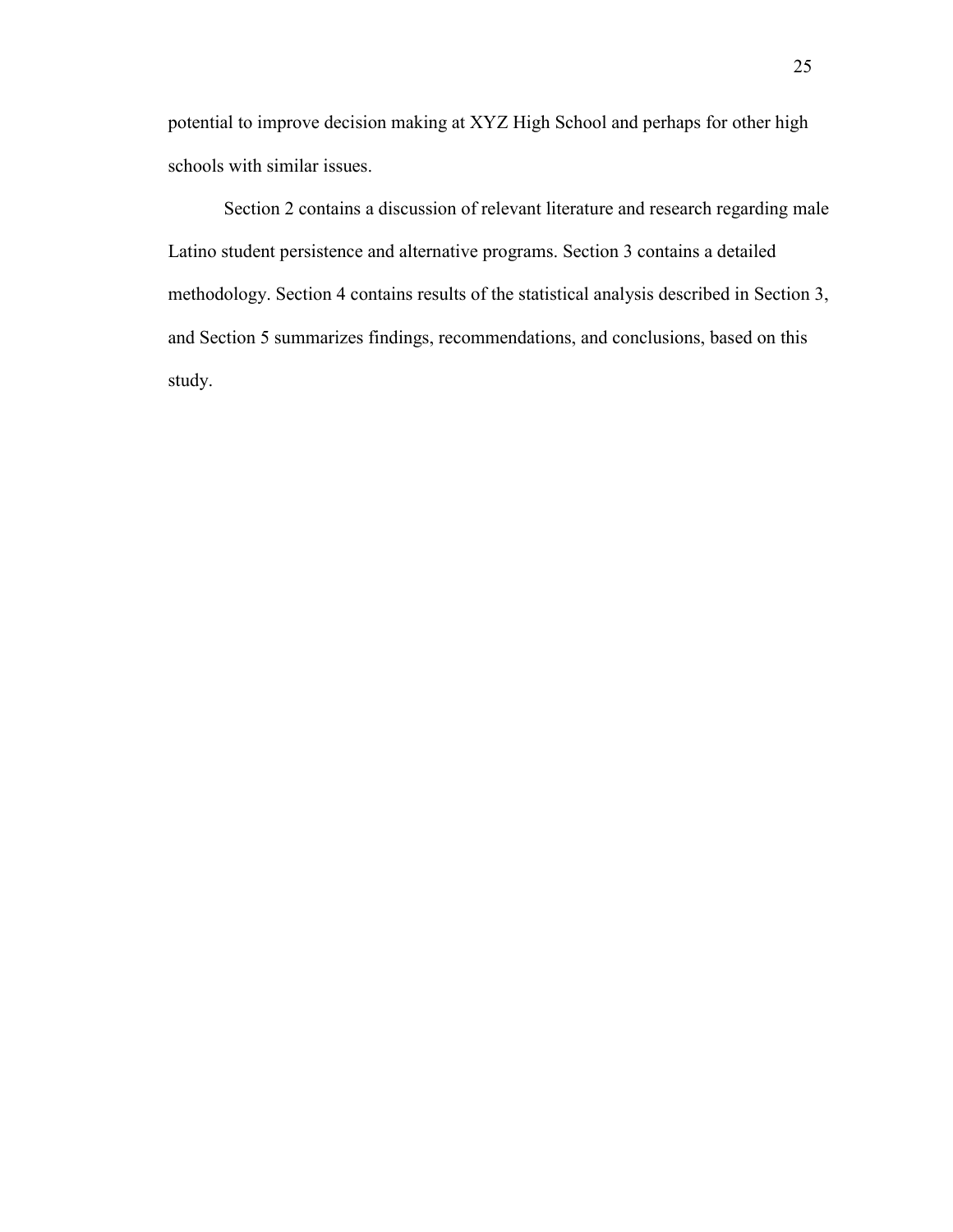#### Section 2: Literature Review

## **Introduction**

In the literature review, I present current research concerned with the problem of high school dropout rates and, in particular, issues concerning Latino male students who withdraw. I emphasized which specific factors may be associated with graduating from high school. The strategies used for searching related literature for the literature review consisted of a search of journals in EBSCOhost, ProQuest, ProQuest Central, Sage, ERIC, Education Complete, Academic Search Complete, ProQuest Dissertations, and SocINDEX with full text, PsychARTICLES Info, and Teacher Reference Center. Key words associated with the topic of male Latinos and factors related to graduation included *No Child Left Behind, small learning communities, attrition, persistence, graduation, suspension expulsion, attendance and rates, minority students, Latino, familismo, and English language learners.* The majority of resources used in this study included research that was peer reviewed and published within the last 5 years.

The factors that may assist Latino male students to persist in a southern California high school was the central focus of this study. An additional facet of this review was NCLB and its effects on graduation rates and specifically on Latino male students. I detail social and academic factors that may impact graduation rates such as attendance, GPA, standardized-test scores, suspension and expulsion rates, parental education level, and income factors. I also present a discussion of SLCs such as AVID, Medical Academy, JROTC, and AARC, and whether these programs may be associated with graduation rates.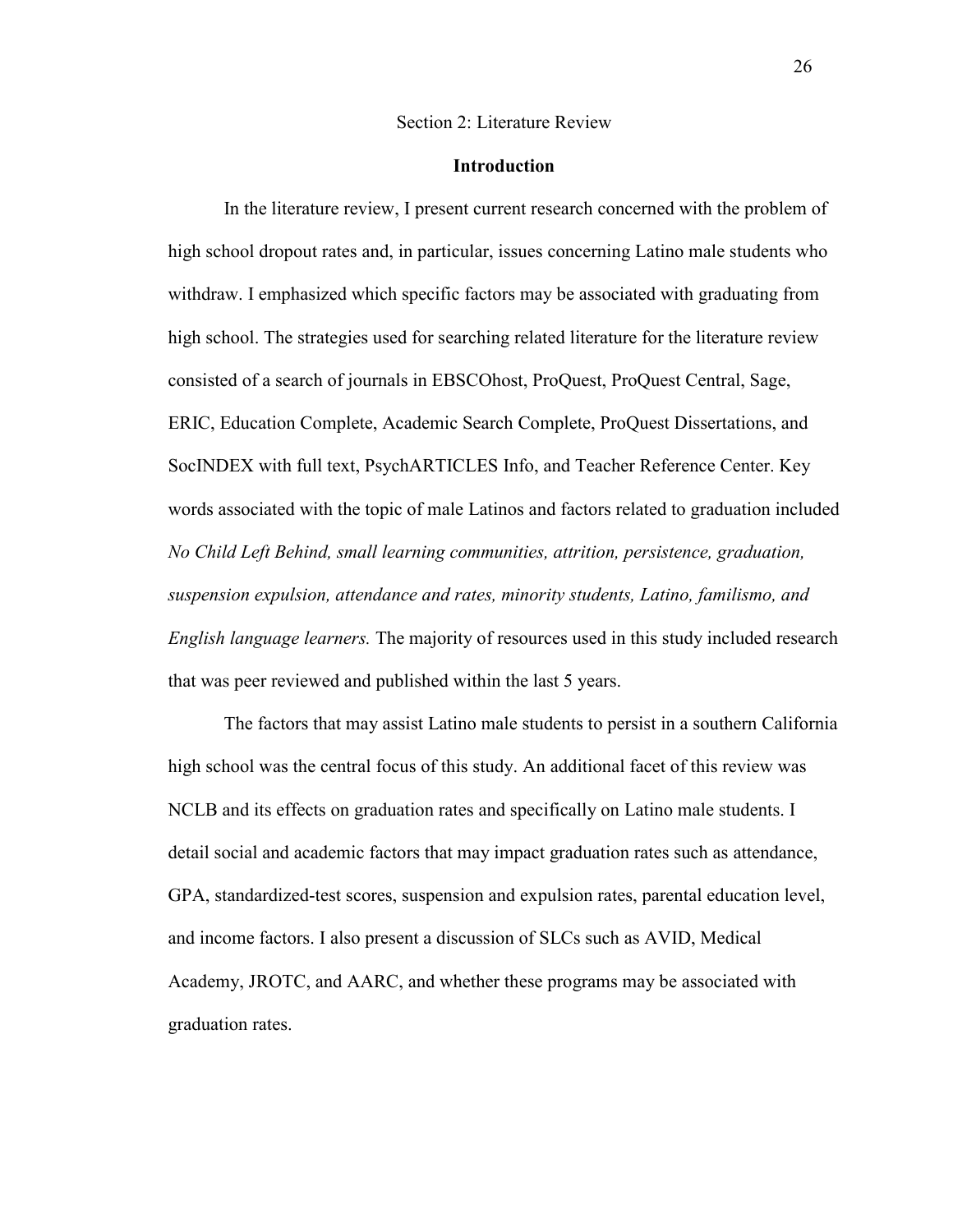#### **Social and Academic Factors Affecting Student Persistence**

The theoretical framework in this study was based on the work of Tinto. In Tinto's studies (1993, 1997), students were likely to remain in college if they felt a connection to school. Tinto's work concerned attrition at the college level, but related similarly to high school students. Tinto (1993, 1994) researched and documented reasons students drop out at the college level and theorized two factors that influence students to persist and ultimately complete school. These factors were academic and social connectedness or integration. Students were not likely to persist and often withdrew if they did not feel or experience academic, social, or environmental connections to school.

The use of learning communities at the college level began in the 1970s. Reames, Anekwe, Wang, and Witte (2011) conducted research with first-year college students at a historically African American university. Basing their research on Tinto's (1987) model of institutional departure, Reames et al. concluded that the learning community increased academic socialization. Students engaged in study groups rather than outside social activities and student communication with professors and staff also increased retention significantly. The majority of students remained at the institution. A concern of this study was follow up for students beyond the first year.

While Tinto's theory of retention is seen as significant other researchers in the field have questioned several aspects of his work. Reason (2009) maintained that Tinto had a limited focus and investigated too few factors. According to Reason, many factors influence a student's decision to drop out. Students' experiences and the student environments are not independent factors; they are interrelated in many instances. Tinto's (1975, 1993) theory was derived from a longitudinal study of the influences on students'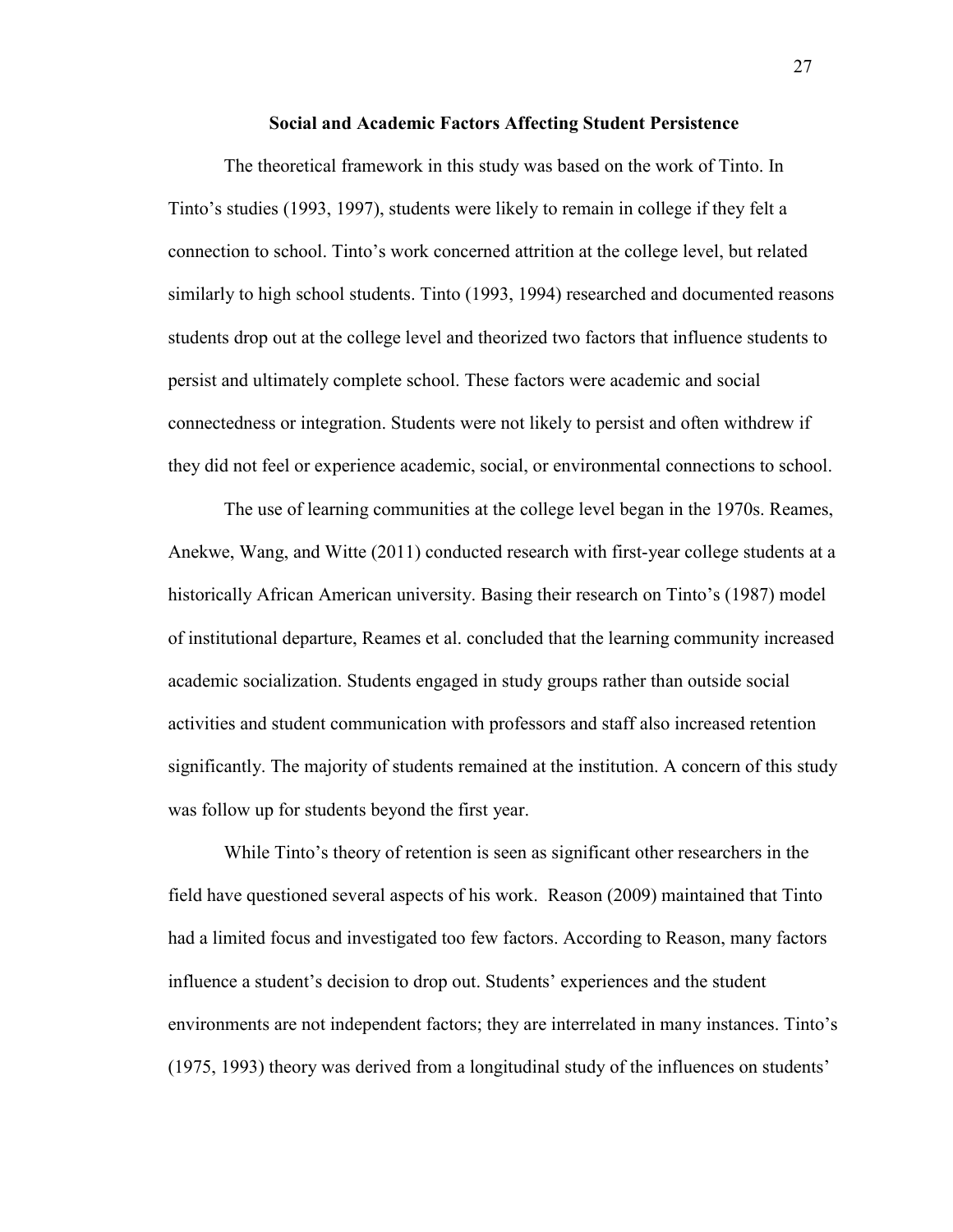decisions to remain enrolled in college. Tinto (1993) researched how students were integrated into the school setting. Tinto maintained that if a student is integrated into the social and academic setting of school, he or she is more likely to be successful and remain in school. Tinto's (1997) revised research included the effects of student behaviors and perceptions. The longitudinal study included focus groups and qualitative interviews. The three elements integral to Tinto's work that helped determine if students persist are (a) institution-specific issues, (b) previous background such as family and school experiences, and (c) goals set by students and the institutions they attend. Tinto's research was one of the earliest studies that looked at reasons why students were successful in college. Family and school experiences were identified as possible factors that could influence the outcome of persisting in school. Schools can create an environment that is more welcoming to the student. Students who are able to personalize goals in regards to their education are more likely to be successful in achieving these aspirations.

Factors that may determine a student's outcome of success in school can be divided into several categories. Family and early experiences are such factors in school that may influence students. Pascarella, Wolniak, Pierson, and Terenzini (2003) indicated that the success of students was determined more in school than by events and prior life experiences. Tinto (2007), in a review of the data concerning persistence and attrition, theorized that Latino and students from lower socioeconomic areas did not part easily with their past or with community values. The idea of *familismo* is intertwined in the literature. Familismo in this context means values as they relate to culture (Halgunseth, Ispa, & Rudy, 2006). Education is not always valued as important when other values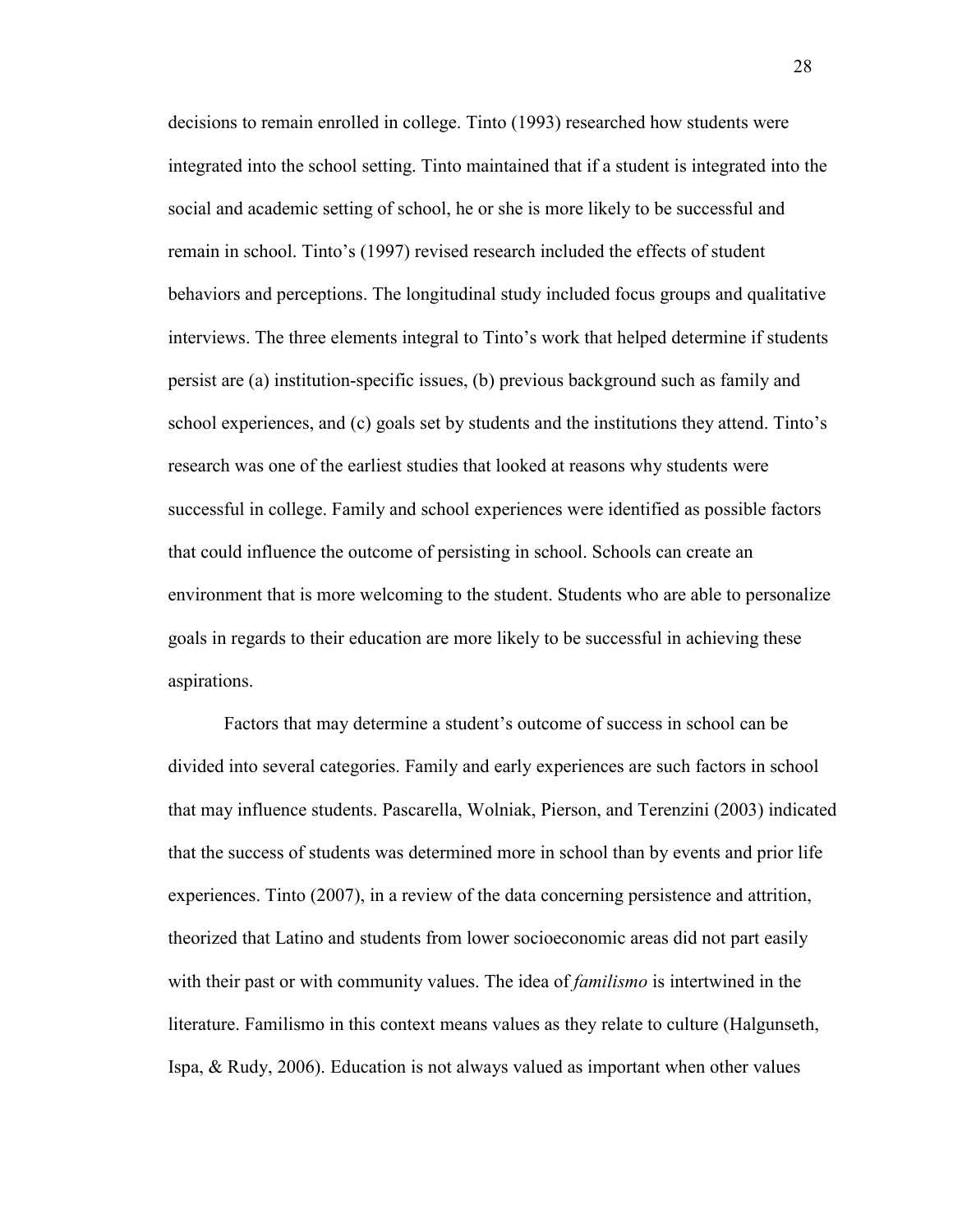come to the forefront. One such conflict is the idea that Latino males are expected to work and support their family, sometimes displacing education in importance.

High school students may experience many of the same issues as college students when it comes to retention or departing without a diploma. Alonzo (2008) theorized that Tinto's theory of student attrition and departure for college students applied to high school students as well. High school students are examined for academic and societal factors rather than integration and connectedness, as Tinto theorized. Alonzo drew attention to the gap in research concerning male Latino high school students. Guiffrida (2006) claimed that Tinto's earlier theory of attrition and persistence was geared toward European descent students and did not consider ethnic minority students. Immigrant Latino students, currently the largest ethnic minority group, were not considered in early studies. An important consideration necessary for Tinto's theory to apply more specifically to male Latino students is the need for students to take on a new culture while maintaining their own culture (Guiffrida, 2006). Because Latino students are currently the largest ethnic minority and have a rate of withdrawal second only to Native American students, additional literature is needed to describe and address the problem. The number of male dropouts from Latino and Native American student populations is highest overall (Chee, 2009).

The experience of assimilating into the school culture can vary. Tinto (1993) addressed the idea of social integration as essential to participants' persistence, describing three key factors involved in social integration: adjustment, incongruence, and isolation. Incongruence, defined by Tinto, is when persons perceive their goals and their objectives are different from those of the institution. Tinto described isolation as when a student has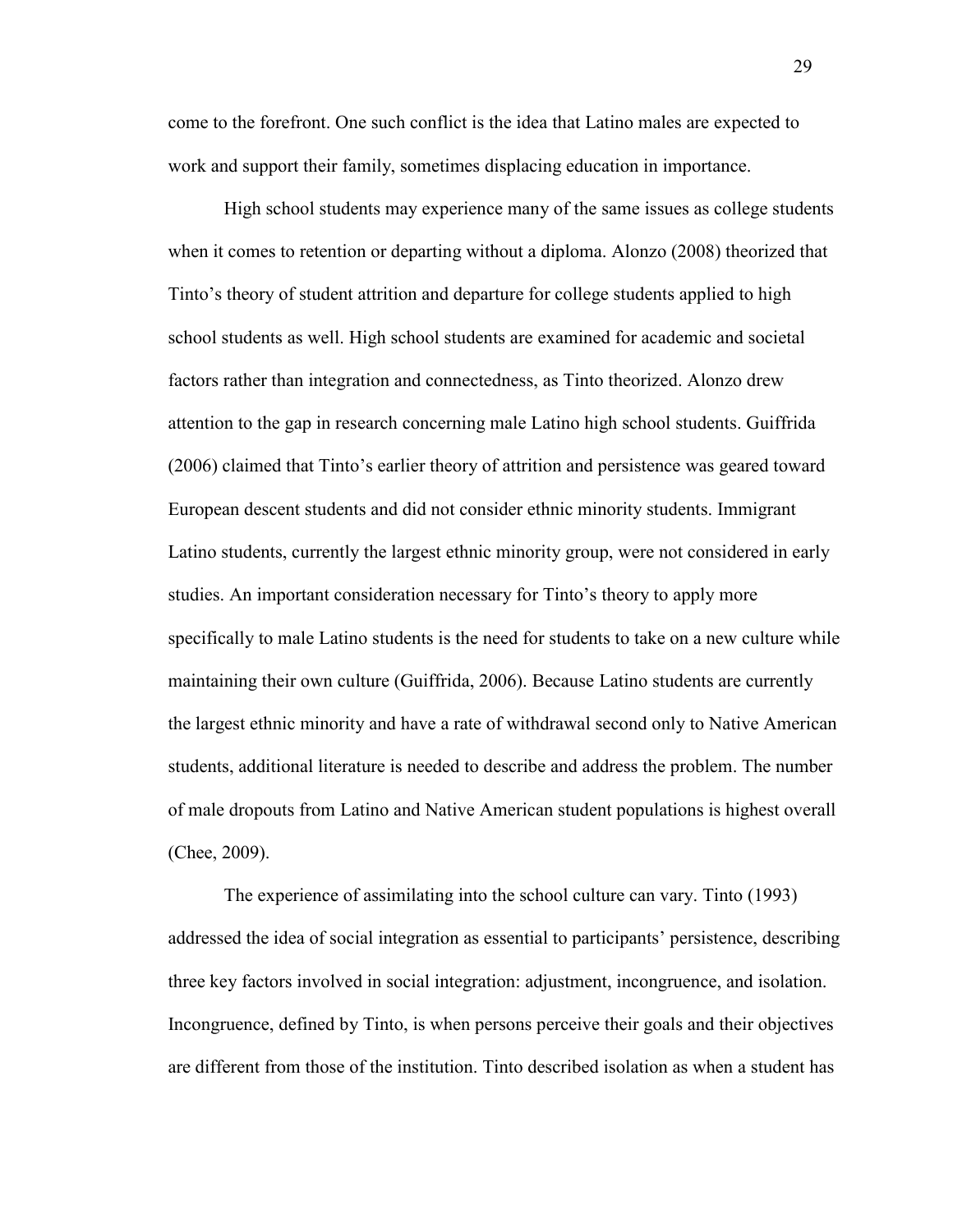not formed at least one social relationship with someone else in the institution. One conspicuous aspect of Tinto's theory of integration is the issue of prior attributes, which are related to schooling and family background.

The questions raised by Tinto's theory of social integration are related to how a student fits into the school system. Prior experiences and family background may be key contributors to their success or lack of success in school. These experiences can impact their ability to adjust and fit in. The ability of the student to develop relationships with other students and teachers within the institution may help them to adjust and want to remain in school.

Educational institutions can reach out to the students and families that they serve. This can be done in ways that are meaningful to students. Inclusion of minority students should not be done in a way that students would feel is only based upon race. Tinto (1993) discussed Latino and other ethnic minority students engaged in school and why these students do to graduate. Tinto indicated there should be outreach to ethnic-minority students, but cautioned educators not to marginalize these students or create unsustainable programs. Tinto's theories related to student attrition and retention and indicated that students needed to feel part of the institution. The interaction between the student and the institution is responsible for student retention (Tinto, 1975, 1993). Tinto's theory has evolved to include 2-year colleges and ethnic minority groups.

One aspect Tinto did not discuss is how students view teachers, specifically how students of color view the teacher–student relationships. Ethnic minority students may not view teachers in the same way as their Caucasian peers. Garza, Ovando, and Seymour (2010) highlighted institutional relationships and how Caucasian and Latino students

30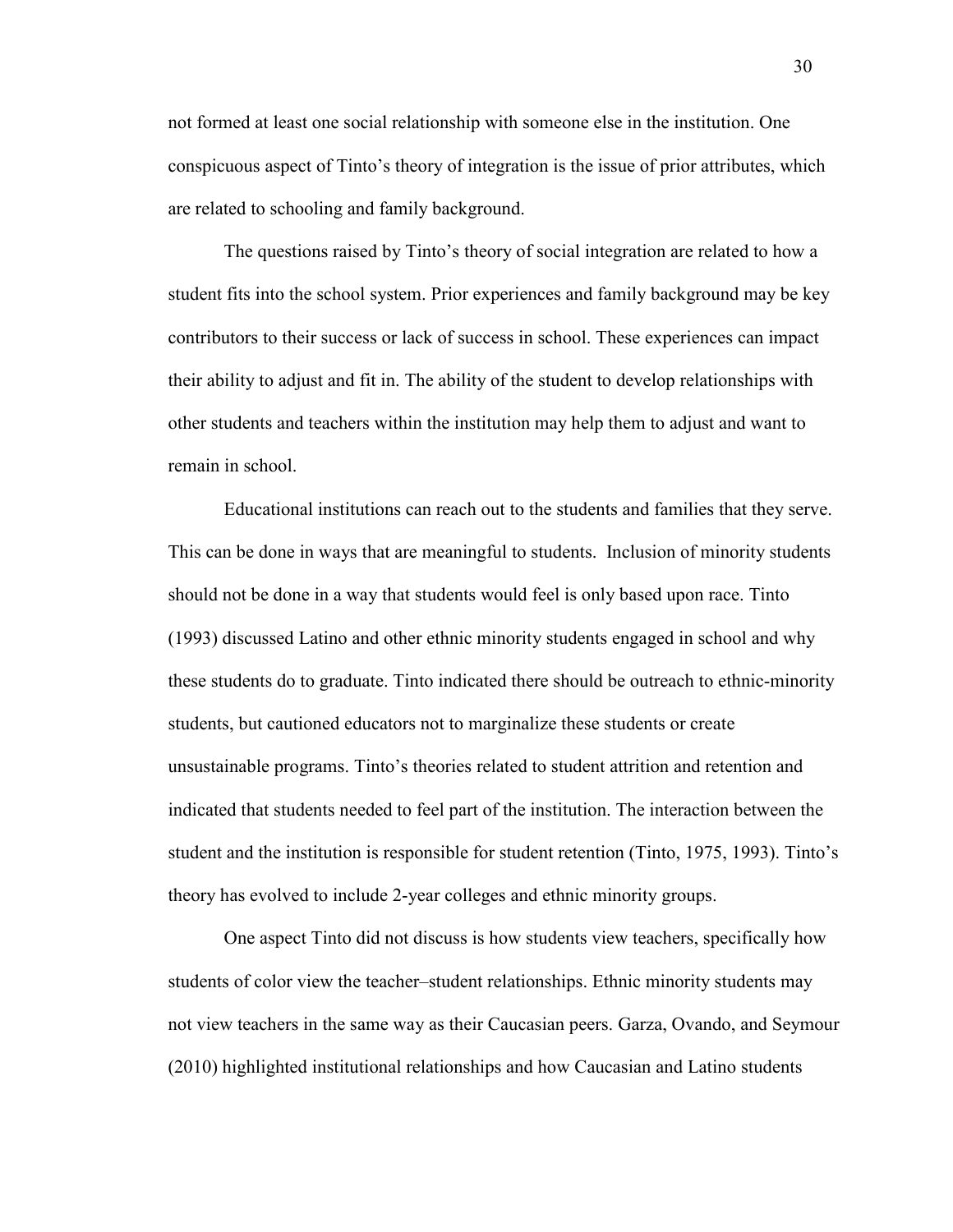related to teachers. Latino and Caucasian students had differing perspectives of teachers. When teachers provided academic support, students in this study stated that they perceived it as caring. Latino students perceived a teacher showing support more intensely to their Caucasian counterparts. Additionally, Caucasian students indicated that the teacher's personality was a part of caring; Latino students were not as concerned with this aspect. Male Latino students reported lower degrees of teacher empathy than did female students. Latino students expressed that they receive and perceive teachers' actions differently than other students. Latino students do not necessarily view a teachers' personality as part of caring. Male students did not view teachers caring as favorably as female students.

Several other factors were not considered in Tinto's theory, such as intrinsic and extrinsic motivators (Guiffrida, 2006). Nayor (2009) indicated that additional factors were not considered in theories of persistence and attrition, such as the critical factor of a student's satisfaction with the environment. Chee (2009) researched the factors that affect persistence of Native American students: these students have the highest rate of dropout of any ethnic minority group. Chee showed that the most significant factors for this group of students were self-efficacy, self-confidence, ethnic identity, and self-esteem. One of the drawbacks of Tinto's theory is that it did not include factors such as self-esteem, or ethnic identity, which showed to be of importance according to Chee's research.

# **No Child Left Behind**

The effects of NCLB have been the subject of much discussion and criticism. One such criticism is that these mandated reforms did not include financial support to assist students who were not meeting the standards, including English language learners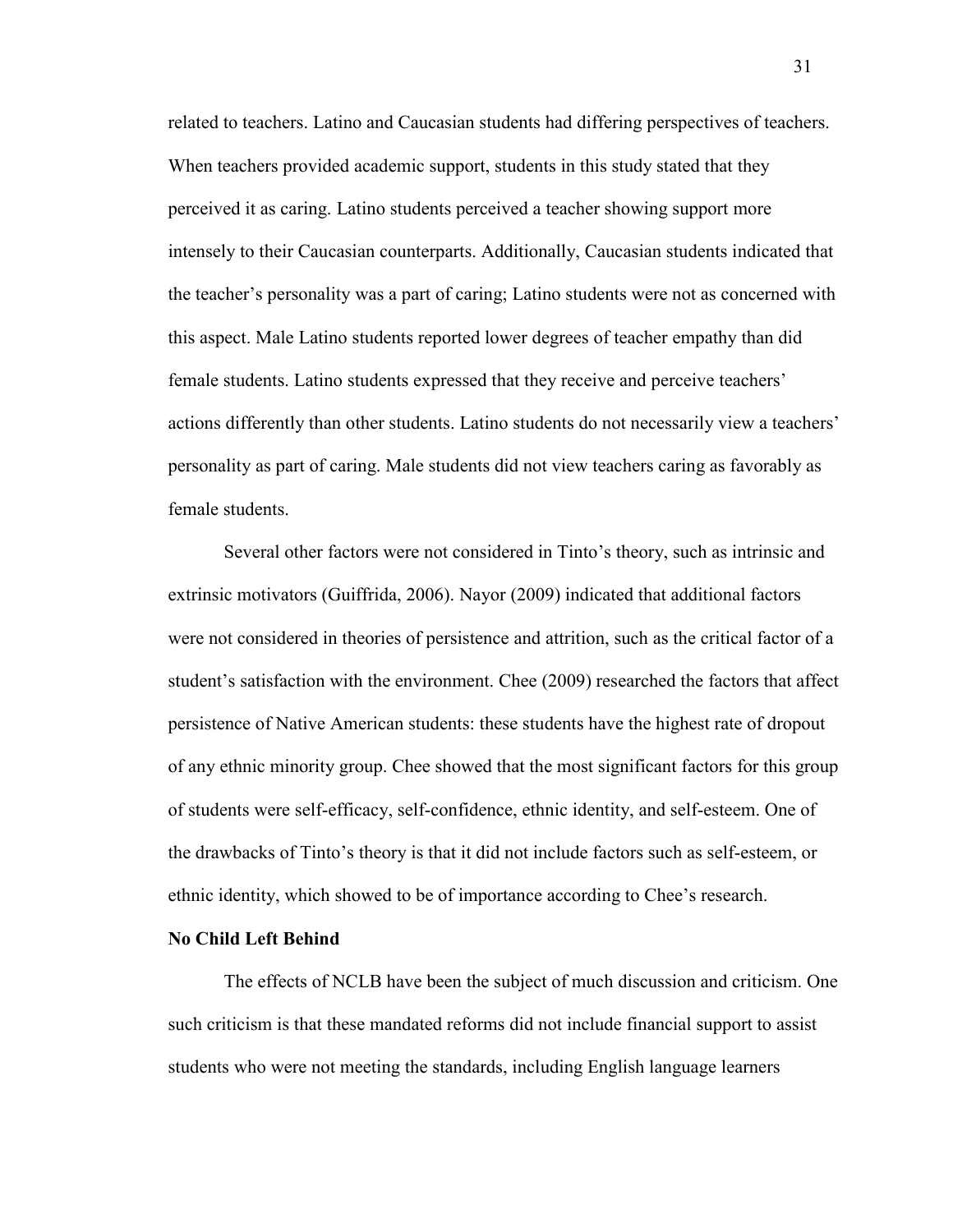(ELLs), students with disabilities, and the poorest students who are of Latino heritage (Menken, 2010). Giambo (2010) examined state testing to show how it impacts the number of graduates and indicated that there was a 4% increase in the number of students who did not graduate since 2002. Additionally, exit examinations showed little or no relationship to the students who take them. Students do not relate to these examinations (Giambo, 2010; Warren, Grodsky, & Lee, 2008). Latino students have not benefitted from Exit Exams. The addition of these tests may have added to the number of students not graduating. Students have indicated that these tests are isolated in many ways from other learning that takes place.

The lack of resources to fix underperforming schools by including teacher training on more effective ways to work with at-risk populations is also missing from the mandate. Goals of NCLB are unrealistic and some of the gaps it does not address are financial support to address deficits and mentoring of prospective teachers to strengthen teacher preparedness.

Opponents of NCLB have argued that it has done nothing to assist schools with students who are predominantly ELLs or who require special education. Opponents (Menken, 2010) contended that NCLB's demands have increased dropout rates and pushed out ELL and special education students. Curriculum that has been narrowed or centered on standardized testing was cited as responsible for causing lower achieving students to lose interest (Boden, Sherman, Usry, & Cellitti, 2009; Darling-Hammond, 2006). Although NCLB has added a great deal of accountability, it has not added the resources necessary to assist ELLs (Darling-Hammond, 2006). Gebhard and Willett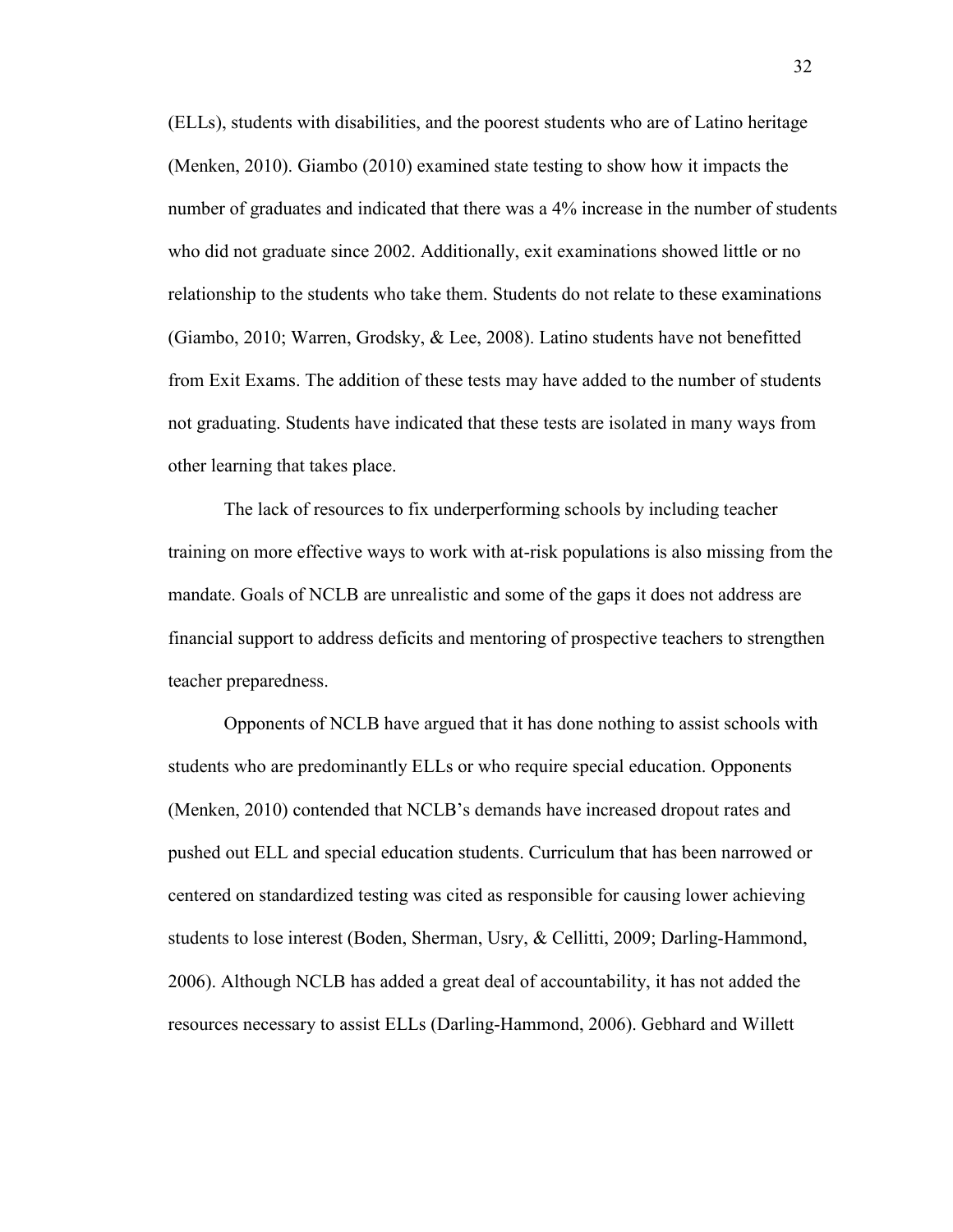(2008) pointedly articulated that NCLB has not sufficiently met the needs of minority students.

Harris and Herrington (2006) indicated that lack of resources for lower performing schools and lack of consideration for students' varying home environments make it difficult to effectively and equitably address the needs of all students. Teacher training is a factor also not considered adequately (Harris & Herrington, 2006). Although NCLB calls for highly qualified teachers, it does nothing to assist in this requirement. Darling-Hammond (2006) stipulated that multiple measures of assessment are necessary to evaluate students adequately. In turn, punitive measures are imposed on schools and students, determined by scores on standardized tests.

## **High-Stakes Testing as a Possible Cause for Dropouts**

McNeil, Coppola, Radigan, and Vasquez Heilig (2008) collected and compared data in a longitudinal study of high-stakes (testing) accountability in the State of Texas. The Texas accountability system was considered the standard in the nation and the benchmark for NCLB (McNeil et al., 2008). This study contended that the curriculum is narrowed by the continued emphasis on test scores and that accountability testing has further increased the gap in achievement of ethnic-minority and poor students. McNeil et al. also stressed that more affluent communities/schools are not under the same pressures to raise test scores as schools in inner-city locations. According to the authors of this study, low socioeconomic-status schools were less likely to "teach to the test." The study concluded that one of the outcomes of high-stakes tests and NCLB has been to view ethnic-minority students as liabilities. A relationship was seen between increased test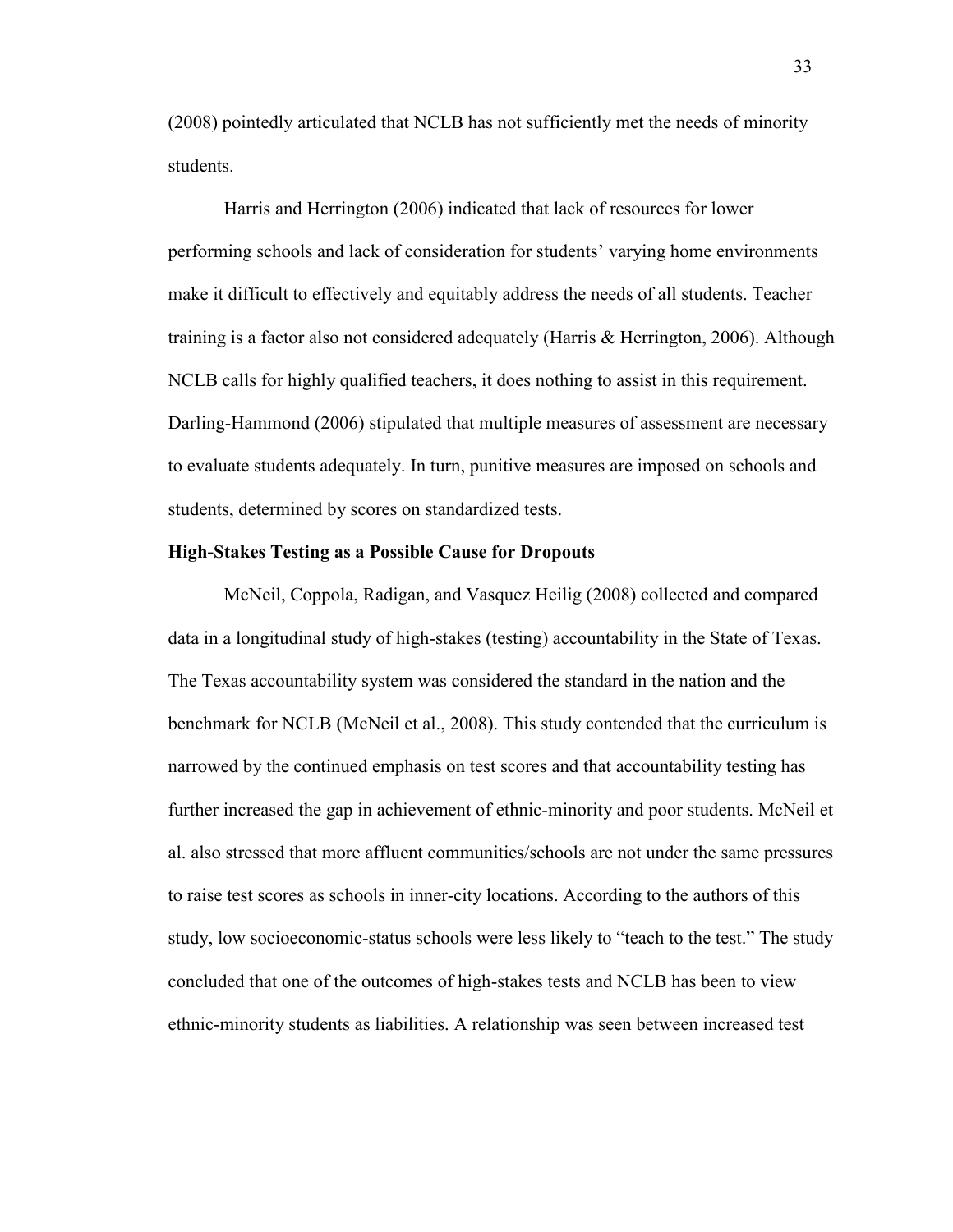scores and school rankings and the increase in dropouts that were ethnic-minority or lower income students.

Holmes (2006) indicated that some states use scores on state-sanctioned tests to determine retention of students. The number of minority students retained is disproportionate to nonminority students. The intention of standardized tests and other accountability measures was to improve curriculum, improve instruction, and decrease the achievement gap for minority students. Additionally, retention of students and increased pressure on the school administration were seen as outcomes of NCLB and what is called high-stakes testing and accountability. Siegel (2009) agreed with these assertions, projecting that the standards movement has had both a positive and negative impact on schools. Siegel described the accountability movement as one that has had a chokehold on curriculum and proposed that curriculum should be more relevant to students, proposing that this can be accomplished by including career and technical education as part of every high school curriculum.

Curriculum and the manner of teachers' delivery may effect a students' decision to remain at school or dropout. Cammarota (2007) concurred but enlisted a different approach to student engagement, outlining a program for Latino students in particular. In an experimental program that has shown success in its early stages, Cammarota included a curriculum that focuses on Mexican American or Chicano studies. The program required teachers to be trained and educated in this specific curriculum and students to have the ability to participate in the production of a newsletter or other activities that highlight them as individuals, but also feature their culture.

34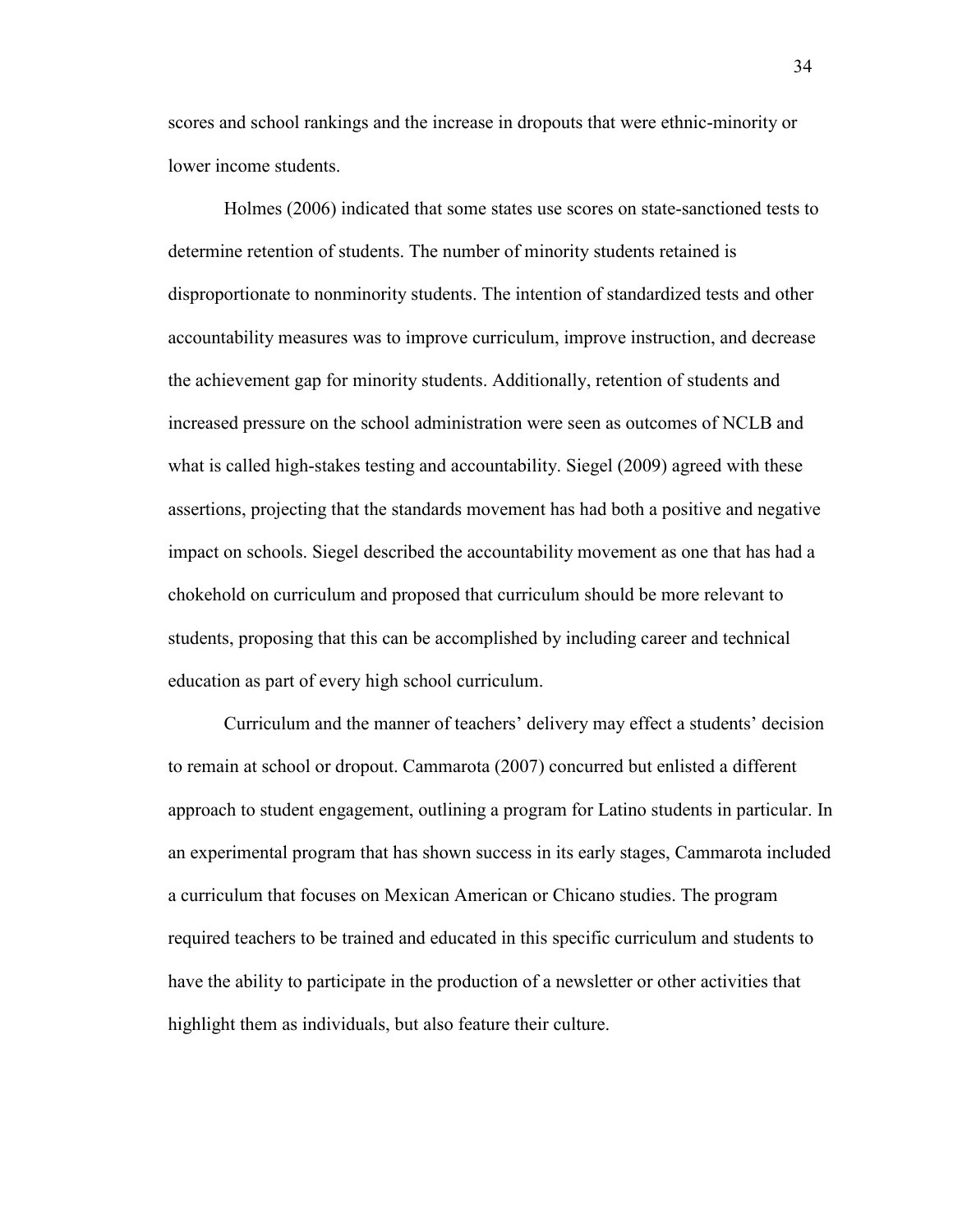The achievement gap is an additional indicator of student performance and has not improved significantly since the passage of NCLB (Carpenter & Ramirez, 2007). Students who dropped out reported that relationships with peers and teachers influenced their decision to drop out. Research showed that a commonality among all students, regardless of race or gender, were relationships with teachers or other staff. Hemmer (2009) stated that NCLB has not done anything to assist students in graduation from high school; instead it has emboldened the movement of alternative schools to meet the challenges of students who do not fit well into the mainstream education system. There are no provisions in NCLB legislation to specifically address students who drop out. Instead many states have created outlets for at-risk students in the form of alternative schools that will assist students in meeting standards and graduating.

#### **California High School Exit Examinations and Minority Students**

NCLB requires that students be evaluated yearly but does not stipulate that these tests be required for students to graduate. In states like California, exit examinations became an added requirement needed to graduate from high school. Twenty-six states currently have an exit examination. Thurlow, Cormier, and Vang (2009) discussed questions concerning the fairness of these examinations for populations such as ELLs and special-education students. Bias regarding testing of second-language students is not taken into account. Subsequently, alternative pathways to a high school diploma may be increasing due to the additional demands of passing the high school exit examination. Alternatives include obtaining a GED.

With the passage of NCLB and increased pressure to produce increased scores, a devaluation of curriculum may have occurred, as students indicated that teachers no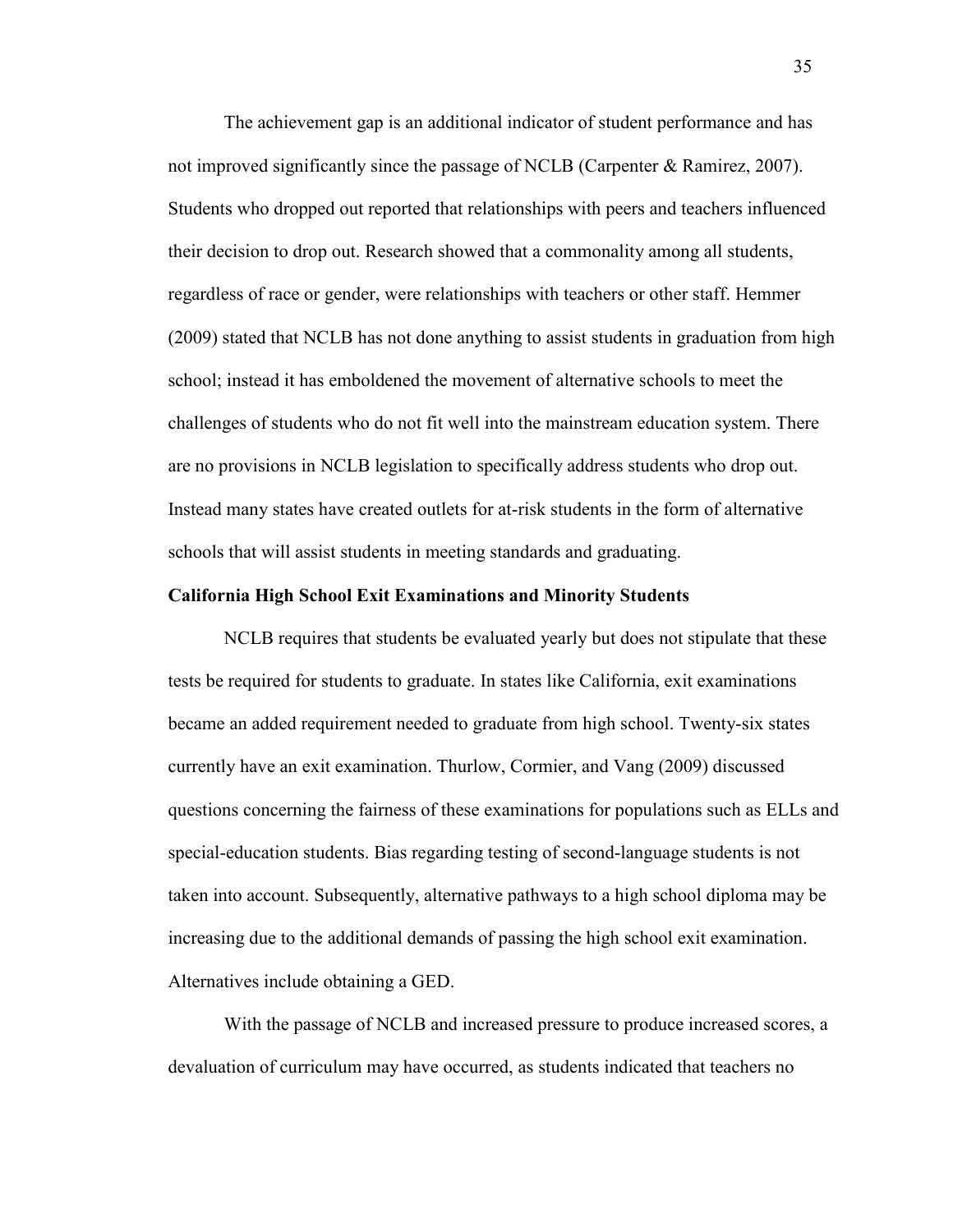longer taught interesting curriculum; rather teachers seemed compelled to teach a lessrigorous curriculum to teach to the test (McNeil et al., 2008). Research since the inception of these tests has been somewhat limited. According to Giambo (2010), evidence concerning these tests does not indicate that passage of these tests increases students' job opportunities or college attendance. Warren et al. (2008) concurred, stating that high school examinations have little or no effect on work-force requirements or college-preparatory skills. The purpose of the high school exit examination in California (CAHSEE), assessed by CDE (2007), is to measure if students have acquired skills in the areas of reading, writing, and mathematics that are appropriate. Educators see CAHSEE scores as a method of improving achievement in high school and identifying students who do not meet the designated standards (Ullucci & Spencer, 2009). Limited-Englishproficient students' scores on these tests have remained flat (Giambo, 2010).

## **Social Factors May Influence Graduation Rates for Male Latino Students**

Researchers have studied socioeconomic status and related factors as possible causes for students dropping out (Payne, 1996). In looking at immigrant youth, Latino family incomes have not kept pace with those of Caucasian and other groups. Latino students have twice the poverty level of Caucasian students (Ream & Rumberger, 2008). Balfanz (2009) reported that schools have maintained segregation since *Brown v. Board of Education*, as most schools still draw students from the surrounding communities. Thus, a percentage of students are eligible for free and reduced-price lunch based on family income. Six of 10 African American and Latino students are likely to attend a school where at least 40% of the students are able to qualify for free or reduced-price lunch (Balfanz, 2009). Latino and African American students are likely to attend a school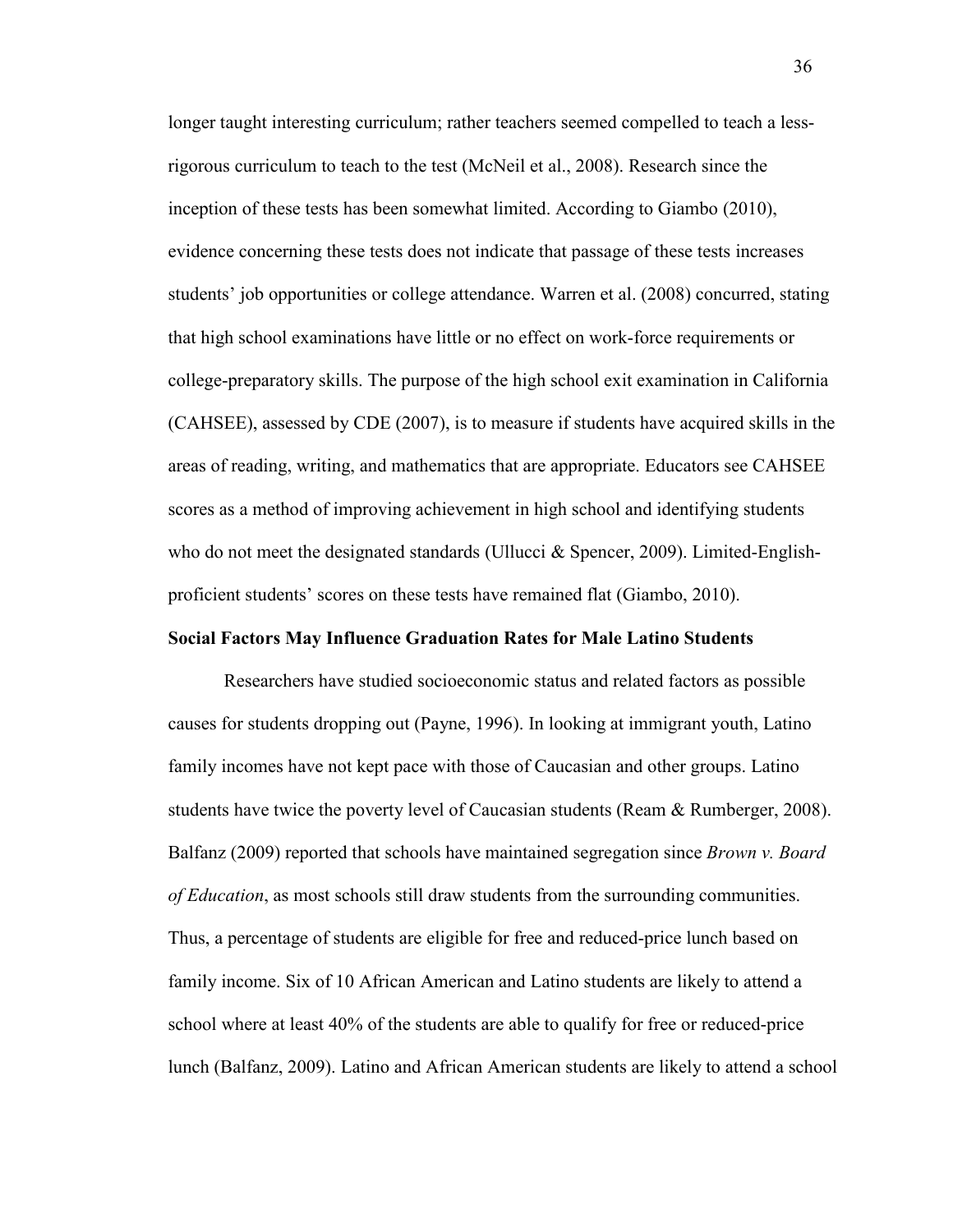that must confront situational poverty. Balfanz further enumerated that students of color, such as African American and Latino students, are attending schools that often lack sufficient resources compared to more affluent districts. Balfanz pointed out that the disparity of funding from one school to another could vary significantly; one school can spend \$15,000 per student while another spends one-third that amount.

From an individual perspective, Latino students' personal low family income may be a difficult factor to overcome. Olatunji (2005) conducted research to assess the effects of early work experience on Latino students of Mexican origin. The study found that Latino students were likely to feel pressure to assist their families economically. The researchers also indicated that the most significant factor in Latino students dropping out was getting a job at an early age. Students in the study began working as early as eighth grade; this was not true of non-Latino students in the study. According to Rumberger, Ghatak, Poulos, Ritter, and Dornbusch (1990), students from lower socioeconomic backgrounds may drop out of school for several reasons. Research by Rumberger et al. (1990) indicated that parents might not always be able to be involved in school activities because of family and other personal matters, and parents may be unable to provide their children the support they need. In large urban schools often-negative influences can drive students' educational path.

A parents' level of education may be an additional factor that affects students' graduation rates. The lower the level of parents' education, the more likely a Latino student will drop out. The connection to dropping out by Latino students is more significantly related to the level of their mother's education (Esparza & Sanchez, 2008).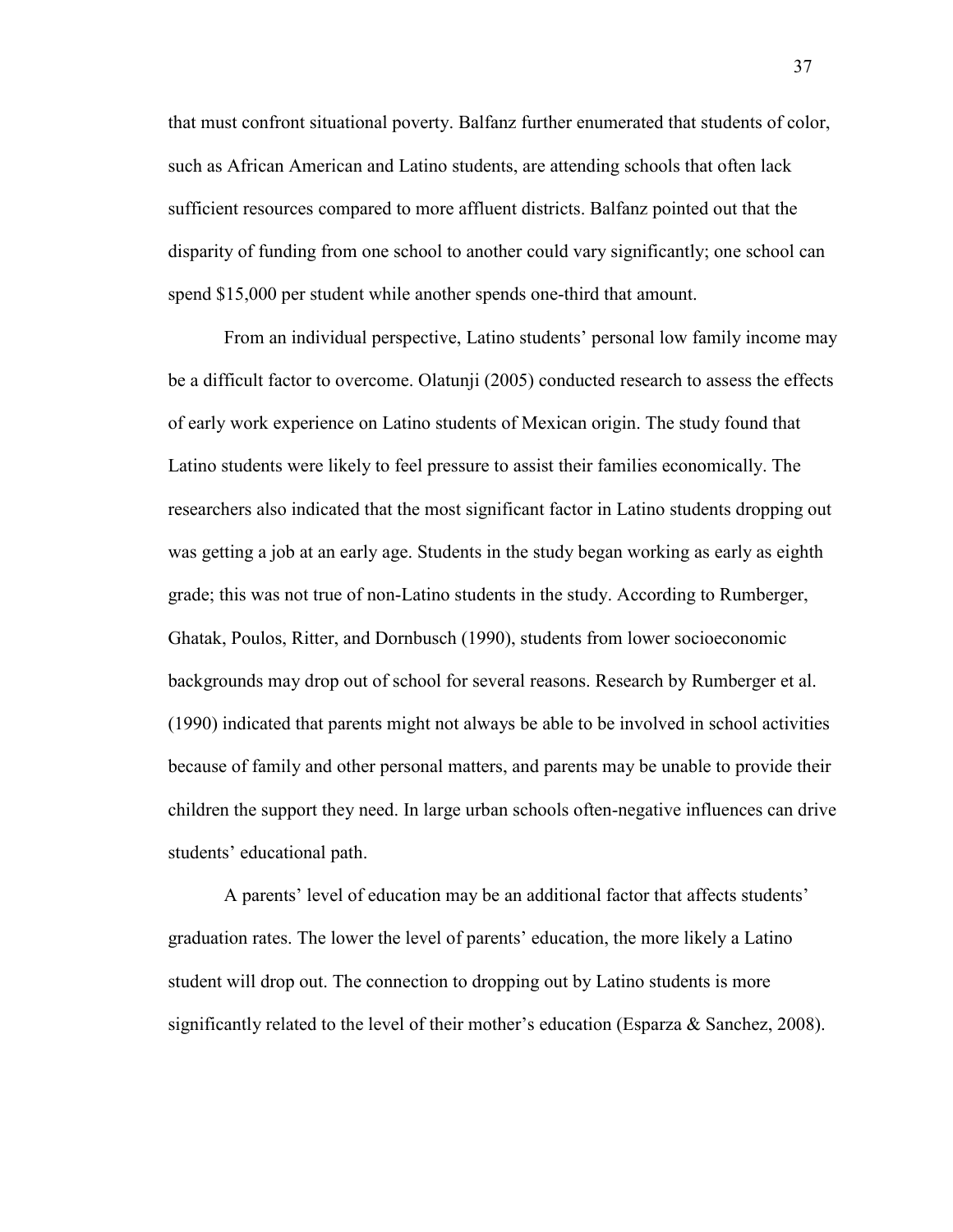## **Primary language may be a factor that affects student graduation**

Olivos and Mendoza (2009) found that Latino students who drop out and those who perform poorly in school have poor abilities in English. The authors of this study concluded that speaking a language other than English at home was a barrier. Olivos and Mendoza encouraged the public school system to find ways to invite parents of all backgrounds and cultures to participate in their children's school experience. Increasing parents' ability to help their children can be accomplished by offering workshops or other mini lessons to parents on curriculum and how to work with their children. Schools can provide support to Latino parents by communicating with them in their native language. Parents do not only want messages sent home in Spanish, but also want to be able to speak with teachers and staff about their children (Boden et al., 2009). Schools have had difficulty engaging non-English speaking parents in important communications about their children. Schools do not always understand the culture of their students, or what parent involvement means in a different culture. An issue for Latino parents is that the communication they do receive concerning their child's discipline is difficult for them to understand (Hill & Torres, 2010).

Zalaquett (2006) indicated that Latino parents have difficulty helping their children with schoolwork because of language barriers and they may have difficulty understanding the curriculum. In many cases children have minimal adult supervision concerning school, as their parents struggle to help their family survive. Latino parents see language and communication with school personnel as a major barrier (Zarate, 2007).

Most parents have high expectations for their children. Biliterate and bilingual students are likely to graduate, as they have command of both languages (Esparza  $\&$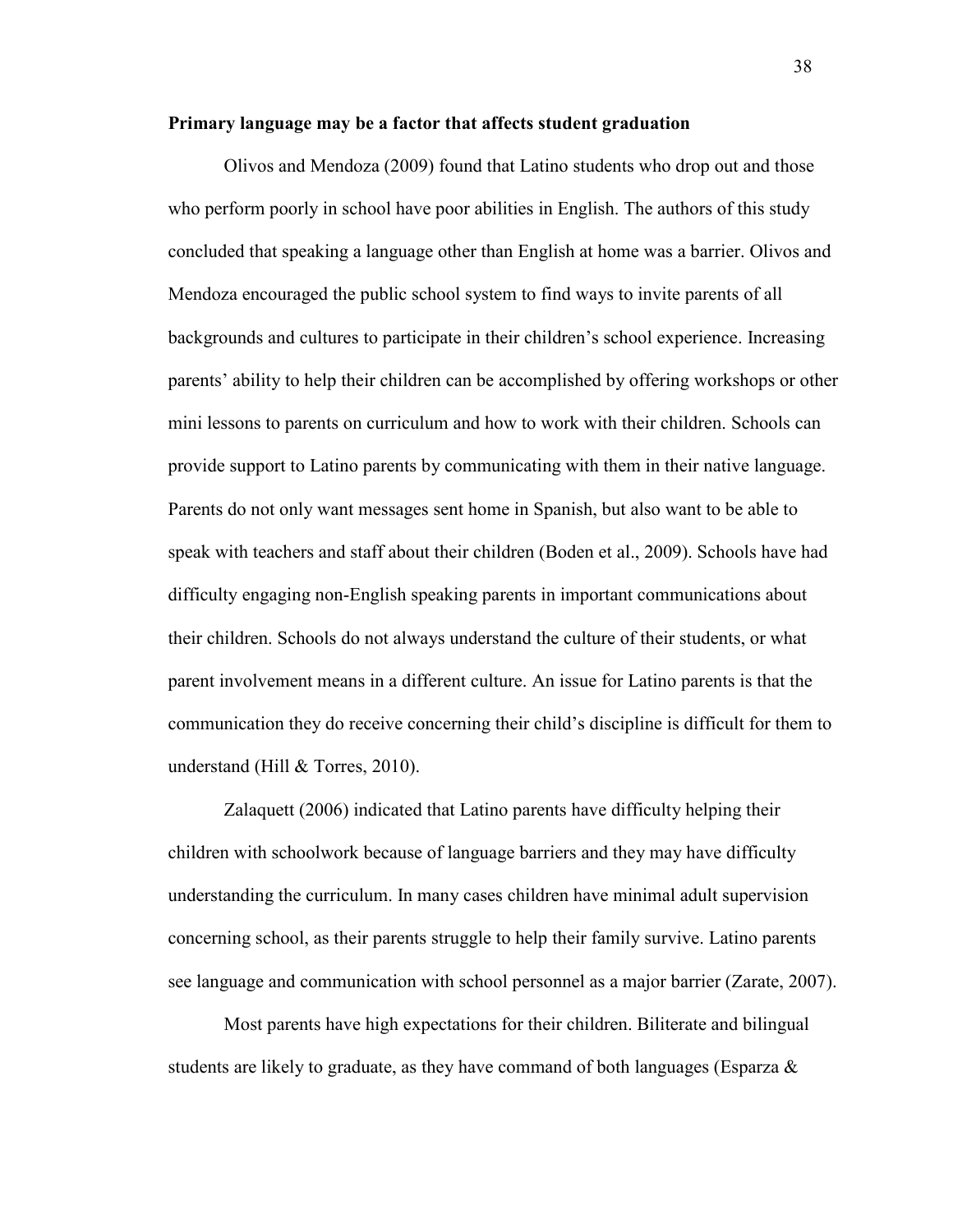Sanchez, 2008; Lys, 2009). According to Esparza and Sanchez (2008), students who were fluent in both English and Spanish identified strongly with their ethnicity. Students' twolanguage fluency may also contribute to their success and likelihood of graduating from high school and attending college. Connecting to ones' culture coupled with strong foundations in both primary language and their second language seems to have an influence on students' success in school. Schools can support both home language and English to better assist students and families.

#### **Teacher training may affect students and affect graduation rates**

Brown and Rodriguez (2009) stipulated that teachers and schools that have given up on students enhance students' dropout rates. Some researchers have posited either individual or institutional changes are needed to address the dropout rate, however, the individual and institution are interrelated and should not be treated separately (Brown  $\&$ Rodriguez, 2009). When students who were previously engaged begin to fail, not attend, or have discipline issues, many times the warning signs are ignored (Brown  $\&$  Rodriguez, 2009). The authors termed this *educational neglect and social and intellectual alienation.* Brown and Rodriguez recommended that schools and teachers be given additional training and methodology to work with students who have given up. Cultural-sensitivity training may be needed. Also, Latino male students in this study felt they were being scrutinized unjustly because they were Latinos. Gunn, Chorney, and Poulsen (2009) reviewed individual and institutional issues for students and concluded that although academic concerns needed to be addressed, programs that were most successful in keeping students in school were also paying for significant time and resources for socio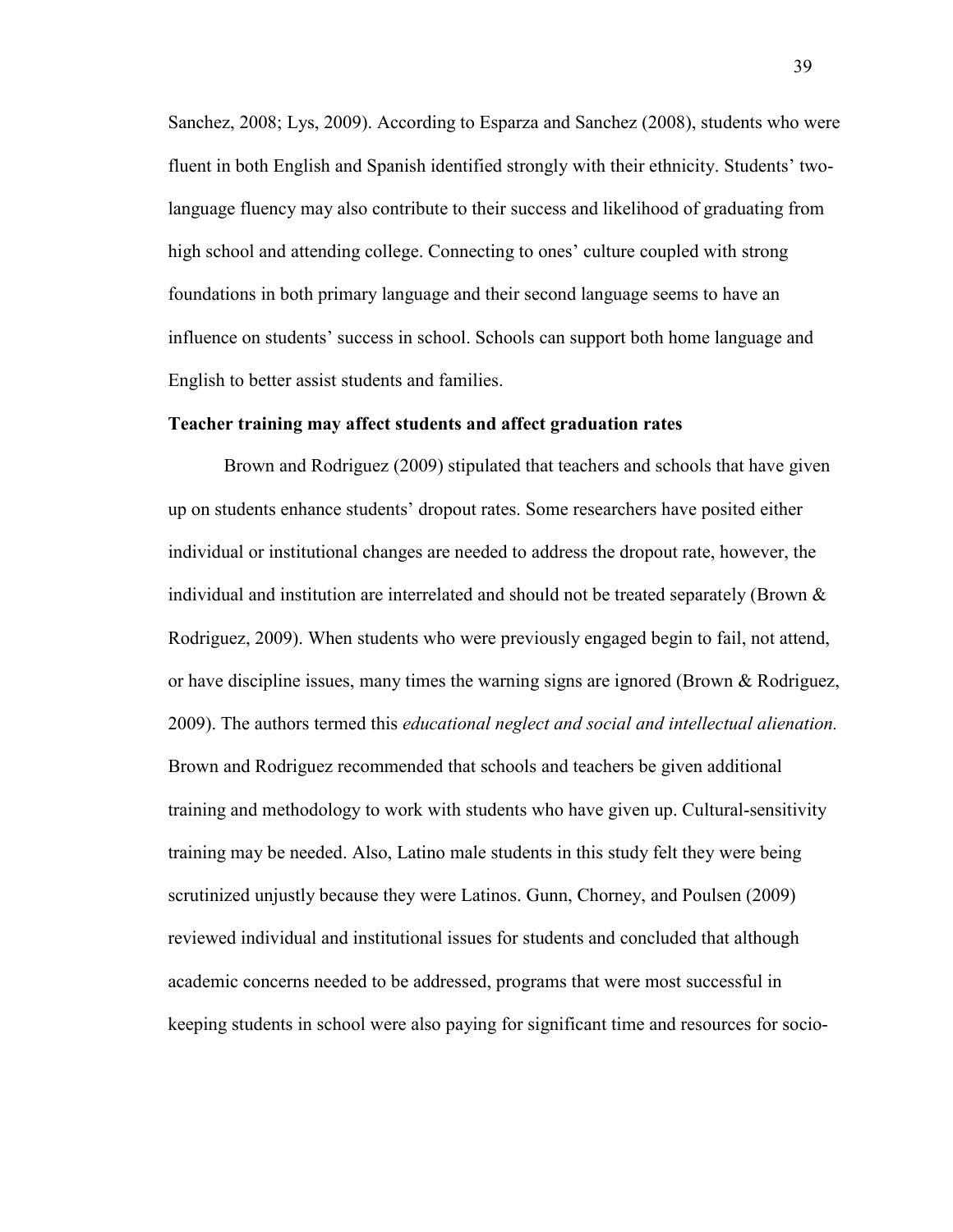psychological issues. Having adequate personnel such as counselors, staff, and increasing family involvement contributes to the success of students (Gunn et al., 2009).

Archambault et al. (2009) advocated that students need a variety of approaches that invite them to remain engaged in school. Schools need to provide a climate that includes home–school communication and mentoring programs. Archambault et al. indicate that a school can act as a conduit in providing students the opportunity for engagement with teachers, counselors, and administrators and a school environment that encourages students to want to complete their high school education.

In looking at instruction as the primary means of reaching students, teachers need to analyze instruction, because it does not always meet the needs of students. Fabry (2010) highlighted the need for teacher training to address the needs of all students. Fabry researched a group of high school teachers concerned with keeping students engaged and not dropping out. The research showed that teachers agreed that collaboration with other teachers was a significant factor, as well as a tool that should be supported by administration. Additionally, the study was able to link effective teacher characteristics with research-based instructional strategies. Students benefit if teachers have the tools and positive attitude to build a positive environment (Fabry, 2010).

Not all factors mentioned above need to be present for at-risk and ethnic-minority students to achieve success. Cammarota (2007) conducted a study in the spring of 2003 through 2005 that supported the idea of having a curriculum that uses a social-justice approach. This curriculum was seen as relevant to Latino students. The results of this study suggested that more research studies are needed. An interesting finding of the study was that Latino students responded to the curriculum, as seen in increased attendance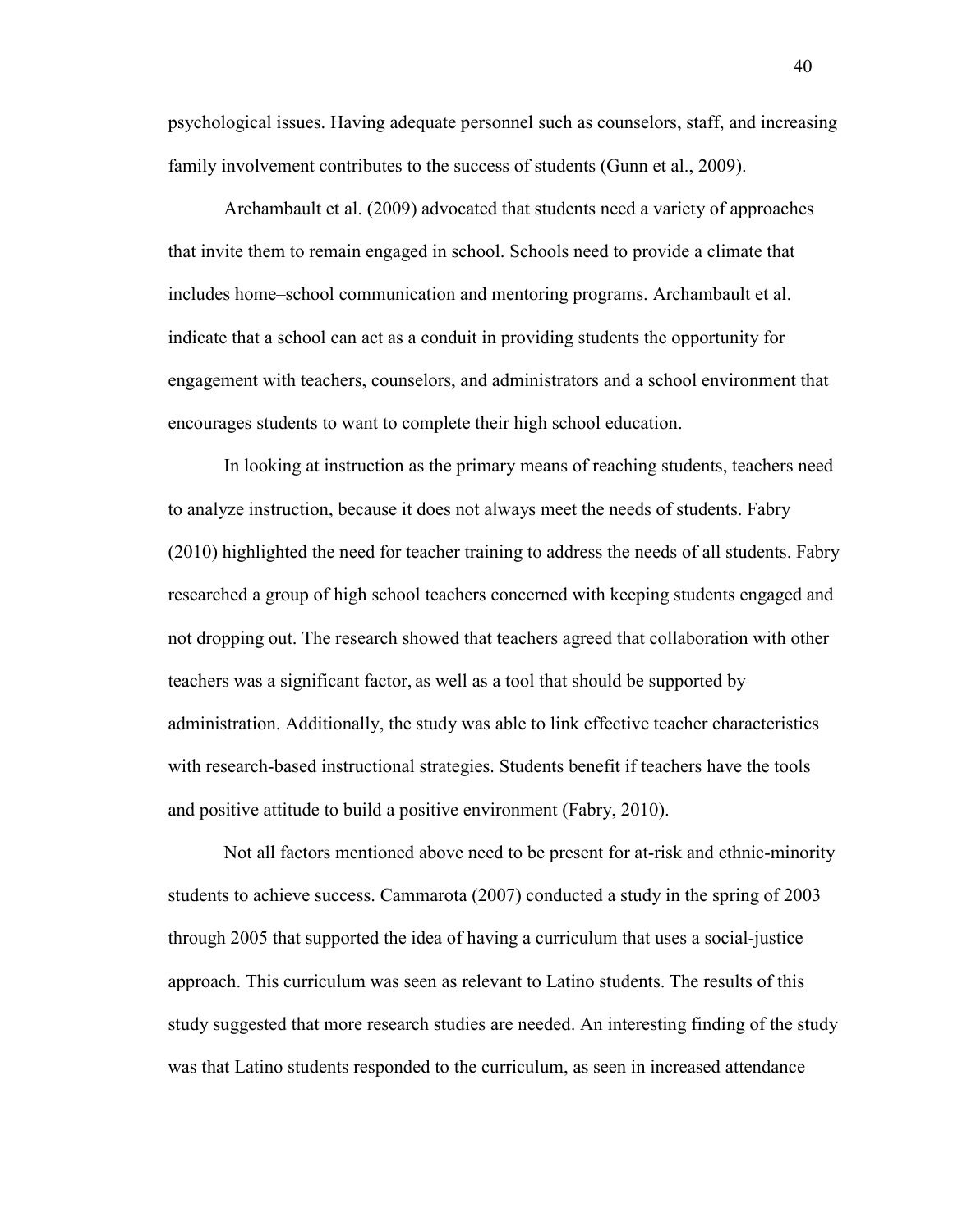rates, graduation rates, and students indicating they were focused on life beyond graduation from high school. Other programs include transitioning from eighth grade to ninth grade. This transition is considered critical for students to persist in high school (Somers et al., 2009). The Somers et al. (2009) study contained the inclusion of partnerships with a local university, summer enrichment programs, parent involvement, and personal development for students. In agreement with Borjian (2008), highly qualified teachers, smaller class size, and smaller schools were instituted. However, this study had mixed results, as GPA and grades did not increase significantly. The research supported SLCs to assist in the transition of middle school students to high school.

# **Small Learning Communities**

Twenty years ago the idea of creating smaller schools was part of discussions on educational reform. Sizer (1999, as cited in Toch, 2010) introduced the concept that redesigned or "small" schools could improve public schools by having smaller class sizes, more engaging curriculum, and better relationships with students. Darling-Hammond (2006) purported that redesigned or small schools improve graduation rates, attendance, and college preparation. These institutional changes include use of resources to provide training for teachers. The goal is to produce highly qualified teachers, increase collaboration, and provide support for struggling students, performance-based assessment, common-core curriculum, multidisciplinary approaches, and interdisciplinary teaching. Schools-within-schools are types of SLC. A school-within-a school is a public school that was large but has been divided into smaller self-governing units. Supporters of SLCs and school-within-a-school models argued that test scores and attendance increase in these types of schools (McAndrews & Anderson, 2002). In schools designed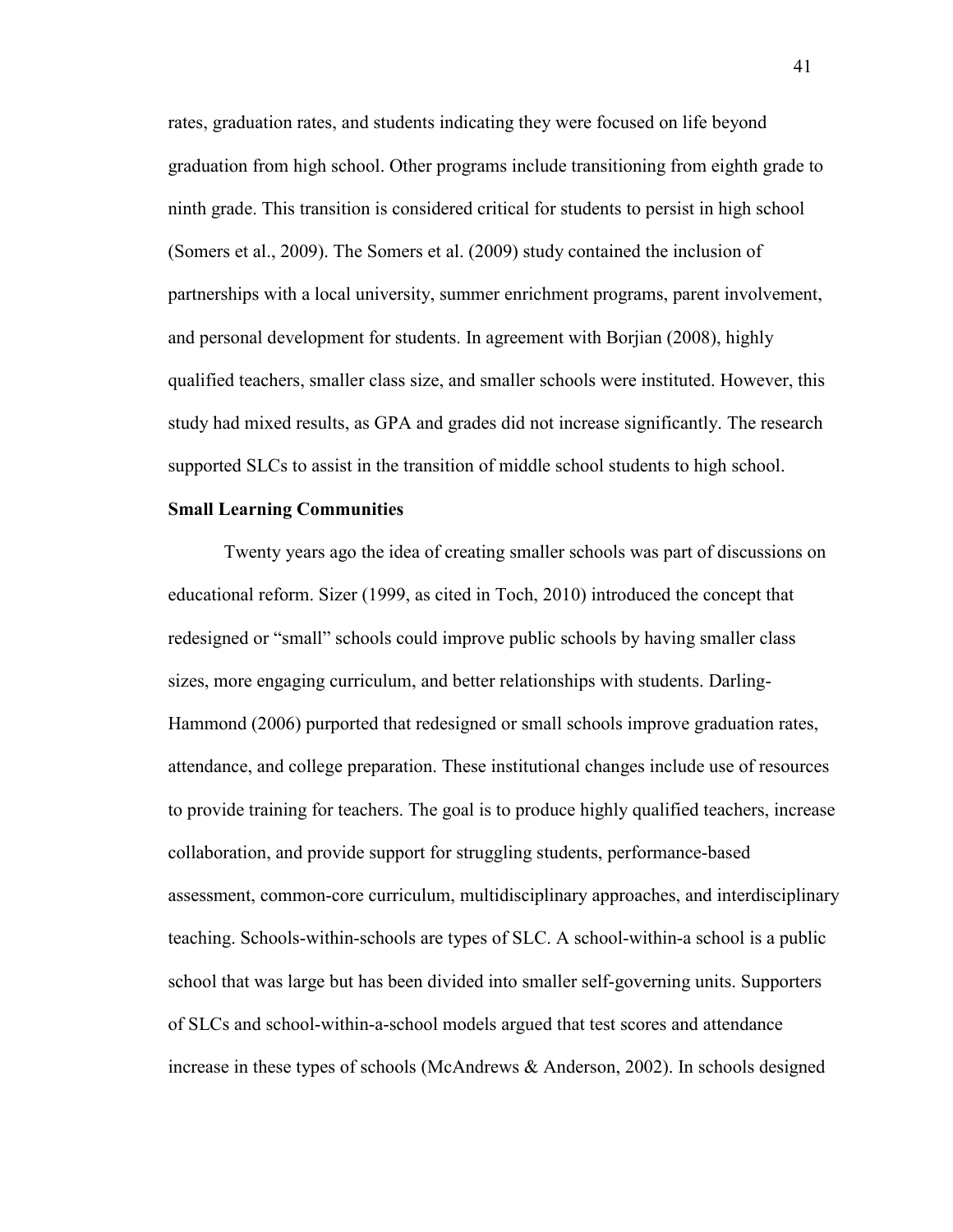to be smaller, teachers and staff have the ability to collaborate on curriculum and individual students. A model that includes this type of collaboration was enumerated at the Pacific High School program (Borjian, 2008).

In contrast, Rodriguez (2008a) theorized that small schools, in and of themselves, are not sufficient to foster success; in fact little empirical evidence shows why small schools would fare better than large public schools (Fleischman & Heppen, 2009; Rodriguez, 2008b). Instead Rodriguez advocated creating supportive environments, particularly for Latino and African American students. According to Levine (2010), the number of graduates in a quasi-experimental study examined smaller learning communities called talent-development schools in Philadelphia. In this study, the rate of graduation increased 4% the first year. It also showed a total increase of 8%, compared to similar schools.

Borjian (2008) discussed the concept that Latino students are not served adequately by traditional high school institutions and programs. According to Borjian, Latino students drop out at a rate higher than all other groups. One of the ways to address this issue may be to create SLCs to which these students feel connected. Borjian conducted a series of interviews with students at a smaller learning academy and focused on Latino students. This study highlighted a difference in the satisfaction of Latino female versus Latino male students. Although 45% of young women were fairly happy with the school, only 35% of the young men expressed this sentiment. SLCs can provide an individualized program for students that may help combat inherent differences in ethnicity and gender. The factors that seem to connect low-performing and other students to schools are highly qualified teachers and flexible support systems such as after-school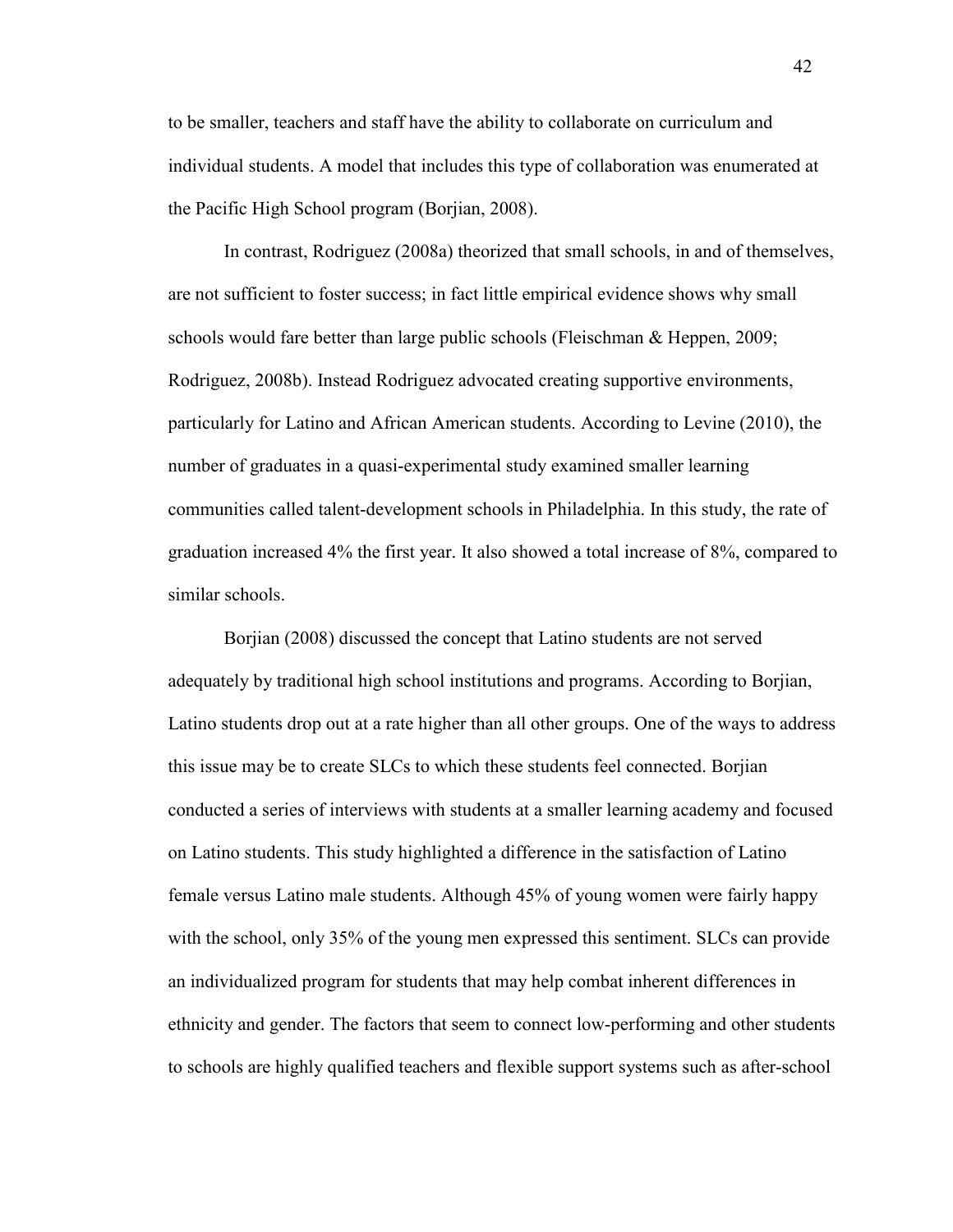or other tutoring programs. Curriculum is also important in that it can be rigorous and challenging to all students to keep students engaged. Curriculum that is supported by highly qualified teachers and is relevant to Latino students was important to students in the research conducted (Borjian, 2008). Borjian and Padilla (2010) further enumerated that increased success and subsequent graduation of Latino (Mexican-descent) students may depend on teachers promoting cultural sensitivity and diversity.

According to Bloomenkamp (2009), the ability to attend small learning academies under the category of career and technical education is a school reform that is working. Specific career academies are part of the high school-reform movement focusing on high schools to meet the requirements set forth by NCLB. Fleischman and Heppen (2009) discussed effective changes that include academies focused on what students will do once they have finished high school or equivalent programs. The basis for these programs is to help turn around failing or underperforming schools. Career academies show greater evidence of success, compared with other learning academies (Fleischman & Heppen, 2009). Integration of career and technical and standard curriculum has been shown to reduce the number of dropouts (Plank, DeLuca, & Estacion, 2008). The reason for the success of these programs may be tied to the ability to integrate and personalize the learning environment for students with a broad career curriculum (Hyslop, 2009). Students are able to get to know other students in a cohort who share similar interests and class schedules. According to Conchas and Clark (2002), the introduction of career academies in urban ethnic minority schools has helped promote optimism and increased attendance rates of ethnic-minority students. Cech (2008) reported that the Southern Regional Education Board recommended increasing career and technical academies. In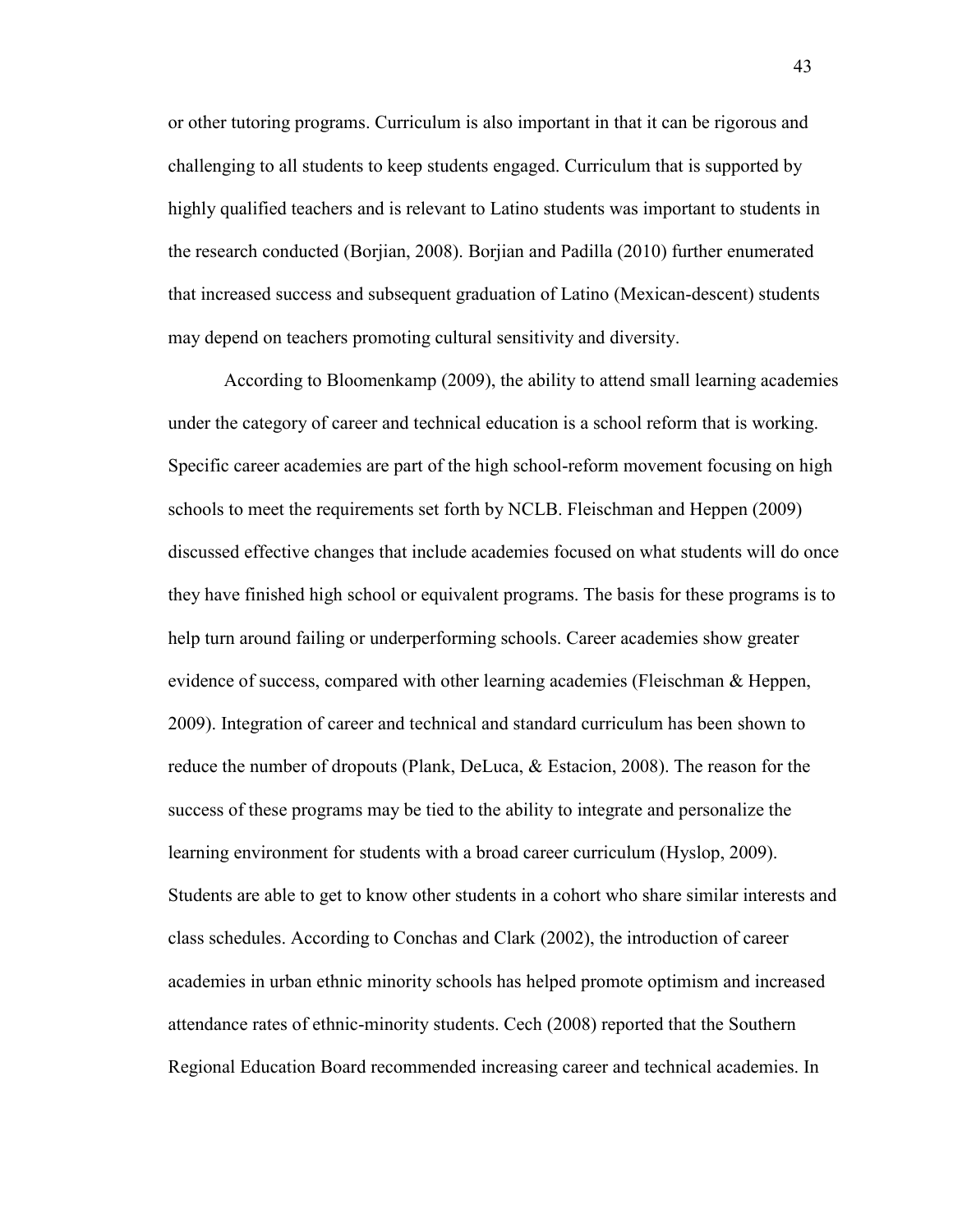research conducted by the Southern Regional Education Board, high school students of all achievement levels could benefit from career and technical programs, as they were less likely to drop out of school when they took a combination of career and technical courses.

# **Advancement via Individual Determination**

AVID is considered a precollege preparation program for lower income, ethnicminority, and first-generation students. One of the goals of the AVID program is to provide a rigorous curriculum (Black, Little, McCoach, Purcell, & Siegle, 2008). Bridgeland et al. (2006) concurred, stating that the 467 students who participated in the study and had dropped out reported that the curriculum was not challenging. Additionally, AVID supports students with in-class tutoring and note taking, practicing Socratic circles where students use critical-thinking skills. Furthermore, the program includes study skills, college awareness, and community service. The study was based in urban Texas, which has one of the highest percentages of Latino students in the United States. Latino students accounted for 58% of the students in the study.

# **Junior Reserve Officers' Training Corps**

JROTC is offered in high schools across the country. JROTC attempts to teach leadership and applied skills (Funk, 2002), designed to emulate JROTC programs offered at the college level. There is little evidence in the literature to determine if JROTC keeps students engaged in high school. Prevention of dropping out for Latino male students who participate in JROTC in high school was not well documented in literature searches. Schmidt (2003) studied high school JROTC programs and concluded that students who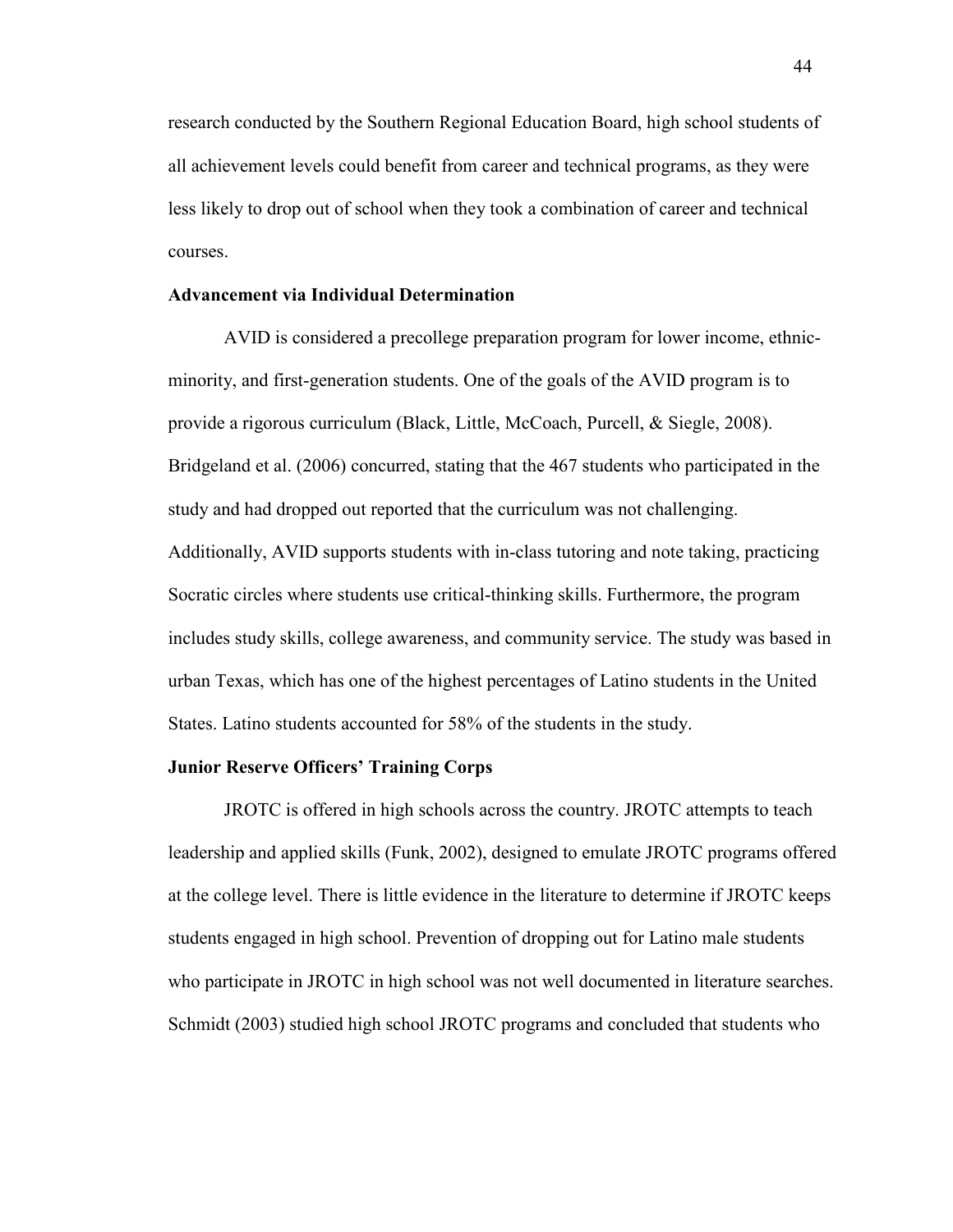participated in this program attained greater personal development compared with students who did not participate in JROTC.

## **Academic Factors That May Be Associated with Graduation**

One of the academic factors that may be associated with graduation is attendance. Attendance in school has always been viewed as important. As early as kindergarten, patterns of attendance can be seen as emerging factors that may be associated with dropout or graduation from high school. Hickman, Bartholomew, Mathwig, and Heinrich (2008) examined pathways for high school graduates and dropouts. Attendance and performance in coursework were the largest indicators for middle school students who later graduated or dropped out of school. In addition, McNeil et al. (2008) posited that the lack of attending is the largest warning signal for students who are becoming disengaged in school.

Rodriguez and Conchas (2009) discussed students with ethnic-minority status, including Latino and African American students, and their reasons for not attending school and subsequently dropping out. Latina students felt compelled to miss school on various occasions to take care of the household and children so their parents could work. Latina students voiced difficulty in dealing with the pressures of contributing to the family as more important than completing school. Students reported they felt conflicted, because dropping out would aid their family economically. Similarly, Latino male students may leave high school for employment to assist the family (Stearns & Glennie, 2010). Lack of school attendance by minority students is often influenced by outside factors.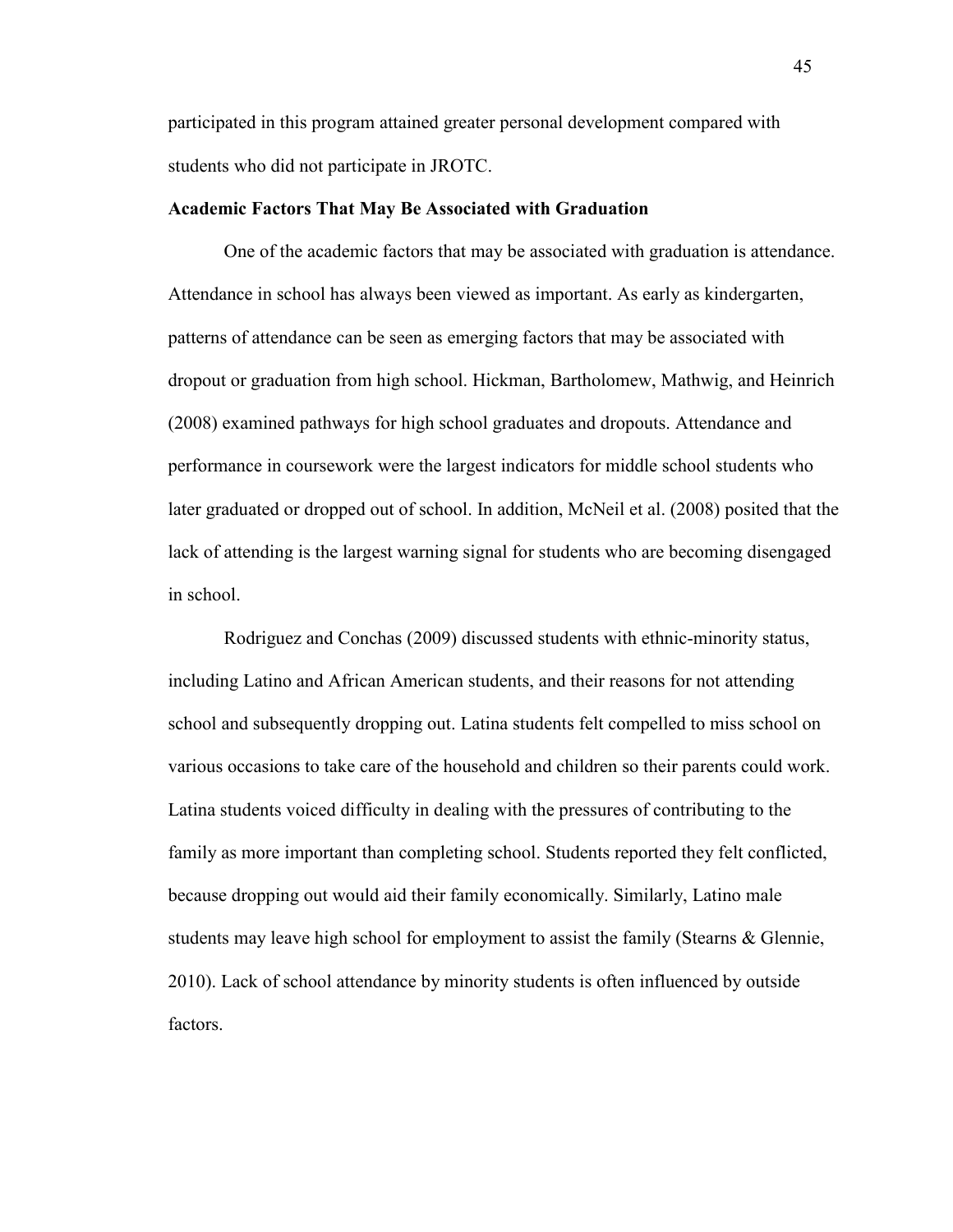## **Suspensions as Possible Factors That Affect Graduation**

Rates of suspension and expulsion increase as students leave elementary school and enter middle school (Arcia, 2007). Suspension rates seem to have a relationship with academic performance as well. Academic achievement decreases when a student is not in school due to behavioral issues. An overall issue of the studies reviewed is that zerotolerance policies might contribute to the severity of punishment given to students (Arcia, 2007). Schools tend to socialize students in the area of discipline to reproduce societal conditions (Kupchik & Ellis, 2008).

Arcia (2007) indicated that the rates of suspension for students of color are disparate compared with Caucasian students for similar offenses. Peguero and Shekarkhar (2011) reviewed longitudinal data concerning Latino students and rates of suspension and expulsion. They found that few disciplinary studies existed about Latino students. However, Peguero and Shekarkhar also found many studies concerning behavioral statistics for African American students. Additionally, the rates of suspension and expulsion for African American male students are higher than all groups. One of the findings of this study was that the rates for Latino students are not significantly different than for Caucasian students. Kupchik and Ellis (2008) agreed with these findings, showing that Latino students did not show significantly higher rates than other students, whereas African American males were the leading recipients of punishment that led to suspensions and ultimately expulsion from school. A significant finding, according to Kupchik and Ellis, was that ethnic-minority male students who participated in the study perceived their punishments as inequitable compared with those of other students.

46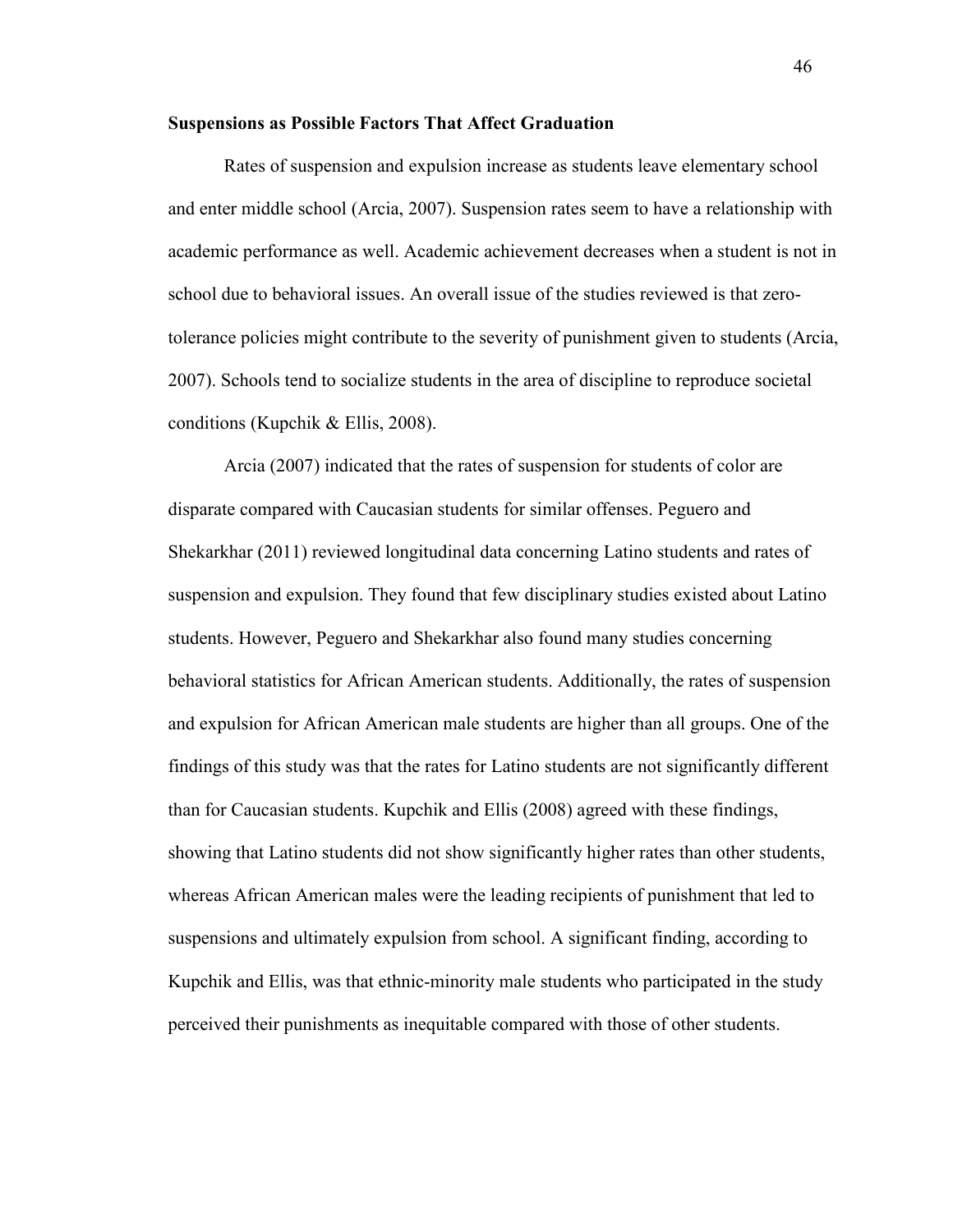According to a Minnesota report (Anfinson, Autumn, Lehr, Riestenberg, & Scullin, 2010), students who were continually suspended were more likely to drop out of school. In this study Latino, African American, and Native American students had the highest rates of discipline entries in the state. Furthermore, the researchers countered that these disciplinary measures are inadequate to change the targeted behaviors. They also suggested that continued disciplinary action might be part of the process of disengagement for ethnic-minority students, including Latinos who may eventually drop out.

#### **Grade-Point Average as it Relates to the Graduation Rates of Latino Male Students**

In a study by Nayor (2009), the chief factor related to departures of students was GPA. Campbell (2009) indicated that the only significant factor in student departure was standardized-test scores. In contrast, although GPA and test scores are considered significant factors in school completion, other factors such as school environment, health, and participation in school activities such as student government have been shown to impact retention (Stearns & Glennie, 2010).

Bowers (2010) indicated that dropouts could be seen as early as seventh grade in a longitudinal study of two graduating classes in 2006. This study indicated that noncumulative grades were the strongest indicator that a student was at risk of dropping out. Bower's data pointed out that GPA is more significantly associated with dropping out than other factors, including gender and ethnicity.

#### **Summary**

Researchers showed that dropping out of high school has significant effects on the individual, the school, and society. The literature review examined (a) the theory of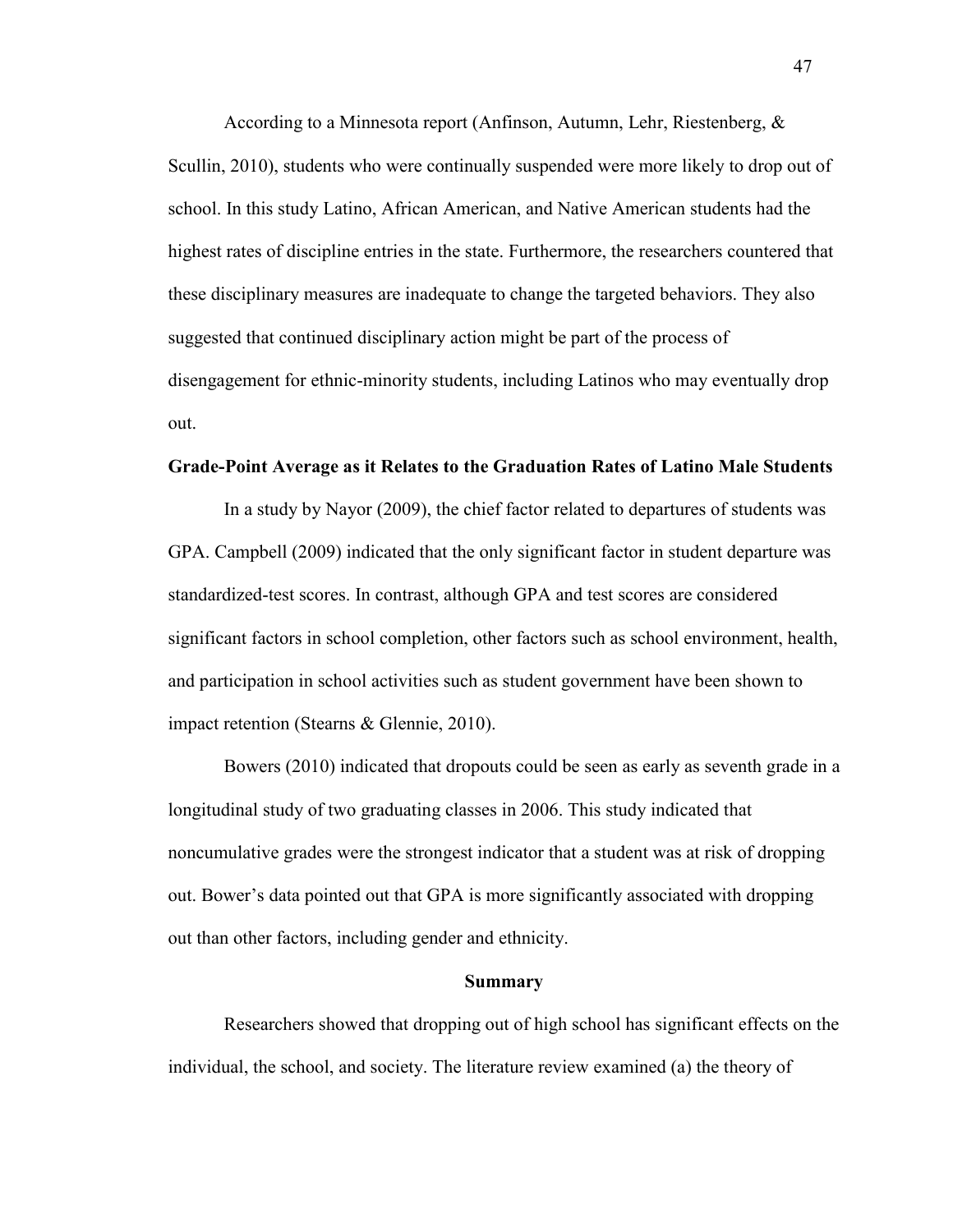retention and attrition and its effect on graduation of Latino male students; (b) the association of graduation with SLCs; and (c) the association of variables on graduation, including GPA, attendance, behavior, parental income, and participating in augmentative programs, as possible factors associated with graduation of Latino male students.

The literature review sought to provide a foundation to understand the possible association between variables and graduation for Latino male students. The literature review intended to connect research and the variables in this study. Section 3 will identify the methodology used to conduct a quantitative study using linear regression to show which variables are associated with the outcome of graduation.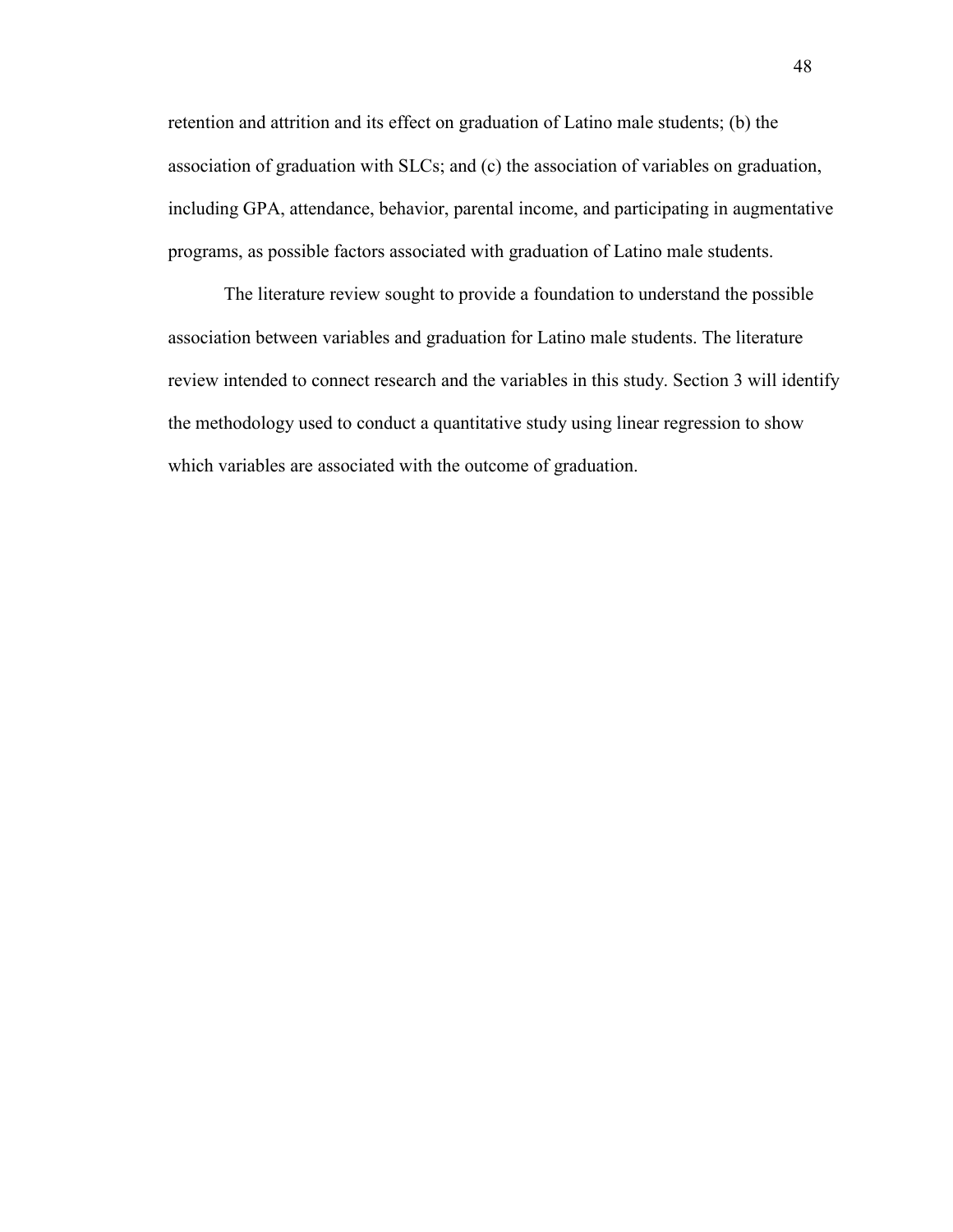### Section 3: Research Method

## **Introduction**

The purpose of this research study was to identify social and academic variables that may be associated with graduation from XYZ High School by male Latino seniors who attended XYZ high school from 2007 to 2012. Through a thorough search of the literature, a research method was selected. Of the choices of quantitative, qualitative, or mixed-method study, the quantitative method more closely addressed the variables in this study that may assist students in persisting to graduate from high school.

The purpose of Section 3 is to present an inclusive report of the research design chosen, as well as the rationale for the research methodology. In addition, I detail the setting, population, significant components, instrumentation, resources and data analysis techniques used to answer the research questions. I address the purpose of the study and the association of various factors on the graduation rates of Latino male students at XYZ High School.

## **Methodology**

The purpose of this quantitative research study was to show which factors, if any, were associated with Latino male students graduating from XYZ High School. A quantitative approach is most appropriate when identifying factors that predict or influence outcome (Creswell, 2003). The design of this study was a quantitative, nonexperimental, methodological approach. The use of archival data or secondary sources (Briggs, Coleman, & Morrison, 2007) is accessible and ready to be used without the researcher needing to go back and find students who may no longer be present at the school. Archival data can be a snap shot in time.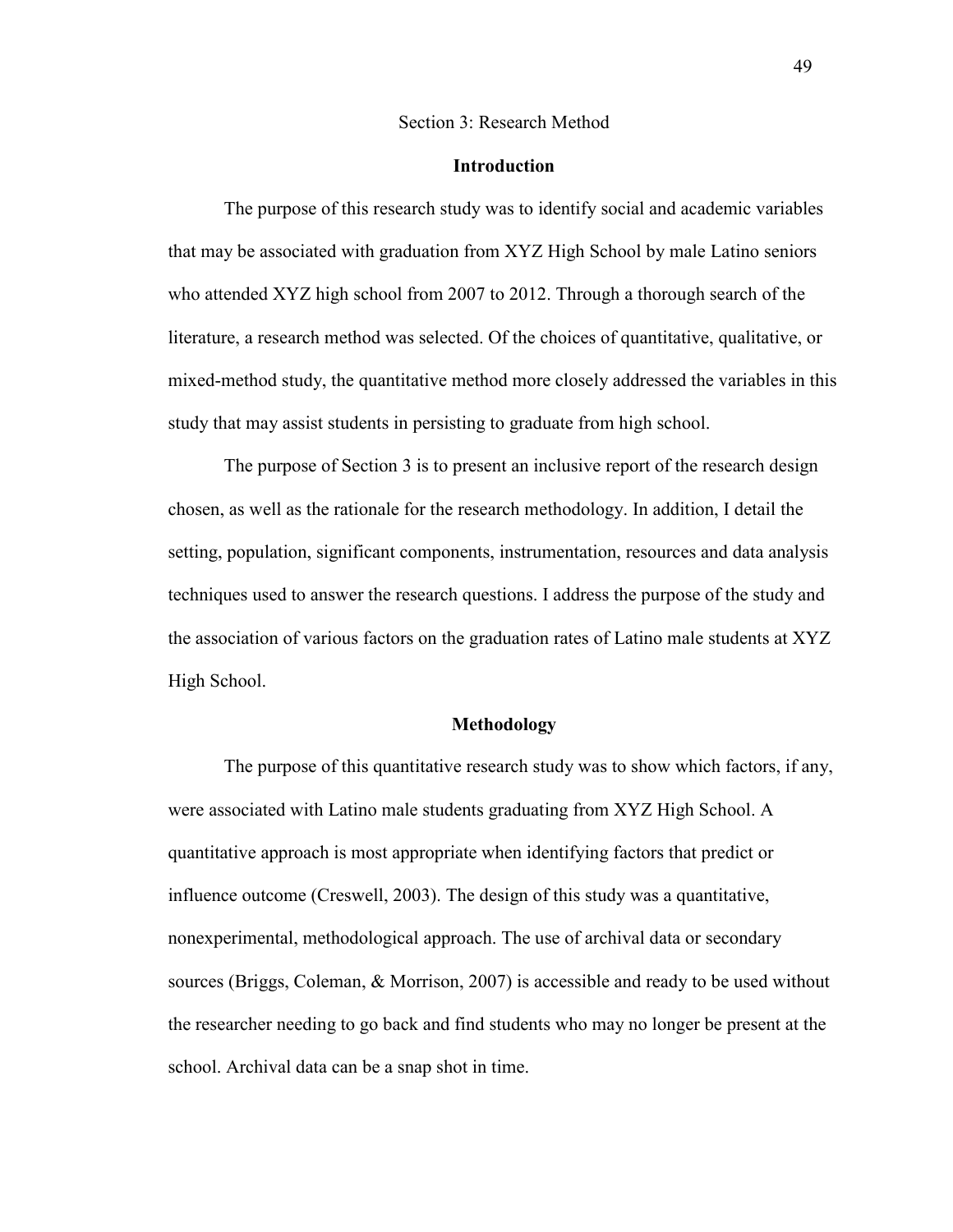#### **Research Design**

The linear regression model of logistic regression is used to compare relationships between two or more variables (Gravetter & Wallnau, 2005). The use of logistic linear regression is appropriate for this study as the variables are binary and the desired end result is to examine whether there is a possible relationship between the variables and graduation. The variables in this study were dichotomous in nature. The desired information was whether a student's graduation (yes/no) was associated with academic or social factors outlined in this study. Other correlations such as Pearson's r, chi square, *t*test, analysis of variance, or analysis of covariance did not fit the test of whether graduation is significantly associated (Briggs et al., 2007). Secondary data were collected from various school sources. SPSS assisted in the process of analyzing the data.

The use of logistic regression fit the needs of this study in that logistic regression is used to try to predict whether something occurs due to being associated with programs or factors at a local setting. In this study, the question was whether the variables were associated with graduation: *yes or no* (StatSoft, 2011). The hypotheses of this study guided the examination of factors of parental income, GPA, and participation in programs such as AVID, AARC, JROTC, or Medical Academy.

The archival data included student data for more than 1 year. Additionally, there were a number of data points that could be assessed using the AERIES data system with data that had already been collected. The data points addressed were GPA, attendance, suspension and expulsion, family income, and language level acquisition. My purpose in this study was to collect and analyze data in an archival format to determine if there were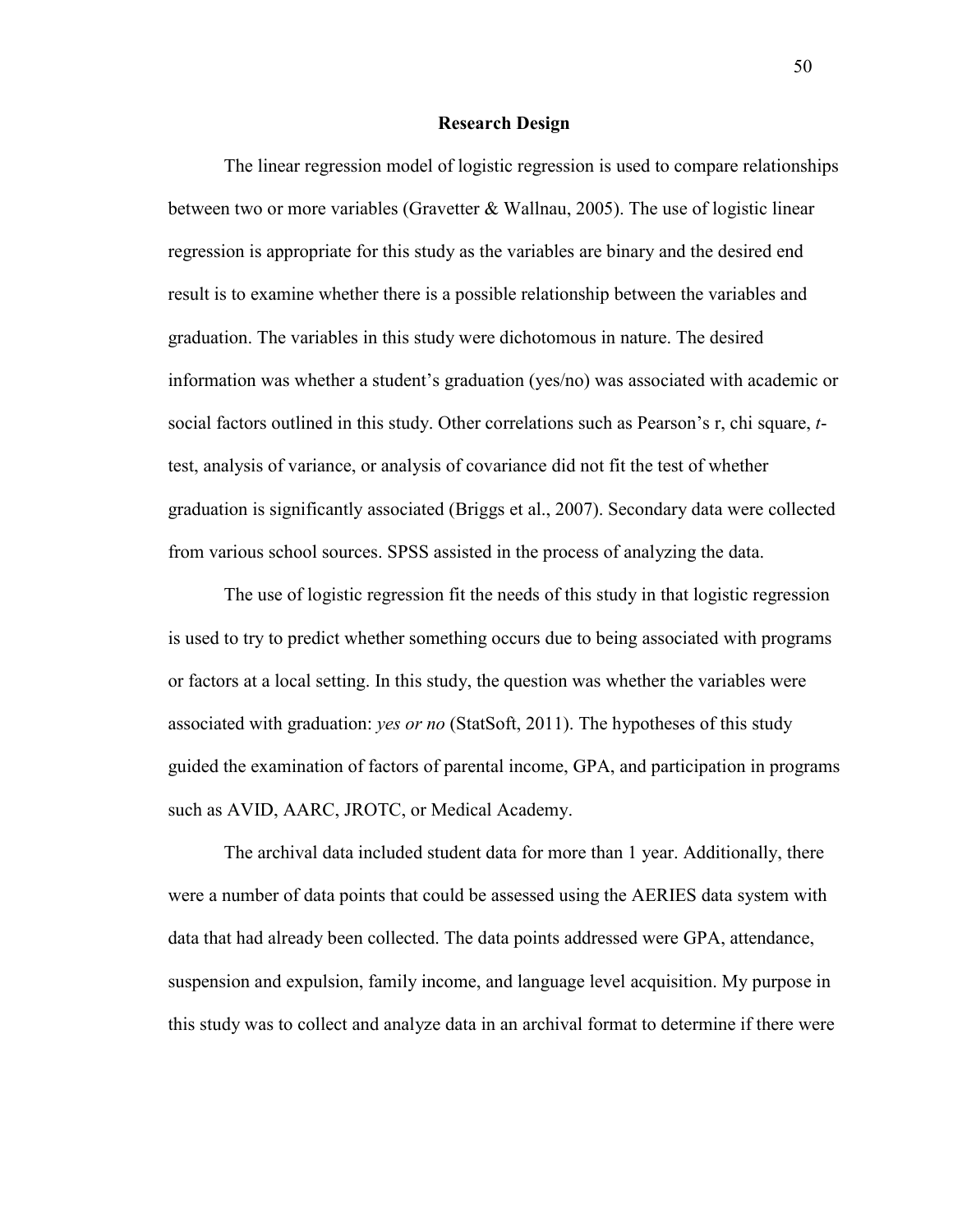significant associations with graduation of Latino male students during the years 2007– 2012.

# **Setting and Sample**

The setting for this study was XYZ High School, located in an urban area of southern California. The overall population of the school was 2,447 students. As seen in Table 1*,* the school's demographic population was as follows: 63% were Latino students, 21% were Caucasian, 9% were African American, and 7% were Pacific Islander/Asian. According to the School Accountability Report Card (2010), 56% of the population was considered lower income. Home language for 96% of students' was identified as Spanish (see Table 3). XYZ School is in program improvement, which has been determined by using the Academic Performance Index that includes the CAHSEE and CST, The Academic Performance Index, listed at 746, in an index of 1,000. Compared with 100 similar schools, the local school is ranked 9 of 10.

Table 3

| Home Languages for English-Language Learners at XYZ High School |  |
|-----------------------------------------------------------------|--|
|                                                                 |  |

| Language        | Percentage     |  |
|-----------------|----------------|--|
| Spanish         | 98             |  |
| Vietnamese      | 0              |  |
| Cantonese       | 0              |  |
| Hmong           | 0              |  |
| Filipino        | 0              |  |
| Korean          | 0              |  |
| Khmer/Cambodian | 0              |  |
| All other       | $\mathfrak{D}$ |  |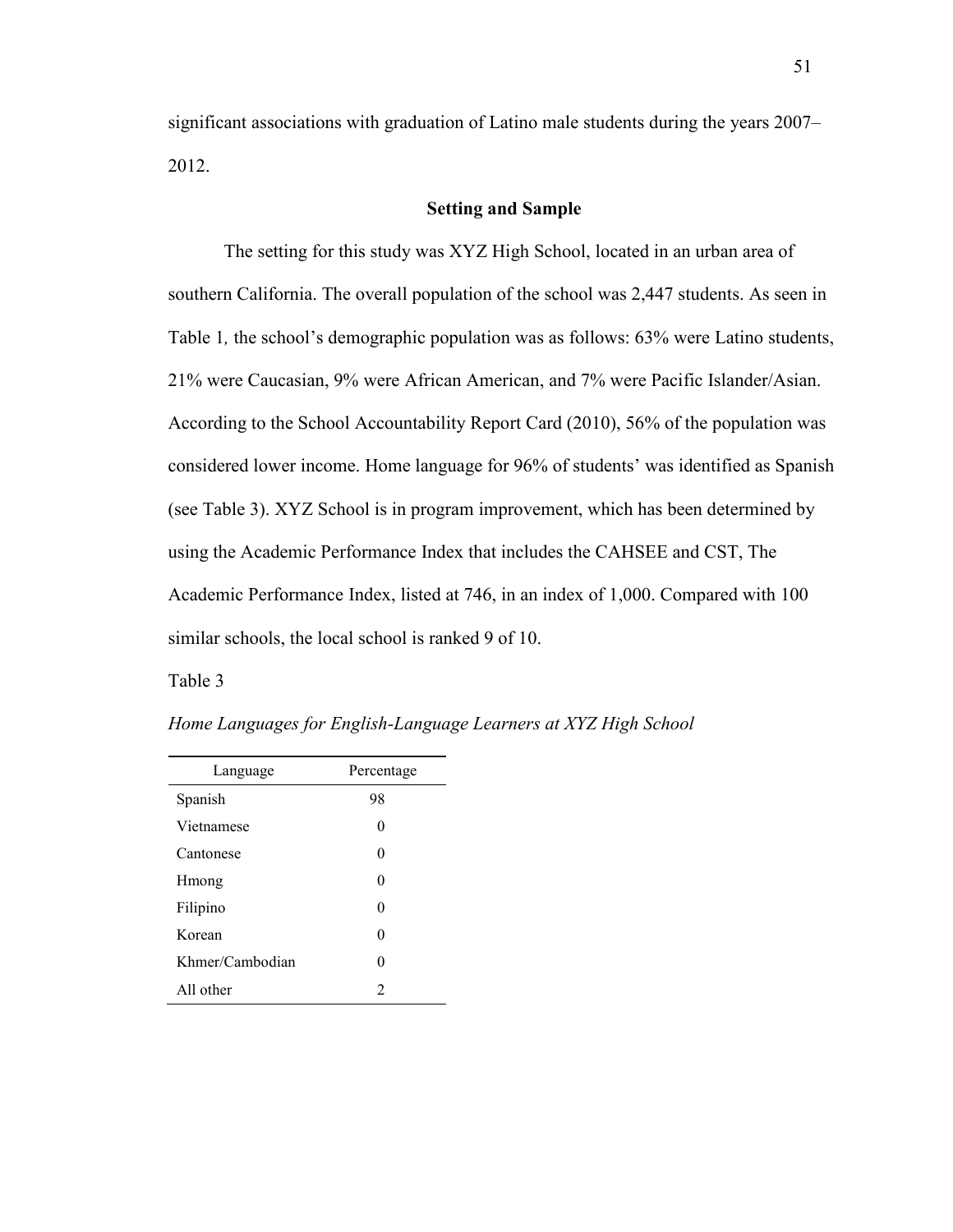# **Participants**

Two hundred and eight participants were Latino male students who could have graduated from XYZ High School in June 2011 and June 2012. The expectation was that these students would graduate in that year. Excluded from this study were all other students who were not male students and students who were seniors in the school year who were eligible to graduate in June 2011 and 2012. Students in the study were followed from ninth grade as a cohort. The number of students in the sample was 208. **Instruments** 

This quantitative study used archival data. The use of archival data was beneficial for this study as it was timely and any given year could be reviewed. Secondly, there was little interaction between the school population and myself, which limited bias concerning the data. The archival data were collected at the school site and at the district level in various forms: copies of student transcripts, attendance records, and annual reports previously generated for AARC, AVID, JROTC, and Medical Academy. Additionally, the school site and district collected data and generated reports concerning free and reduced-price lunch, as well as parent education and income data for these students. Transcripts and attendance information were collected by clerical school employees for a school year and placed in the AERIES data system. Administrators collected data on suspensions and related discipline in the AERIES data system. Parents' levels of education and income were collected at the district level on testing and the Healthy Kids survey that is administered each year throughout the district.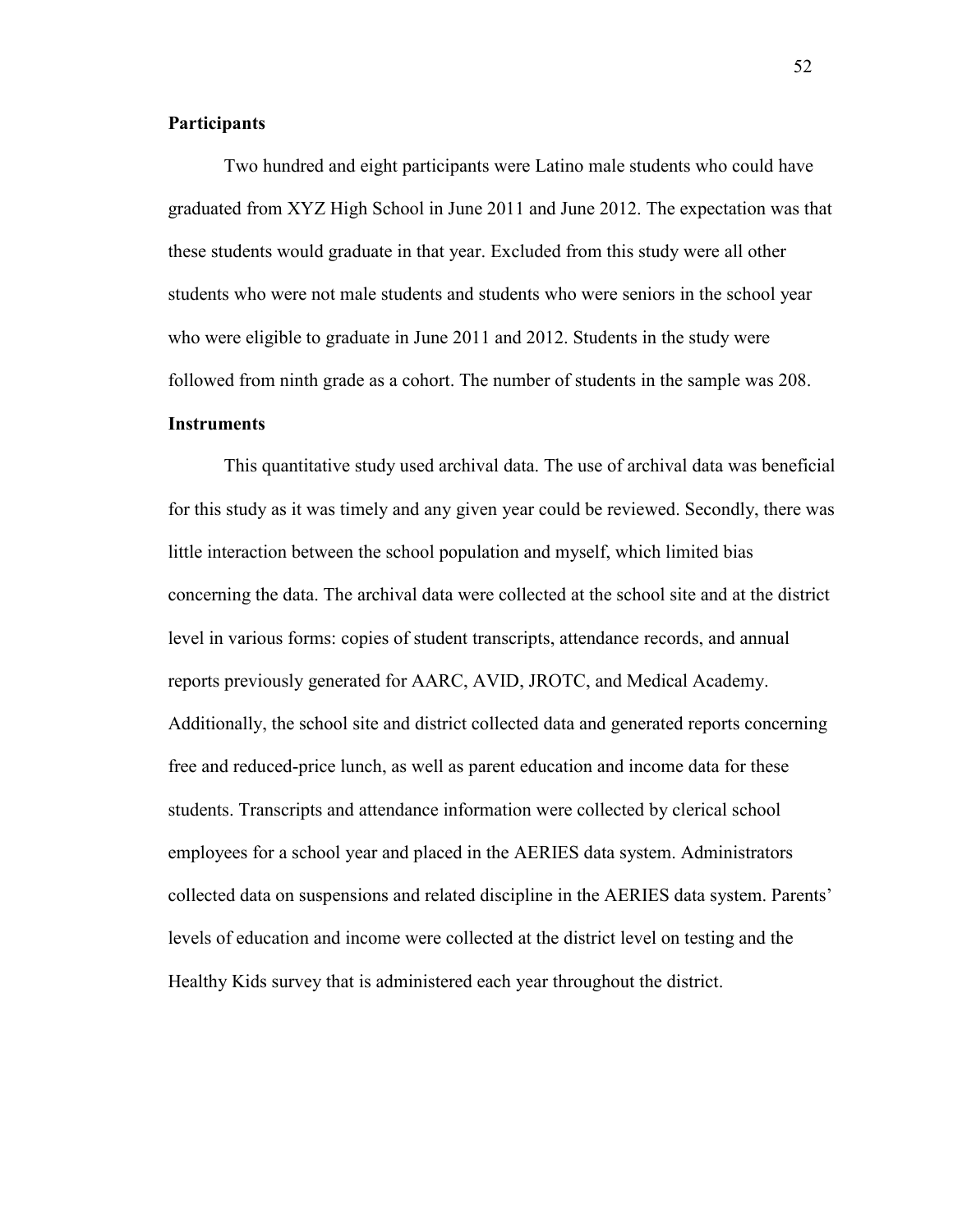## **Data Collection**

After receiving the necessary permissions from the XYZ school district, I collected secondary data from various sources at the district and school site. By using the AERIES data system, I was able to access data that included attendance, GPA, suspensions, and transcripts. This information was in electronic format and was input into SPSS to be analyzed for this research study. Reports can be generated from queries built into the system to show information about individual students or groups of students. Confidentiality was maintained by only using an identification number I assigned. The data collected included attendance, disciplinary records concerning suspension and expulsion, parents' level of income and education, students' GPA, and reports concerning participation of male senior students who participated in AVID, AARC, JROTC, and the Medical Academy. All data were stored in a file and kept confidential and will be destroyed at a later date with a shredder, discarded in the appropriate manner at XYZ School.

I collected attendance records from the AERIES data system. Students' daily attendance was listed for the years 2007–2012. I also extracted attendance since ninth grade from the AERIES data system. I collected suspensions through the use of the discipline screen in the AERIES data system and analyzed the total number of days students were suspended each year. I extracted GPA from individual students' transcripts and entered the data into SPSS. I used cumulative GPA, as the measure of a student's GPA for all the years they attended the school, as was most applicable to the study.

The local high school uses two standardized tests: the CST and the CAHSEE. I analyzed both of these tests in this study. The CAHSEE was reported for mathematics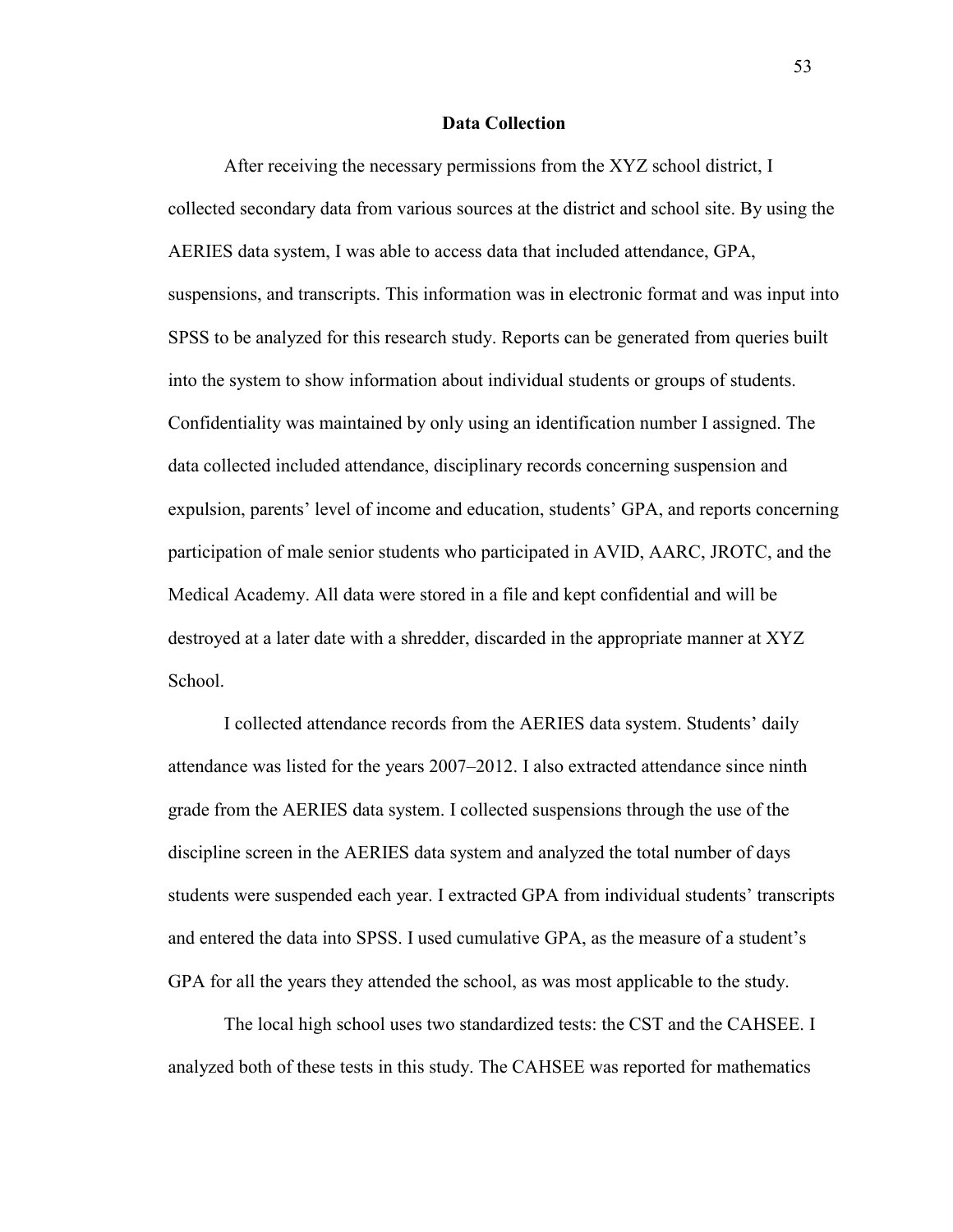and English with a passing score of 350. CST scores were used from the junior year. English and mathematics were reported as Far Below Basic (150–261), Below Basic (262–299), Basic (300–349), Proficient (350–404), and Advanced (405–600). I downloaded standardized test scores for all students who began in ninth grade and should have graduated in June 2011 and June 2012.

I queried and added income level, as reported in the AERIES data system by parents on the CST. The AERIES data system contains information denoting students' language level. Students were categorized as ELL, Reclassified ELL, or English only. I entered student language levels into SPSS.

Programs such as AARC, AVID, Medical Academy, and JROTC were listed as SLCs. Directors of each of these programs maintain yearly reports of participants and whether they graduated. I incorporated SLC data onto a spreadsheet that indicated participation and graduation status. I noted participation in AARC, AVID, Medical Academy, and JROTC for students.

The use of logistic regression fits the needs of this study in that logistic regression is used when trying to predict whether something occurs due to being associated with programs or other factors at a local setting. The hypotheses of this study guided the examination of factors such as parent income; GPA; participation in programs such as AVID, AARC, Medical Academy, and Junior JROTC; attendance; behavior; and education, associated with high school graduation for Latino male students. Logistic regression is used to predict outcomes and can be used to show associations with more than one variable. (Gravetter & Wallnau, 2005). Graduation was the outcome variable in this study and was considered to be a dichotomous variable.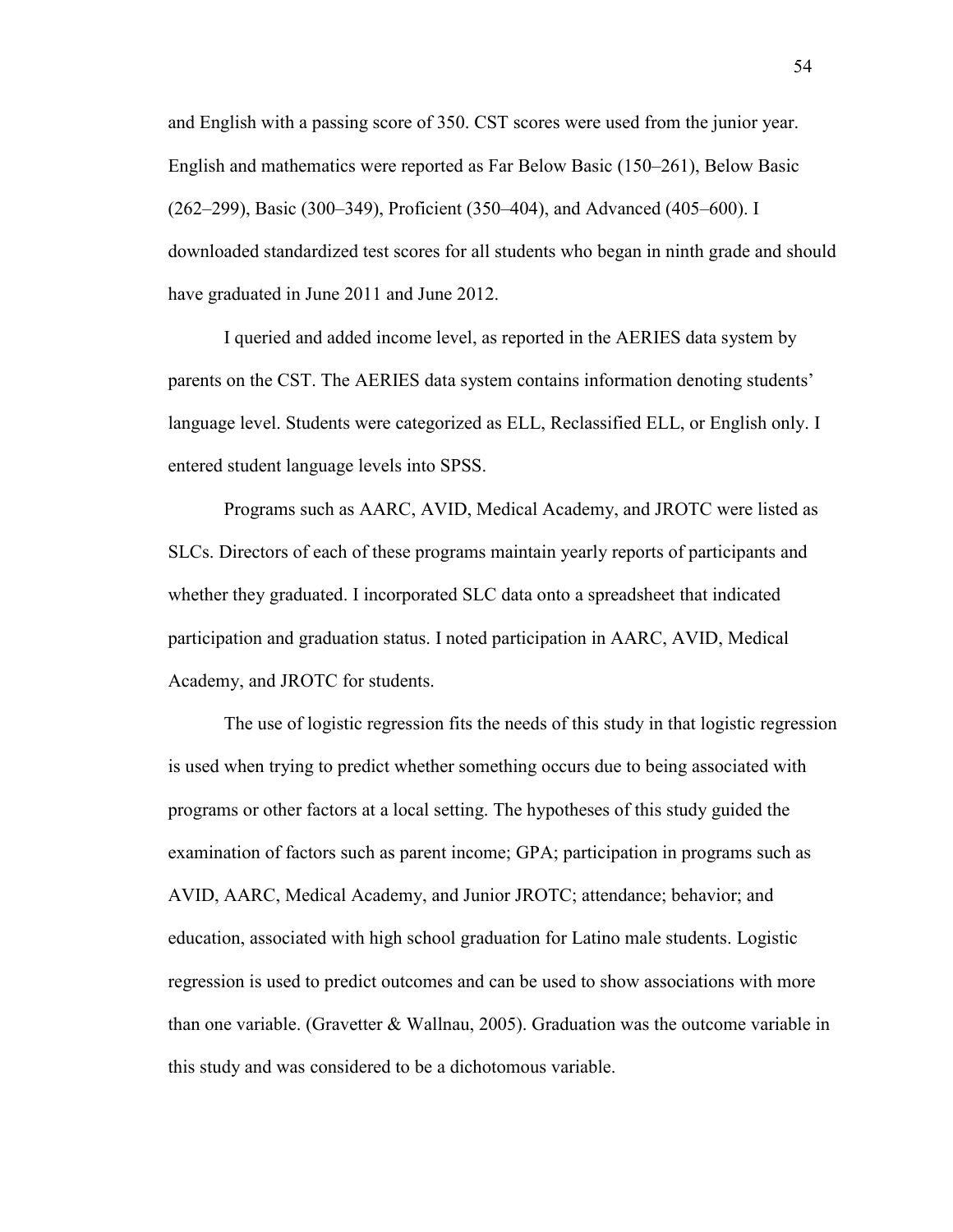#### **Processes**

I analyzed the data after I collected the various data sets from the school and district. I first put all data into spreadsheet form. The raw data needed to be organized to prepare for use with SPSS. I obtained data from the AERIES data system. Items collected included attendance, GPA, suspensions, parental income, and language-acquisition skills. I downloaded GPA from AERIES for all students who started at XYZ High School in 2007 or 2008. I removed the variables of ethnicity and gender, because the focus of this study was on Latino male students only. Queries provided statistical information for all variables. The variables were GPA, averaged for the total years attended; attendance, indicated by the total number of days absent; and suspensions, indicated by the total number of days suspended. In addition, the AERIES system houses data regarding language acquisition and family-income status. The highest level recorded by the CELDT indicated language status; income was self-reported during CST testing.

Individuals who run the programs provided data in electronic form. Student identification numbers connected the electronic data and paper files. Sources were linked. The process of collecting the data took place by asking the guidance technician or district specialist to supply reports based on the data points needed for this study. I went to each department head for AVID, AARC, JROTC, and Medical Academy data, usually initiated by these individuals.

# **Research Questions and Hypotheses**

The following research questions were developed and guided the direction of this research study. In each of them, the dependent variable was the probability of graduation.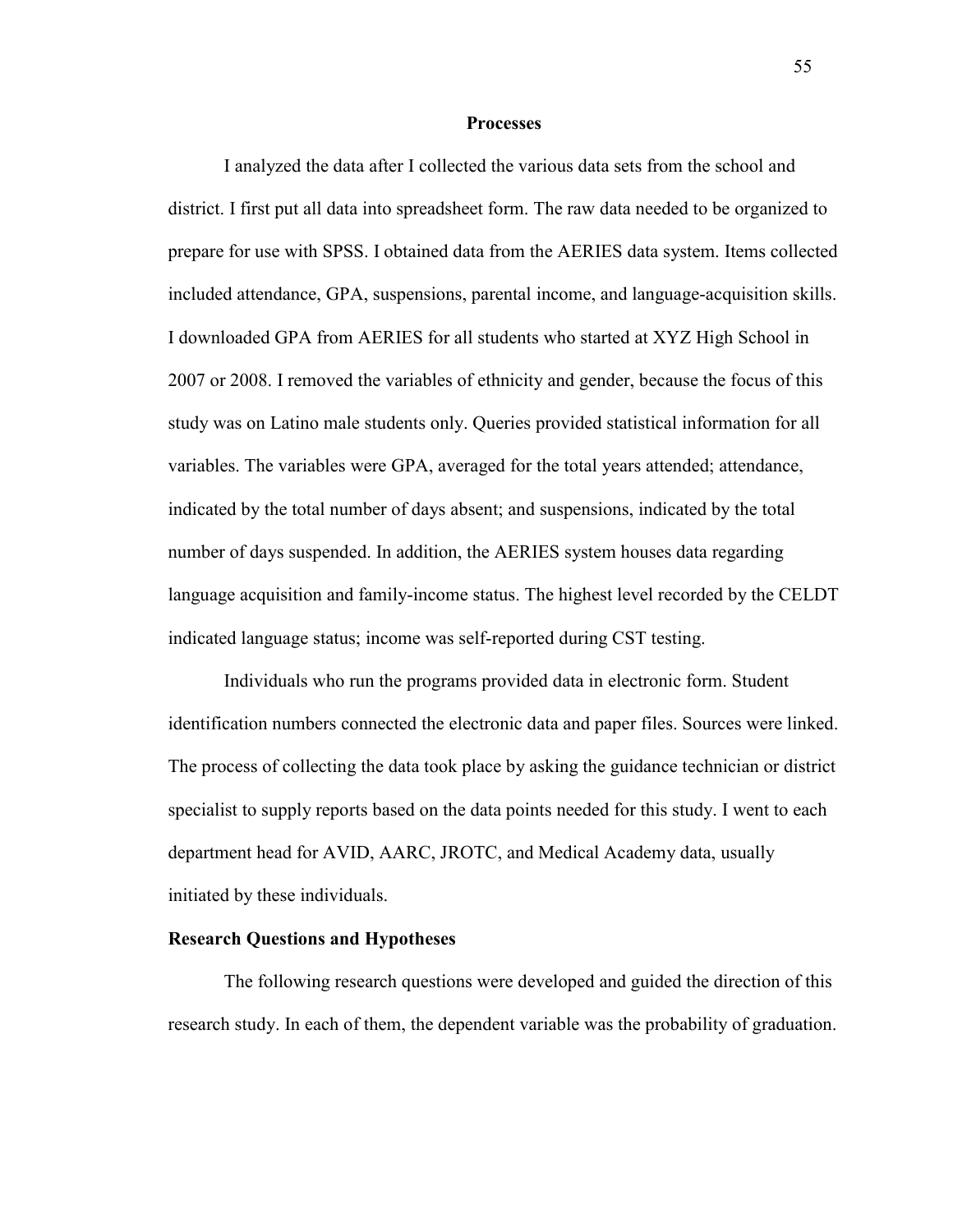**Research Question 1.** To what extent, if any, do each of the academic factors (a) GPA, (b) attendance, (c) suspensions (d) standardized-test scores predict the likelihood of graduation for male students (controlling for social factors and SLCs)?

*H10*: GPA, as indicated by cumulative GPA on official school transcripts, is not associated with the probability of graduation, controlling for attendance, suspensions, and standardized-test scores, as measured by the official school data system (AERIES Eagle) cumulative GPA.

*H11*: GPA, as indicated by cumulative GPA on official school transcripts and the measurement of overall GPA is associated with the probability of graduation increasing controlling for attendance, suspensions, and standardized-test scores, as measured by AERIES Eagle system cumulative GPA.

*H2*<sup> $0$ </sup>: Attendance, as indicated by the number of days present each year, listed in AERIES Eagle is not associated with the probability of graduation, controlling for GPA, suspensions, and standardized-test scores, as measured by AERIES Eagle system attendance report.

*H2*<sup>1</sup>: Attendance, as indicated by the number of days present each year, listed in AERIES Eagle is associated with the probability of the graduation, controlling for GPA, suspensions, and standardized-test scores, as measured by AERIES Eagle system attendance report.

*H3*<sup> $0$ </sup>: Number of Suspensions as indicated by the number of suspensions and each school year in AERIES Eagle are not associated with the probability of graduation, controlling for GPA, attendance, and standardized-test scores, as measured by AERIES Eagle system behavior report.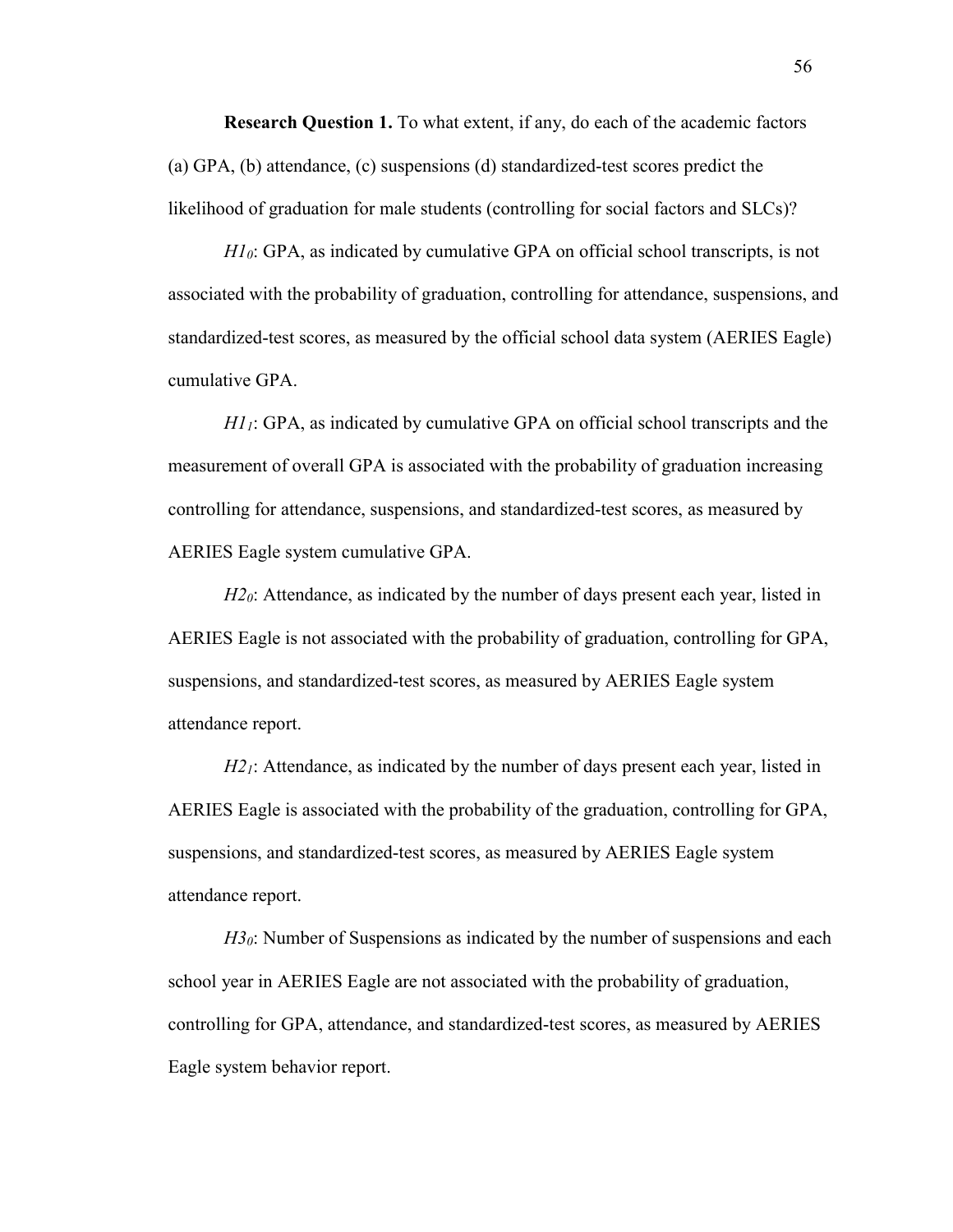*H3*<sub>*i*</sub>: Number of Suspensions as indicated by the number of suspensions and each school year in AERIES Eagle are associated with the probability of graduation increasing, controlling for GPA, attendance, and standardized-test scores, as measured by AERIES Eagle system behavior report.

*H40*: Standardized-test scores (CST and CAHSEE) are not associated with the probability of graduation controlling for GPA, suspensions, expulsion, and attendance, as measured by AERIES Eagle system Assessment report.

*H41*: Standardized-test scores (CST and CAHSEE) are associated with the probability of graduation controlling for GPA, suspensions, expulsion, and attendance, as measured by AERIES Eagle system Assessment report.

**Research Question 2.** To what extent, if any, do each of the social demographic factors (a) family income, (b) level of English proficiency, as measured by the California English Language Development Test (CELDT), (c) parental education, predict the likelihood of graduation for male Latino students (controlling for GPA, suspensions, expulsion, and attendance academic factors and participation in SLCs), as measured by AERIES Eagle System Assessment report?

*H5*<sup> $0$ </sup>: Family income is not associated with the probability of graduation, controlling for language, parental education, as measured by response to a survey given for California state testing: the STAR assessment questionnaire.

*H51*: Family income is associated with the probability of graduation, controlling for language, parental education, as measured by response to the STAR assessment questionnaire.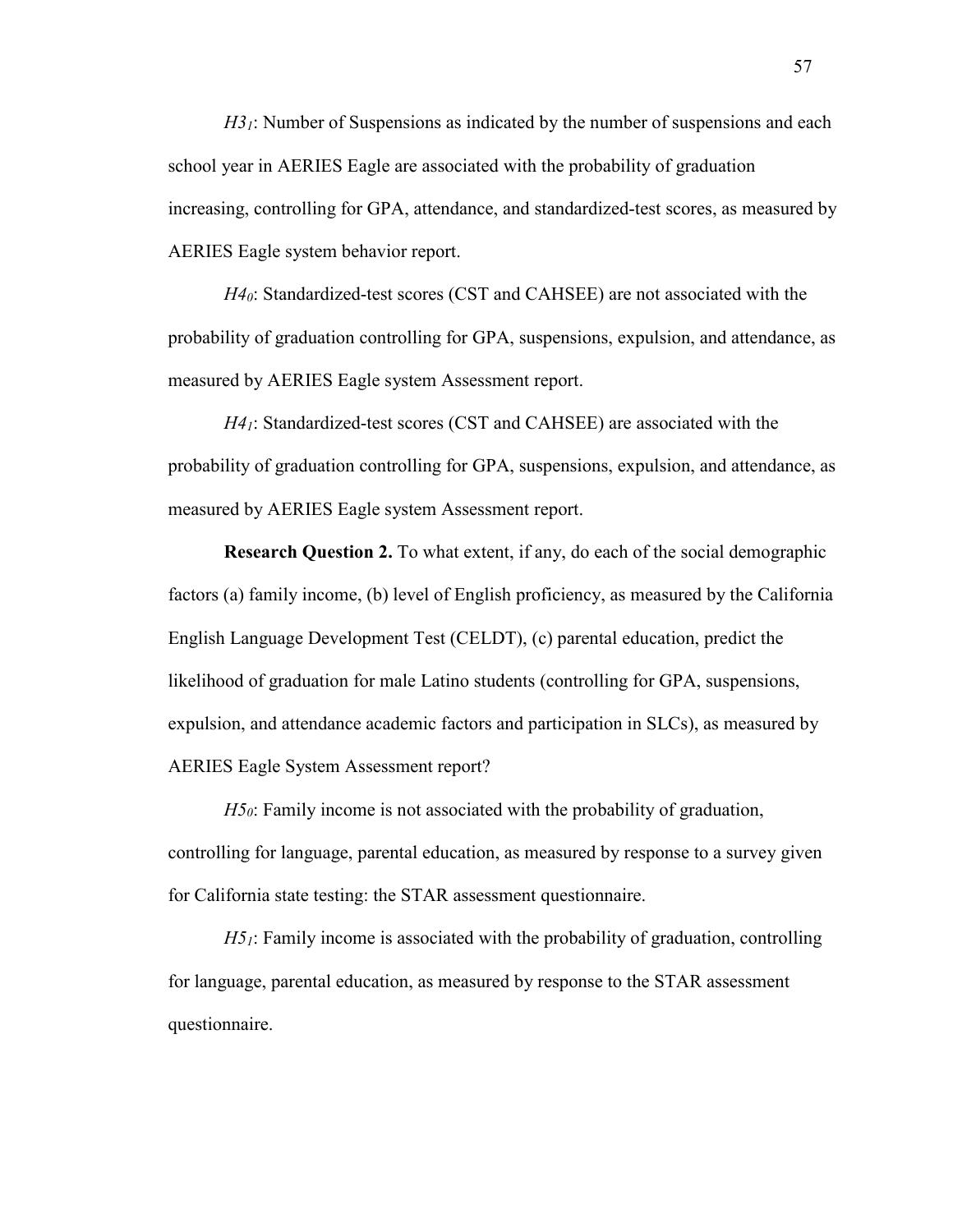*H60*: Language-acquisition levels are not associated with the probability of graduation, controlling for family income, parental education, as measured by response to the STAR assessment questionnaire.

*H61*: Language acquisition is associated with the probability of graduation, controlling for family income, parental education, as measured by response to the STAR assessment questionnaire.

*H7*<sup> $0$ </sup>: Parental education level, as indicated by parental response to the STAR, is not associated with the probability of graduation, controlling for family income, and language acquisition levels.

*H7*<sub>*i*</sub>: Parental education level as indicated by parental response to the STAR state testing is associated with the probability of graduation, controlling for family income, and language acquisition levels.

**Research Question 3.** To what extent, if any, does each of the SLCs—(a) AVID, (b) AARC, (c) JROTC, and (d) Medical Academy—predict the likelihood of graduation for male Latino students (controlling for social and academic factors)?

*H8*<sup> $0$ </sup>: Participation in AVID is not associated with the probability of graduation, controlling for participation in AARC, JROTC, and Medical Academy, as indicated by graduation status listed in the AERIES Eagle system.

*H8*<sup>1</sup>: Participation in AVID is associated with the probability of graduation, controlling for participation in AARC, JROTC, and Medical Academy, as indicated by graduation status listed in the AERIES Eagle system.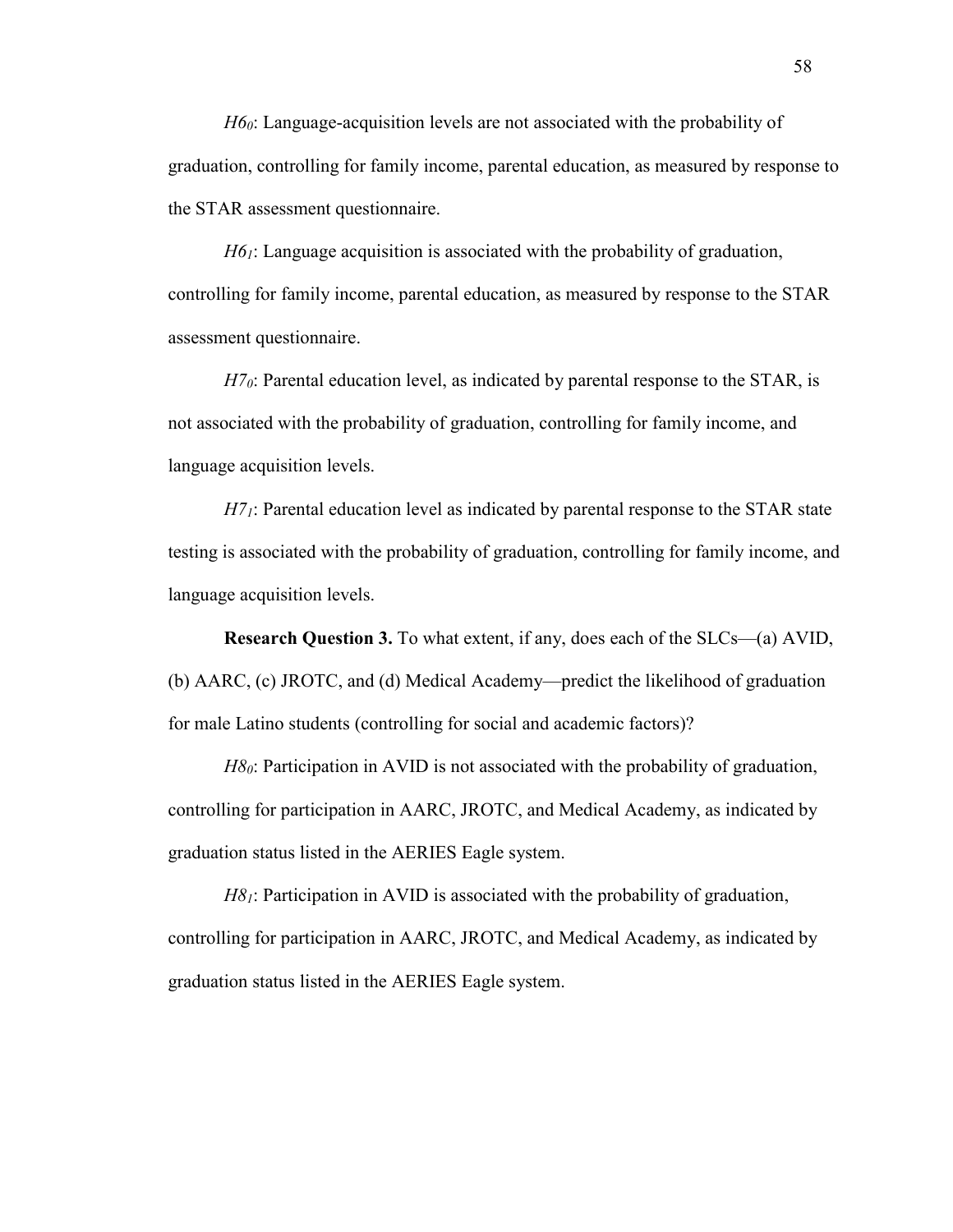*H90*: Participation in AARC is not associated with the probability of graduation, controlling for participation in AVID, JROTC, and Medical Academy, as indicated by graduation status listed in the AERIES Eagle system.

*H91*: Participation in AARC is associated with the probability of graduation, controlling for participation in AVID, JROTC, and Medical Academy, as indicated by graduation status listed in the AERIES Eagle system.

*H100*: Participation in JROTC is not associated with the probability of graduation, controlling for participation in AVID, AARC, and Medical Academy, as indicated by graduation status listed in the AERIES Eagle system.

*H101*: Participation in JROTC is associated with the probability of graduation, controlling for participation in AVID, AARC, and Medical Academy, as indicated by graduation status listed in the AERIES Eagle system.

*H110*: Participation in the Medical Academy is not associated with the probability of graduation, controlling for participation in AVID, AARC, and JROTC, as indicated by graduation status listed in the AERIES Eagle system.

*H111*: Participation in the Medical Academy is associated with the probability of graduation, controlling for AVID, AARC, and JROTC, as indicated by graduation status listed in the AERIES Eagle system.

#### **Data Analysis and Collection**

The data collected were analyzed using SPSS. The method of analyzing data was the linear model of logistic regression as the dependent variable of graduation is dichotomous. In this case graduation  $= 1$  and not graduation  $= 0$ .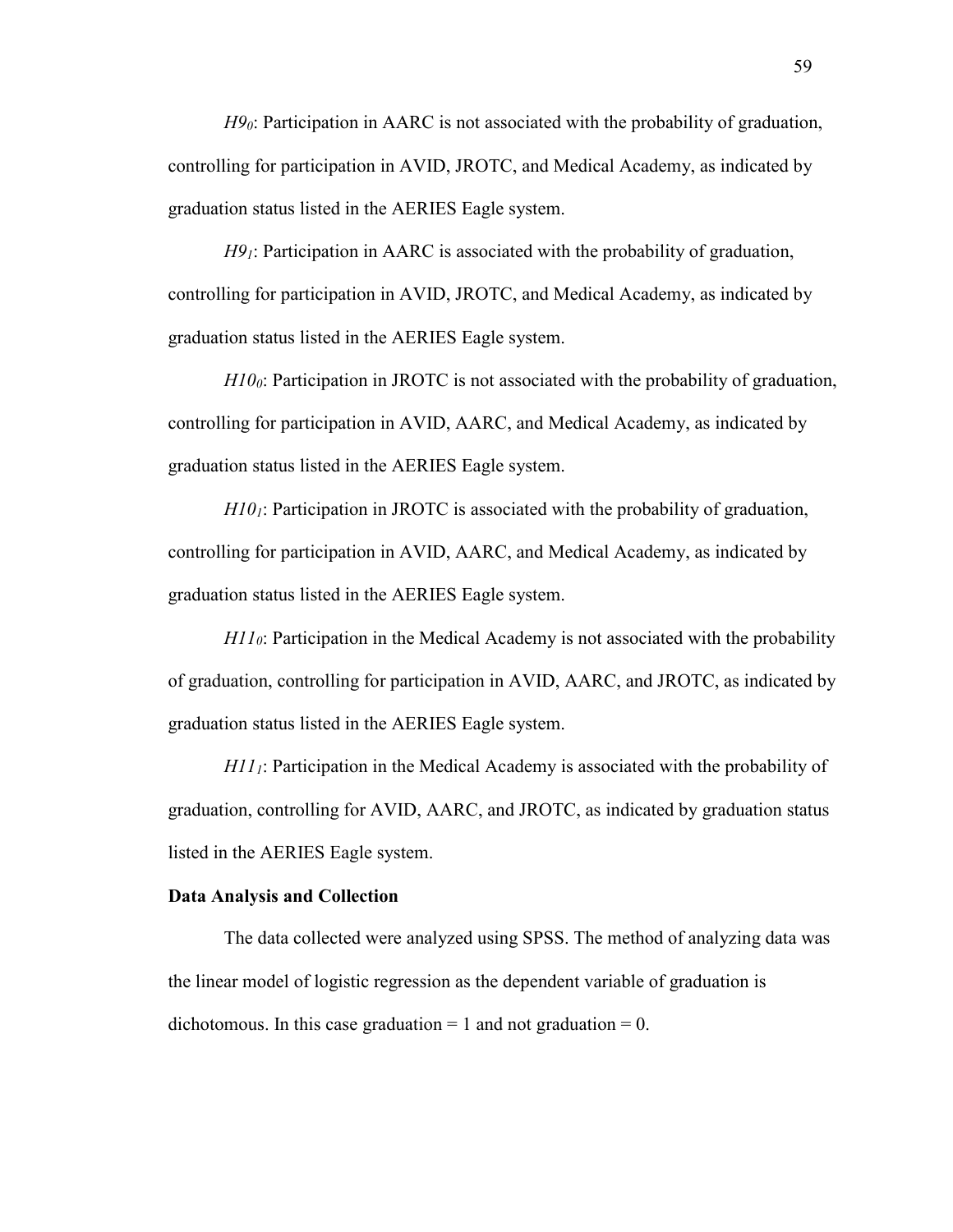### **Validity and Reliability**

Validity and reliability in using archival data may present a problem in verifying the accuracy of the data. However secondary or archival data does present large amounts of data about all the students at XYZ High School. Much of the data are presented to the State of California for various accounting practices. The data have been institutionally collected. The researcher needs to account for possible errors that may have occurred by others when the data were collected. Additionally, the researcher must be able to use the data as it was intended.

As the researcher, I worked closely with the district to retrieve only the information that was necessary to answer the research questions. The steps of collecting the data and organization into spreadsheets using Excel were followed. In order to complete the analyses steps were outlined systematically for this study and for generalizability. The use of archival data provided large amounts of data that could be retrieved and utilized by the researcher. The availability of large amounts of data addressed many aspects of the research questions. The researcher used linear logistic regression analysis in order to analyze the possible association of various factors to graduation of Latino males from XYZ high school. The method and intent were designed to determine the possible association of variables to graduation. Logistic regression compared 2 or more variables; the researcher was then able to use this information to draw conclusions and recommendations from the data that hopefully will assist future students' graduation.

The reliability of the data and the study was supported by utilizing data for all students of XYZ high school for the school year's 2007-2012. Subsequently, the data was

60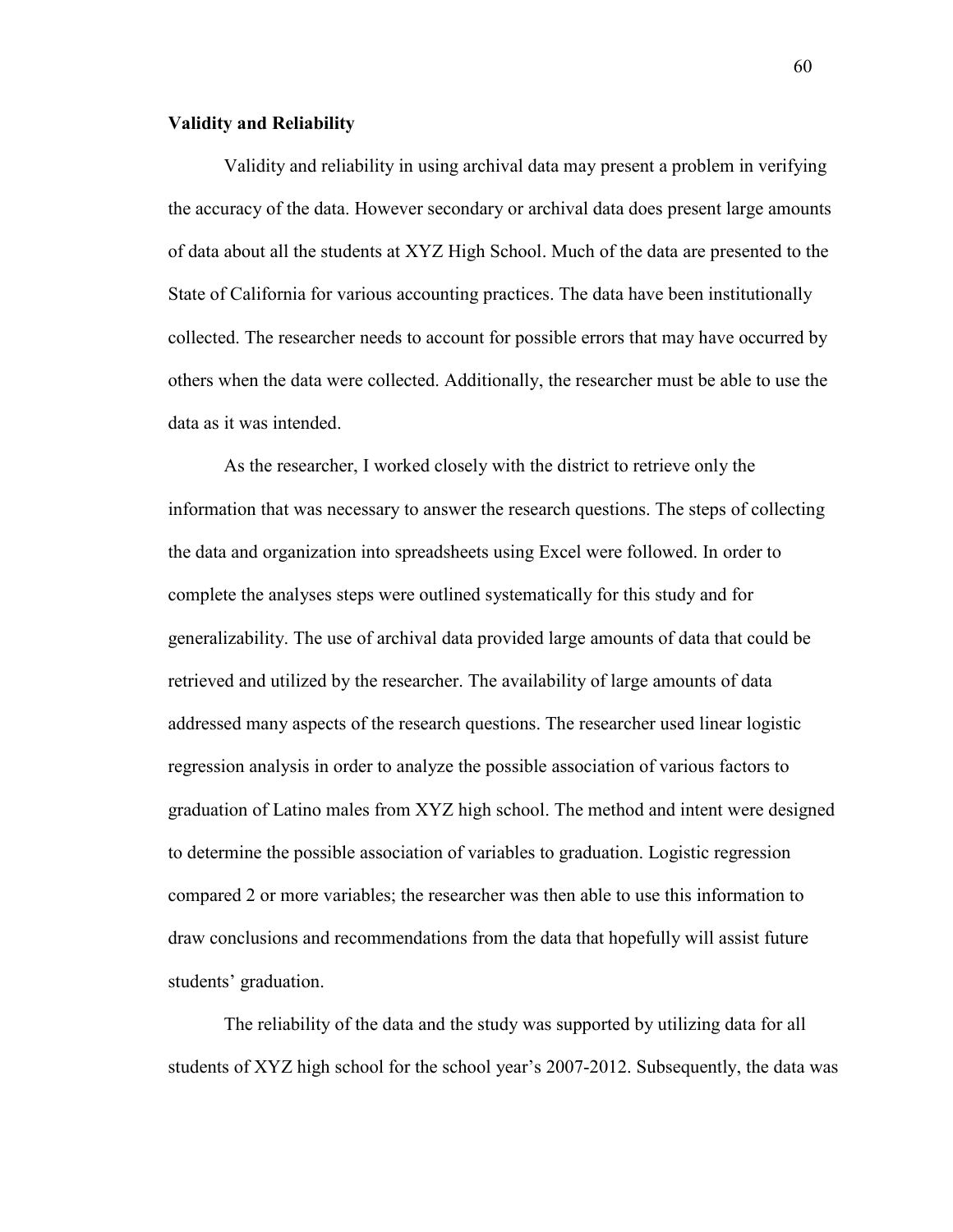focused on Latino males as it related to the academic, social factors, and participation in SLC's.

### **Ethical Issues**

No harm can come to the participants in this study, as the study used only archival data. I used identification numbers to identify the students. I used several sources from the AERIES information system to provide information that included attendance, test scores, and number of graduates. The data from each of the areas mentioned were crossreferenced to provide data concerning individual students. The AERIES information system provided users with both electronic and paper records. All student information listed on transcripts can be accessed from a formatted disc for each graduation year. No student or staff member was identified, and confidentiality of data was and will continue to be strictly observed. I obtained written permission from the school and district concerning the use of the archival data for the purpose of this research study. Additionally, I was subject to review by the Walden University Institutional Review Board. I was required to obtain a certificate in the area of ethics from the National Institutes of Health in 2010.

#### **Summary**

Section 3 of this research study identified the purpose of this study and the methods of research that were used. The purpose of this research study was to identify which, if any, variables in the social and academic domains are associated with the graduation rates of male high school students, with emphasis on male Latino students at XYZ High School in June 2011 and 2012. The methodology for this study was

61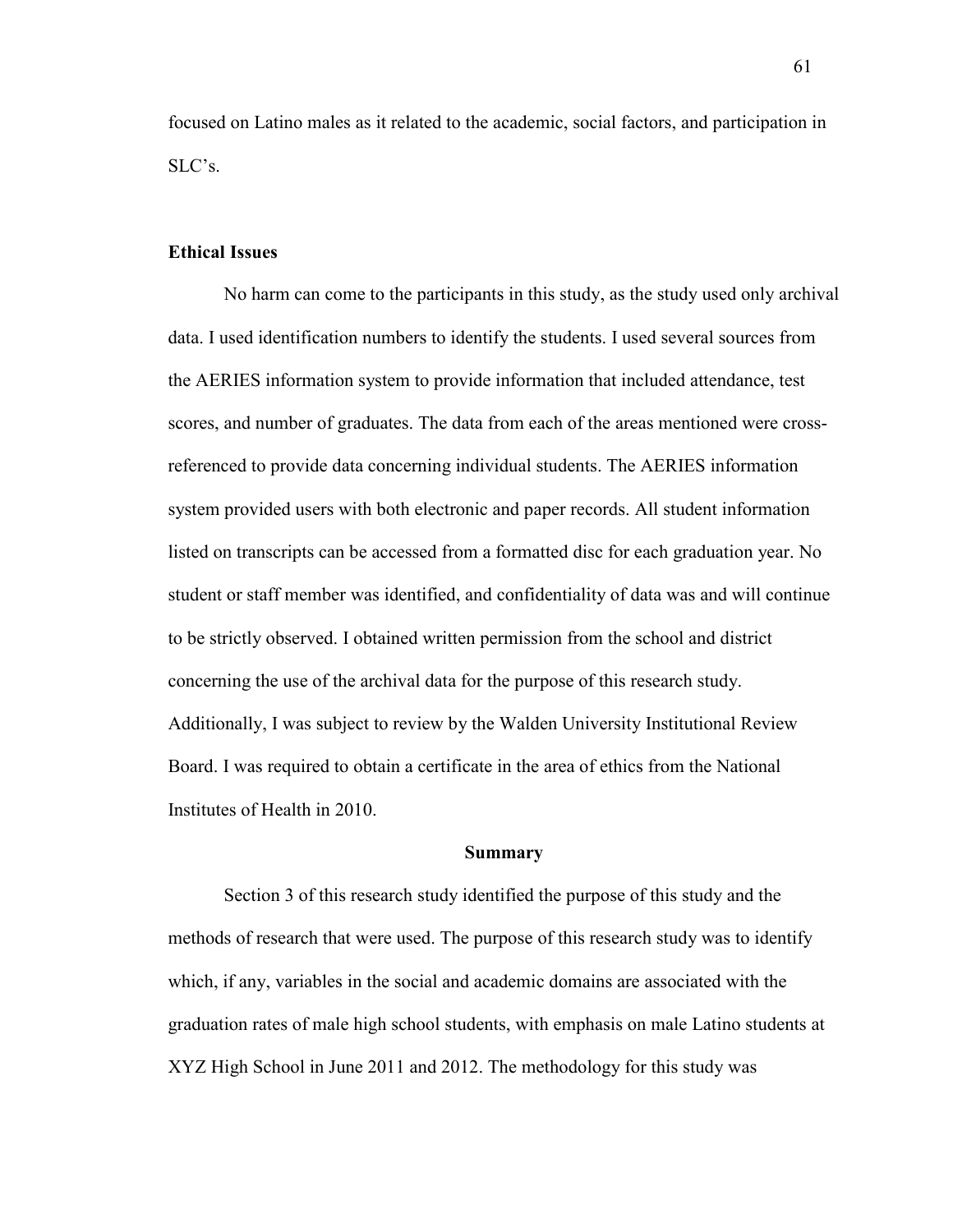quantitative and non-experimental. I used logistic regression to analyze the collected data. Additionally, the data were archival secondary resources. The school and district collected the secondary sources that were used for various reporting needs.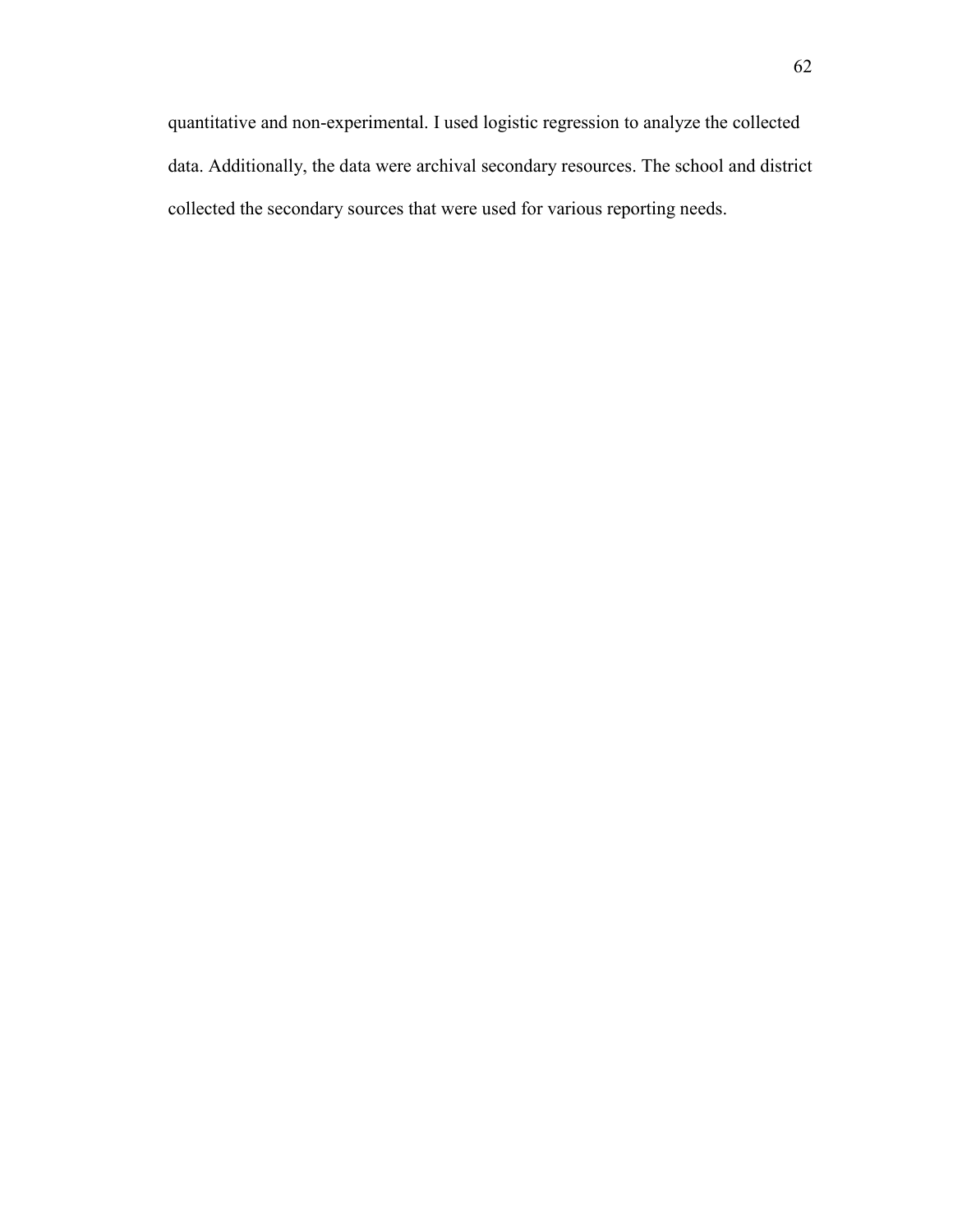#### Section 4: Results

### **Introduction**

The purpose of this nonexperimental, quantitative research study was to investigate and analyze factors that may impact Latino males in graduating from high school. The independent variables were attendance, suspensions, GPA, parents' level of education, parents' income level, language-fluency level CELDT, CAHSEE, and school programs such as AARC, AVID, JROTC, and the Medical Academy at XYZ high school. Three research questions focused on academic, social, and demographic factors, as well as the effects of participation in SLCs.

I collected and organized archival data through the use of Excel spreadsheets. I used logistic regression analyses in IBM SPSS to test the hypotheses. I chose logistic regression to compare and examine multiple variables and the possible correlation with graduation in 4 years for these students. The study had a sample size of 208 Latino male participants ( $n = 208$ ). The participants were expected to graduate in 4 years. I received written approval to gather data for this study from Walden University's Institutional Review Board on October 3, 2012. The approval number is 10-03-12-0117937.

### **Descriptive Characteristics of the Sample**

The analysis of data began by selecting all students who attended XYZ high school and would have been able to graduate in 2010–2011 or 2011–2012. I compiled all data in Excel spreadsheet format. The population of Latino male students was selected based on the variables. I analyzed 208 Latino male participants who attended an inner city high school in southern California. I considered specific factors as possibly affecting graduation for Latino male students at XYZ high school. These factors were GPA,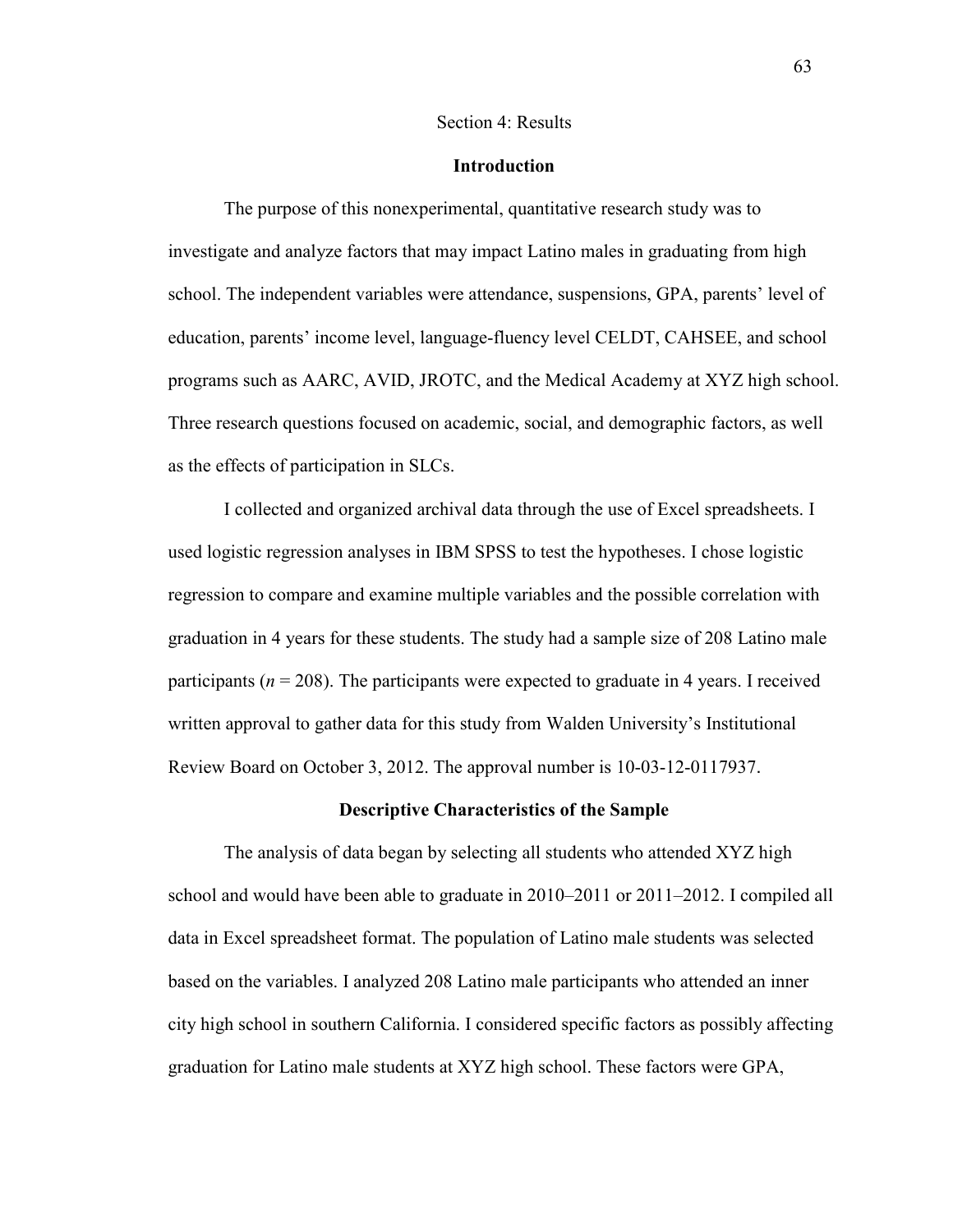suspensions, attendance (days enrolled), parents' income, parents' level of education, and standardized tests such as the CAHSEE and CELDT. In addition, I analyzed participation in SLCs such as AVID, JROTC, AARC, and Medical Academy. Table 4 depicts the variables that were analyzed in this study.

Table 4

*Possible Variables Impacting Graduation for Latino Young Men at XYZ High School* 

| Factors             |                        |                            |  |
|---------------------|------------------------|----------------------------|--|
| Academic            | Social and demographic | Small learning communities |  |
| <b>GPA</b>          | Parent income          | <b>AVID</b>                |  |
| Days enrolled       | Parent education       | AARC                       |  |
| Standardized tests  | Language proficiency   | Medical Academy            |  |
| <b>CAHSEE/CELDT</b> |                        | <b>JROTC</b>               |  |
| Suspensions         |                        |                            |  |

# **Descriptive Statistics**

I calculated descriptive statistics using mean and standard deviation for the continuous variables and frequency and percent for the categorical variables. The total number of study participants was 208. Of this 208, 74.5% (*n* = 155) graduated from XYZ high school in 4 years. In contrast,  $25.5\%$  (n = 53) of the identified students did not graduate from this institution in 4 years. Additional data were provided as to students' reasons for exiting high school (see Table 5). The reasons for students exiting varied. Of those who did not graduate, 5.3% (*n* = 11) students completed 12th grade but did not meet graduation requirements. The data included categories such as moved out of state, did not complete requirements for diploma, and students who were identified as special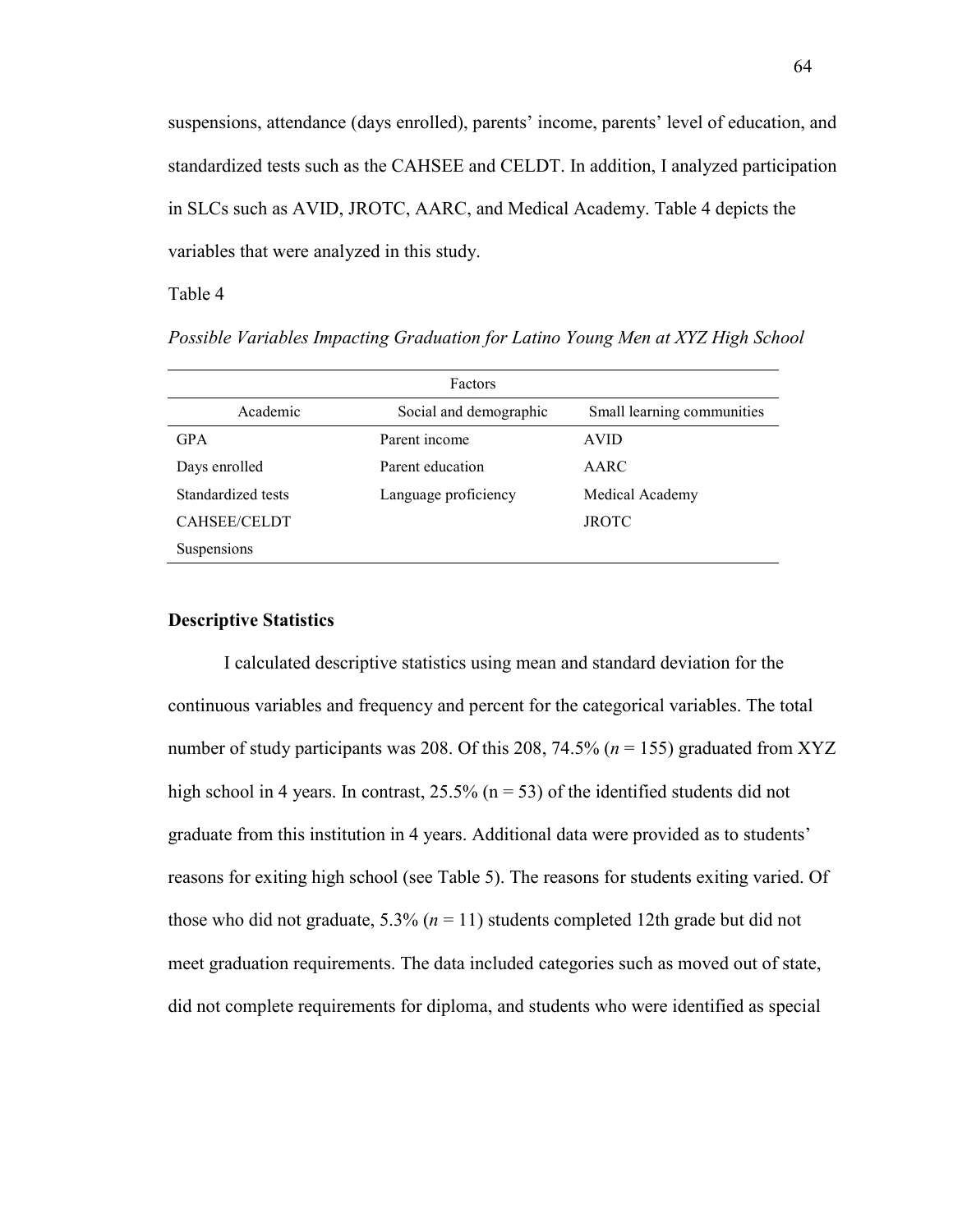education where a certificate of completion was issued instead of a diploma. The reason for exiting was not listed for  $3.4\%$  ( $n = 7$ ) of students. Refer to Table 5.

Table 5

*Reasons Students Exited XYZ High School* 

| Reason for exiting                                                                                                     | Frequency | Percent |
|------------------------------------------------------------------------------------------------------------------------|-----------|---------|
| Special Education Certificate of Completion                                                                            | 14        | 6.7     |
| Student with drew due to discipline and is enrolled in another California<br>school                                    | 9         | 4.3     |
| Graduated high school with Regular Proficiency Standards                                                               | 158       | 74.5    |
| Student withdrew for the adult-education program and there is evidence<br>that the student is completing a certificate | 4         | 1.9     |
| Completed Grade 12 without completing requirements, not graduated                                                      | 11        | 5.3     |
| Other/reason unknown                                                                                                   | 8         | 3.8     |
| Total                                                                                                                  | 201       | 96.6    |
| Missing                                                                                                                | 7         | 3.4     |
|                                                                                                                        | 208       | 100.0   |

The largest proportion of participants in this study was identified as reclassified English proficient students. Of the participants, 42 were listed as limited English proficient. This group of participants accounted for 20% of participants. The next category reported were those participants who were identified as English only, comprising 20% of the population ( $n = 41$ , 19.7%). A small portion of students was identified by the CELDT as being initially English proficient ( $n = 10$  students, 4.8%).

Table 6 shows the language proficiency levels of students. The table indicates that the largest percentage of students were reclassified, meaning they were ELLs who have been able to learn a sufficient standard of English to be considered proficient (*n* =115 or 55.3%). A total of 79% ( $n = 166$ ) of the students were proficient in English (English only,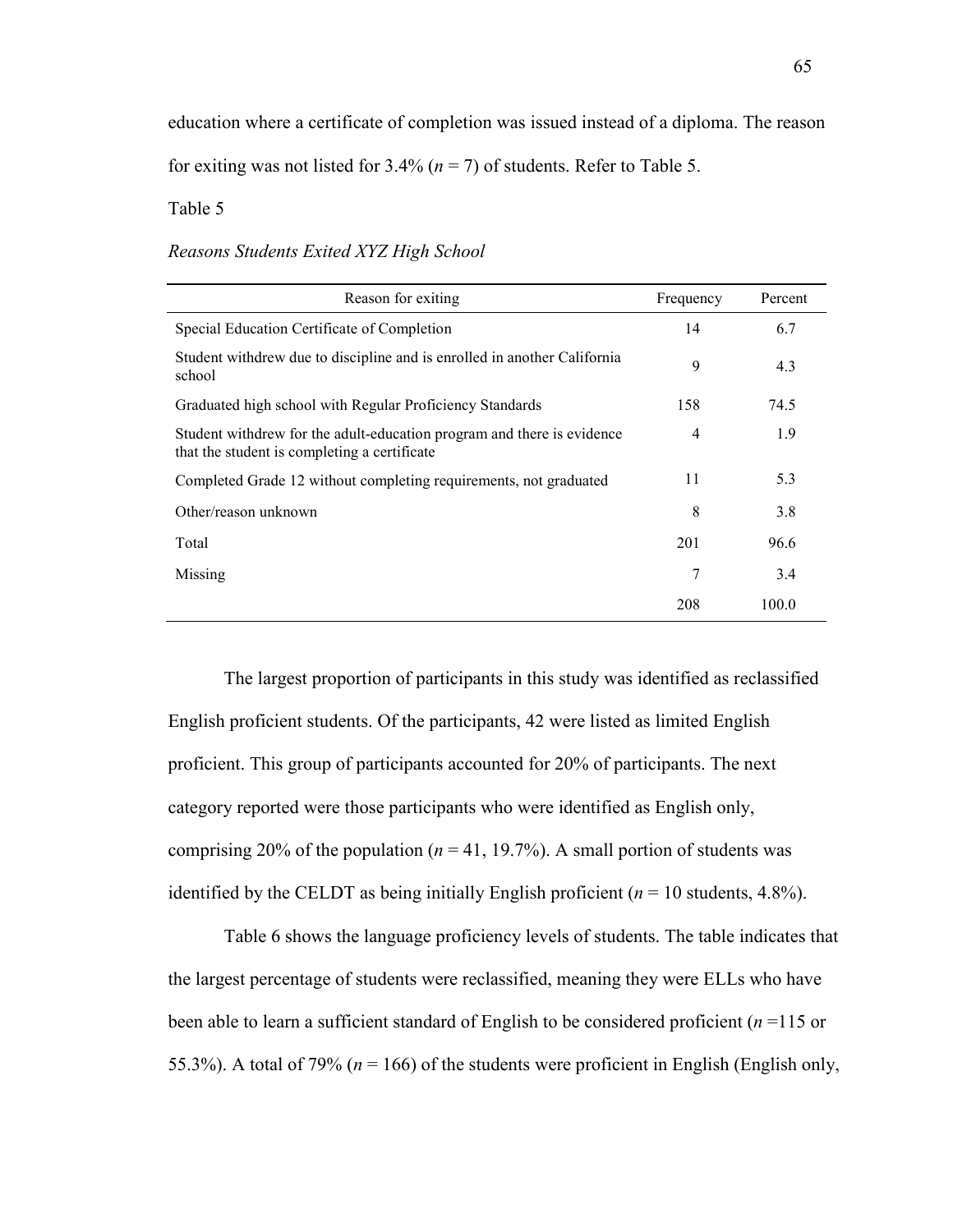initially English proficient, reclassified fluent English proficient). One of the questions studied here was if there was a relationship between graduation and language acquisition for Latino male students at XYZ high school.

Table 6

# *English Language Proficiency*

| Category                               | Frequency | Percent |
|----------------------------------------|-----------|---------|
| English only                           | 41        | 19.7    |
| Initially fluent English Proficient    | 10        | 4.8     |
| Reclassified Fluent English Proficient | 115       | 55.3    |
| Limited English Proficient             | 42        | 20.2    |
| Total                                  | 208       | 100.0   |
|                                        |           |         |

All participants in this study were Latino male students. Parents' self-reported data in the category of race. The data collected in this manner listed that 88.9% of the participants declined to state their race. Other data were also used to attain this information. Another example of self -reporting of race is at yearly school registration. Parents often leave the question of race blank. One reason the question of race goes unanswered is that parents' legal status may come into question. The Latino population at XYZ high school has frequently reported incidents related to legal status. One example is family members facing deportation. In addition, the parents and families self-report that they have not entered the U.S legally. The number of students that can apply for the Dream Act may validate this. However, often students do not apply for various forms of financial aid and cite parents fear of being found by INS. Subsequently, the district provides assistance to families and students who need to establish legal residency status in order to apply for colleges and jobs. The collection tool is in English only and it is not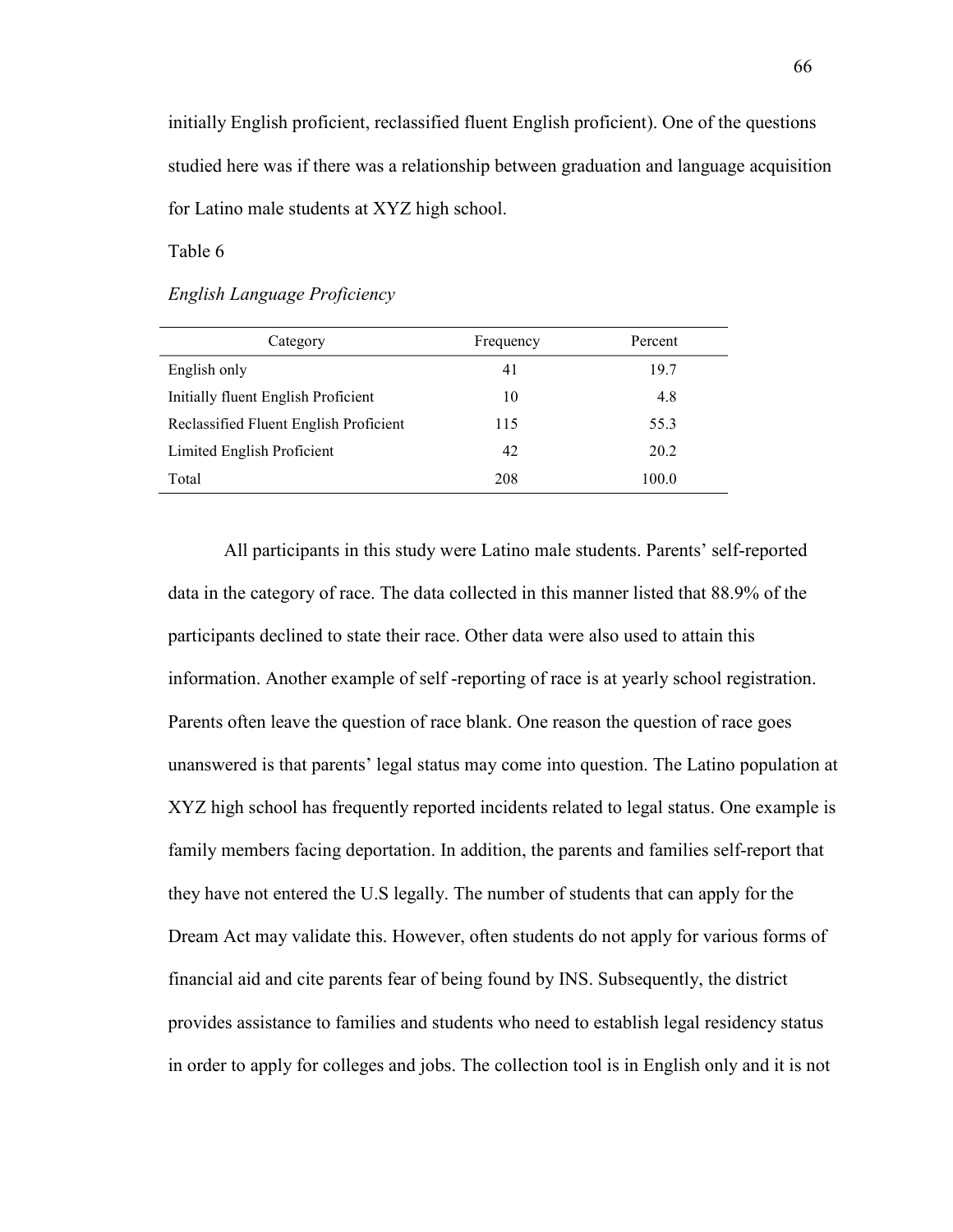clear if the Spanish-speaking parents, many of whom are non-English speaking, understood what was being asked. A consequence of self-reported data can be that participants may not always trust or understand why the information is being sought. The collection tool is worded to say Hispanic/Latino. Many in the XYZ high school population would self-identify as Mexican. The annual School Accountability Report Card reported in 2009 that the percentage of Hispanic/Latino students at XYZ high school was 63%. The School Accountability Report Card accounts for the total student population in a given year. The following information reports responses on race. Participants identified themselves as Caucasian (*n* = 18, 8.7%), other Asian (*n* = 2, 1%), Laotian (*n* = 1, .5%), Japanese (*n* = 1, .5%) and Filipino (*n* = 1, .5%). See Table *7.* Table 7

| Race              | Percent |
|-------------------|---------|
| Declined to state | 88.9    |
| Filipino          | 0.5     |
| Japanese          | 0.5     |
| Laotian           | 0.5     |
| Other Asian       | 1.0     |
| Caucasian         | 8.7     |
| Total             | 100.0   |

*Race as Self-Reported by Parents* 

The data also included information regarding students' income status. The majority of students were considered low income (63.9%, *n* = 133, see Table 8). This was determined by students' eligibility for free or reduced-price lunch.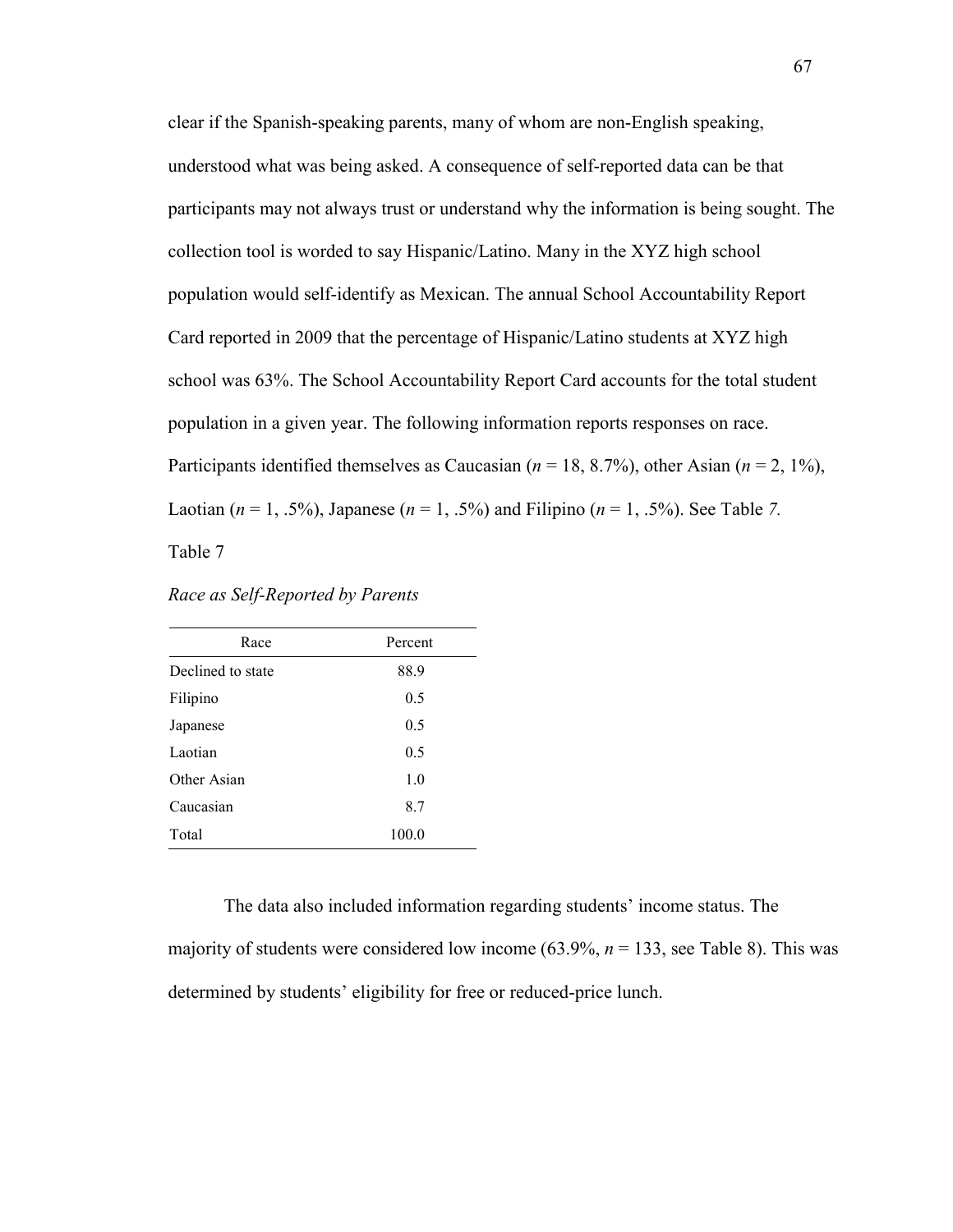## Table 8

# *Income Level*

| Income level | Frequency | Percent |
|--------------|-----------|---------|
| Not Low      | 75        | 36.1    |
| Low          | 133       | 63.9    |
| Total        | 208       | 100.0   |

# **Parent-Education Level**

Parents' education level was also self-reported for the 208 participants. Of the participants, 57 had parents who did not graduate from high school ( $n = 57, 27.4\%$ ), whereas the number of parents who graduated high school was reported to be 34 or 16.3%. Parents who did not graduate from high school might not have felt comfortable sharing this information:  $33.7\%$  ( $n = 70$ ) declined to state their educational level. Of the 66.3% ( $n = 138$ ) who did state their educational level, 22.6% ( $n = 47$ ) had a college level education. (See Table 9.)

#### Table 9

| Educational level                     | Frequency | Percent |
|---------------------------------------|-----------|---------|
| Not HS Graduate                       | 57        | 27.4    |
| High school graduate                  | 34        | 16.3    |
| Some college                          | 30        | 14.4    |
| College graduate                      | 12        | 5.8     |
| Graduate school/postgraduate training | 5         | 2.4     |
| Total who reported educational level  | 138       | 66.3    |
| Declined to state/unknown             | 70        | 33.7    |
| Total                                 | 208       | 100.0   |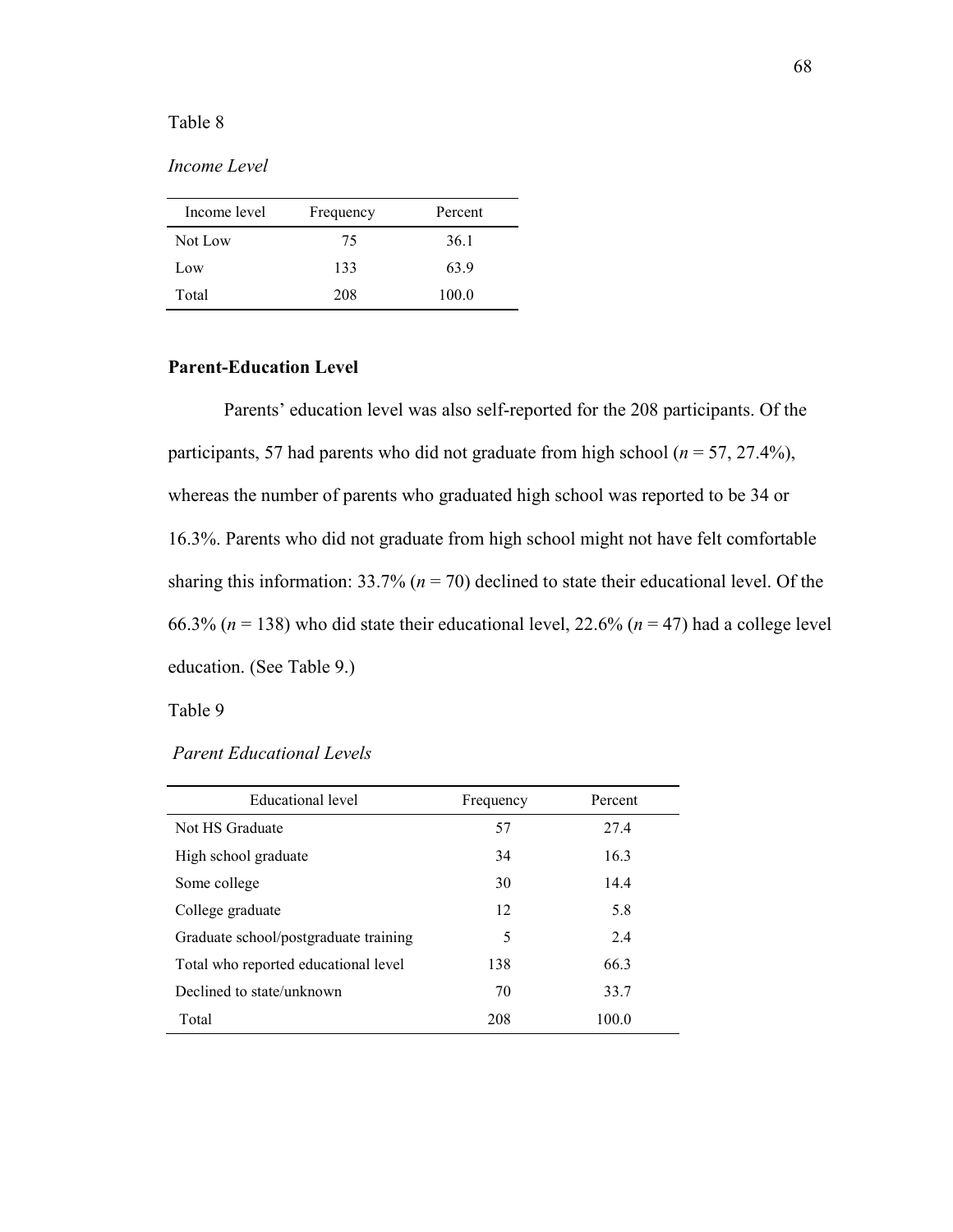I collected and analyzed GPA data. The data showed that 207 participants had a GPA minimum of .33 and a maximum of 4.0. The median for GPA was 2.35. The standard deviation was .71. The mean age of participants was 18 years old with a *SD* = .4. The mean number of days enrolled was 165.7, with a  $SD = 9.5$  (see Table 10). The mean number of days suspended was .18. Only 10% of participants were suspended.

## Table 10

Student Age, Grade-Point Average, Days Enrolled, Suspensions, and Standardized-Test Scores

| Variable               | $\overline{N}$ | Minimum | Maximum | Mean  | Std. deviation |
|------------------------|----------------|---------|---------|-------|----------------|
| Age on day left school | 201            | 17.2    | 19.8    | 18.1  | 0.4            |
| <b>GPA</b>             | 207            | 0.33    | 4.00    | 2.35  | 0.71           |
| Days Enrolled          | 208            | 8.0     | 175.0   | 165.7 | 29.5           |
| Suspensions            | 208            | 0.0     | 6.0     | 0.18  | 0.67           |
| CAHSEE—ELA             | 207            | 273.5   | 450.0   | 371.6 | 33.0           |
| CAHSEE-Math            | 207            | 303.0   | 450.0   | 389.9 | 38.2           |

*Note.* GPA = grade-point average; CAHSEE = California High School Exit Examination; ELA = Englishlanguage arts.

Of the 208 participants, students were enrolled a minimum of 8 days and a maximum of 175 days. The mean for days enrolled was 165.6.  $(SD = 29.4)$ . The age of the participants was a minimum of 17.1 years, and a maximum of 19.7 years  $(SD = .42)$ .

The data collected also indicated that only 74.5 % were considered official high school graduates from XYZ high school. Thus, 26.5% did not graduate. Reasons varied for exiting and not graduating from XYZ high school. For example, 5.3 % of the students did not complete all of the required courses or examinations necessary to graduate; 4.3%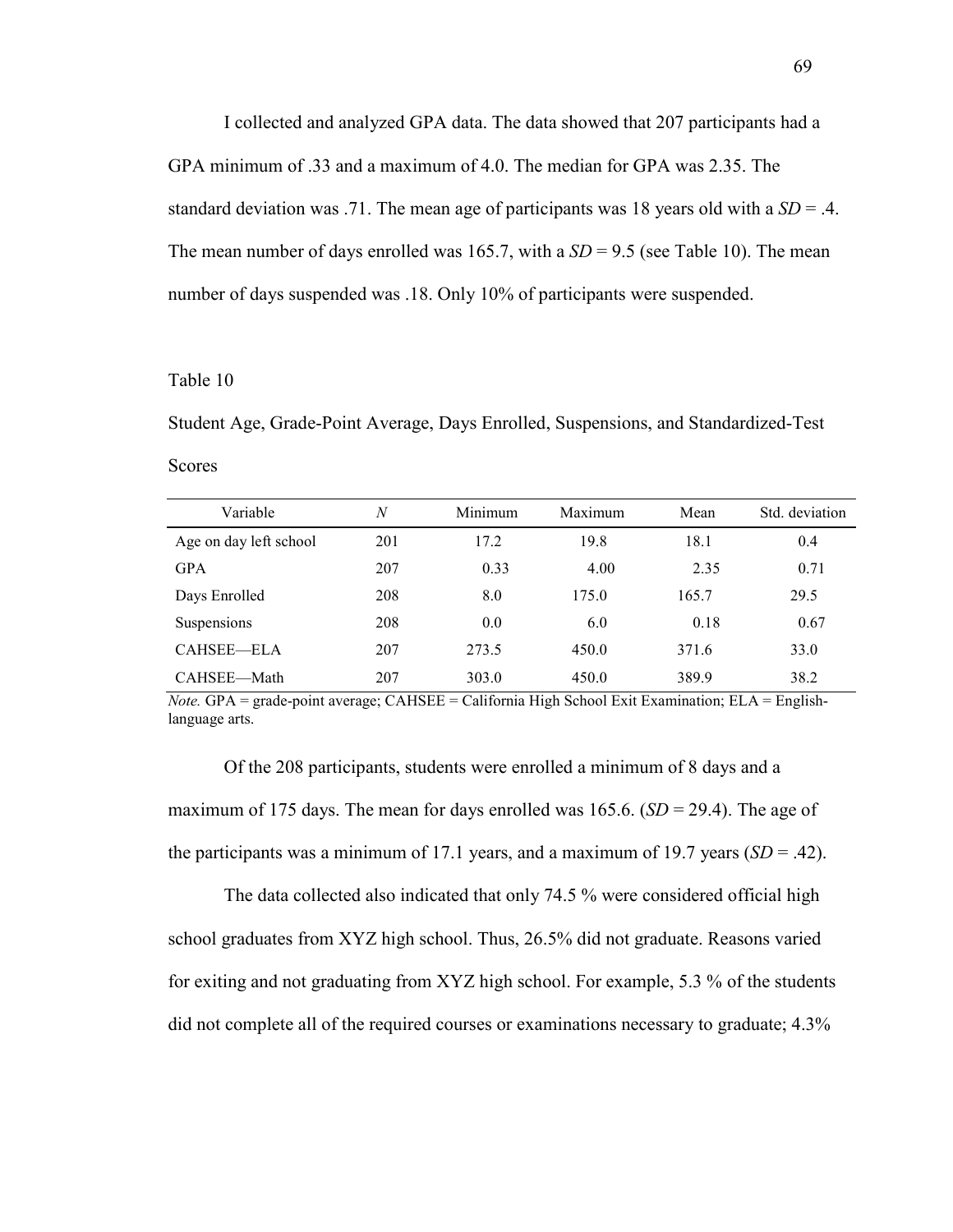withdrew due to disciplinary reasons and had to attend a different school; 1.9% of participants withdrew to earn an adult high school diploma at another campus.

The CAHSEE was also included in this dataset. Scores were reported for Englishlanguage arts (ELA) and mathematics. With a maximum score of 450, the data indicated that students mean score in ELA was 371.6,with an *SD* = 33.0. The mean score in mathematics was 389.9, with an  $SD = 38.2$ . (Refer to Table 10.)

I considered and analyzed SLCs in this study. Few students of the 208 participants participated in these programs. AVID had a mean of 10.3 credits with an *SD* = 25.1. The AARC showed a mean of 8.8 credits with an *SD* = 18.3. JROTC had a mean of 8.8 credits with an *SD* of 2.3. Medical Academy had a total of 7 participants or 3.4% overall participation in the Medical Academy. (Refer to Table 11.)

Table 11

*Participation in Small Learning Communities as Indicated by Number of Credits* 

| Small learning community                    | N              | Mean | Std deviation |
|---------------------------------------------|----------------|------|---------------|
| Advancement though individual determination | 208            | 10.3 | 25.1          |
| Academic Acceleration and Recovery Center   | 208            | 8.8  | 18.3          |
| Junior Reserve Officers' Training Corps     | 208            | 2.3  | 9.4           |
|                                             | $\overline{N}$ | $\%$ |               |
| Medical Academy                             |                |      |               |
| Participated                                | 7              | 3.4  |               |
| Did not participate                         | 201            | 96.6 |               |

All participants in this study attended XYZ high school. XYZ high school is a public school in southern California, located in an urban setting. Participants were expected to graduate in 2010-2011 and 2011-2012.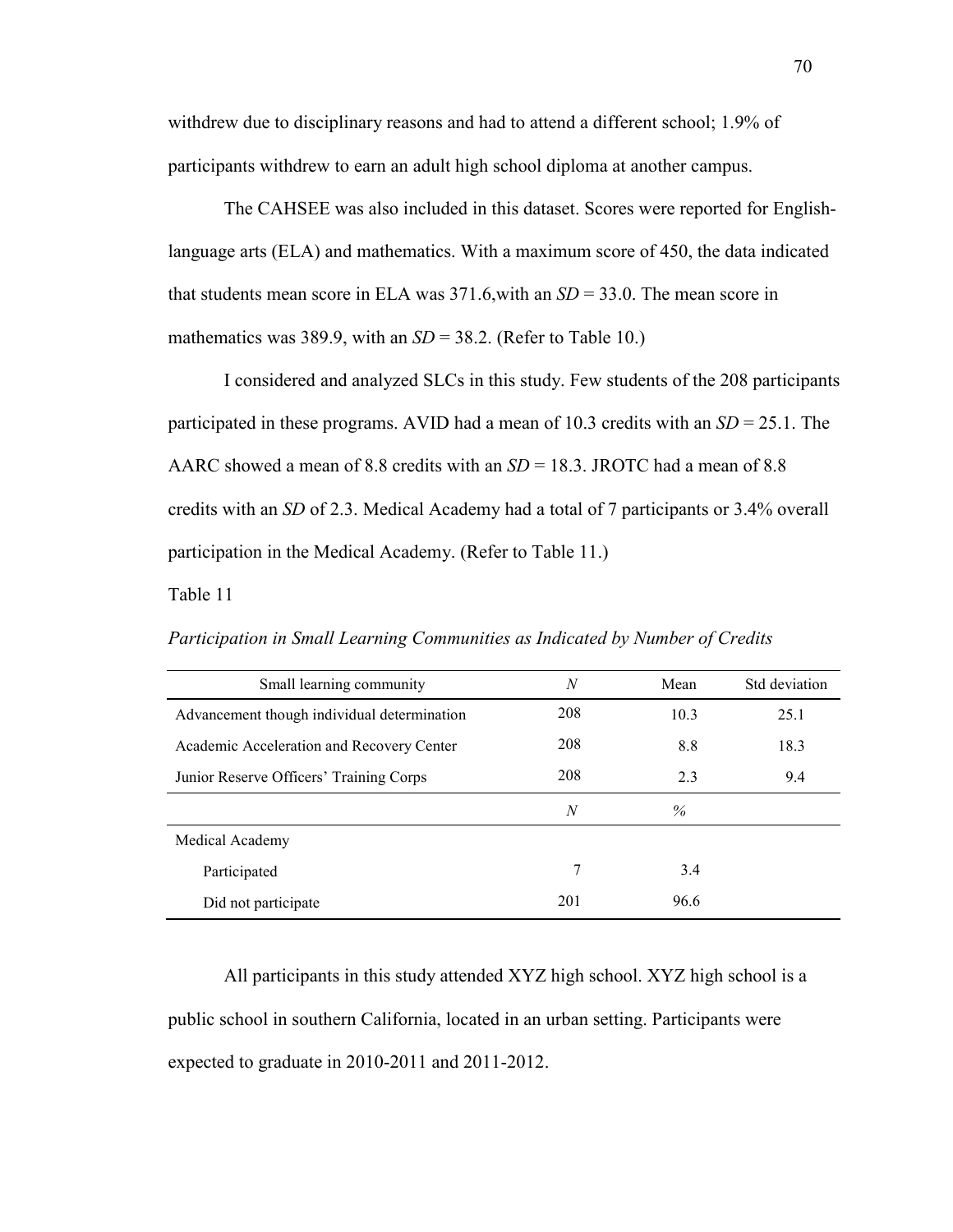## **Research Tools**

I collected archival data from the XYZ district. The XYZ district uses a data system known as AERIES Eagle®. Through the use of downloads and queries in the AERIES system, I retrieved name, gender, identification number, GPA, attendance (days enrolled) parent education, parent income, and participation in AVID, AARC, JROTC and Medical Academy. In addition, I gathered data on credits earned, and codes that denoted reasons for exiting or not graduating. I then entered the student and parent information retrieved on an Excel spreadsheet and input the archival data into IBM SPSS Statistics, version 20.0 to analyze the data. The analysis that was used was bivariate logistical regression. This method was chosen to determine the effect of multiple variables on graduation for Latino male students.

## **Logistic Regression Data Analysis of the Sample**

The purpose of this section is to present the descriptive statistics for the variables and to present the results of the logistic regressions conducted to answer the research questions. It was important to analyze the variables to determine which factors, if any, affected the graduation of Latino male students at XYZ high school. I utilized descriptive statistics in order provide meaning from the raw data, and I analyzed the significance of the variables as they related to the research questions.

## **Treatment of Missing Data**

As noted earlier (see Table 9), one third of parent participants declined to state their highest educational level. Using the parents' education reduces the sample by 70, a substantial reduction. To determine if parents' education could be eliminated from the logistic regression and thus the sample size not reduced, I ran two logistic regressions.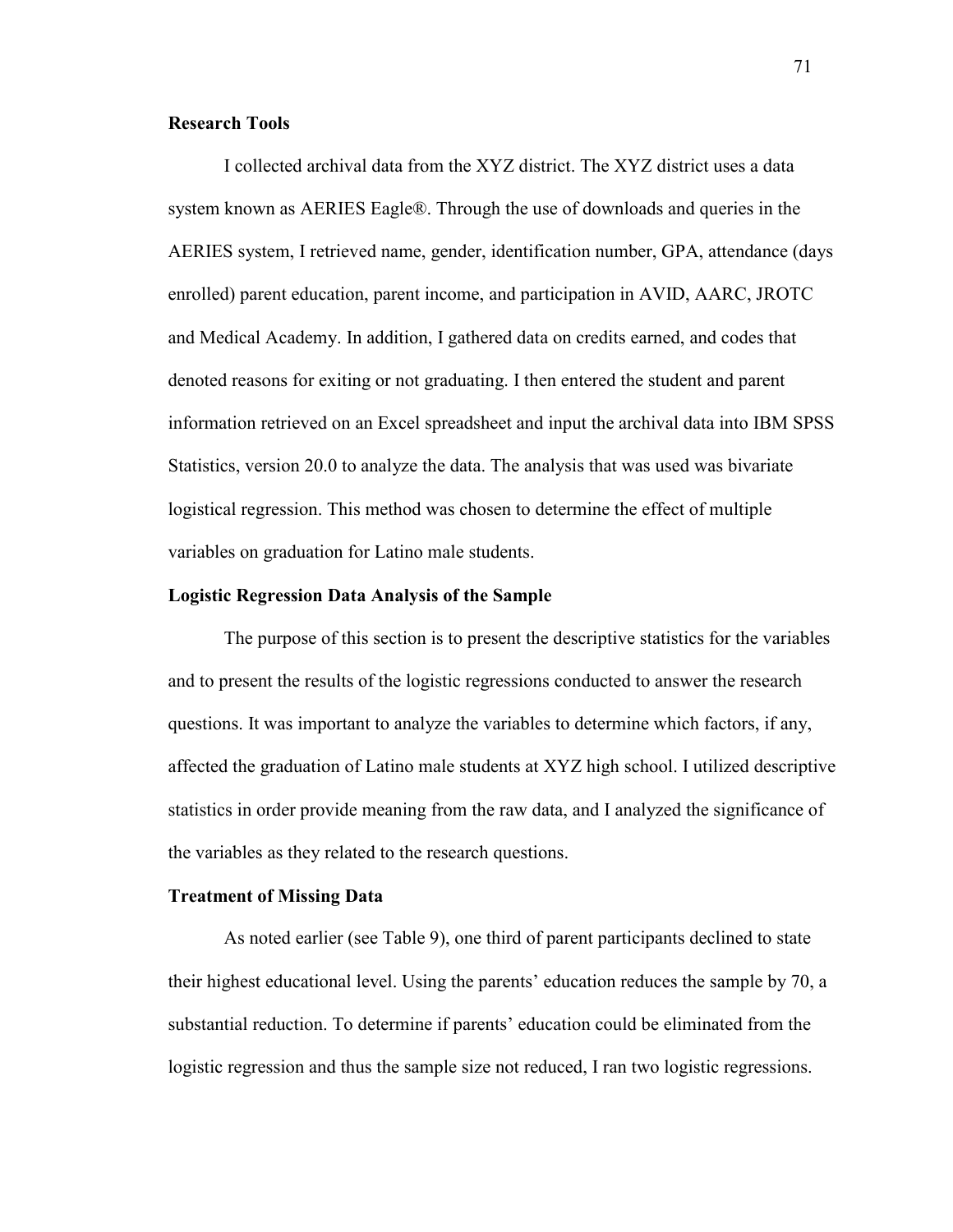When parents' education was included in the model, it was found that parents' education did not significantly contribute to the prediction of graduation (see the Appendix). Therefore, the logistic analysis conducted to answer the research questions excluded parental education as to maintain the sample size. Missing data also existed for the standardized tests (see Table 12). I reviewed the standardized test data and found many participants did not take the CELDT but most students are required to take the CAHSEE, making it the more appropriate test to analyze. The review of the tests showed that more students were missing CELDT  $(n = 152)$  than were missing CAHSEE  $(n = 10)$  scores (see Table 12).

Table 12

 *Distributions of Missing Achievement Scores* 

| <b>Tests</b>                  | Frequency | Percent |
|-------------------------------|-----------|---------|
| Missing CAHSEE Has CELDT      | 10        | 4.8     |
| Has CAHSEE Missing CELDT      | 152       | 73.1    |
| Missing both CAHSEE and CELDT |           | 0.5     |
| Has both CAHSEE and CELDT     | 45        | 21.6    |
| Total                         | 208       | 100.0   |

*Note.* CAHSEE = California High School Exit Examination; CELDT = California English Language Development Test.

Because 45 students had both CELDT and CAHSEE scores, it was important to see if there was a possible correlation between the two. If there was a correlation, then a regression equation could be developed to predict the missing CAHSEE scores using the CELDT score. Correlation analyses were conducted to see if there were relationships between CAHSEE scores and CELDT and to see if the two types of standardized tests were interchangeable. I conducted bivariate correlation analyzes. Using a Pearson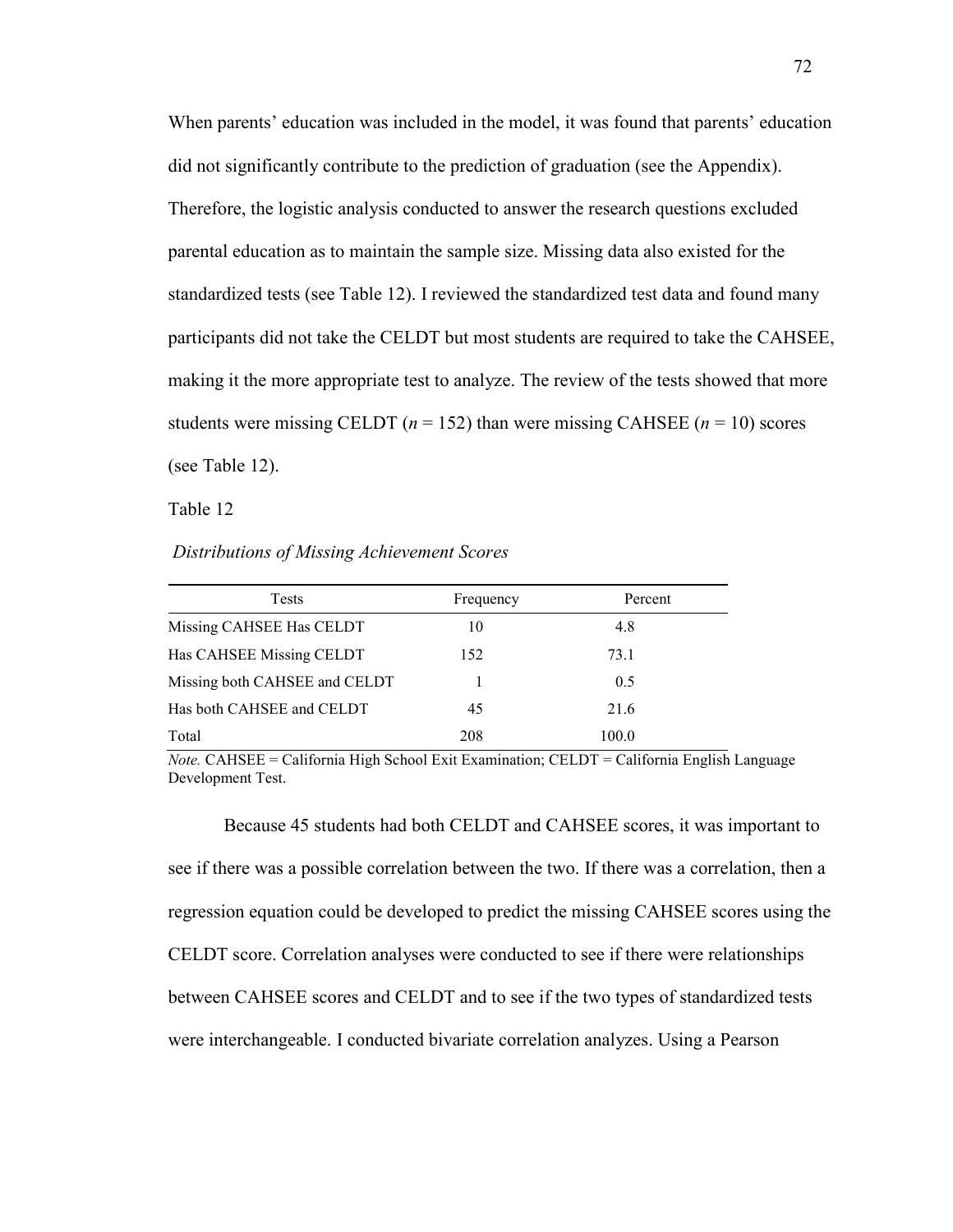correlation, the relationship between the CELDT and the two CAHSEE tests (ELA- *r* = .83 and mathematics  $- r = .55$ ) was very strong (see Table 13).

Table 13

*Correlations Between California High School Exist Examination (Mathematics and English Language) and California English Language Development Test Standard Scores*

| <b>CAHSEE</b>                | CELDT.   |
|------------------------------|----------|
| CAHSEE English-language arts | 828**    |
| <b>CAHSEE Mathematics</b>    | $.553**$ |

 $$ Language Development Test; *\*\*p < .01* 

As there was a strong relationship between the CELDT and the CAHSEE and more of the students had CAHSEE scores, I conducted linear regression analyses to examine CELDT as a predictor of CAHSEE ELA, and CAHSEE Mathematics Table 14 displays the regression results for the CAHSEE ELA regressed on the CELDT. To compute CAHSEE ELA scores for those who were missing their CAHSEE ELA scores, I used the following formula: CAHSEE ELA =  $226.75 + .23$  \* CELDT.

Table 14

*Relationship of California English Language Development Test to California High School Exit Examination in English Language Arts* 

| Variable                      | в       | SE B   |      |
|-------------------------------|---------|--------|------|
| (Constant)                    | 216.752 | 13.906 |      |
| California English Language   | .226    | .023   | .828 |
| Development Test Scaled Score |         |        |      |

*Note. F (1, 43) = 93.90, p = .000, adj R2 = .68*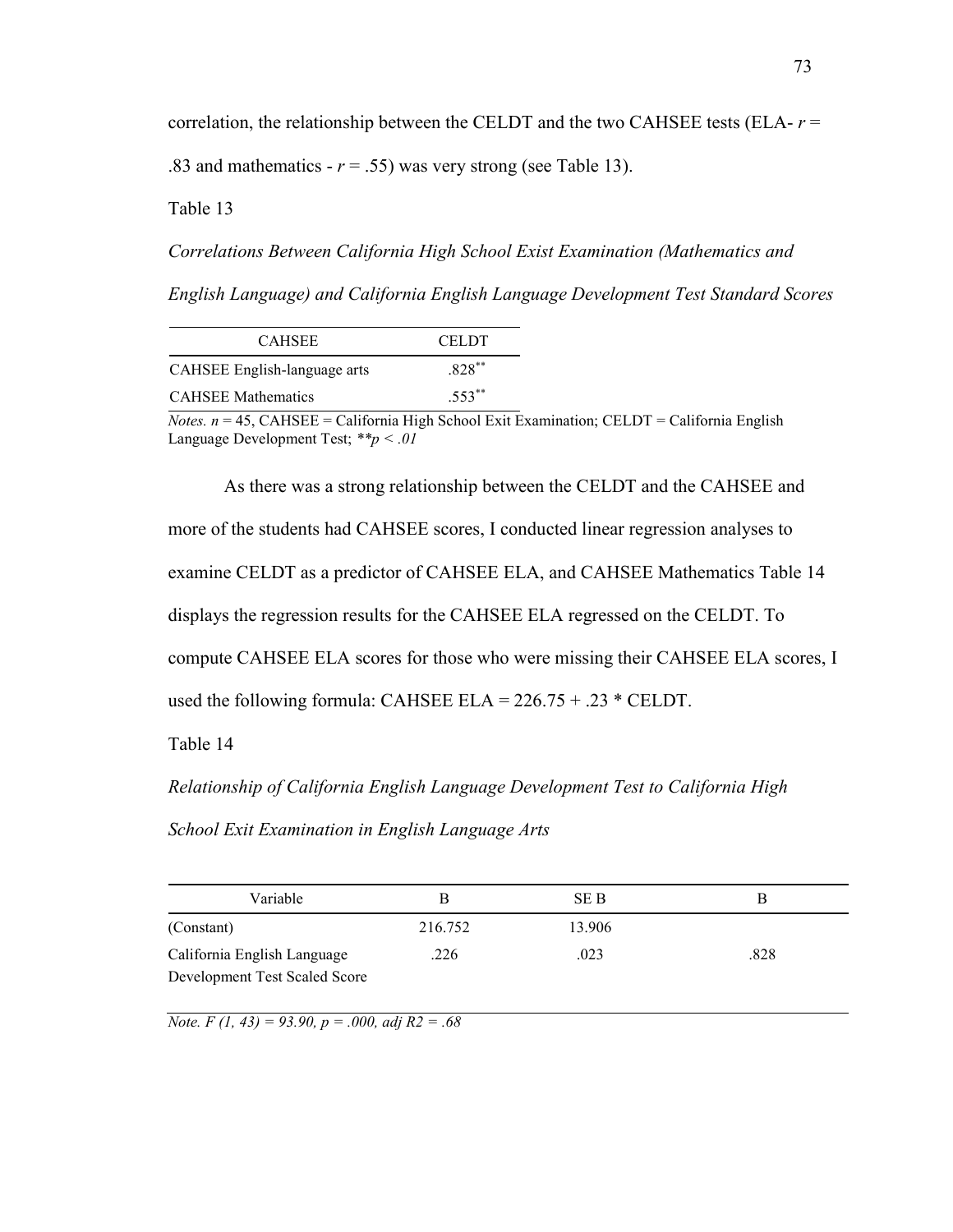I also calculated a regression for CAHSEE Mathematics regressed on the CELDT scores (see Table 15). To compute CAHSEE Mathematics scores for those who were missing those scores, I used the following formula: CAHSEE Mathematics =  $260.83 + .17$  \*

**CELDT** 

Table 15

*Relationship of California English Language Development Test SS to California High* 

| Variable                                                          |         | SE B   | B    |
|-------------------------------------------------------------------|---------|--------|------|
| (Constant)                                                        | 260.828 | 22.888 |      |
| California English Language<br>Development Test (Scaled<br>Score) | .168    | .038   | .553 |
| <i>Note.</i> F $(1, 43) = 18.98$ , $p = .000$ , adj $R^2 = .29$   |         |        |      |

*School Exit Examination in Mathematics* 

As noted earlier, missing data was treated in order to maintain the sample size. I eliminated parent-education status data, as parents did not indicate their educational level and when it was included in a logistic regression, it did not contribute significantly to the prediction of graduation. In addition not all participants had CELDT scores. It was determined that CAHSEE scores were highly related to CELDT scores.

CELDT scores were used to develop regression equations to generate CAHSEE ELA and mathematics scores for students who did not have CAHSEE scores.

## **Analysis of Factors and Possible Effects on Graduation**

I conducted a bivariate logistic analysis to test the hypotheses outlined in the proposal (see Table 16). This was done to examine the effects of the independent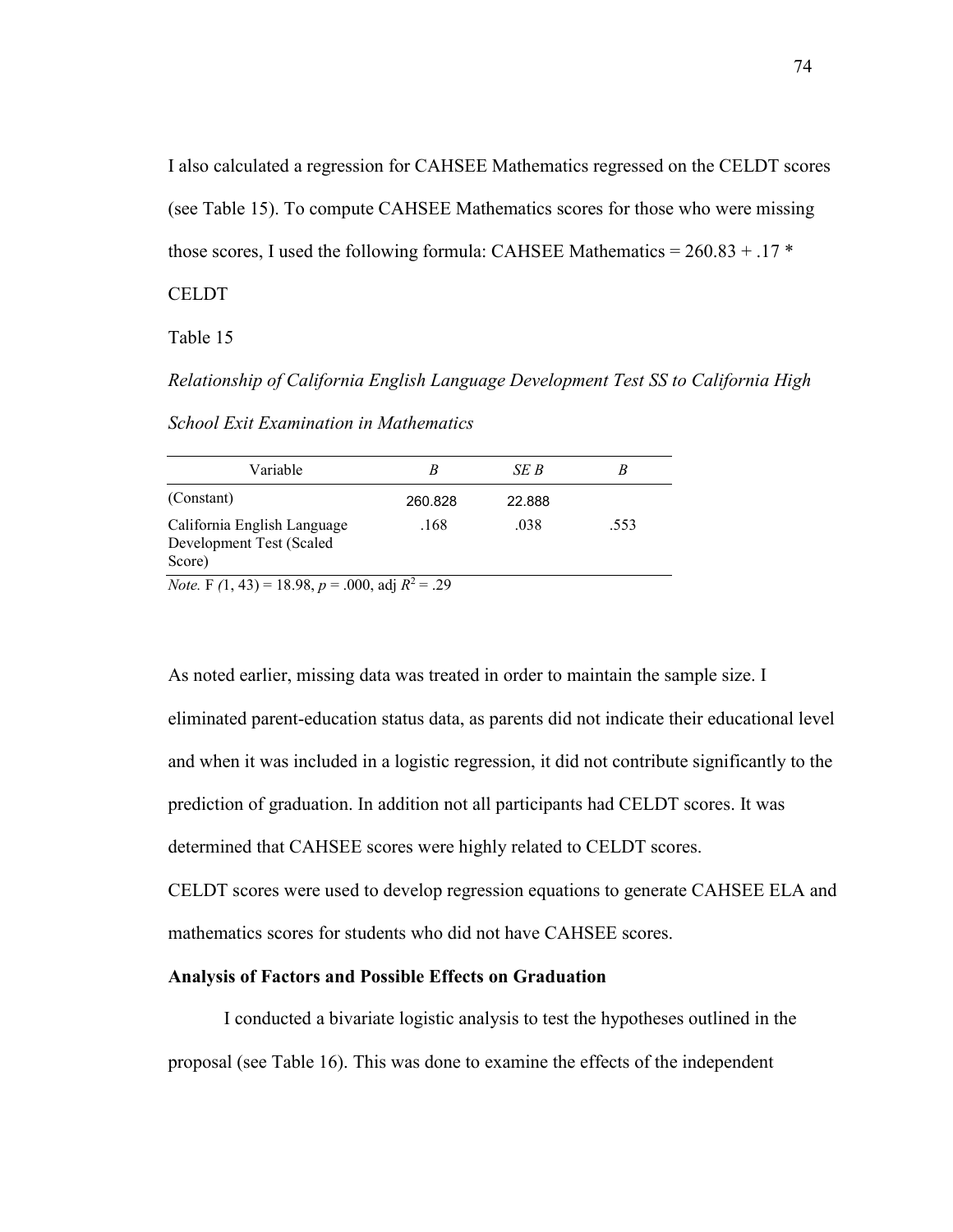variables on graduation (dependent variable, coded  $1 = yes$  and  $0 = no$ ). The independent variables were English-language proficiency, low-income status, GPA, days enrolled, suspensions, California exit examination in English, California exit examination in mathematics, AVID credits, AARC credits, ROTC credits, and Medical Academy participation. The model was significant,  $\chi^2$  ( $n = 206$ ,  $df = 11$ ) = 145.29,  $p < .01$ . The Nagelkerke  $R^2$  used to estimate  $R^2$  when using logistic regressions was equal to .75. This indicates that 75% of the variability in the probability of a student graduating was explained by the composite of the independent variables.

To answer the first research question, I examined the coefficients for the academic variables (GPA, days enrolled, suspensions, California exit examination in English, and California exit examination in mathematics). To answer the second research question, I examined the coefficients for socio demographic factors (family income and level of English proficiency). To answer the third research question, I examined the coefficients for credits earned in the SLCs (AVID, AARC, ROTC, and Medical Academy). Refer to Table 16.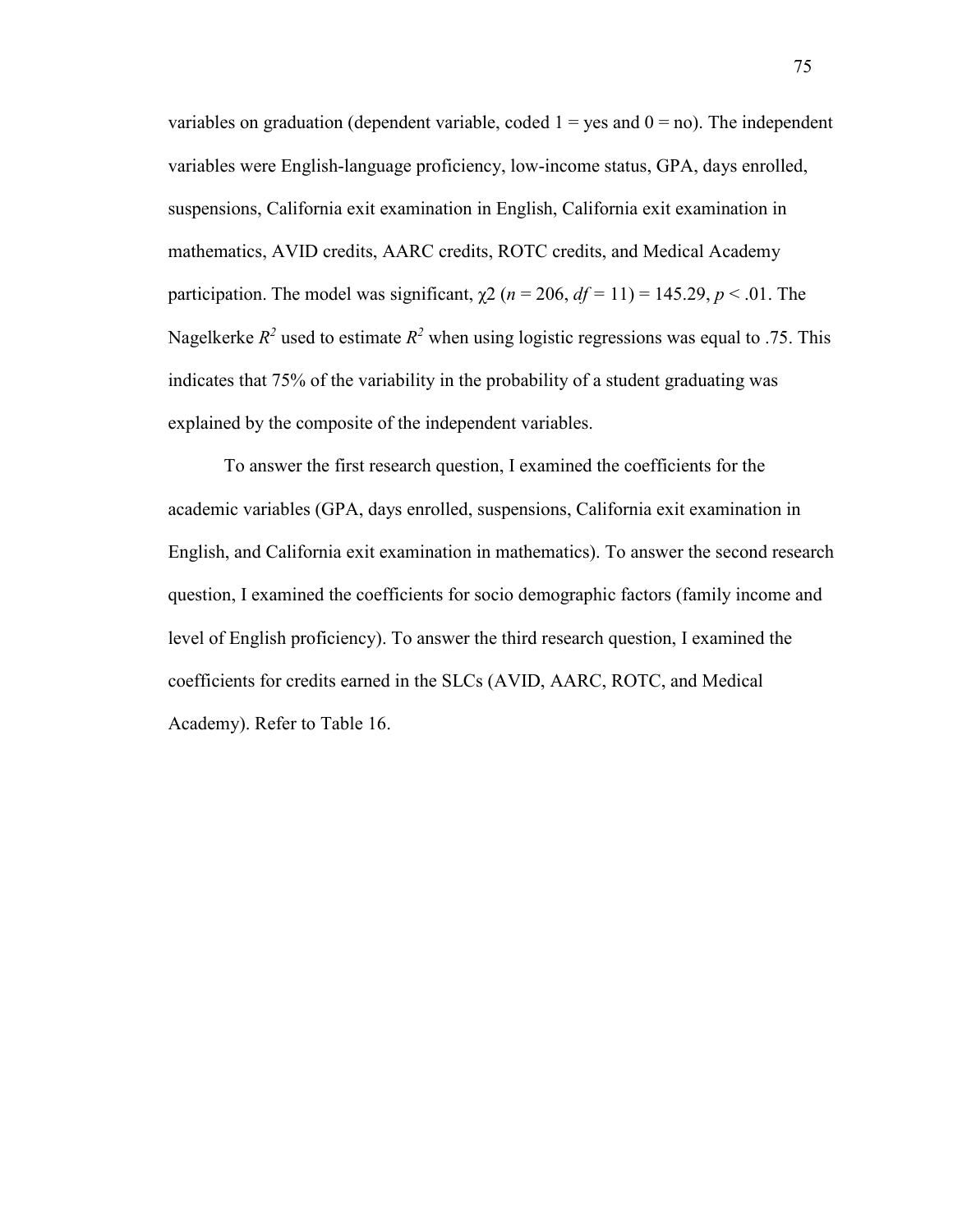## Table 16

| Variable                                      | $\boldsymbol{B}$ | SE       | Wald  | $\boldsymbol{p}$ | OR         |
|-----------------------------------------------|------------------|----------|-------|------------------|------------|
| English-language proficiency                  | $-1.16$          | .84      | 1.90  | .17              | .31        |
| Low-income status                             | $-93$            | .66      | 1.98  | .16              | .40        |
| Grade-point average                           | $3.01**$         | .77      | 15.34 | .00.             | 20.30      |
| Days enrolled                                 | .02              | .010     | 3.61  | .06              | 1.02       |
| Suspensions                                   | $-1.58*$         | .62      | 6.41  | .01              | .21        |
| California exit examination in English        | $.08**$          | .02      | 13.89 | .00.             | 1.08       |
| California exit examination in<br>mathematics | $.03*$           | .01      | 4.54  | .03              | 1.03       |
| AVID credits                                  | $-.06*$          | .03      | 4.15  | .04              | .95        |
| <b>AARC</b> credits                           | .01              | .01      | .35   | .56              | 1.01       |
| <b>JROTC</b> credits                          | $-.07**$         | .02      | 9.78  | .00.             | .93        |
| Medical Academy                               | 14.34            | 12596.44 | .000  | .99              | 1682735.59 |

### *Effects of Academic Variables on Graduation*

*Notes.*  $\chi$ 2 (*n* = 206, *df* = 11) = 145.29, *p* = .000. Nagelkerke *R*<sup>2</sup> = .75. AVID = Advancement Via Individual Determination; AARC = Academic Acceleration and Recovery Center; JROTC= Junior Reserve Officers' Training Corps;  $\cdot p < .05$ ;  $\cdot \cdot p < .01$ .

#### **Analysis of Research Question 1: The Effect of Academic Factors**

The first research question focused on the extent, if any, to which each of the academic factors (a) GPA, (b) attendance (days enrolled), (c) suspensions, and (d) standardized-test scores predicted the likelihood of graduation for male students (controlling for social factors and SLCs)? The main emphasis of this question was to examine academic factors and the potential to influence Latino male students' possible graduation. The statistical evidence showed that GPA was a significant factor in graduation of the participants (Wald = 15.34,  $p < .01$ ). Therefore the hypothesis of GPA being significant in relation to graduation for the participants was retained. In relation to the odds ratio ( $OR = 20.3$ ), when a students' GPA increased by 1.0 the students' likelihood to graduate was 20.3 times higher. Stated more simply, an example of the odds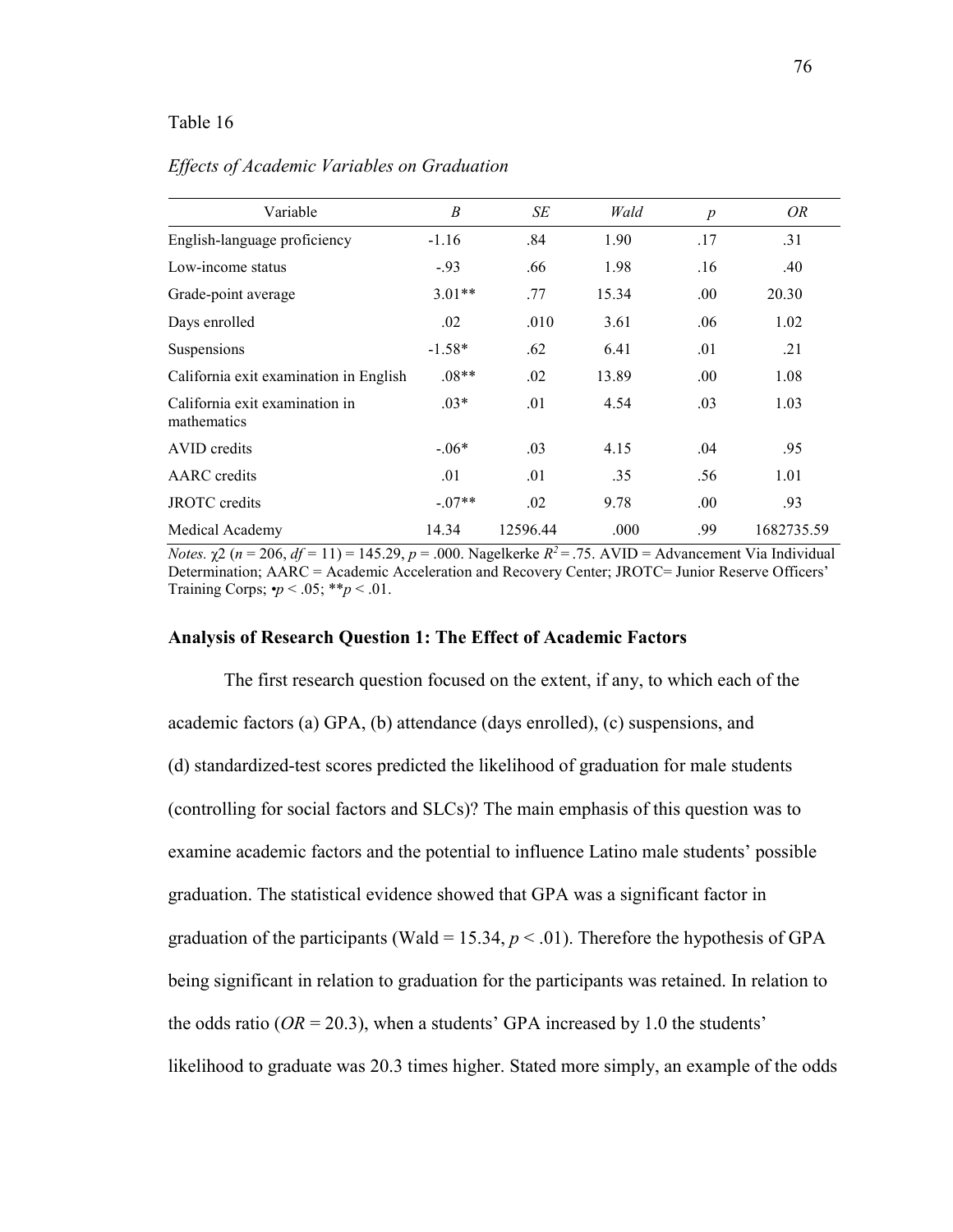ratio is that a student with a 3.0 GPA was 20.3 times more likely to graduate than a student with a 2.0 GPA.

The next variable examined was attendance or days enrolled. The question considered was whether attendance is a factor that had a significant impact on graduation of Latino male students at XYZ high school in the academic years 2011 and 2012. The statistical evidence showed that attendance or days enrolled was not a significant factor in graduation of participants (Wald =  $3.61$ .  $p > .05$ ). Therefore the hypothesis of attendance being significant in relation to graduation for the participants was not retained.

Additionally, suspensions were considered in the statistical analysis. The number of suspensions a student experienced year was indicated in AERIES. The statistical evidence indicated that suspensions might be a significant factor associated with the graduation of Latino male students (Wald =  $6.41$ .  $p < .05$ ). Therefore the hypothesis of suspensions being significant in relation to graduation for the participants was retained. The coefficient for suspensions was negative, indicating that as the number of suspensions decreased the students' likelihood to graduate increased. As the coefficient was negative, the inverse of the odds ratio is used to determine the effect size of suspensions. The inverse of the OR of .21 is 4.8 ( $1/21 = 4.8$ ). This indicates that when a student's suspensions increased by 1.0, the student's likelihood to graduate decreased by 4.8 times.

I examined standardized-test scores (CAHSEE) to determine if standardized tests had a significant impact on the likelihood of increasing graduation rates for the participants. Test scores for both ELA (Wald = 13.89.  $p < .01$ ) and mathematics (Wald = 4.54.  $p < .05$ ) were significant, according to results from the data analysis of logistic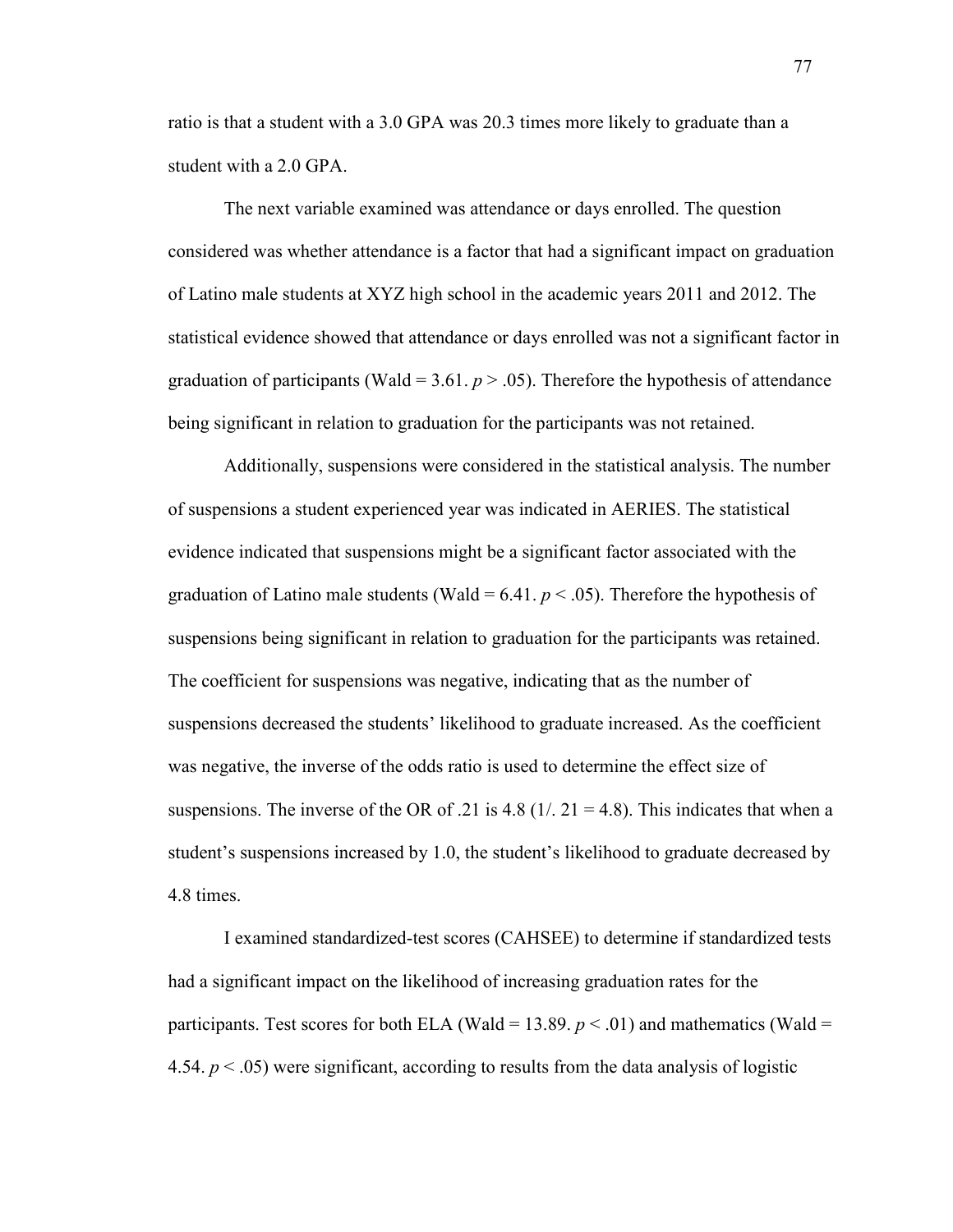regression. The statistical evidence showed that standardized-test scores were significant factors that may be associated with graduation of the participants. Therefore, the hypothesis of standardized test scores being significant in relation to graduation for the participants was retained. Although the standardized scores contributed significantly to the model, the odds ratios (ELA OR = 1.1, mathematics OR = 1.0) indicated that higher standardized test scores for English and mathematics increased the likelihood of graduation very slightly.

## **Analysis of Research Question 2 the Effect of Social-Demographic Factors**

To what extent, if any, do each of the social demographic factors (a) family income, (b) level of English proficiency, as measured by the California English Language Development Test (CELDT), and (c) parental education, predict the likelihood of graduation for male Latino students (controlling for GPA, suspensions, expulsion, and attendance academic factors and participation in SLCs), as measured by AERIES Eagle System Assessment report?

Gender and ethnicity were not included in the model. This study was delimited to Latino male students, thereby controlling for race, gender, and ethnicity. Statistically the evidence did not show that family income was a significant factor associated with the probability of graduation for the students at XYZ high school. The statistical evidence showed that family income was not a significant factor in graduation of the participants (Wald  $= 1.99, p > .05$ ). Therefore, the hypothesis of family income being significant in relation to graduation for the participants was not retained.

English-language proficiency or English-language acquisition was not significantly associated with the probability of graduation status (Wald = 1.90.  $p > .05$ ).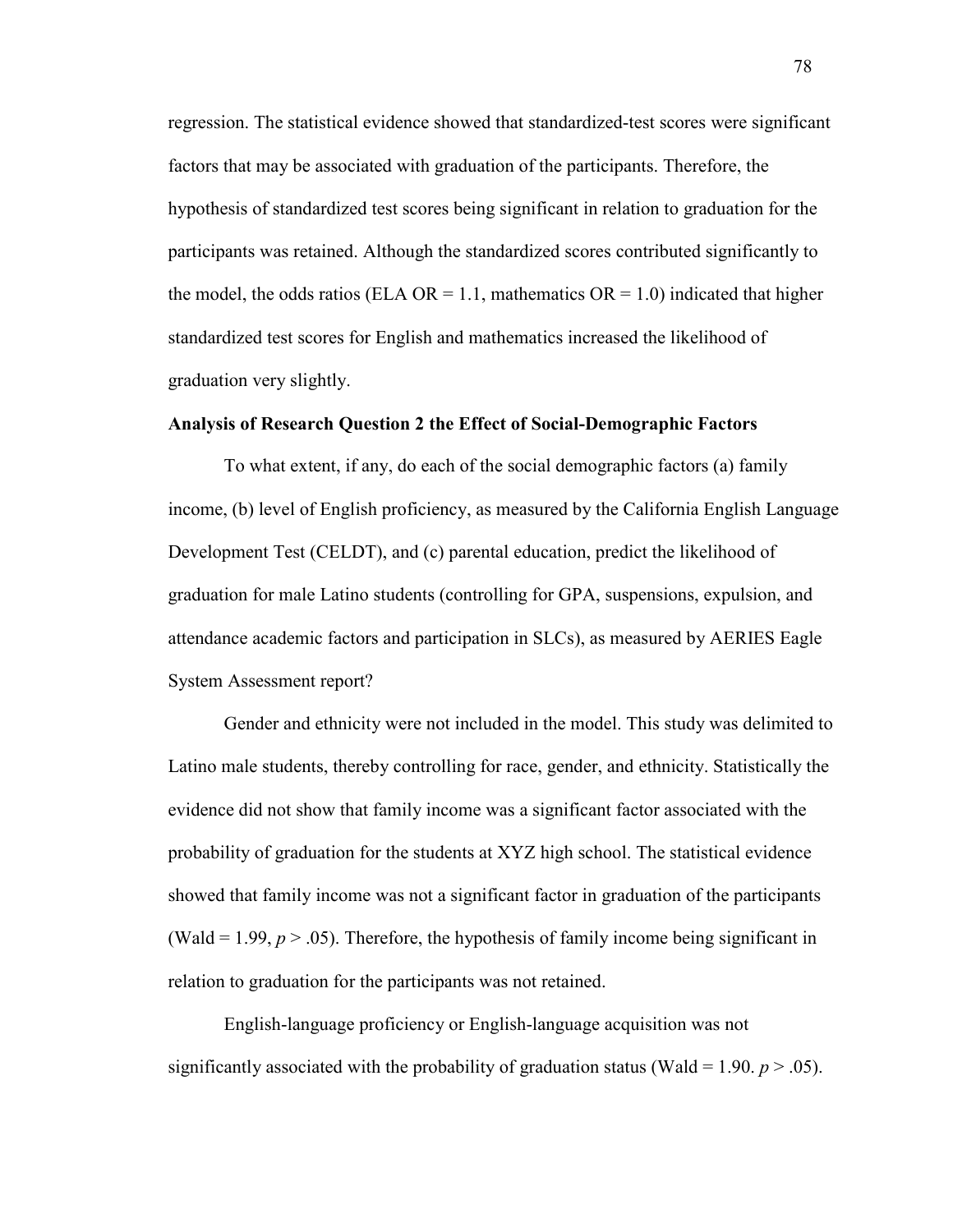The students' level of English proficiency was not significantly associated with whether the student was able to graduate. Therefore, the hypothesis of English-language proficiency being significant in relation to graduation for the participants was not retained.

Parent-education level, shown through bivariate logistical analysis, was not a significant factor related to whether a student graduated (Wald =  $3.47, p > .05$ ; see the Appendix). Therefore the hypothesis of parent education being significant in relation to graduation for the participants was not retained.

#### **Analysis of Research Question 3 Participation in Small Learning Communities**

Research Question 3 asked to what extent, if any, does each of the SLCs—(a) AVID, (b) AARC, (c) ROTC, and (d) Medical Academy—predict the likelihood of graduation for male Latino students (controlling for social and academic factors)? The statistical evidence showed that AVID was significantly related to graduation of the participants (Wald = 4.15,  $p < .05$ ). Therefore the null hypothesis of AVID not being significant in relation to graduation for the participants was rejected. The coefficient for AVID was negative, indicating that as the number of AVID credits increased, students may be less likely to graduate. As the coefficient was negative, the inverse of the odds ratio was used to help interpret the effect of AVID credits. The inverse of the OR of .95 is 1.1 (1/.95 = 1.1). This indicated that when a student's AVID credits increased by 1.0., the odds that student graduated was 1.1 times less.

The statistical evidence showed that AARC was not a significantly related to graduation of the participants (Wald = .349,  $p > .05$ ). Therefore the null hypothesis of AARC not being significant in relation to graduation for the participants was retained.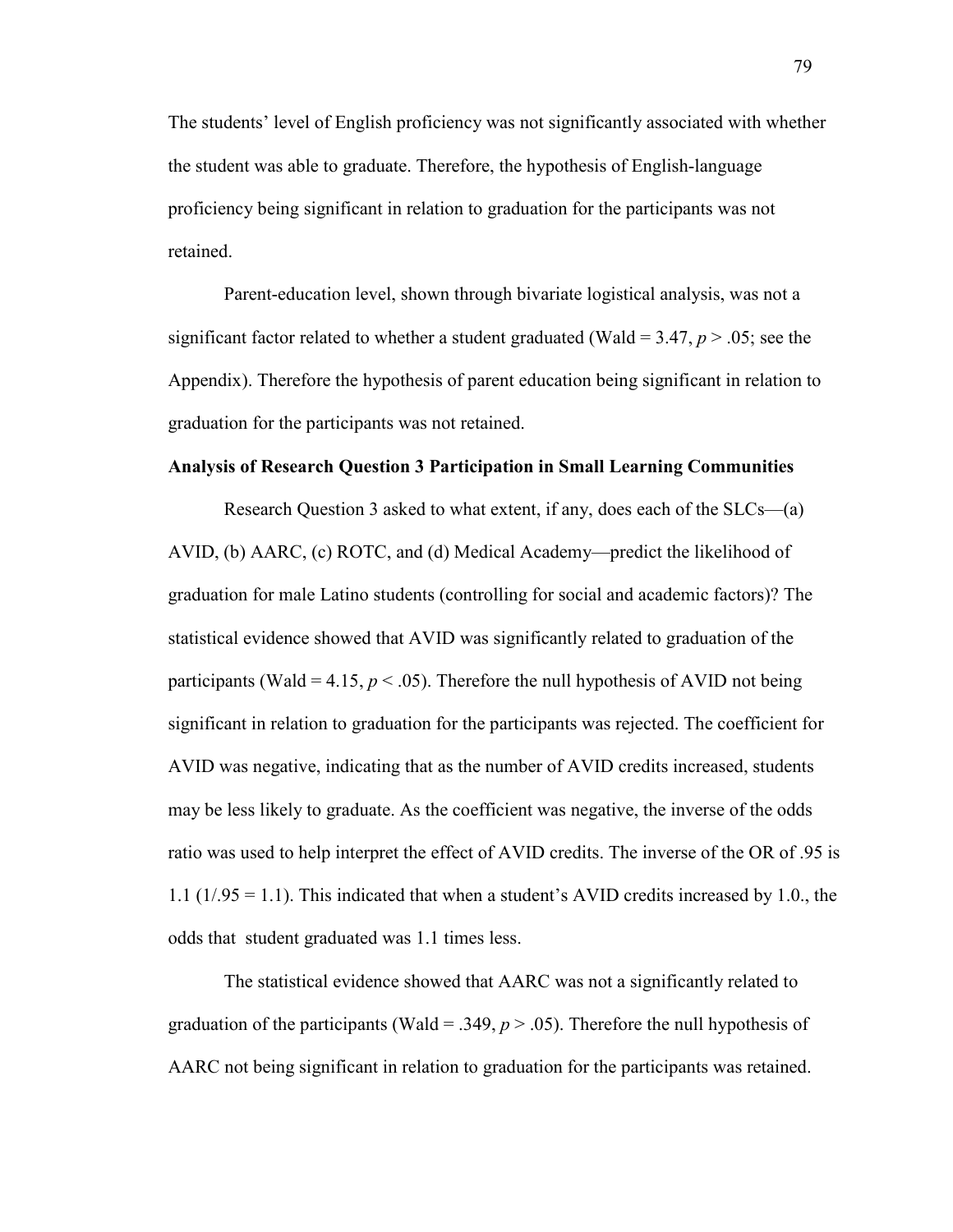The statistical evidence showed that JROTC was a significantly related to graduation of the participants (Wald = 9.78,  $p < .01$ ). The null hypothesis of JROTC being significant in relation to graduation for the participants was rejected. The coefficient for JROTC was negative, indicating that as the number of JROTC credits increased, students may be less likely to graduate. As the coefficient was negative, the inverse of the odds ratio was used to help interpret the effect of JROTC credits. The inverse of the OR of .93 is 1.1 (1/. 93 = 1.1). This indicates that when a student's JROTC credits increased by 1.0, odds that the student graduated slightly decreased by 1.1.

The statistical evidence showed that participation in the Medical Academy was not a significant factor in graduation of the participants (Wald =  $0.00, p > .05$ ). Therefore the hypothesis of participation in the Medical Academy being significant in relation to graduation for the participants was not retained. After analysis of the archival data using bivariate linear regression; several variables were seen as significant in relation to possible effect on graduation of Latino male students at XYZ high school. GPA, suspensions, standardized tests, AVID, were factors that were indicated as significant. Factors that were not indicated as significant were attendance, family income, AARC, JROTC, and Medical Academy. In the concluding section of this study, section 5, I review the importance this study, the research questions, and the outcome of the data collection and analyses.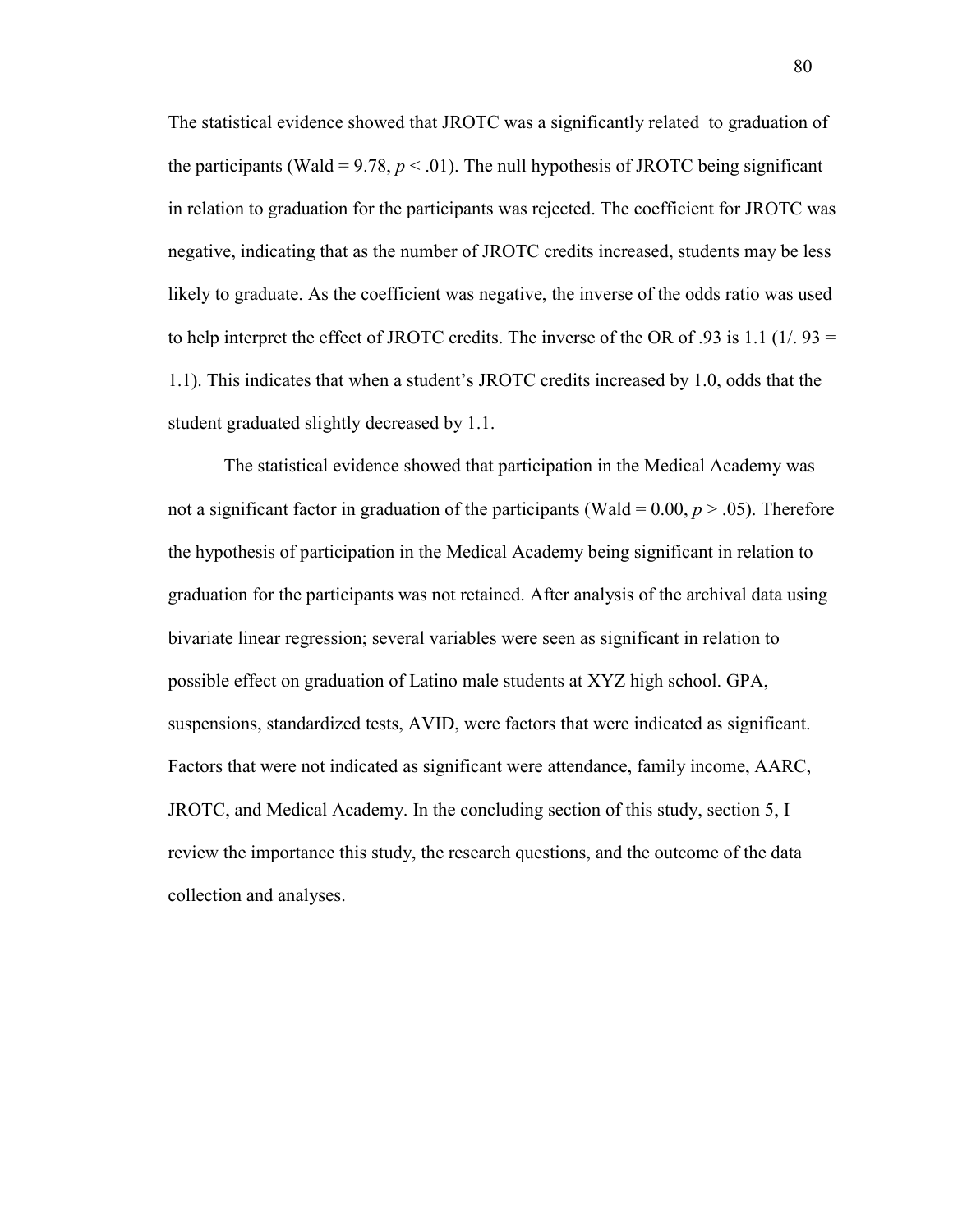Section 5: Conclusion and Recommendations

#### **Introduction**

The purpose of this nonexperimental, quantitative research study was to examine which factors were associated with graduation for Latino male students at an urban high school in southern California. In the analysis, I used archival data of 208 participants. This study was developed based on an extensive literature review on SLCs and Tinto's theories regarding persistence and staying in school. In this section, I will discuss the findings from the study, limitations of the study, recommendations for further study, and the social implications of the study.

Factors that had a significant impact on graduation for Latino male students were GPA, number of suspensions, standardized tests, and participation in AVID, and JROTC. Factors that did not show significance were the number of days enrolled, family income, English language acquisition or proficiency, parent education, and student participation in AARC and Medical Academy.

## **Interpretation of the Findings**

In the study, I investigated which factors might affect Latino male students' graduation from an inner city high school. The three research questions focused on academic factors, social and demographic factors, and participation in school programs (SLCs).

## **Interpretation of Research Question 1 Academic Factors**

Research Question 1 was the following: To what extent, if any, are each of the academic factors (a) GPA, (b) attendance, (c) suspensions (d) standardized-test scores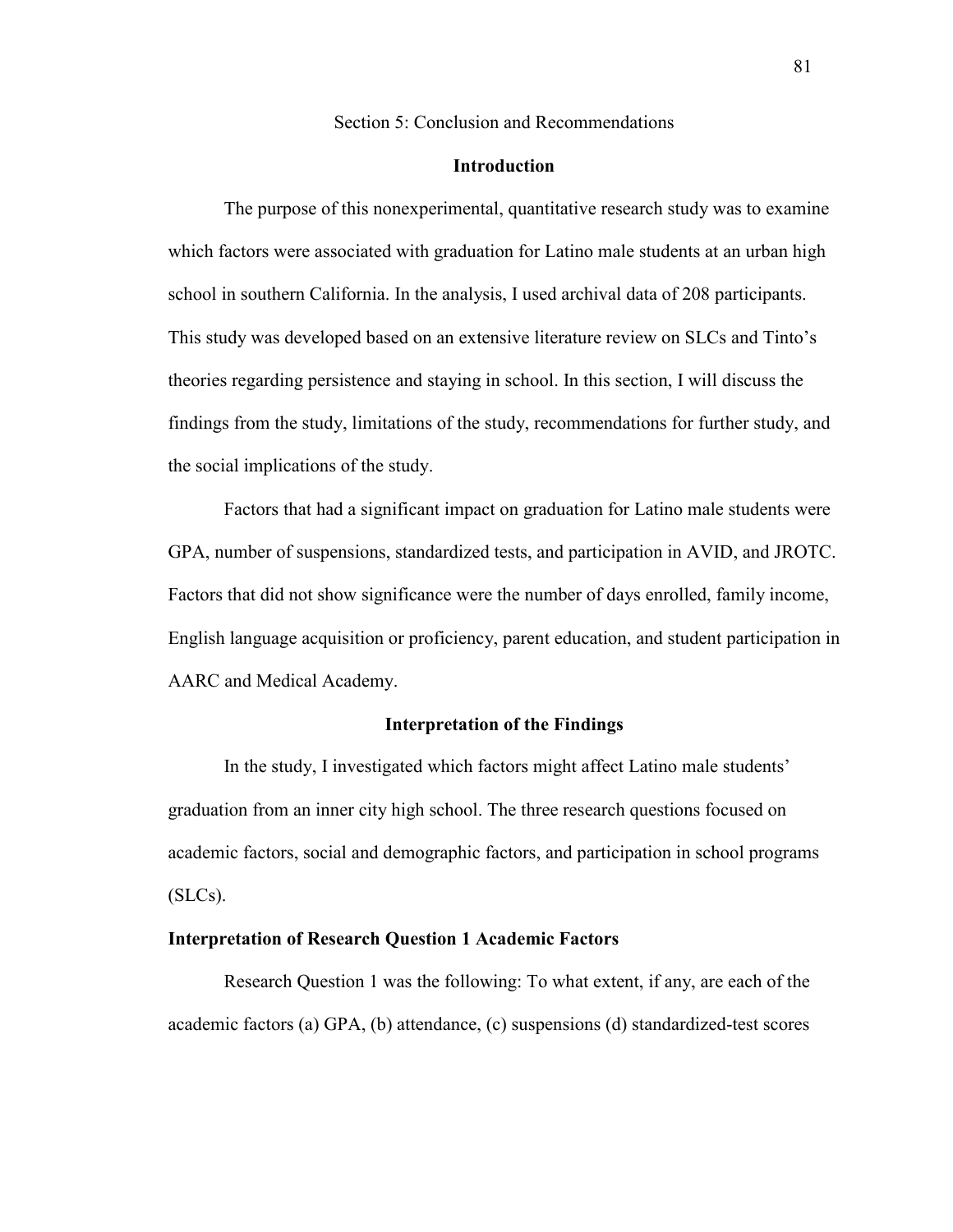associated with the likelihood of graduation for male students (controlling for social factors and SLCs)?

Analysis of GPA as a variable that impacts whether a Latino male would graduate showed it to be significant. The higher the GPA, the more likely a student would graduate. This finding supports Bowers' (2010) study, which indicated that GPA was significantly associated with dropping out more than other factors, including gender and ethnicity. As a response to this finding, the school should add services that would assist students through tutoring and reteaching. This practice would allow students the opportunity to improve their grades. Mentoring programs would be an additional intervention to use with students on an individual basis would also be a preemptive way of helping students before they fail and subsequently drop out.

Attendance (days enrolled) was not a significant factor, according to the data analysis. Suspensions, on the other hand, were considered significant. As the number of suspensions increased for a student, the likelihood of a student graduating decreased. These findings supported a previous study (Anfinson et al., 2010) showing that when students were frequently suspended, they were more likely to drop out of school. In this same study, Latino, African American, and Native American students had the highest rates of discipline entries in the state of Minnesota. Continued disciplinary action might be part of the process of disengagement for ethnic minority students, including Latinos, who may eventually drop out.

Standardized tests were considered a significant factor that may affect graduation for Latino male students. However, the significance analyzed by using scores from the CAHSEE ELA and CAHSEE mathematics was slight. The effects of NCLB have been

82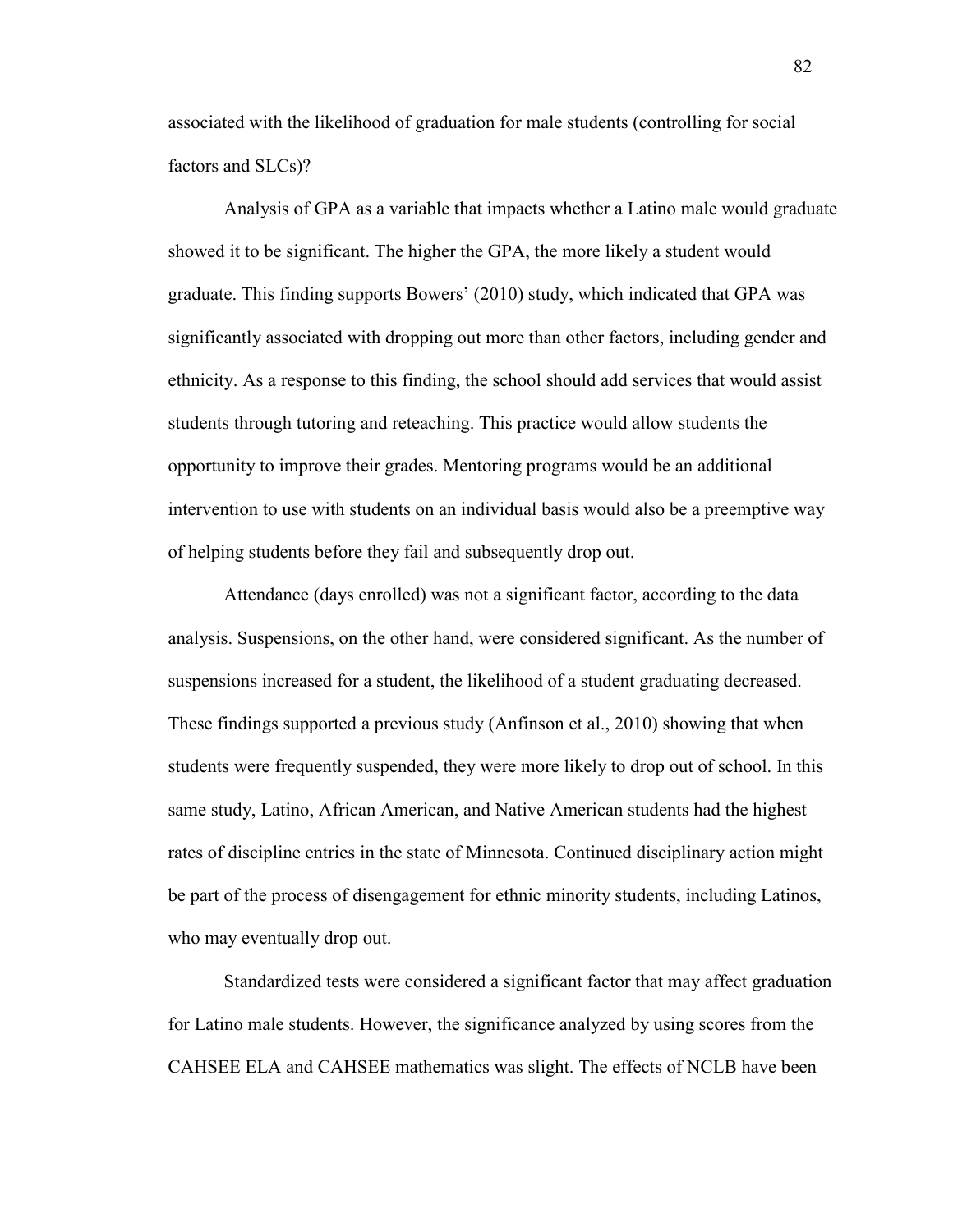the subject of much discussion and criticism. One such criticism is that these mandated reforms did not include financial supports to assist students who were not meeting the standards, including ELLs, students with disabilities, and the poorest students, who are of Latino heritage (Menken, 2010). Giambo (2010) examined state testing to show how it impacts the number of graduates and indicated that there was a 4% increase in the number of students who did not graduate since 2002. Nationally, graduation rates have decreased in states that used exit exams. In New York State, the dropout rate increased from 21% to 29% for Latino students who took the exit exam. Students do not relate to these examinations, according to Giambo (2010) and Warren et al. (2008). Exit exams have seemed to add an additional obstacle to graduation for minority students. Graduation rates for Latino students in particular were shown to decrease after the inclusion of exit exams in several states including New York. Schools have scrambled to create additional programs that assist students to pass these exams.

## **Interpretation of Research Question 2 Social and Demographic Factors**

Research Question 2 was the following: To what extent, if any, are each of the social demographic factors (a) family income, (b) level of English proficiency, as measured by the CELDT, (c) parental education, associated with the likelihood of graduation for male Latino students (controlling for GPA, suspensions, expulsion, and attendance academic factors and participation in SLCs), as measured by AERIES Eagle System Assessment report?

Family income was not considered a significant factor in impacting graduation rates for the students in this study. Parent education was not significantly associated with graduation for Latino males. In addition, English language acquisition or proficiency was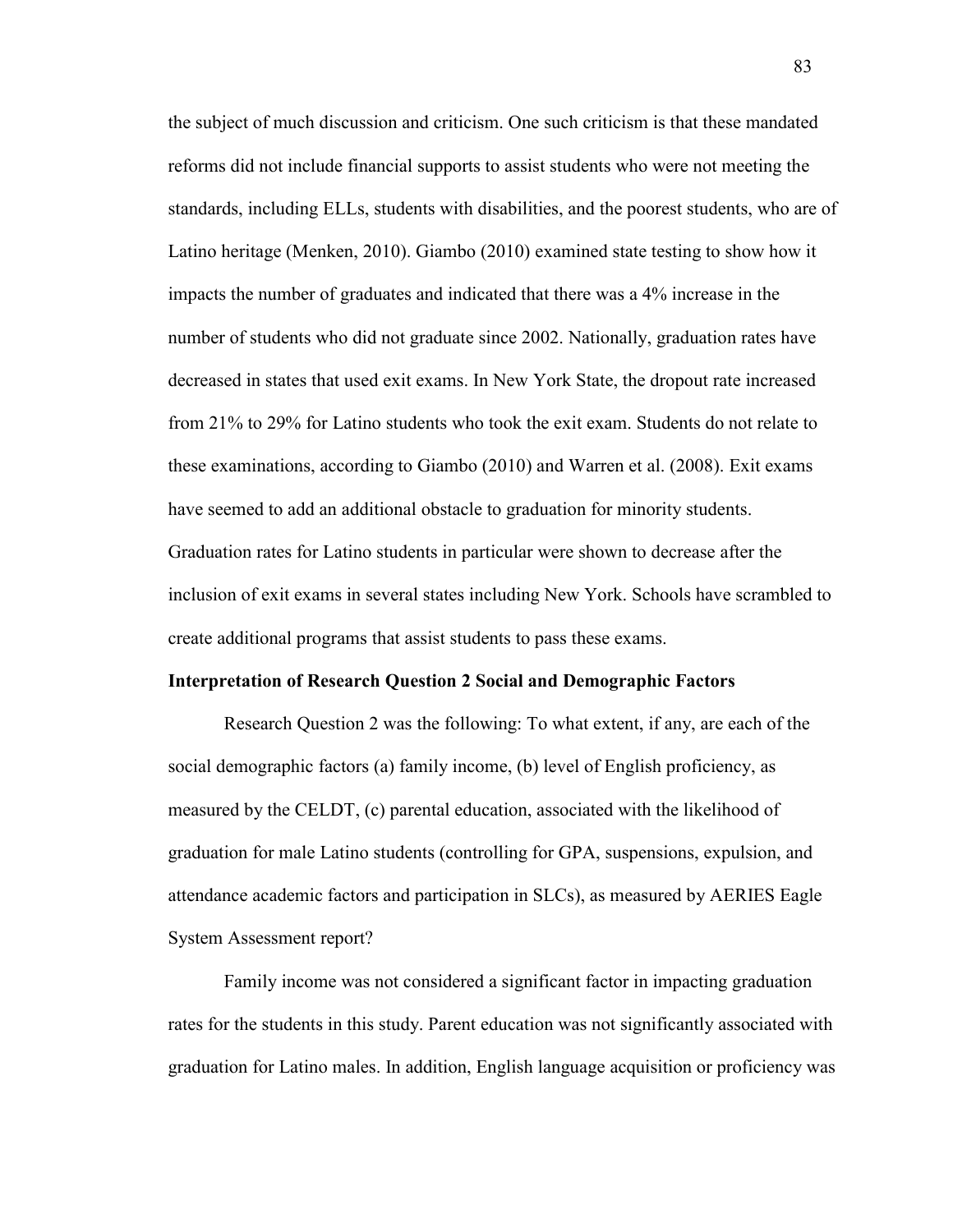not considered to be a variable associated with impacting graduation rates for Latino male students at XYZ high school. This finding differed from the work of Olivos and Mendoza (2009) who found that Latino students who drop out and those who perform poorly in school have poor abilities in English.

### **Interpretation of Research Question 3 Small Learning Communities and Programs**

The third research question was the following: To what extent, if any, is participation in programs or SLCs associated with the likelihood of graduation for male Latino students (controlling for social and academic factors)? Those programs are AVID, Medical academy, AARC, and JROTC. Participation in AVID did show as a significant factor in increasing the graduation rates for Latino male students. In contrast, participation in AARC and Medical Academy were not considered significant.

SLC's have been shown to be successful when students are connected to the curriculum. Connections to the teachers whom teach the curriculum may be attributed to higher interest in the curriculum and smaller numbers of students allowing for individualized learning and mentoring to take place. Rodriguez (2008a) stated that not all SLCs would yield the same results. I found that AARC, AVID, JROTC, and the Medical Academy did not all show significance in increasing the number of graduates for Latino males. The key to increasing graduation, according to Rodriguez (2008b) and Bridgeland et al. (2006), is when teachers connect with students. The importance of allowing students to connect with teachers and each other was stressed. Schools also need to provide curriculum that is engaging. XYZ high school currently has several SLCs that show promise. Administrators and teachers should continue to work together to discover the key elements that have helped students succeed. One element that is part of AVID is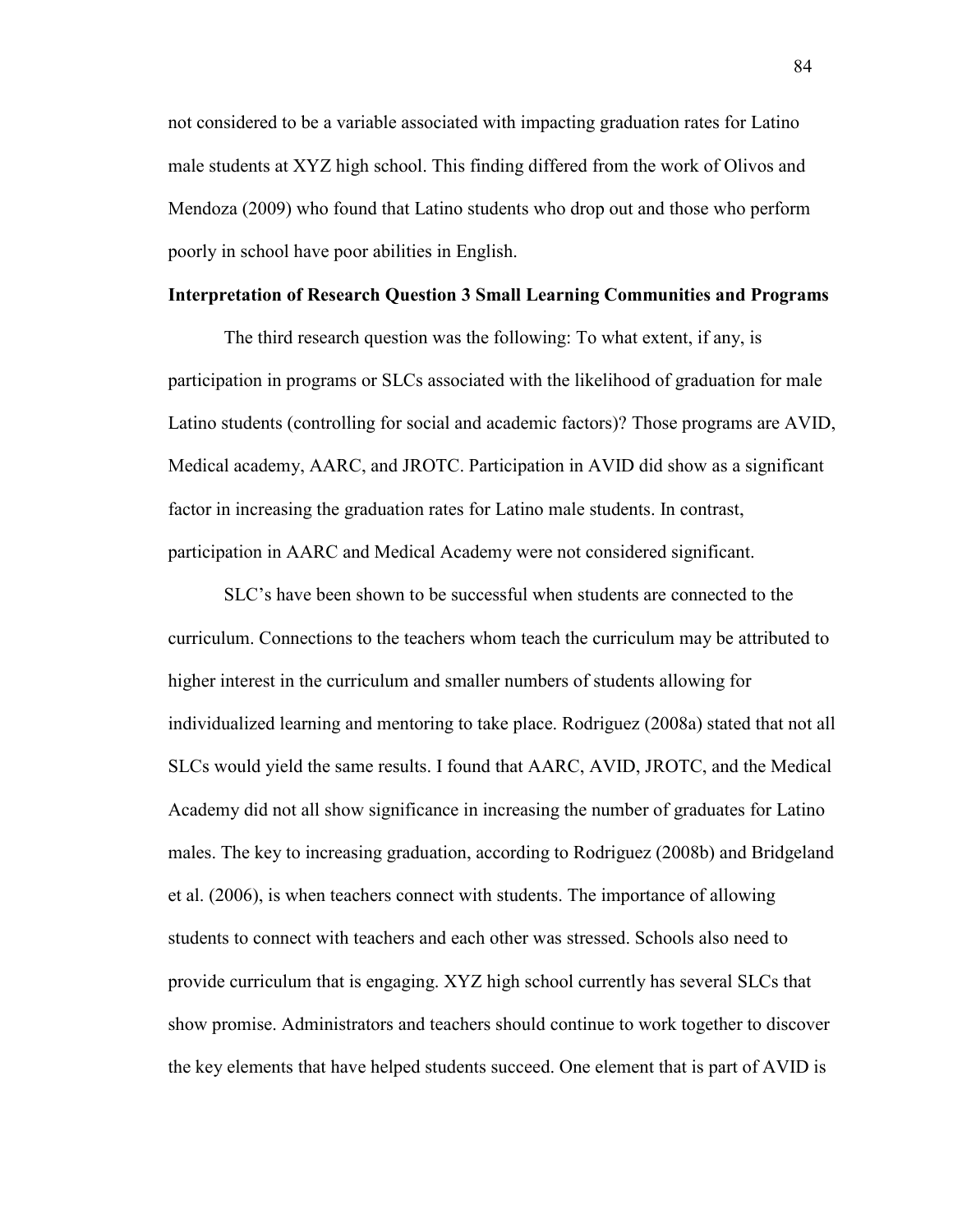developing a culture of college-ready students. The curriculum is rigorous and relevant to the students who have self-selected to be part of the community of learners (Black et al., 2008)

#### **Limitations of the Study**

Several limitations were encountered in this study. One limitation was the ability to access the data. The district involved in the study had changed their data information system. This change limited the number of years to be analyzed and, subsequently, the number of students. This limited the overall generalizability of the study to the general population. This study only included students at XYZ high school. It did not reflect data from other student populations. The data were collected for students in the graduation years 2010 and 2011. There were no comparisons or analysis performed for any other years. The results of this study were reported for Latino male students. Analysis was not performed for Latina females or any other ethnicities that attended XYZ high school. This study was limited in that it only looked at a particular population in a particular geographic location. The data generated in this study may not be generalizable to other groups in this or any other geographic location.

#### **Implications for Social Change**

The findings from this study can be used to instigate discussions of strategies to work with students who drop out from high school. I highlighted the importance for strategies that assist Latino male students in graduating from high school. I also highlighted the need for further research. The available research was limited for Latino male students.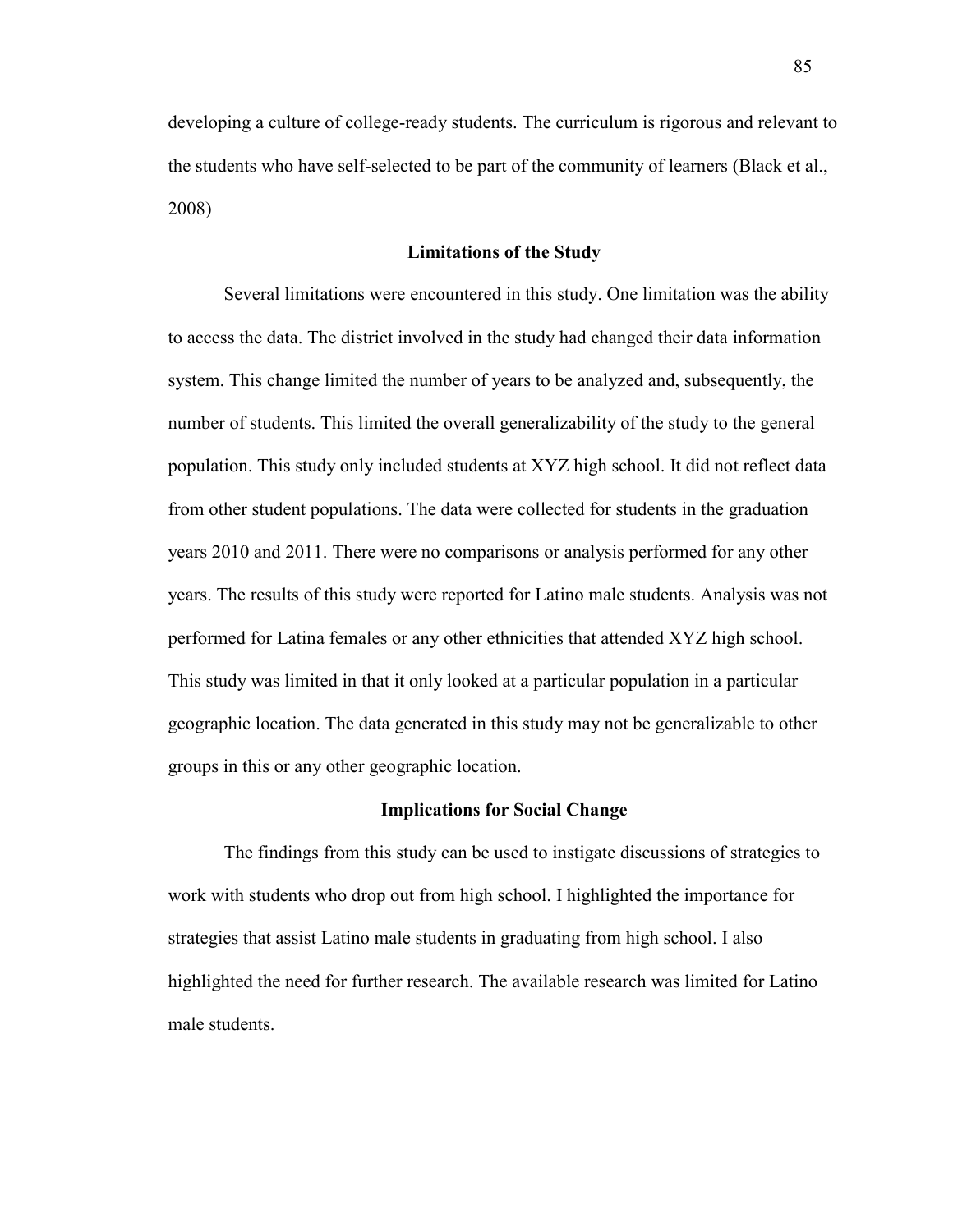Latino male students and graduation from high school in an urban school setting was the focus of this study. I examined what factors, if any, were associated with graduation. I will review the findings with the associate superintendent of the district involved. I recommend sharing the results with others involved. I will work with administrators in the district to develop strategies that will assist all students, particularly Latino male students to graduate from high school. Knowing what factors assist or serve as barriers for students' graduation will help districts make decisions to improve curriculum and programs for students. One area I would suggest emphasizing is the area of GPA. Increasing opportunities for students to relearn material or retest on material would assist students in raising their GPA. Additionally, AVID strategies may be used with all students, not just those that are in the program. With the move to Common Core curriculum many of the AVID strengths such as better note taking, built in tutorials and Socratic method of inquiry could be used to assist students' knowledge and passing of classes.

I will also enlist community groups to help the district assist students. Students who were successful and graduated may be contacted to speak to other students and inspire them. I hope these graduating students will be better able to assist their families financially. They will have more opportunities to be employed and contribute to the community. Networking in the community needs to be increased.

#### Recommendations for Action

The focus of this study was Latino male students at XYZ high school located in an urban area of southern California. The results from this study will be shared with several groups and individuals. I will share the factors shown to be significant in assisting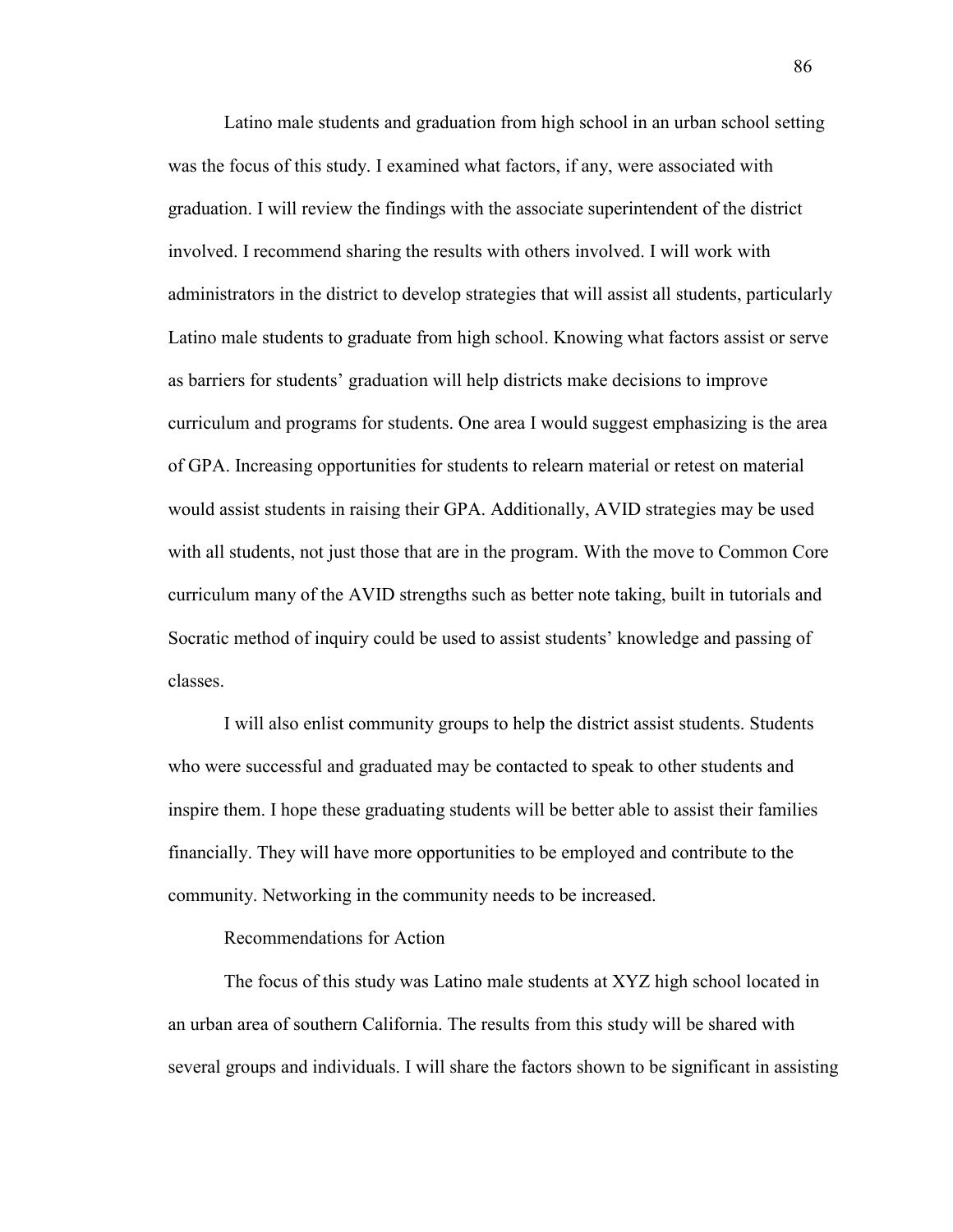Latino male students to graduate with the superintendent of the district and administrators at XYZ high school. Department chairs and teachers can help pinpoint ways to assist students in getting better grades. Alternatives to suspensions are another area that needs to be reviewed. One program that is currently in the district links a counselor with a student who has been suspended. The student serves the suspension at a different school site than the one they currently attend. This intervention could be expanded and tracked to show if it is successful with students.

## **Recommendations for Future Research**

Broadening the geographic area of the study would be a good way to enlarge the study. The inclusion of urban as well as suburban areas might help to further broaden the research base in this study. The study can also be expanded to include districts in the surrounding area that share similar demographics. Additional forms of assessments and data collection could be used to determine whether the results of this study would be replicated in another format or study.

An additional area for future research would be to gather data for Latinas to see how the results may differ. The number of young women who drop out is not as high as the number of young men. Additional reasons for dropping out may include parenting. A comparison could be made to African American and Latino male students to see which factors may be associated with graduating or leaving high school.

The district and the state of California have begun to institute career and technical curriculum connections that are associated with the Common Core. An area of interest from this study and XYZ high school are the academy connections such as medical academy and JROTC. While these academies did not show significance in association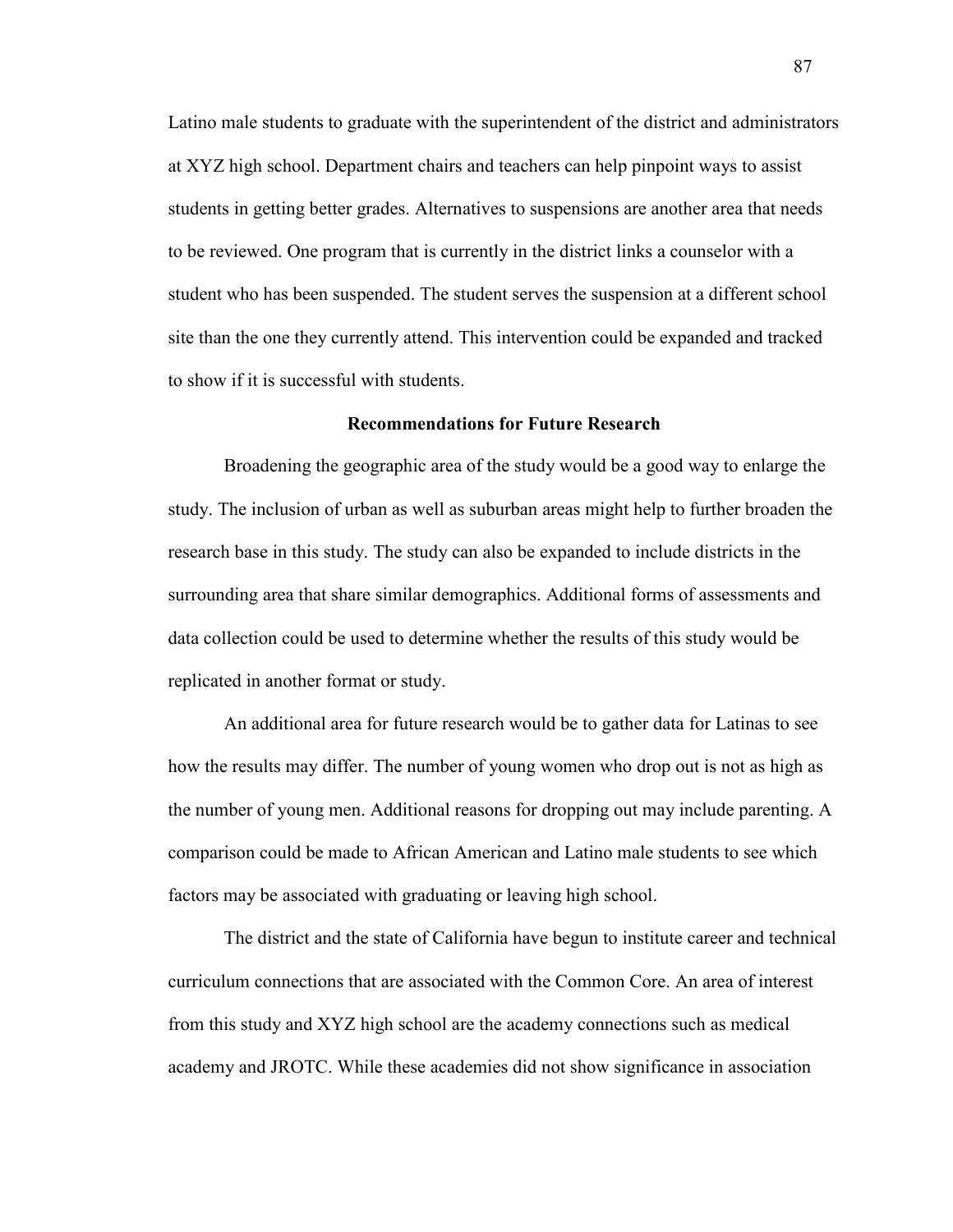with graduation it may warrant an additional look on a broader basis. Research on all of the students that participate in this academy to include Latino students would be beneficial. That may also include connections to community college programs for the medical academy.

#### **Concluding Remarks**

The purpose of this study was to examine the factors that influence graduation of Latino male students from an urban high school. The factors that showed significance were GPA, standardized tests, participation in AVID and JROTC, and number of suspensions. The results of the study indicated that several areas might contribute to increasing the numbers of Latino male students who graduate from an urban high school. Keeping students engaged and connected was Tinto's suggestion. When students are connected through SLCs like AVID, there might be an association than can increase graduation rates of students.

XYZ high school recently addressed the issue of Pathways and Linked Learning. Pathways and Linked Learning allow students to choose a career path. These programs will divide schools with more than 2,000 students into smaller academies. One of the academies is the Medical Academy that already exists at this school and is documented in this dissertation. Giving students an opportunity to connect with the school will hopefully be another avenue to keep students engaged in school. Administrators and teachers will have to work together to make these academies happen. Data collection will be needed to show the effectiveness of these programs; specifically increasing graduation rates for Latino male students. This recent trend of pathways again supports Tinto's (1997) work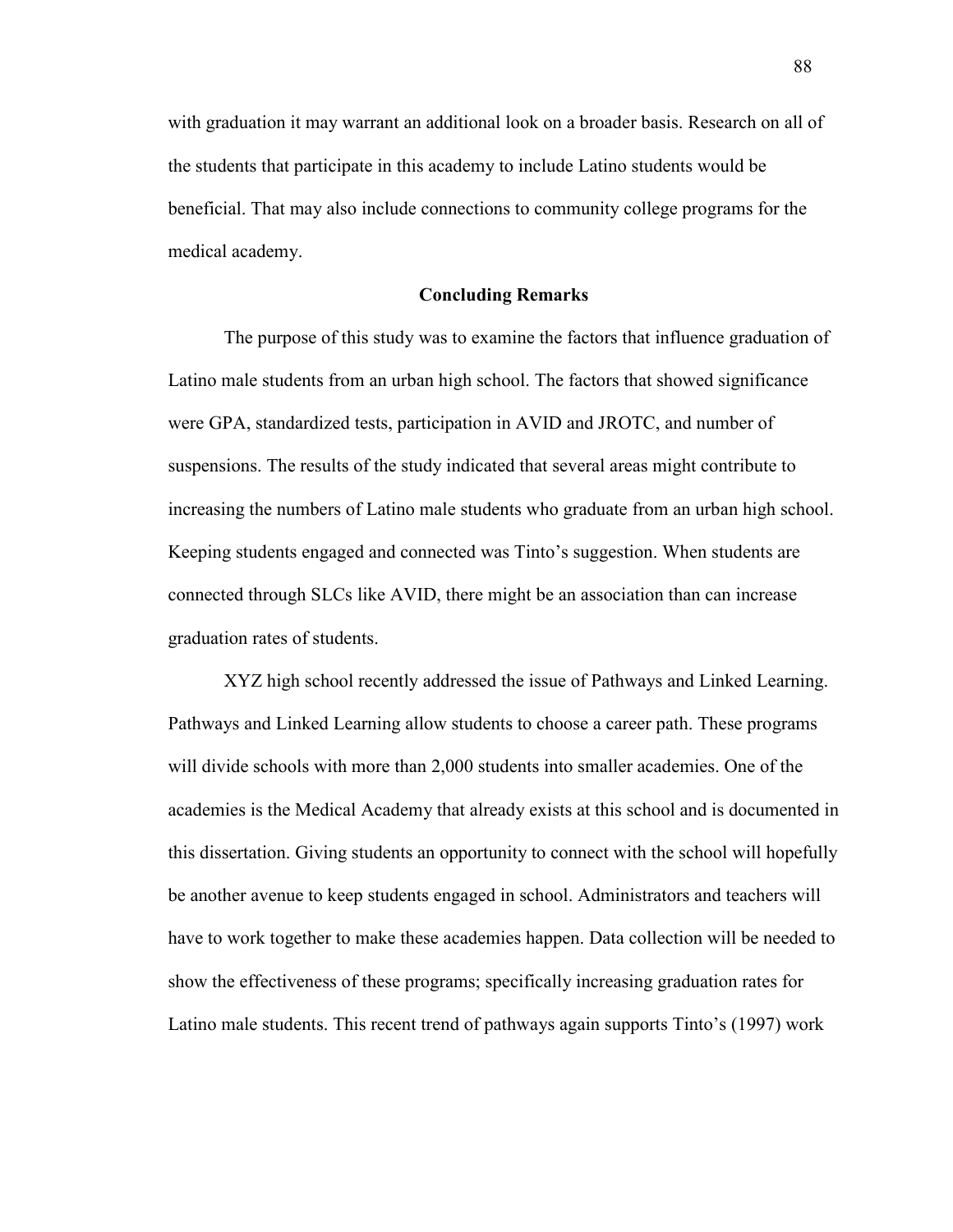regarding retaining students. The connectedness of students to programs and individuals may be strengthened when such programs are implemented.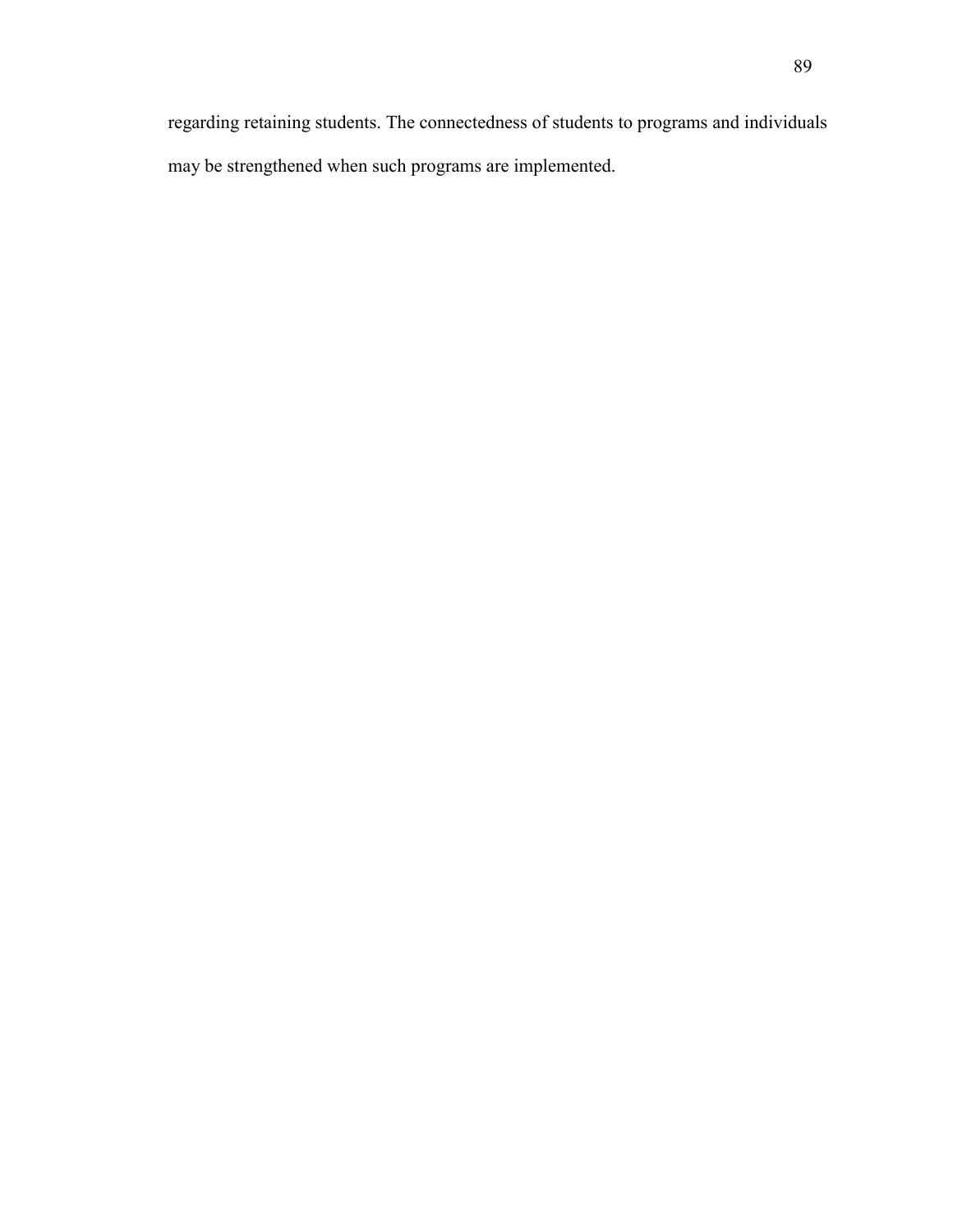#### References

Allensworth, E. M., & Easton, J. Q. (2007a). *What matters for staying on-track and graduating in Chicago public high schools: A close look at course grades, failures, and attendance in the freshman year.* Chicago, IL: University of Chicago, Consortium on Chicago School Research.https://ccsr.uchicago.edu/sites/default/files/publications/What Matters Final.pdf

Allensworth, E. M., & Easton, J. Q. (2007b). *What matters for staying on-track and graduating in Chicago public high schools: A close look at course grades, failures, and attendance in the freshman year.* Chicago, IL: University of Chicago, Consortium on Chicago School Research. Research.https://ccsr.uchicago.edu/sites/default/files/publications/What Matters Final.pdf

Allensworth, E. M., & Easton, J. Q. (2007c). *What matters for staying on-track and graduating in Chicago public high schools: A close look at course grades, failures, and attendance in the freshman year.* Chicago, IL: University of Chicago, Consortium on Chicago School Research. Research.https://ccsr.uchicago.edu/sites/default/files/publications/What Matters Final.pdf

Alonzo, V. (2008). *Predicting Latino males' persistence from high school: A model combining social and academic risk factors* (Doctoral dissertation). Available from ProQuest Dissertations and Theses database. (UMI No. 3324061)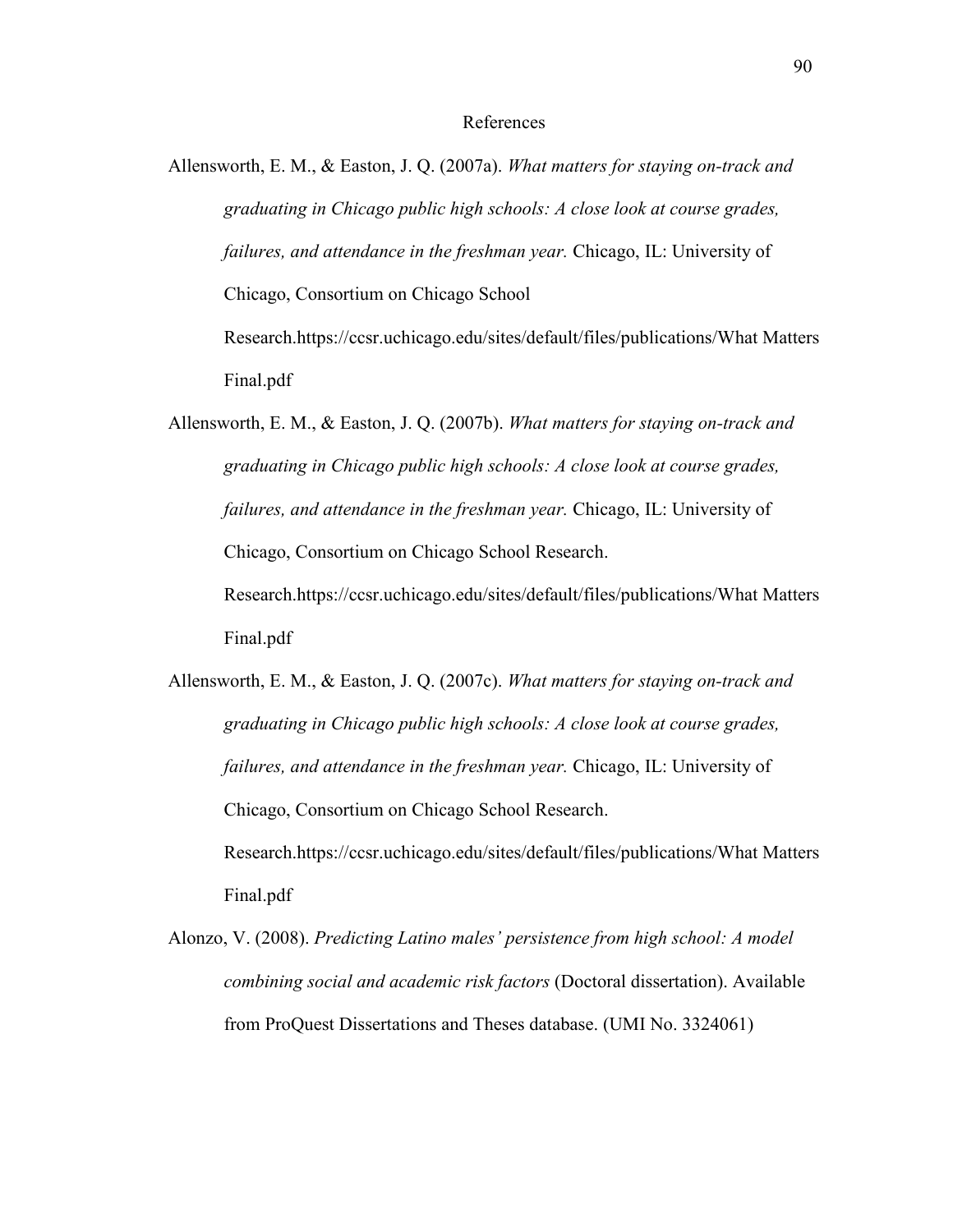- Disproportionate minority representation in suspension and expulsion in Minnesota public schools. *International Journal on School Disaffection, 7*(2), 5–20. doi:10.3200/JOER.102.2.111-124
- Archambault, I., Janoz, M., Morizot, J., & Pagani, L. (2009). Adolescent behavioral, affective, and cognitive engagement in school: Relationship to dropout. *Journal of School Health, 79,* 408–415. doi:10.1111/j.1746-1561.2009.00428.x
- Arcia, E. (2007). A comparison of elementary/K–8 and middle school suspension rates. *Urban Education, 42,* 456–469. doi:10.1177/0042085907304879
- Balfanz, R. (2009). Can the American high school become an avenue of advancement for all? *The Future of Children, 19*(1), 17–36. doi:10.1353/foc.0.0025
- Behnke, A. O., Cox, R. B., & Gonzalez, L. M. (2010). Latino students in new arrival states: Factors and services to prevent youth from dropping out. *Hispanic Journal of Behavioral Sciences, 32,* 385–409. doi:10.1177/0739986310374025
- Black, A. C., Little, C. A., McCoach, D. B., Purcell, J. H., & Siegle, D. (2008). Advancement via individual determination: Method selection in conclusions about program effectiveness. *The Journal of Educational Research, 102,* 111– 124. doi:10.3200/JOER.102.2.111-124
- Bloom, D. (2010). Programs and policies to assist high school dropouts in the transition to adulthood. *The Future of Children*, *20*(1), 89–108. doi:10.1353/foc.0.0039
- Bloomenkamp, J. (2009). Career academies as instruments of school reform and change. *Techniques: Connecting Education and Careers, 84*(8), 40–42.retrieved from Ebsco online: https://www.acteonline.org/techniques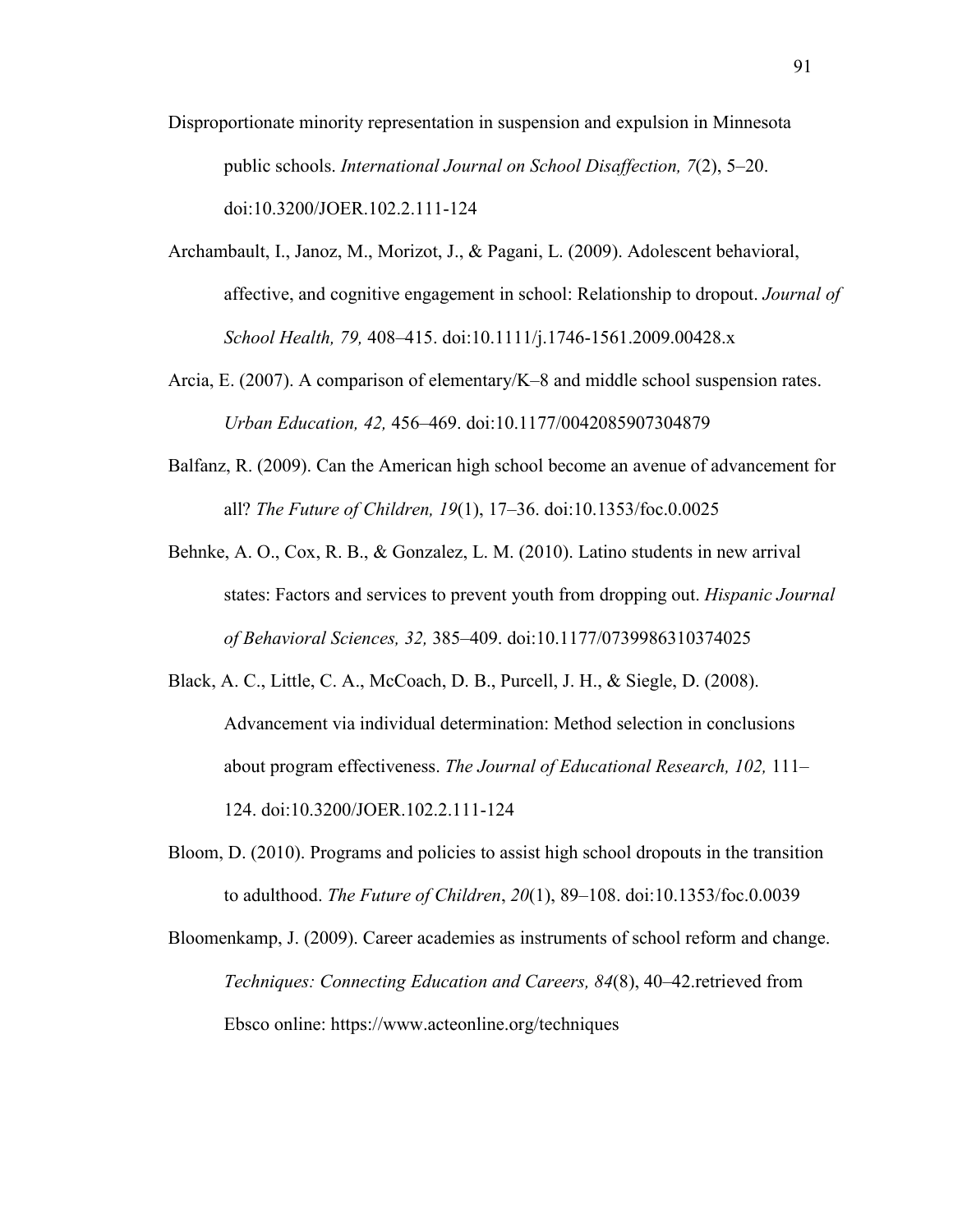- Boden, C. J., Sherman, A. C., Usry, Y., & Cellitti, A. (2009). A promising model: The Arriba program for Latino immigrant students. *International Journal of Learning, 15,* 87–198. Retrieved online. EBSCO. ijl.cgpublisher.com
- Bohon, S. A., Macpherson, H., & Atiles, J. H. (2005). Educational barriers for new Latinos in Georgia. *Journal of Latinos and Education, 4,* 43–58. doi:10.1207 /s1532771xjle0401\_4
- Bonsteel, A. (2011, August 12). State finally confronts crisis of dropouts: VIEWPOINTS. *The Sacramento Bee,* A.13. Available from ProQuest Central. (Document ID: 2423733281)
- Borjian, A. (2008). A new approach in meeting the needs of Latinos in American schools: Students' views on attending a redesigned small high school. *International Journal of Learning, 15,* 277–285 retrieved online.http://www.commongroundpublishing.com/
- Borjian, A., & Padilla, A. (2010). Voices from Mexico: How American teachers can meet the needs of Mexican immigrant students. *The Urban Review, 42,* 316–328. doi: 10.1007/s11256-009-0135-0
- Bowers, A. J. (2010). Grades and graduation: A longitudinal risk perspective to identify student dropouts. *The Journal of Educational Research, 103,* 191–207. doi:10 .1080/00220670903382970
- Bracey, G. W. (2009). Those oh, so elusive graduation rates. *Phi Delta Kappan*, *90,* 610– 611. doi:10.1177/003172170909000818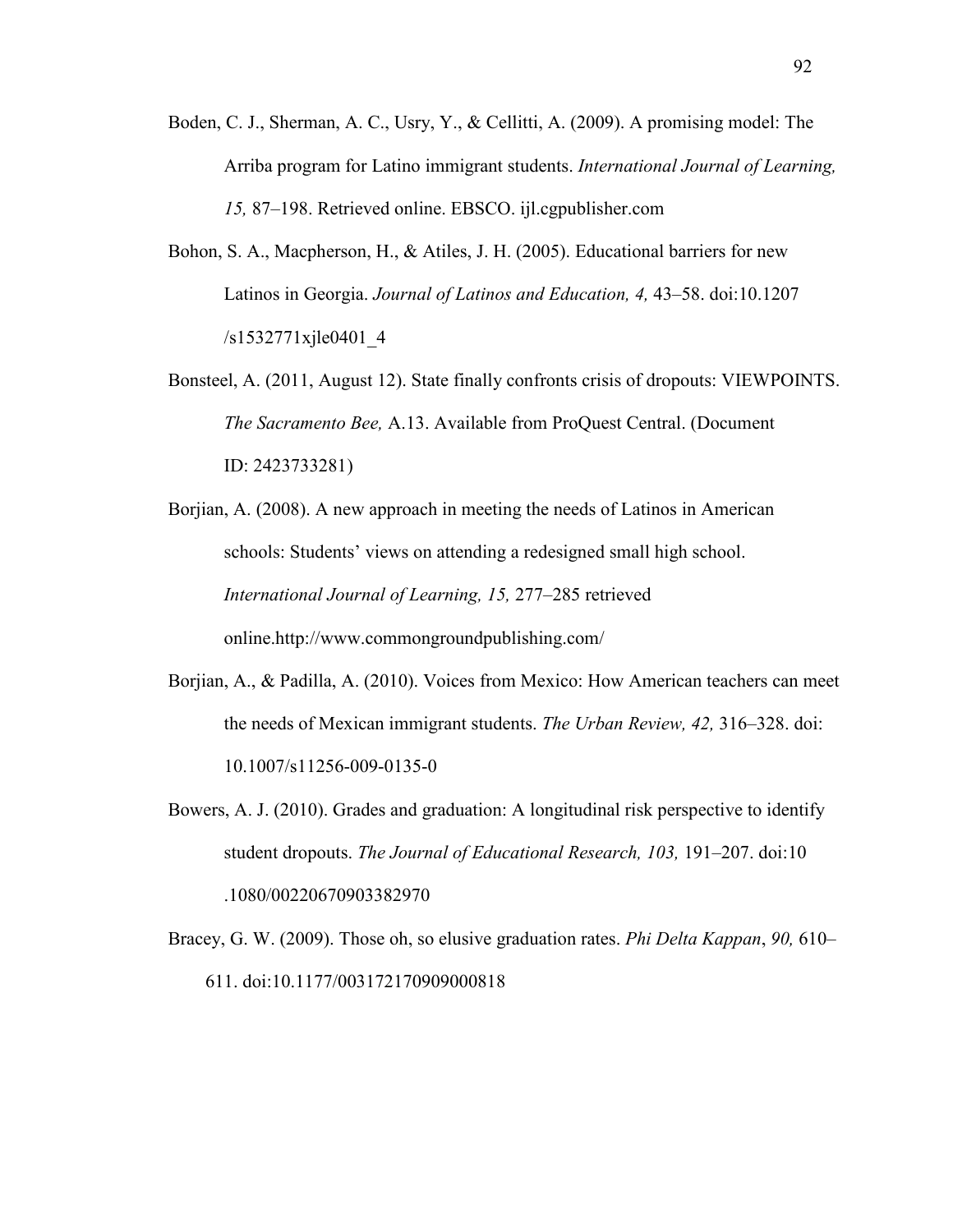- Bridgeland, J. M., DiIulio, J. J., & Balfanz, R. (2009). The high school dropout problem Perspectives of Teachers and Principals. *The Education Digest*, *75*(3), 20– 26.retrieved online http://www.eddigest.com/index.php
- Bridgeland, J. M., DiIulio, J. J., Jr., & Morison, K. B. (2006). *The silent epidemic: Perspectives of high school dropouts.* Washington, DC: Civic Enterprises. Retrieved online http://files.eric.ed.gov/fulltext/ED513444.pdf
- Briggs, A., Coleman, M., & Morrison, M. (Eds.). (2007). *Research methods in educational leadership and management.* London, England: Sage.
- Brown, T. M., & Rodriguez, L. F. (2009). School and the co-construction of dropout. *International Journal of Qualitative Studies in Education, 22, 221–242. doi:10* .1080/09518390802005570
- Caison, A. L. (2007). Analysis of institutionally specific retention research: A comparison between survey and institutional database methods. *Research in Higher Education, 48,* 435–451. doi:10.1007/s11162-006-9032-5
- California Department of Education. (2007). *2007 Adequate yearly progress report information guide.* Retrieved from http://www.cde.ca.gov/ta/ac/ay/documents /infoguide07.pdf

California Department of Elementary and Secondary, E. (2010). California Public School Accountability Report. 2009-10 School Year. *California Department Of Elementary And Secondary Education.* Retrieved from

http://www.cde.ca.gov/ta/ac/ay/documents/infoguide07.pdf

California Department of Education, (2009). California Basic Education Data System(CBEDS) retrieved online at http://www.cde.ca.gov/ds/sd/sd/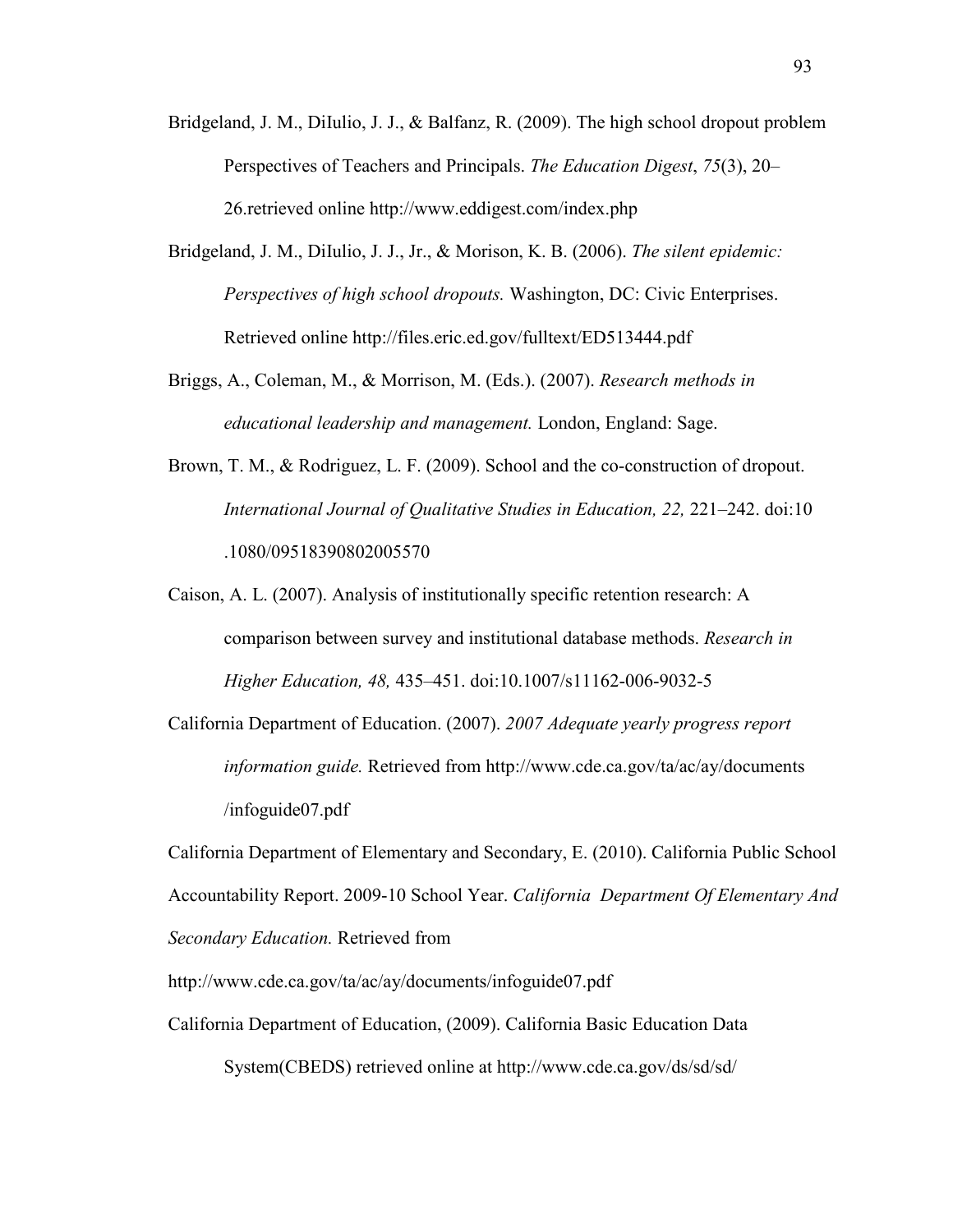- California Department of Education. (2012). *Dropouts by ethnic designation by grade*. Retrieved from http://dq.cde.ca.gov/dataquest/DropoutReporting /GradeEth.aspx ?cDistrictName=State&cCountyCode=00&cDistrictCode=0000000 &cSchoolCode=0000000&Level=State&TheReport=GradeEth&ProgramName =All&cYear=200809&cAggSum=StTotGrade&cGender=B retrieved online at http://www.cde.ca.gov/ds/sd/sd/ July 2014.
- California Department of Education, (2011). California Basic Education Data System (CBEDS) retrieved online at http://www.cde.ca.gov/ds/sd/sd/ June 2011.
- California Department of Education, (2014) High School Graduation Requirements Requirements for high school graduation and university admission. Retrieved online http://www.cde.ca.gov/ci/gs/hs/hsgrgen.asp
- Cammarota, J. (2007). A social justice approach to achievement: Guiding Latina/o students toward educational attainment with a challenging, socially relevant curriculum. *Equity & Excellence in Education, 40*, 87–96. doi:10.1080 /10665680601015153
- Campbell, D. T. (2009). *Predicting student of color persistence. A conceptual model using student, institutional, and environmental characteristics* ( doctoral dissertation). Capella University, Minneapolis, MN. Available from ProQuest Dissertations and Theses database. (UMI No. 3387209)

Caroleo, M. (2014). An Examination of the Risks and Benefits of Alternative Education. *Relational Child & Youth Care Practice*, *27*(1), 35-46. Retrieved online EBSCO http://www.cyc-net.org/journals/journals-index.html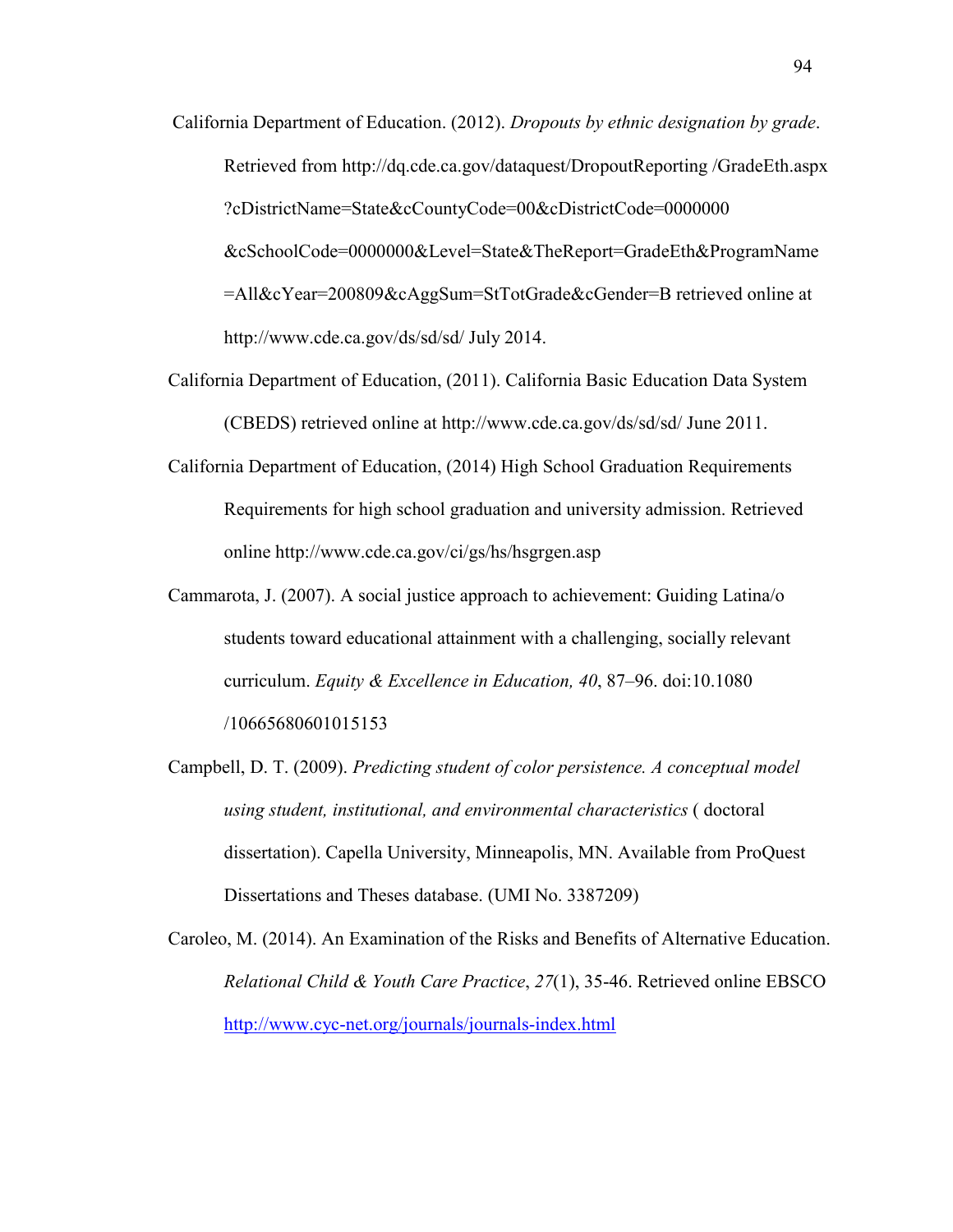Carpenter, D. M., II, & Ramirez, A. (2007). More than one gap: Dropout rate gaps between and among Black, Hispanic, and White students. *Journal of Advanced Academics, 19,* 32–64. Retrieved online from EBSCO.

http://www.eric.ed.gov/contentdelivery/servlet/ERICServlet?accno=EJ786605

- Carr, S. (2014). Credit Recovery Hits the Mainstream. *Education Next*, *14*(3), 30-36. Retrieved online EBSCO http://educationnext.org/
- Cech, S. J. (2008). Career education urged to lower dropout rate. *Education Week, 27*(38), 5–22.Retrieved online http://www.edweek.org
- Chapman, C., Laird, J., & KewalRamani, A. (2010). *Trends in high school dropout and completion rates in the United States: 1972–2008: Compendium Report* (NCES 2011-2012). Washington, DC: U.S. Department of Education.

doi:10.1037/e482162008-001

- Chapman, C., Laird, J., & KewalRamani, A. (2010a). *Trends in high school dropout and completion rates in the United States: 1972–2008: Compendium Report* (NCES 2011-2012). Washington, DC: U.S. Department of Education. doi:10.1037/e482162008-001
- Chee, C. L. (2009). *Academic persistence of Native American undergraduate students*. Arizona State University, Tempe. Available from ProQuest Dissertations and Theses database. (UMI No. 3339565)
- Colon, Y., & Sanchez, B. (2010). Explaining the gender disparity in Latino youth's education: Acculturation and economic value of education. *Urban Education, 45,* 252–273. doi:10.1177/0042085908322688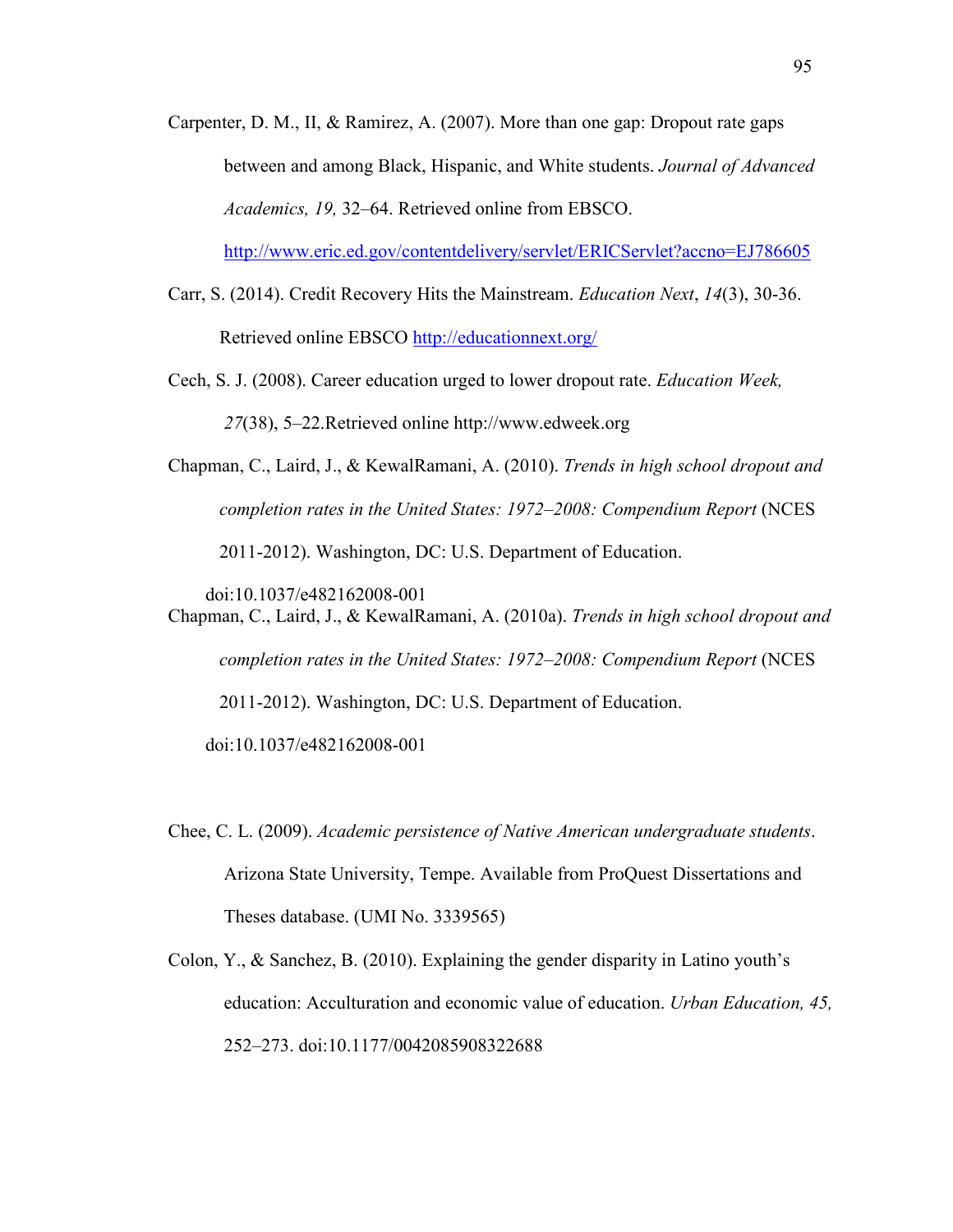- Conchas, G. Q., & Clark, P. A. (2002). Career academies and urban ethnic minority schooling: Forging optimism despite limited opportunity. *Journal of Education for Students Placed at Risk, 7,* 287–311. doi:10.1207/S15327671ESPR0703\_1
- Creswell, J. W. (2003). *Research design: Qualitative, quantitative, and mixed methods approaches* (2nd ed.). Thousand Oaks, CA: Sage.
- Crosling, G., Heagney, M., & Thomas, L. (2009). Improving student retention in higher education: Improving teaching and learning. *Australian Universities' Review, 51*(2), 9–18.retrieved online

http://www.eric.ed.gov/contentdelivery/servlet/ERICServlet?accno=EJ864028

- Darling-Hammond, L. (2006). No Child Left Behind and high school reform. *Harvard Educational Review, 76,* 642–667.Retrieved online Google Scholar hepg.org/herhome/home
- David, J. L. (2008). What research says about small learning communities. *Educational Leadership*, (8), 84-85.Retrieved online Google Scholar http://www.ascd.org/publications/educational-leadership/archived-issues.aspx
- Dynarski, M., Clarke, L., Cobb, B., Finn, J., Rumberger, R., & Smink, J. (2008). *Dropout prevention.* Washington, DC: U.S. Department of Education, Institute of Education Sciences. Retrieved from http://ies.ed.gov/ncee /wwc/practiceguide.aspx?sid=9
- Engstrom, C., & Tinto, V. (2008). Access without support is not opportunity. *Change*, *40*(1), 46–50. doi:10.3200/CHNG.40.1.46-50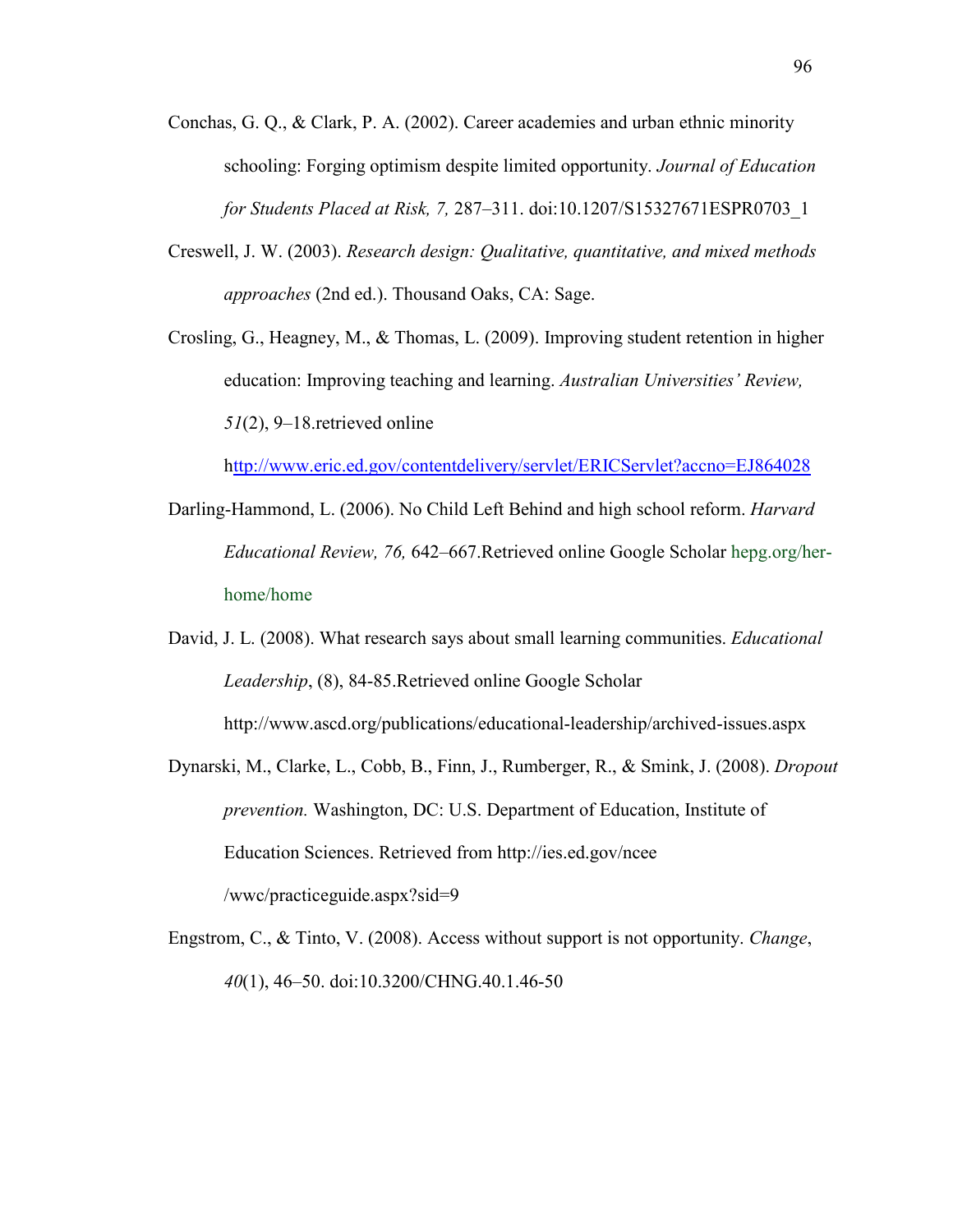- Esparza, P., & Sánchez, B. (2008). The role of attitudinal familism in academic outcomes: A study of urban, Latino high school seniors. *Cultural Diversity & Ethnic Minority Psychology, 14,* 193–200. doi:10.1037/1099-9809.14.3.193
- Fabry, D. L. (2010). Combining research-based effective teacher characteristics with effective instructional strategies to influence pedagogy. *Journal of Research in Innovative Teaching, 3,* 24–32. Retrieved online EBSCO http://www.nu.edu/OurPrograms/ResearchCouncil/
- Fleischman, S., & Heppen, J. (2009). Improving low-performing high schools: Searching for evidence of promise. *The Future of Children, 19*(1), 105–133. doi:10.1353/foc .0.0021
- Funk, R. C. (2002). Developing leaders through high school Junior ROTC: Integrating theory with practice. *Journal of Leadership Studies, 8*(4), 43–53. doi:10.1177 /107179190200800404
- Garcia, G., Palacios, J., & Evans, C. (2010). ¿La escuela hace la diferencia? *Revista Mexicana De Investigación Educativa*, *15*(44), 197-225. Retrieved online from http://www.comie.org.mx/RME/presentacíon.html
- Garza, R., Ovando, M. N., & Seymour, C. E. (2010). Latino and White students' perceptions of teacher behaviors that convey caring: Do gender and ethnicity matter? *Current Issues in Education, 13*(1), 1–29. Retrieved online Google Scholar Retrieved from http://cie.asu.edu/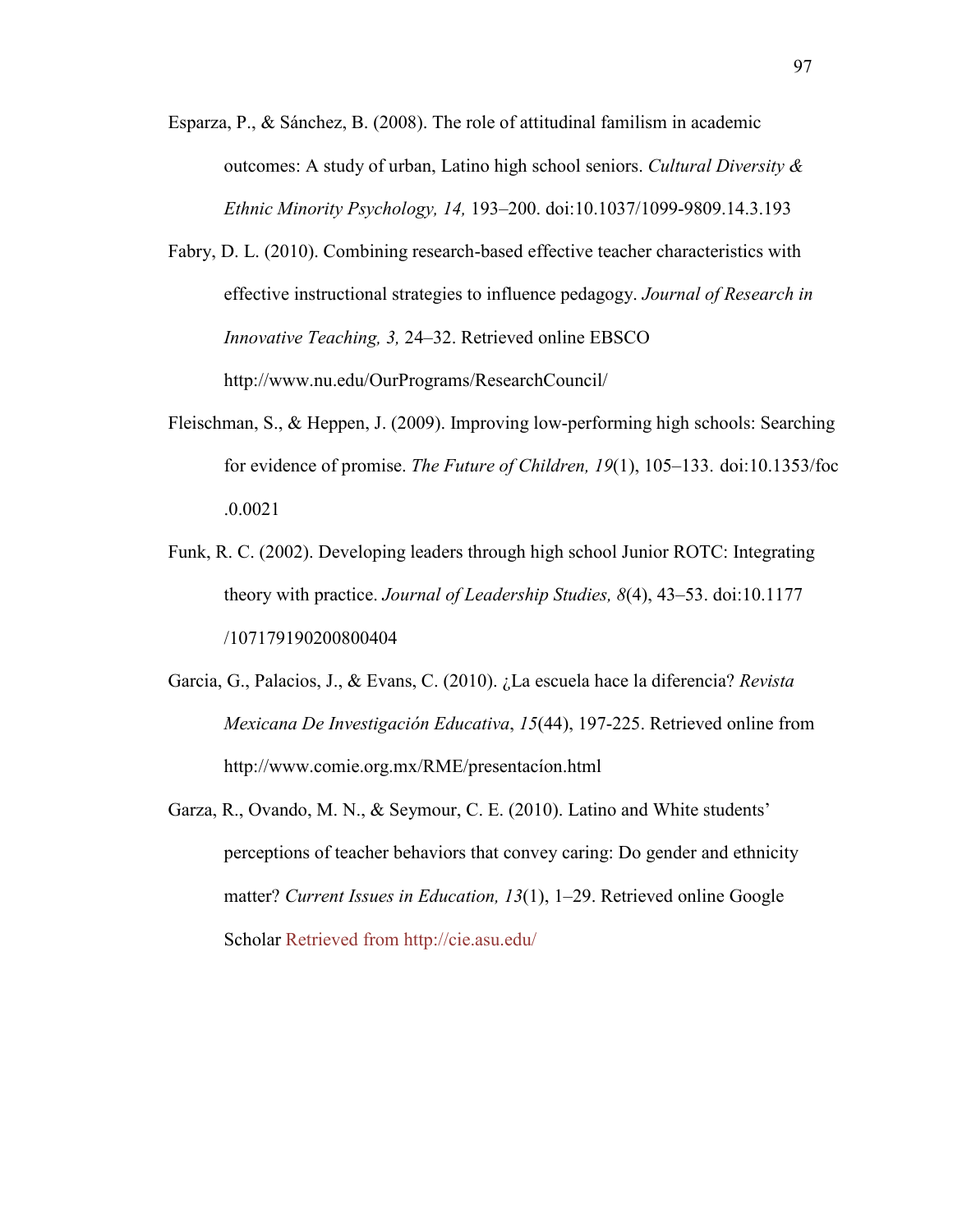Gebhard, M., & Willett, J. (2008). Supporting teacher learning and the academic literacy development of ELLs in changing times. *Journal of Staff Development*, *29*(1), 41– 45. Retrieved online Google Scholar

http://learningforward.org/publications/jsd#.VIZkd9bHIlY

- Giambo, D. A. (2010). High-stakes testing, high school graduation, and limited English proficient students: A case study. *American Secondary Education, 38*(2), 44–56. Retrieved online. http://www.ashland.edu/academics/education/ase/links.html
- Gravetter, F. J., & Wallnau, L. B. (2005). *Essentials of statistics for the behavioral sciences* (6th ed.). Belmont, CA: Thompson/Wadsworth.
- Guiffrida, D. (2006). Toward a cultural advance of Tinto's theory. *The Review of Higher Education, 29,* 451–472. doi:10.1353/rhe.2006.0031
- Gunn, T. M., Chorney, D. W., & Poulsen, J. C. (2009). High school completion: A comprehensive review of projects directed toward keeping students in school. *Journal of At-Risk Issues, 15*(1), 17–24. Retrieved online. http://files.eric.ed.gov/fulltext/EJ861120.pdf
- Halgunseth, L. C., Ispa, J. M., & Rudy, D. (2006). Parental control in Latino families: An integrated review of the literature. *Child Development, 77,* 1282–1297. doi:10 .1111/j.1467-8624.2006.00934.x
- Harris, D. N., & Herrington, C. D. (2006). Accountability, standards, and the growing achievement gap: Lessons from the past half-century. *American Journal of Education, 112,* 209–238. doi:10.1086/498995
- Hea-Jin, L., Özgün-Koca, S., & Cristol, D. (2011). An analysis of high school transformation effort from an outcome perspective. *Current Issues In Education*,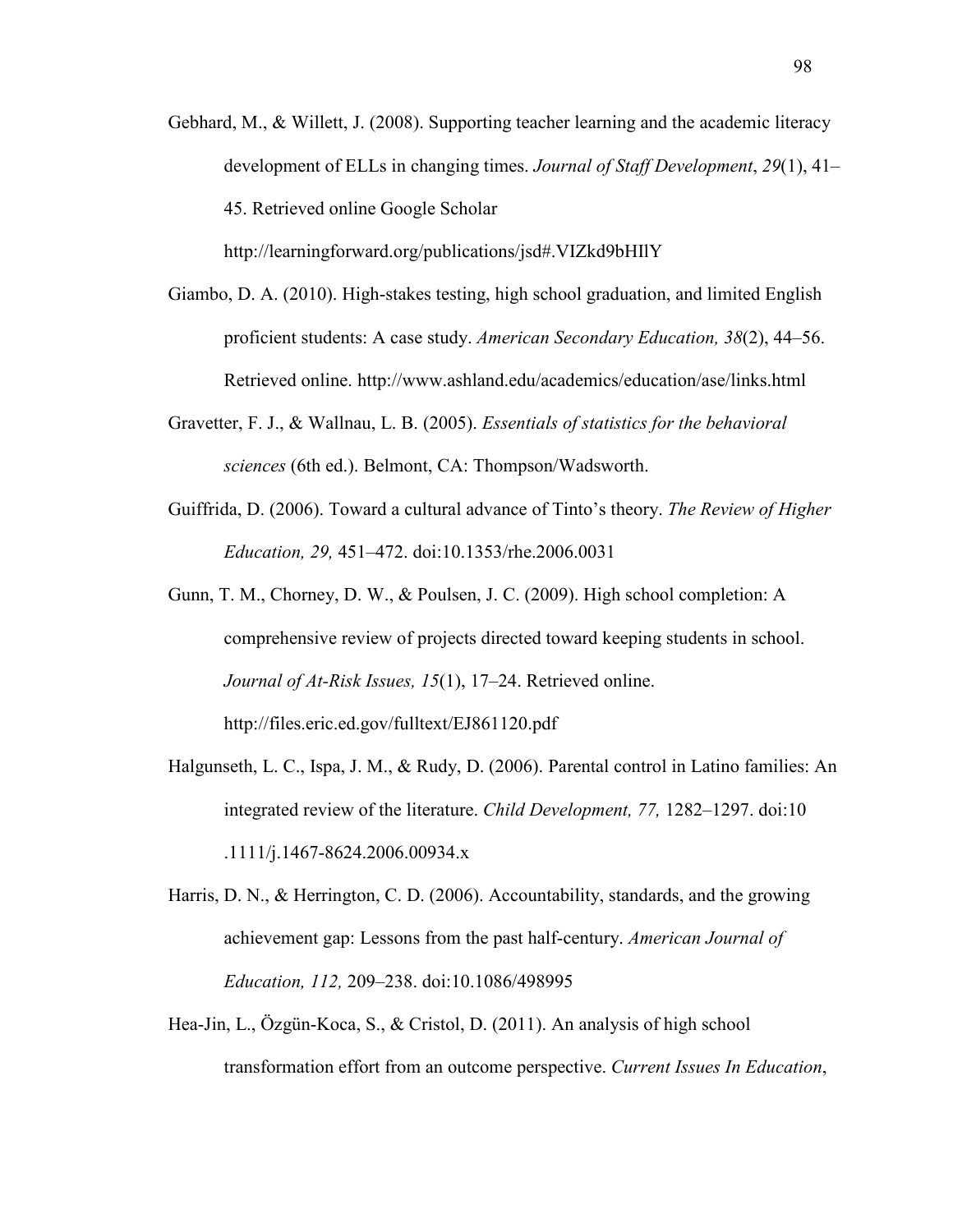*14*(1), 1–32.Retrieved from http://cie.asu.edu/ojs/index.php/cieatasu/article/view/

- Hemelt, S. W., & Marcotte, D. E. (2013). High School Exit Exams and Dropout in an Era of Increased Accountability. *Journal Of Policy Analysis And Management*, *32*(2), 323-349 http://dx.doi.org.ezp.waldenulibrary.org/10.1002/pam.21688
- Hemmer, L. (2009). *Critical analysis of "at-risk" policy discourse: Implications for administrators and teachers* (Doctoral dissertation). Available from ProQuest Dissertations and Theses database. (UMI No. 3384247)
- Henry, C. S., Merten, M. J., & Plunkett, S. W. (2008). Neighborhood, parenting, and adolescent factors and academic achievement in Latino adolescents from immigrant families. *Family Relations, 57,* 579–590. doi:10.1111/j.1741-3729 .2008.00524.x
- Hickman, G. P., Bartholomew, M., Mathwig, J., & Heinrich, R. S. (2008). Differential developmental pathways of high school dropouts and graduates. *The Journal of Educational Research, 102,* 3–14. doi:10.3200/JOER.102.1.3-14
- Hill, N. E., & Torres, K. (2010). Negotiating the American dream: The paradox of aspirations and achievement among Latino students and engagement between their families and schools. *Journal of Social Issues, 66,* 95–112. doi:10.1111/j .1540-4560.20 09.01635.x
- Holmes, C. (2006). Low test scores + high retention rates = more dropouts. *Kappa Delta Pi Record, 42,* 56–58. Retrieved from EBSCO online: http://www.kdp.org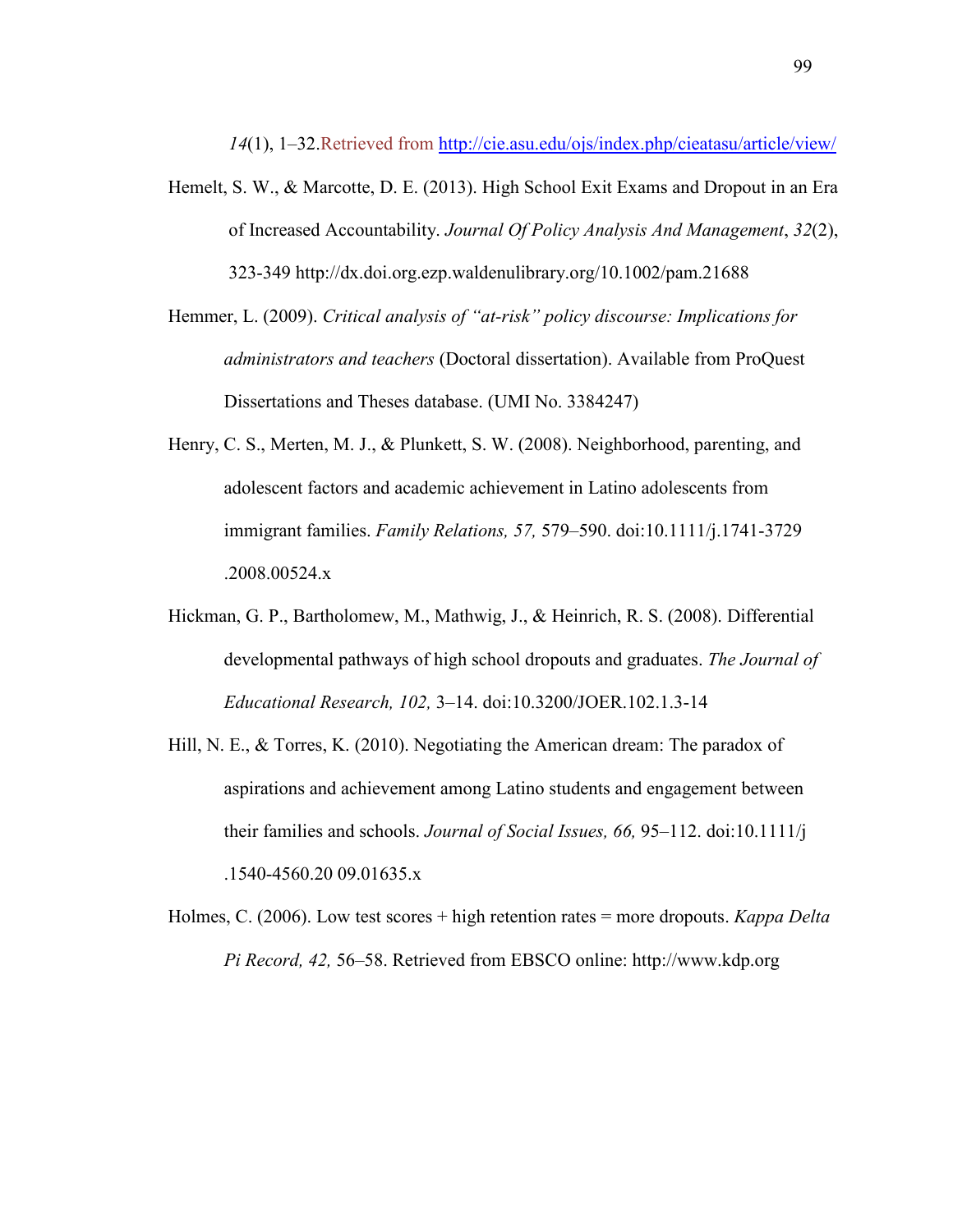- Hyslop, A. (2009). The role of career academies in education improvement. *Techniques: Connecting Education and Careers, 84*(6), 32–35.Retrieved online. https://www.acteonline.org
- Kuo, V. (2010). Transforming American high schools: Possibilities for the next phase of high school reform. *Peabody Journal of Education, 85,* 389–401. doi:10.1080 /0161956X.2010.491709
- Kupchik, A., & Ellis, N. (2008). School discipline and security: Fair for all students. *Youth & Society, 39,* 549–574. doi:10.1177/0044118X07301956
- Laird, J., Cataldi, E., KewalRamani, A., Chapman, C., & National Center for Education Statistics, (2008). *Dropout and completion rates in the United States: 2006. Compendium report* (NCES 2008-053). Washington, DC: National Center For Education Statistics.doi:10.1037/e482162008-001
- Levine, T. H. (2010). What research tells us about the impact and challenges of smaller learning communities. *Peabody Journal Of Education, 85,* 276–289. doi:10.1080 /0161956X.2010.491431
- Lys, D. B. (2009). Supporting high school graduation aspirations among Latino middle school students. *RMLE Online, 33*(3), 1–12. Retrieved from http://www.nmsa.org /portals/0/pdf/publications/RMLE/rmle\_vol33\_no3.pdf
- Marx, S. (2008). Popular White teachers of Latina/o kids: The strengths of personal experiences and the limitations of Whiteness. *Urban Education, 43,* 29–67. doi:10 .1177/0042085907306959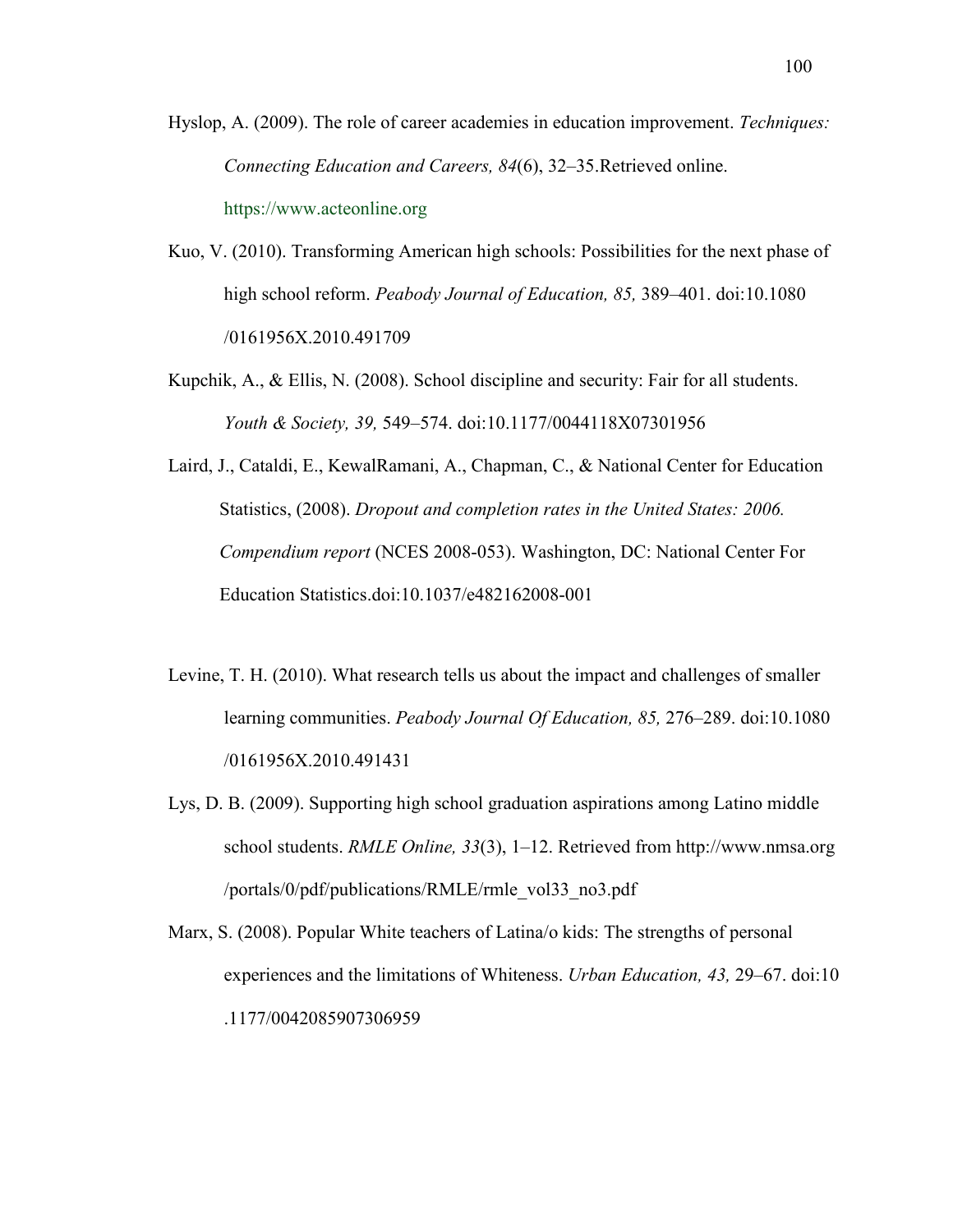- McAndrews, T., & Anderson, W. (2002). *ED461915 2002-01-00 Schools within schools. Eric Digest* (ED461915). Retrieved from http://www.eric.ed.gov: 80/PDFS /ED461915.pdf
- McNeil, L. M., Coppola, E., Radigan, J., & Vasquez Heilig, J. (2008). Avoidable losses: High-stakes accountability and the dropout crisis. *Education Policy Analysis Archives, 16*(3), 1–48.Retrived from

:http://www.eric.ed.gov/contentdelivery/servlet/ERICServlet?accno=EJ800872

- Meagher, J. (2010). *Determining relationships between predictive factors of high school dropout and student engagement* (Doctoral dissertation). Available from ProQuest Dissertations and Theses database. (UMI No. 3412536)
- Menken, K. (2010). NCLB and English language learners: Challenges and consequences. *Theory Into Practice, 49,* 121–128. doi:10.1080/00405841003626619
- Metz, S. (2010). Closing the achievement gap. *The Science Teacher, 77*(3), 6. Retrieved from http://learningcenter.nsta.org/product\_detail.aspx? Id=10.2505/4/tst10\_077  $-03\_6$
- Mishel, L., & Roy, J. (2006). Accurately assessing high school graduation rates. *Phi Delta Kappan, 88,* 287–292. doi:10.1177/003172170608800408
- Monrad, M. (2007). *High school dropout: A quick stats fact sheet. National High School Center* (ED501066). Retrieved from http://www.eric.ed.gov:80/PDFS/ED501066
- Nayor, G. J. (2009). *Predictors of student persistence: Student satisfaction and aspects of the residential environment* (Doctoral dissertation). Available from ProQuest Dissertations and Theses database. (UMI No. 3400828)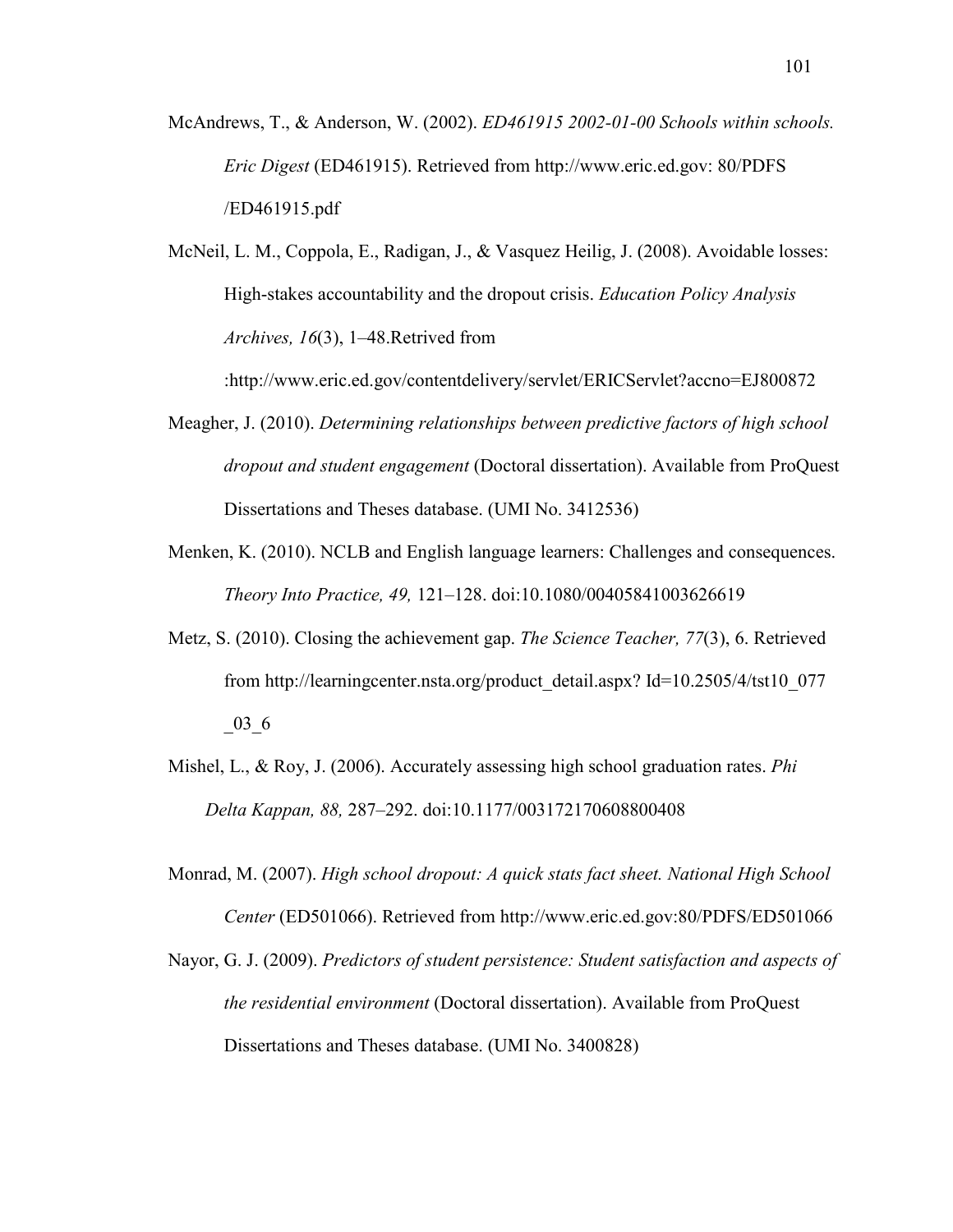Nesman, T. M. (2007). A participatory study of school dropout and behavioral health of Latino adolescents*: The Journal of Behavioral Health Services and Research, 4,* 414–430. doi:10.1007/s11414-007-9082-2

No Child Left Behind Act, 20 U.S.C. §§ 6301 et seq (2001).

- Olatunji, A. N. (2005). Dropping out of high school among Mexican-origin youths: Is early work experience a factor? *Harvard Educational Review, 75,* 286–305. Retrieved online: http://hepg.org/her-home/home
- Olivos, E. M., & Mendoza, M. (2009). Immigration and educational inequity: An examination of Latino immigrant parents' inclusion in the public school context.  *Journal of Latino/Latin American Studies, 3*(3), 38–

53.doi:10.1080/15562948.2010.501301

- Pascarella, E. T., Wolniak, G., Pierson, C., & Terenzini, P. T. (2003). Experiences and outcomes of first generation students in community colleges. *Journal of College Student Development, 44,* 420–429. doi:10.1353/csd.2003.0030
- Payne, R. K. (1996). *A framework for poverty.* Highlands, TX: aha! Process.
- Peguero, A. A., & Shekarkhar, Z. (2011). Latino/a student misbehavior and school punishment. *Hispanic Journal of Behavioral Sciences, 33,* 54–70. doi:10.1177 /0739986310388021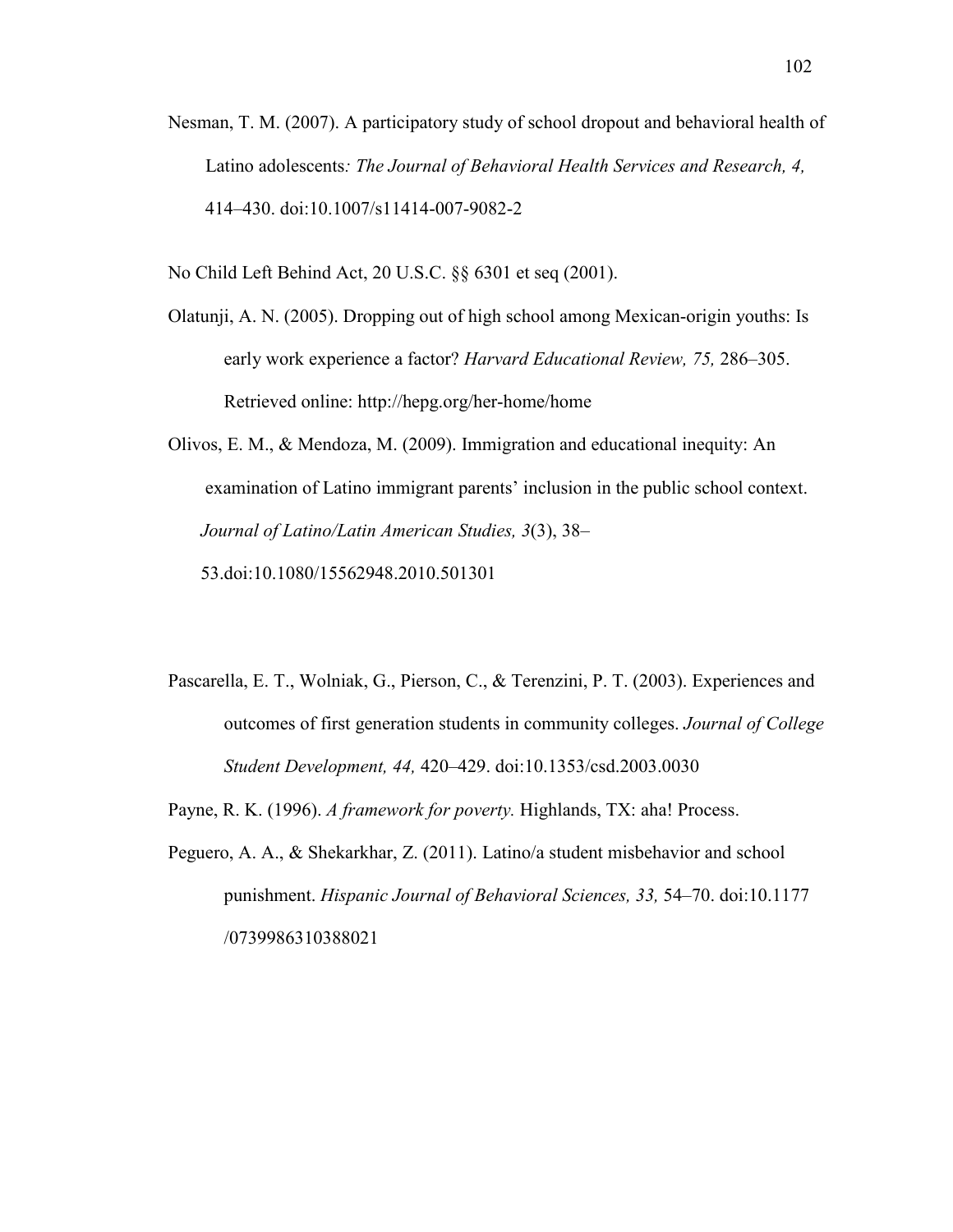- Pitch, L., Marchand, G., Hoffman, B. H., & Lewis, A. (2006). *AVID effectiveness study: Advancement via individual determination program.* Las Vegas, NV: Research & School Improvement, Clark County School District. Retrieved online. http://ccsd.net/resources/assessment-accountability-research-schoolimprovement-division/pdf/research/avid-effectiveness-study-oct-2006.pdf
- Plank, S. B., DeLuca, S., & Estacion, A. (2008). High school dropout and the role of career and technical education: A survival analysis of surviving high school. *Sociology of Education, 81,* 345–370. doi:10.1177/003804070808100402
- Quint, J. (2008). Lessons from Leading Models. *Educational Leadership*, *65*(8), 64-68.
- Ream, R. K., & Rumberger, R. W. (2008). Student engagement, peer social capital, and school dropout among Mexican American and non-Latino White students. *Sociology of Education, 81,* 109–139. doi:10.1177/003804070808100201
- Reames, E. H., Anekwe, O., Wang, C., & Witte, J. E. (2011). Honors program learning community outcomes among first-year university students. *Research In Higher Education Journal*, *11,* 1–16. Retrieved online from Google Scholar. http://www.w.aabri.com/manuscripts/11781.pdf
- Reason, R. D. (2009). An examination of persistence research through the lens of a comprehensive conceptual framework. *Journal of College Student Development, 50,* 659–682. doi:10.1353/csd.0.0098
- Reio, T. G., Jr., Marcus, R. F., & Sanders-Reio, J. (2009). Contribution of student and instructor relationships and attachment style to school completion. *Journal of Genetic Psychology, 170,* 53–71. doi:10.3200/GNTP.170.1.53-72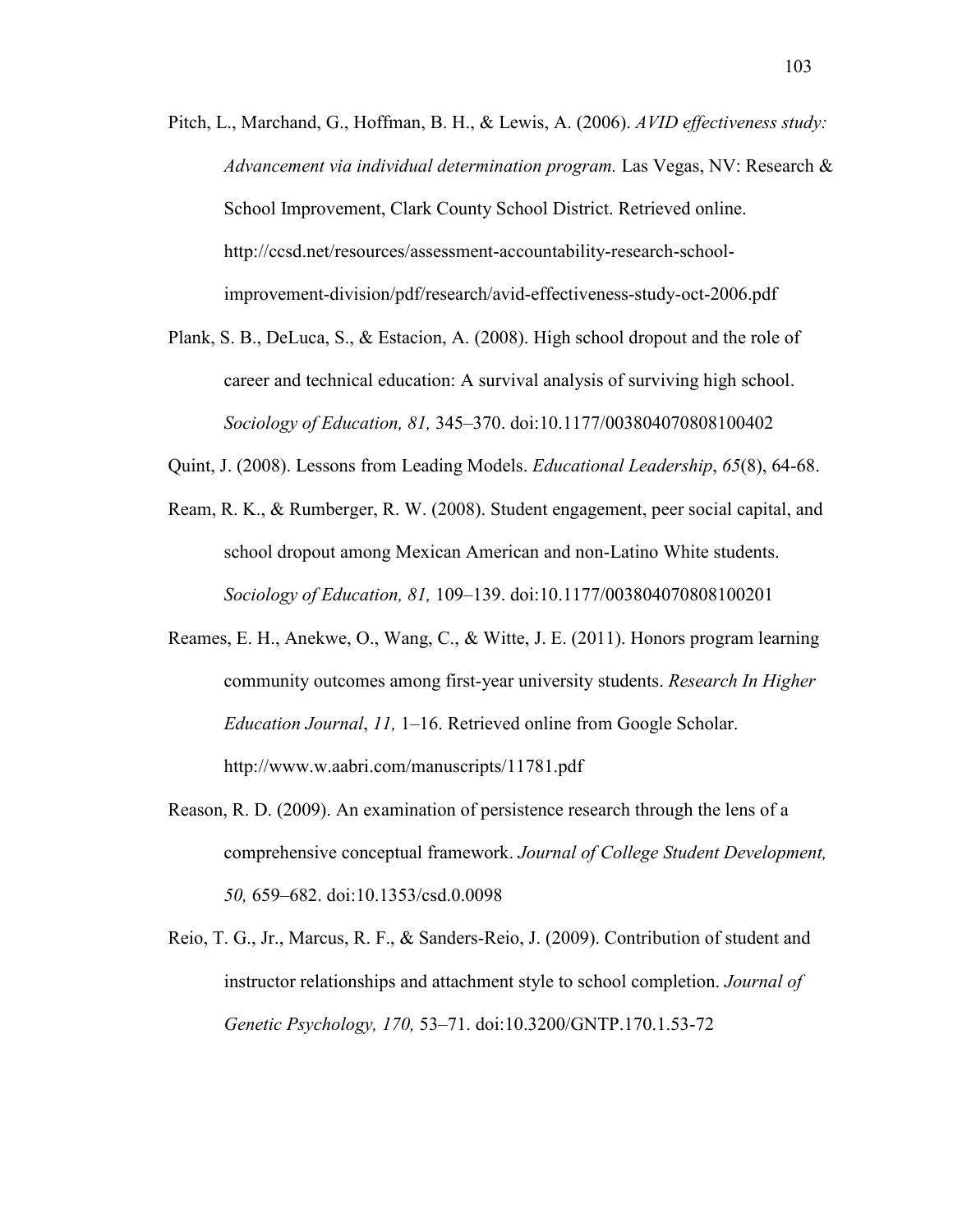- Rodriguez, L. F. (2008a). Latino school dropout and popular culture: Envisioning solutions to a pervasive problem. *Journal of Latinos and Education, 7,* 258–264. doi:10.1080/15348430802100402
- Rodriguez, L. F. (2008b). Teachers know you can do more: Understanding how school cultures of success affect urban high school students. *Educational Policy, 22,*  758–780. doi:10.1177/0895904807307070
- Rodriguez, L. F., & Conchas, G. Q. (2009). Preventing truancy and dropout among urban middle school youth: Understanding community-based action from the student's perspective. *Education and Urban Society, 41,* 216–247. doi:10.1177 /0013124508325681
- Rumberger, R. W., & Arellano, B. (2007). *Student and school predictors of high school graduation in California* (California Dropout Research Report #5). Santa Barbara: University of California, Santa Barbara. Retrieved online Google Scholar.http://cdrp.ucsb.edu/researchreport5.pdf
- Rumberger, R. W., Ghatak, R., Poulos, G., Ritter, P. L., & Dornbusch, S. M. (1990). Family influences on dropout behavior in one California high school. *Sociology of Education, 63,* 283–299. doi:10.2307/2112876
- Saddler, S., Tyler, T. G., Maldonado, C., Cleveland, R., & Thompson, L. K. (2011). Connecting dropouts to career pathways. *Reclaiming Children and Youth*, *20*(2), 37–39. Retrieved online from EBSCO: http://www.reclaiming.com
- Schmidt, R. (2003). 122 JROTC students from different high schools out-do 766 typical high school students on personal development. *Education, 123,* 665–667. Retrieved online from EBSCO http://www.projectinnovation.biz/index.html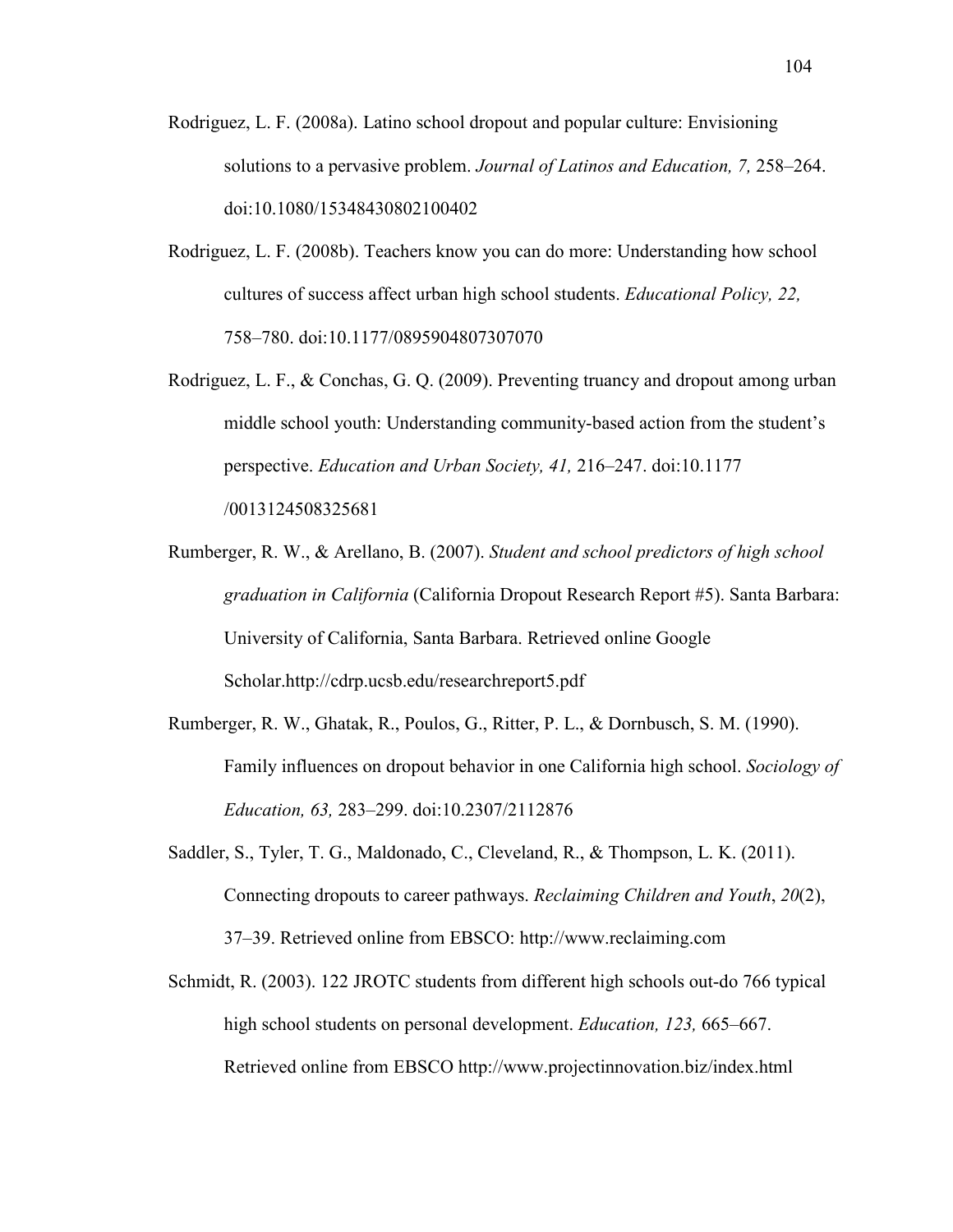- Siegel, S. (2009). A meaningful high school diploma. *Phi Delta Kappan, 90,* 740–744. doi:10.1177/003172170909001012
- Somers, C. L., Owens, D., & Piliawsky, M. (2009). A study of high school dropout prevention and at-risk ninth graders' role models and motivations for school completion. *Education, 130,* 348–356. Retrieved online EBSCO. http://www.projectinnovation.biz/education\_2006.htm
- StatSoft. (2011). *Electronic statistics textbook.* Tulsa, OK: StatSoft. Retrieved from http://www.statsoft.com/textbook/
- Stearns, E., & Glennie, E. J. (2010). Opportunities to participate: Extracurricular activities' distribution across and academic correlates in high schools. *Social Science Research, 39,* 296–309. doi:10.1016/j.ssresearch.2009.08.001
- Strawsine, M. E., Flores, L. Y., Garriott, P. O., Kanagui, M., & Ramos, K. (2008). *Teaching English Language Learners Survey: Teacher self-efficacy scale development*. Washington, DC: American Psychological Association. doi:10.1037/e513722008-001
- Thurlow, M. L., Cormier, D. C., & Vang, M. (2009). Alternative routes to earning a standard high school diploma. *Exceptionality, 17,* 135–149. doi:10.1080 /09362830903028424
- Tinto, V. (1975). Dropout from higher education: A theoretical synthesis of recent research. *Review of Educational Research, 45,* 89–125. doi:10.3102 /00346543045001089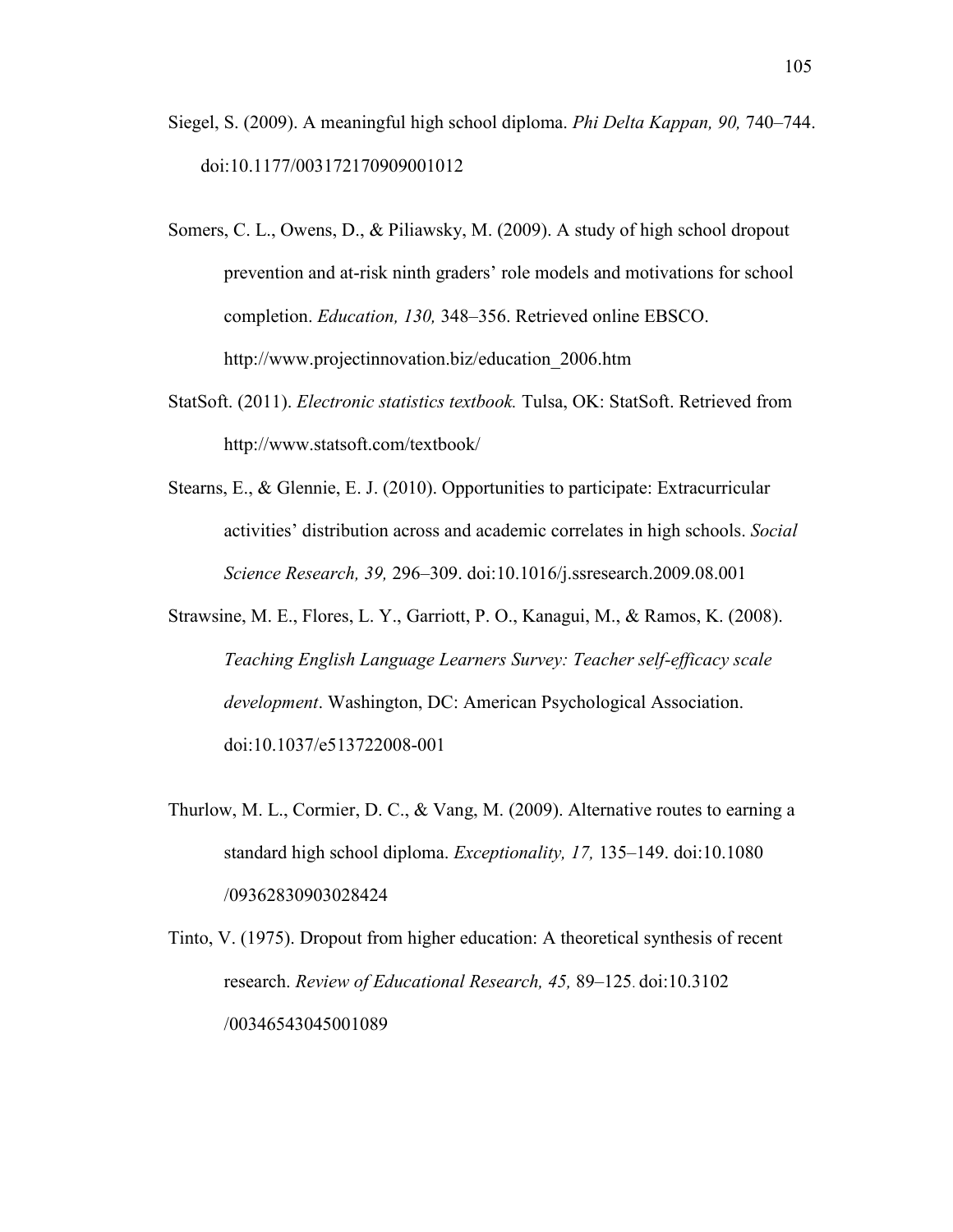- Tinto, V. (1987). *Leaving college: Rethinking the causes and cures of student attrition*. Chicago, IL: The University of Chicago Press.
- Tinto, V. (1993). *Leaving college: Rethinking the causes and cures of student attrition*  (2nd ed.). Chicago, IL: The University of Chicago Press.
- Tinto, V. (1994). *Leaving college*: *Rethinking the causes and cures of student attrition*  (3rd ed.), Chicago, IL: University of Chicago Press.
- Tinto, V. (1997). Classrooms as communities: Exploring the educational character of student persistence. *The Journal of Higher Education, 68,* 599–623. doi:10.2307 /2959965
- Tinto, V. (2007). Research and practice of student retention: What next**?** *Journal of College Student Retention, 8,* 1–19. doi:10.2190/4YNU-4TMB-22DJ-AN4W

Toch, T. (2010). The Sizer legacy. *Phi Delta Kappan, 91,* 74– 75.doi:10.1177/003172171009100519

- Tyler, J. H., & Lofstrom, M. (2009). Finishing high school: Alternative pathways and dropout recovery. *The Future of Children, 19*(1), 77–103. doi:10.1353/foc.0.0019
- Ullucci, K., & Spencer, J. (2009). Unraveling the myths of accountability: A case study of the California high school exit exam. *The Urban Review, 41,* 161–173. doi:10 .1007/s11256-008-0105-y

U.S. Department of Education, National Center for Education Statistics. (2006). *The condition of education 2006* (NCES No. 2006-071). Washington, DC: U.S. Government Printing Office. Retrieved online EBSCO http://www.eric.ed.gov/contentdelivery/servlet/ERICServlet?accno=ED491909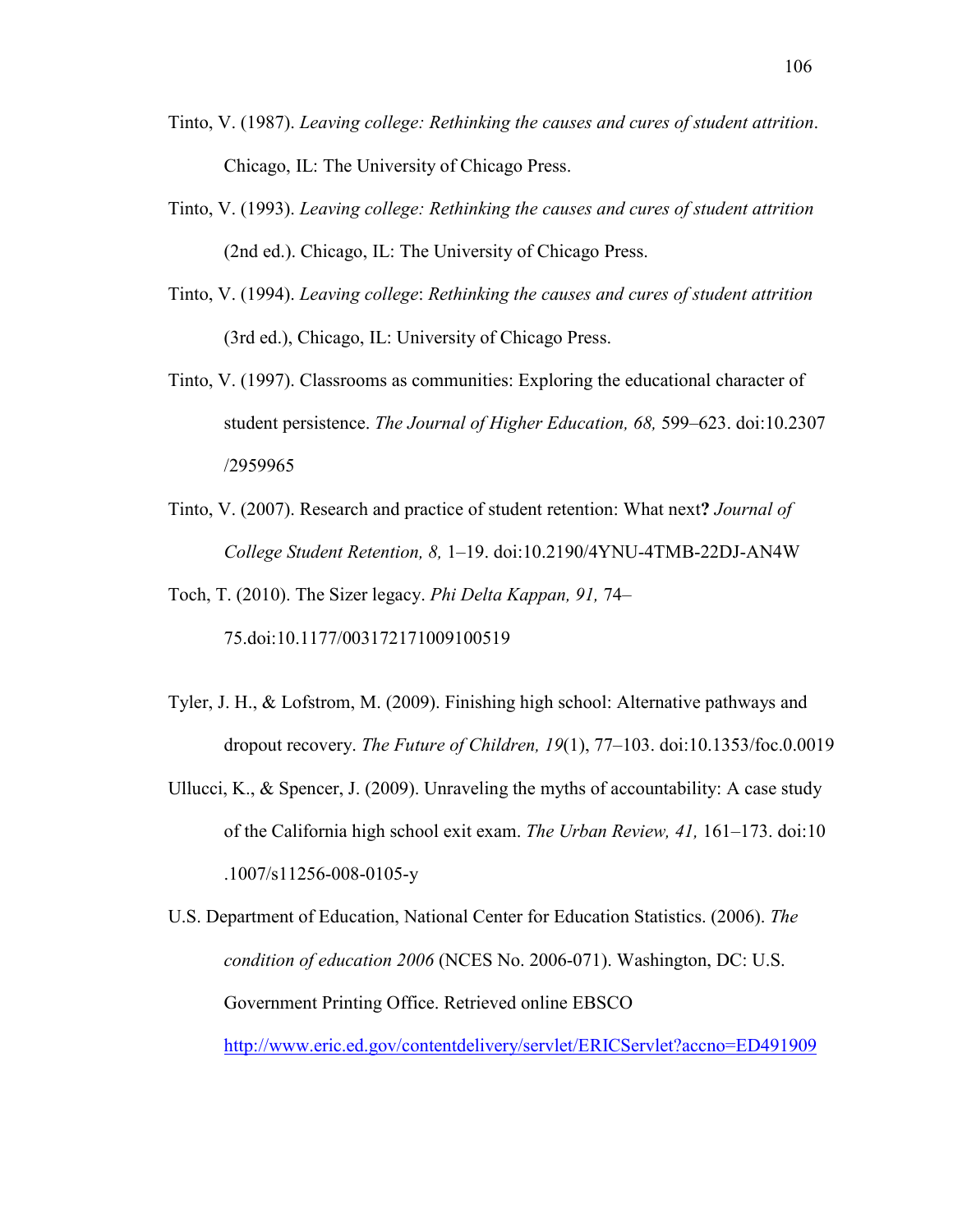- Warren, J. R., Grodsky, E., & Lee, J. C. (2008). State high school exit examinations and postsecondary labor market outcomes. *Sociology of Education, 81,* 77–107. doi: 10.1177/003804070808100104
- Watt, K. M., Powell, C. A., Mendiola, I. D., & Cossio, G. (2006). School-wide impact and AVID: How have selected Texas high schools addressed the new accountability measures? *Journal of Education for Students Placed At Risk, 11,*  57–73. doi:10.1207/s15327671espr1101\_4
- Young, D. H. (2008). Improving Alabama's graduation rates. *Delta Kappa Gamma Bulletin, 74*(4), 34–36. Retrieved online from EBSCO database. http://www.deltakappagamma.org
- Zalaquett, C. P. (2006). Study of successful Latina/o students. *Journal of Hispanic Higher Education, 5,* 35–47. doi:10.1177/1538192705282568
- Zarate, M. E. (2007). *Understanding Latino parental involvement in education: Perceptions, expectations, and recommendations.* Los Angeles, CA: Tomás Rivera Policy Institute. www.trpi.org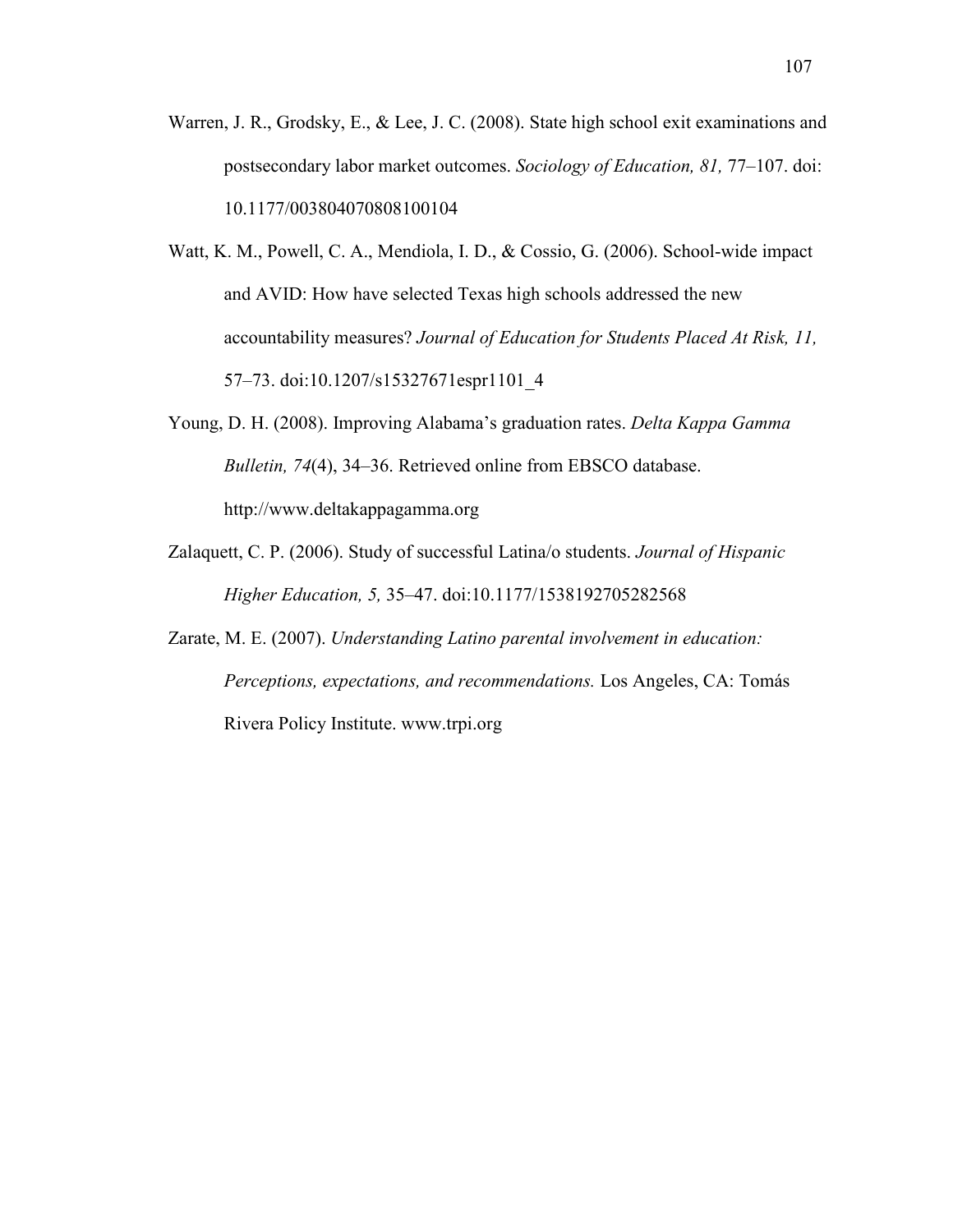# Appendix A: Logistic Regression With Parents' Education

# Table

*Included Effects of Academic Variables on Graduation Including Parents' Education* 

| Variable                                           | B        | SE       | Wald | $\boldsymbol{p}$ | OR        |
|----------------------------------------------------|----------|----------|------|------------------|-----------|
| English-language proficiency                       | $-2.03$  | 1.47     | 1.91 | .17              | .13       |
| Parent education                                   | $-.85$   | .45      | 3.47 | .06              | .43       |
| Low income/Status                                  | $-1.81$  | 1.15     | 2.50 | .11              | .16       |
| Grade-point average                                | $4.56**$ | 1.67     | 7.47 | .01              | 95.59     |
| Days enrolled                                      | .03      | .01      | 3.8  | .05              | 1.0       |
| Suspensions                                        | $-1.73*$ | .87      | 3.93 | .05              | .17       |
| California exit examination,<br>English            | $.086*$  | .040     | 4.58 | .032             | 1.09      |
| California exit examination,<br><b>Mathematics</b> | .04      | .02      | 2.45 | .12              | 1.04      |
| <b>AVID Credits</b>                                | $-.089$  | .039     | 5.19 | .02              | .92       |
| <b>AARC</b> Credits                                | $.00**$  | .02      | .01  | .92              | 1.00      |
| <b>ROTC Credits</b>                                | $-.24$   | 1.31     | .034 | .86              | .77       |
| Medical Academy                                    | 12.64    | 16528.37 | .00. | .99              | 307959.26 |
|                                                    |          |          |      |                  |           |

 $* p < .05; ** p < .01$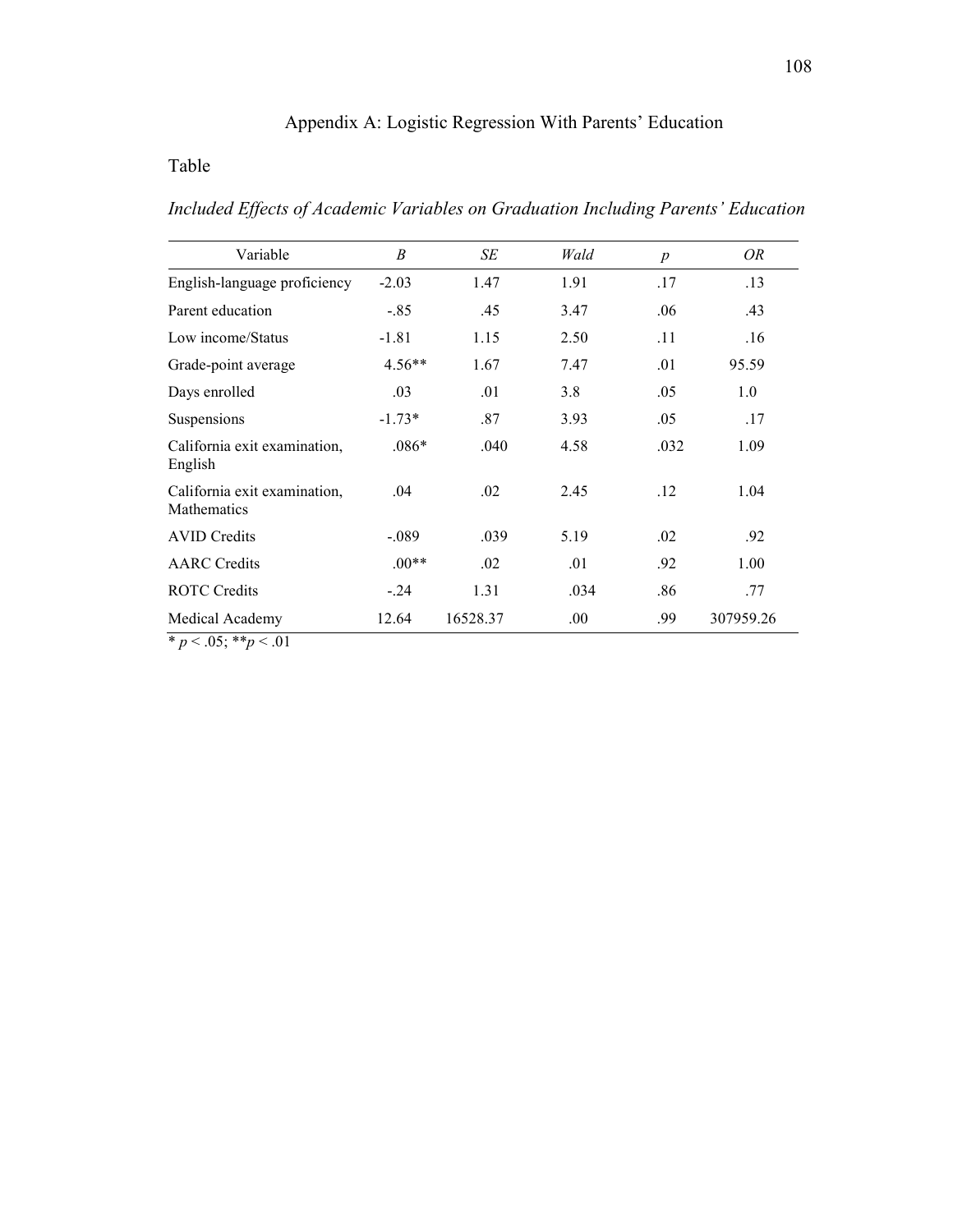### Curriculum Vitae

## **Judyann Watson**

## EDUCATION

| 2014 | Ed.D. in Educational Leadership, Walden University                                                |
|------|---------------------------------------------------------------------------------------------------|
|      | Dissertation: Factors Associated With Graduation Among Latino Male High School<br><b>Students</b> |
| 1998 | Administrative Credential, University of Delaware                                                 |
| 1990 | Administrative Credential, Long Island University                                                 |
| 1980 | MSED School Counseling [Pick the Year], Pace University                                           |
| 1978 | BS Elementary Education, Minor: Art                                                               |
|      |                                                                                                   |

## CREDENTIALS

CLAD/ Authorization to teach Second Language Students Pupil Personnel Services Credential Multi-subject Teaching Credential

# TEACHING EXPERIENCE

Oceanside Unified School District Oceanside High School Counselor/Coordinator Academic Acceleration and Recovery Center Implement and run a program for high school students who are in danger of not graduating. Supervise teachers, students, and assistants. All counseling functions, including 504 plans, meeting with students, teachers, parents, and administration to assist students in graduation from high school 2006–present

Middle School Counselor: Lincoln Middle School: Work with all students, parents, teachers, and administration. Implement and teach counseling standards. 2001–2006

San Diego Unified School District Balboa Elementary Elementary Counselor: Counselor grades K–6. Work with students parents teacher's administration. Write and implement grants. Run SST's, served on administrative team. 1996–2001

Colonial School District, Elementary Counselor: Counselor grades K-3. Work with students, parents, teachers, and administration. In charge of classroom guidance, individual and, group counseling. 1996–2001